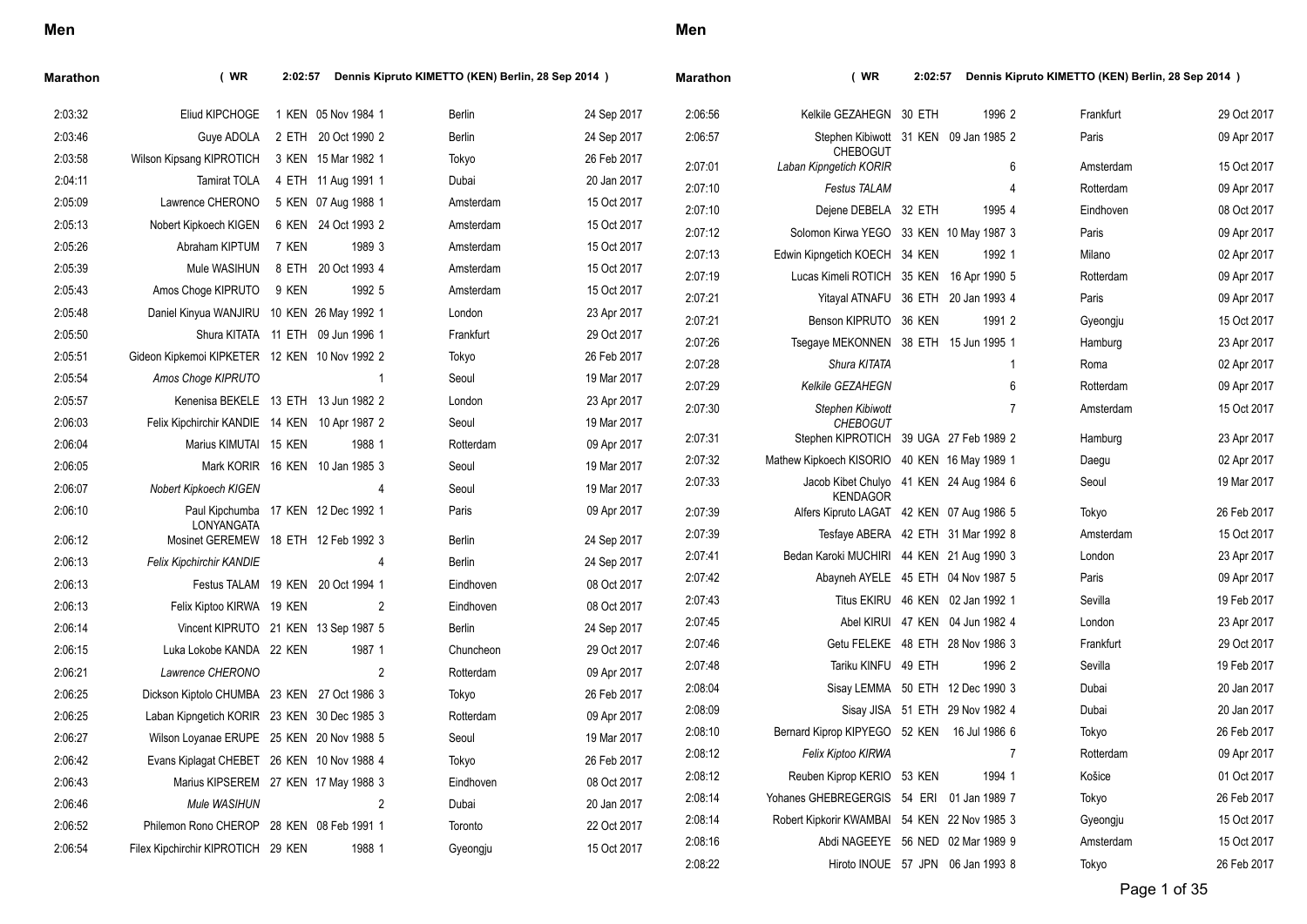| I<br>×<br>۰. |
|--------------|
|--------------|

| Marathon | (WR                                                   | 2:02:57 | Dennis Kipruto KIMETTO (KEN) Berlin, 28 Sep 2014 ) |                       |             | Marathon | (WR)                                           | Dennis Kipruto KIMETTO (KEN) Berlin, 28 Sep 2014 )<br>2:02:57 |                                 |                   |             |  |
|----------|-------------------------------------------------------|---------|----------------------------------------------------|-----------------------|-------------|----------|------------------------------------------------|---------------------------------------------------------------|---------------------------------|-------------------|-------------|--|
| 2:08:26  | Kipkemoi KIPSANG 58 KEN                               |         | 1990 3                                             | Sevilla               | 19 Feb 2017 | 2:09:08  | Dominic Kipngetich RUTO 88 KEN                 |                                                               | 1990 2                          | Roma              | 02 Apr 2017 |  |
| 2:08:26  | Joseph Kachapin APERUMOI 58 KEN                       |         | 1990 10                                            | Amsterdam             | 15 Oct 2017 | 2:09:10  | Ezekiel Kemboi OMULLO 89 KEN                   |                                                               | 1987 3                          | Wien              | 23 Apr 2017 |  |
| 2:08:27  | Lemi BERHANU 60 ETH 13 Sep 1994 1                     |         |                                                    | Xiamen                | 02 Jan 2017 | 2:09:10  | Alphonce Felix SIMBU 89 TAN 14 Feb 1992 5      |                                                               |                                 | London            | 23 Apr 2017 |  |
| 2:08:27  | Geoffrey Kipkorir KIRUI 60 KEN 16 Feb 1993 1          |         |                                                    | London (Tower Bridge) | 06 Aug 2017 | 2:09:11  | Dickson Kiptolo CHUMBA                         |                                                               | $\overline{2}$                  | Toronto           | 22 Oct 2017 |  |
| 2:08:29  | Asbel KIPSANG 62 KEN                                  |         | 1993 6                                             | Paris                 | 09 Apr 2017 | 2:09:12  | Hiroyuki YAMAMOTO 91 JPN 31 Dec 1981 10        |                                                               |                                 | Tokyo             | 26 Feb 2017 |  |
| 2:08:33  | Marius KIMUTAI                                        |         |                                                    | Ljubljana             | 29 Oct 2017 | 2:09:12  | Edwin Kangogo KIMAIYO 91 KEN                   |                                                               | 1986 4                          | Shanghai          | 12 Nov 2017 |  |
| 2:08:35  | Stephen MOKOKA 63 RSA 31 Jan 1985 1                   |         |                                                    | Shanghai              | 12 Nov 2017 | 2:09:13  | Benjamin Kipngetich BITOK 93 KEN               |                                                               | 1982 3                          | Roma              | 02 Apr 2017 |  |
| 2:08:36  |                                                       |         | Fikre ASSEFA 64 ETH 18 Jan 1989 2                  | Košice                | 01 Oct 2017 | 2:09:13  | Anthony Kiplangat MARITIM 93 KEN 12 Nov 1986 1 |                                                               |                                 | Linz              | 09 Apr 2017 |  |
| 2:08:37  | Ayele ABSHERO 65 ETH 28 Dec 1990 4                    |         |                                                    | Gyeongju              | 15 Oct 2017 | 2:09:13  | Thomas Kiplagat RONO 93 KEN                    |                                                               |                                 | Seoul             | 05 Nov 2017 |  |
| 2:08:38  | Ernest Kiprono NGENO 66 KEN 20 May 1995 2             |         |                                                    | Shanghai              | 12 Nov 2017 | 2:09:15  | Vincent KIPRUTO                                |                                                               | $\overline{2}$                  | Otsu              | 05 Mar 2017 |  |
| 2:08:39  | Mark Lokwanamoi PKORIR 67 KEN 01 Feb 1988 5           |         |                                                    | Dubai                 | 20 Jan 2017 | 2:09:18  | Yuki KAWAUCHI 96 JPN 05 Mar 1987 3             |                                                               |                                 | <b>Gold Coast</b> | 02 Jul 2017 |  |
| 2:08:39  | Samuel Kiplimo KOSGEI 67 KEN 20 Jan 1986 7            |         |                                                    | Paris                 | 09 Apr 2017 | 2:09:19  | Mathew KIPSAAT 97 KEN                          |                                                               | $\overline{4}$                  | Roma              | 02 Apr 2017 |  |
| 2:08:40  | Albert KORIR 69 KEN                                   |         | 1994 1                                             | Wien                  | 23 Apr 2017 | 2:09:20  |                                                |                                                               | Galen RUPP 98 USA 08 May 1986 1 | Chicago, IL       | 08 Oct 2017 |  |
| 2:08:42  | Ishhimael Bushendich 70 KEN 07 Jul 1991 2             |         |                                                    | Wien                  | 23 Apr 2017 | 2:09:22  | Peter Kimeli SOME 99 KEN 05 Jun 1990 2         |                                                               |                                 | Daegu             | 02 Apr 2017 |  |
| 2:08:45  | <b>CHEMTAN</b><br>Tsegaye KEBEDE 71 ETH 15 Jan 1987 9 |         |                                                    | Tokyo                 | 26 Feb 2017 | 2:09:22  | Philemon Rono CHEROP                           |                                                               | 8                               | Rotterdam         | 09 Apr 2017 |  |
| 2:08:45  | Cosmas Jairus BIRECH 71 KEN 21 Mar 1986 5             |         |                                                    | Eindhoven             | 08 Oct 2017 | 2:09:22  | Kiprotich KIRUI 99 KEN 22 Dec 1984 1           |                                                               |                                 | Tallinn           | 10 Sep 2017 |  |
| 2:08:46  | Richard Kiprop MENGICH 73 KEN 03 Apr 1989 8           |         |                                                    | Paris                 | 09 Apr 2017 | 2:09:23  | <b>Mekuant AYENEW</b>                          |                                                               | 6                               | Dubai             | 20 Jan 2017 |  |
| 2:08:47  | Gebretsadik ABRAHA 74 ETH 16 Jul 1992 1               |         |                                                    | Praha                 | 07 May 2017 | 2:09:24  | Jacob Cheshari KIRUI 101 KEN 06 Apr 1984 2     |                                                               |                                 | Barcelona         | 12 Mar 2017 |  |
| 2:08:48  |                                                       |         | Bazu WORKU 75 ETH 15 Sep 1990 2                    | Praha                 | 07 May 2017 | 2:09:25  | Werkunesh SEYOUM 102 ETH                       |                                                               | 1984 5                          | Roma              | 02 Apr 2017 |  |
| 2:08:50  | Jacob Kibet Chulyo                                    |         | 3                                                  | Hamburg               | 23 Apr 2017 | 2:09:26  | Seyefu TURA 103 ETH                            |                                                               | 1997 2                          | Seoul             | 05 Nov 2017 |  |
|          | <b>KENDAGOR</b>                                       |         |                                                    |                       |             | 2:09:27  | Yuta SHITARA                                   |                                                               | 11                              | Tokyo             | 26 Feb 2017 |  |
| 2:08:51  | Seboka BIRA 76 ETH                                    |         | 1994 11                                            | Amsterdam             | 15 Oct 2017 | 2:09:28  | Hillary KIPSAMBU 104 KEN                       |                                                               | 1985 12                         | Amsterdam         | 15 Oct 2017 |  |
| 2:08:52  | Victor Kipchirchir LAGAT 77 KEN 25 Feb 1989 7         |         |                                                    | Seoul                 | 19 Mar 2017 | 2:09:31  | Solomon DEKSISA 105 ETH 11 Mar 1994 12         |                                                               |                                 | Tokyo             | 26 Feb 2017 |  |
| 2:08:55  | Gebretsadik ABRAHA                                    |         | $\overline{1}$                                     | Marrakech             | 29 Jan 2017 | 2:09:32  | Alphonce Felix SIMBU                           |                                                               | $\overline{1}$                  | Mumbai            | 15 Jan 2017 |  |
| 2:08:57  | Jonah Kipkemoi CHESUM 78 KEN 05 May 1989 1            |         |                                                    | Barcelona             | 12 Mar 2017 | 2:09:32  | Kentaro NAKAMOTO 106 JPN 07 Dec 1982 1         |                                                               |                                 | Oita              | 05 Feb 2017 |  |
| 2:08:58  | Elisha Kipchirchir ROTICH 79 KEN                      |         | 1990 2                                             | Chuncheon             | 29 Oct 2017 | 2:09:33  | Tariku BEKELE 107 ETH 28 Feb 1987 3            |                                                               |                                 | Chuncheon         | 29 Oct 2017 |  |
| 2:08:59  | Takuya NOGUCHI 80 JPN                                 |         | 02 Jul 1988 1                                      | <b>Gold Coast</b>     | 02 Jul 2017 | 2:09:33  | Alfers Kipruto LAGAT                           |                                                               | 3                               | Seoul             | 05 Nov 2017 |  |
| 2:09:00  | Mekuant AYENEW 81 ETH                                 |         | 1991 3                                             | Praha                 | 07 May 2017 | 2:09:34  | Abdi NAGEEYE                                   |                                                               | 9                               | Rotterdam         | 09 Apr 2017 |  |
| 2:09:01  | Robert Kwemoi CHEMOSIN 82 KEN 01 Feb 1989 4           |         |                                                    | Hamburg               | 23 Apr 2017 | 2:09:36  | Solomon Kirwa YEGO                             |                                                               | $\overline{2}$                  | Ljubljana         | 29 Oct 2017 |  |
| 2:09:02  | <b>Asbel KIPSANG</b>                                  |         | 3                                                  | Shanghai              | 12 Nov 2017 | 2:09:37  | Fikadu KEBEDE 108 ETH                          |                                                               | $\mathbf{1}$                    | Rabat             | 05 Mar 2017 |  |
| 2:09:03  | Yuta SHITARA 83 JPN 18 Dec 1991 6                     |         |                                                    | <b>Berlin</b>         | 24 Sep 2017 | 2:09:37  | Kenneth Mburu MUNGARA                          |                                                               | $\overline{2}$                  | Milano            | 02 Apr 2017 |  |
| 2:09:04  | Kenneth Mburu MUNGARA 84 KEN 07 Sep 1973 2            |         |                                                    | <b>Gold Coast</b>     | 02 Jul 2017 | 2:09:39  | Sammy Kigen KORIR 109 KEN                      |                                                               | 1986 2                          | Rabat             | 05 Mar 2017 |  |
| 2:09:05  | Richard Kiprotich SIGEI 85 KEN 11 May 1985 3          |         |                                                    | Košice                | 01 Oct 2017 | 2:09:39  | Luka Rotich LOBUWAN 109 KEN 07 Aug 1988 1      |                                                               |                                 | Santiago de Chile | 02 Apr 2017 |  |
| 2:09:05  | Evans Kipchirchir SAMBU 85 KEN 21 Aug 1993 5          |         |                                                    | Gyeongju              | 15 Oct 2017 | 2:09:39  | Martin Kiprugut KOSGEI 109 KEN 21 Mar 1989 4   |                                                               |                                 | Frankfurt         | 29 Oct 2017 |  |
| 2:09:06  | Ezekiel Kiptoo CHEBII 87 KEN 03 Jan 1991 1            |         |                                                    | Otsu                  | 05 Mar 2017 | 2:09:40  | Mohamed Aychew BANTEE 112 SUD 23 Jul 1995 13   |                                                               |                                 | Amsterdam         | 15 Oct 2017 |  |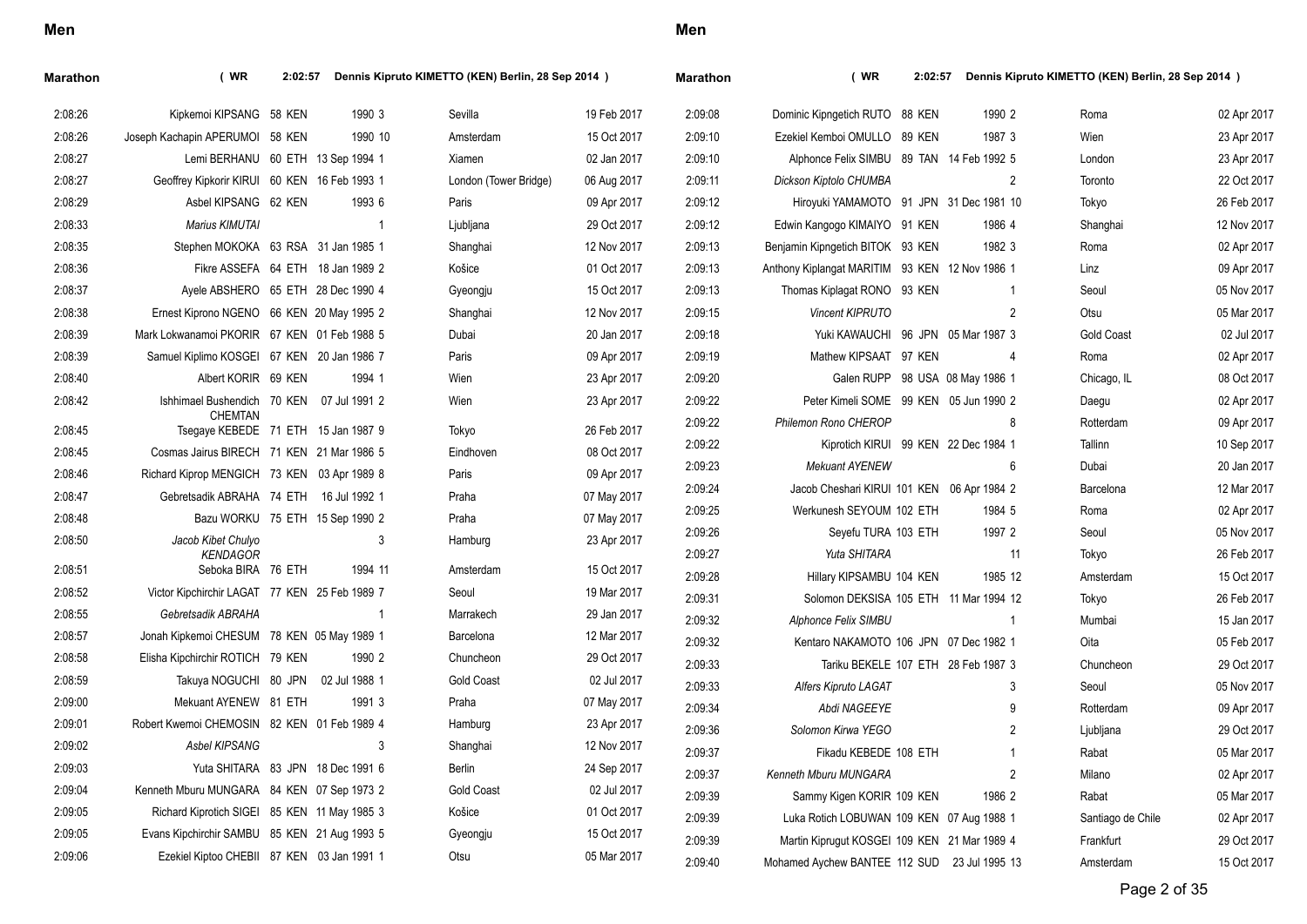| Marathon | (WR)<br>2:02:57                                       |                | Dennis Kipruto KIMETTO (KEN) Berlin, 28 Sep 2014 ) |             | <b>Marathon</b> | (WR)                                           |         | 2:02:57 Dennis Kipruto KIMETTO (KEN) Berlin, 28 Sep 2014 ) |             |
|----------|-------------------------------------------------------|----------------|----------------------------------------------------|-------------|-----------------|------------------------------------------------|---------|------------------------------------------------------------|-------------|
| 2:09:40  | Alebachew DEBAS 112 ETH 21 Dec 1980 5                 |                | Shanghai                                           | 12 Nov 2017 | 2:10:03         | Wilfred Kipkosgei MURGOR 139 KEN 12 Dec 1988 6 |         | Shanghai                                                   | 12 Nov 2017 |
| 2:09:42  | Henry Kipsigei CHIRCHIR 114 KEN 14 May 1985 4         |                | Košice                                             | 01 Oct 2017 | 2:10:04         | Asefa MENGSTU                                  | 7       | London                                                     | 23 Apr 2017 |
| 2:09:42  | Lucas Kimeli ROTICH                                   | 14             | Amsterdam                                          | 15 Oct 2017 | 2:10:04         | Salah Eddine BOUNASR 141 MAR 27 Sep 1990 5     |         | Praha                                                      | 07 May 2017 |
| 2:09:42  | Evans Kipkoech KORIR 114 KEN                          | 1987 1         | Casablanca                                         | 29 Oct 2017 | 2:10:05         | Abdela GODANA                                  | 3       | Milano                                                     | 02 Apr 2017 |
| 2:09:43  | Barnabas KIPTUM 116 KEN 08 Dec 1986 1                 |                | <b>Buenos Aires</b>                                | 15 Oct 2017 | 2:10:07         | Philip Kimutai SANGA 142 KEN 10 Sep 1983 2     |         | Hannover                                                   | 09 Apr 2017 |
| 2:09:43  | Kennedy Kiprop CHEBOROR 116 KEN                       | 6              | Gyeongju                                           | 15 Oct 2017 | 2:10:07         | Sondre Nordstad MOEN 142 NOR 12 Jan 1991 3     |         | Hannover                                                   | 09 Apr 2017 |
| 2:09:44  | Samuel GETACHEW 118 ETH                               | 1986 3         | Rabat                                              | 05 Mar 2017 | 2:10:08         | Hillary Kibiwott KISAMBU 144 KEN               | 5       | Rabat                                                      | 05 Mar 2017 |
| 2:09:45  | Abdela GODANA 119 ETH                                 | 4              | Seoul                                              | 05 Nov 2017 | 2:10:09         | Henryk SZOST 145 POL 20 Jan 1982 7             |         | Frankfurt                                                  | 29 Oct 2017 |
| 2:09:46  | Yuma HATTORI 120 JPN 13 Nov 1993 13                   |                | Tokyo                                              | 26 Feb 2017 | 2:10:10         | Satoru SASAKI 146 JPN 16 Oct 1985 4            |         | Otsu                                                       | 05 Mar 2017 |
| 2:09:47  | Bernard TOO 121 KEN                                   | -1             | <b>Brescia</b>                                     | 12 Mar 2017 | 2:10:12         | Abraham Kasongor 147 KEN                       | 1993 11 | Paris                                                      | 09 Apr 2017 |
| 2:09:47  | Motlokoa Clement 121 LES 16 Nov 1984 9<br>NKHABUTLANE |                | Paris                                              | 09 Apr 2017 | 2:10:13         | <b>AKOPESHA</b><br>Yuki KAWAUCHI               | 6       | Praha                                                      | 07 May 2017 |
| 2:09:48  | Douglas Kipsang CHEBII 123 KEN                        | 1993 4         | Sevilla                                            | 19 Feb 2017 | 2:10:14         | Titus TUWEI 148 KEN                            | 1993 1  | Zhengzhou                                                  | 26 Mar 2017 |
| 2:09:48  | Abel KIRUI                                            | $\overline{2}$ | Chicago, IL                                        | 08 Oct 2017 | 2:10:14         | Eliud KIPTANUI 148 KEN 06 Jun 1989 1           |         | Ottawa, CAN                                                | 28 May 2017 |
| 2:09:49  | Afewerk MESFIN 124 ETH 12 Oct 1992 1                  |                | Chongqing                                          | 19 Mar 2017 | 2:10:15         | <b>Yitayal ATNAFU</b>                          | 16      | Amsterdam                                                  | 15 Oct 2017 |
| 2:09:49  | <b>Tamirat TOLA</b>                                   | $\overline{2}$ | London (Tower Bridge)                              | 06 Aug 2017 | 2:10:16         | Koen NAERT 150 BEL 03 Sep 1989 10              |         | Rotterdam                                                  | 09 Apr 2017 |
| 2:09:49  | Dewi GRIFFITHS 124 GBR 09 Aug 1991 5                  |                | Frankfurt                                          | 29 Oct 2017 | 2:10:16         | Bonsa DIDA 150 ETH 21 Jan 1995 1               |         | Madrid                                                     | 23 Apr 2017 |
| 2:09:50  | Joshua KIPKORIR 126 KEN                               | 1994 2         | Mumbai                                             | 15 Jan 2017 | 2:10:17         | Meshack Kiprop KOECH 152 KEN                   | 1988 11 | Rotterdam                                                  | 09 Apr 2017 |
| 2:09:50  | Mohamed Reda EL AARABY 126 MAR 12 Nov 1989 3          |                | Daegu                                              | 02 Apr 2017 | 2:10:17         | Callum HAWKINS 152 GBR 22 Jun 1992 4           |         | London (Tower Bridge)                                      | 06 Aug 2017 |
| 2:09:51  | <b>Benson KIPRUTO</b>                                 | 4              | Praha                                              | 07 May 2017 | 2:10:19         | Ryo HASHIMOTO 154 JPN 26 Sep 1993 4            |         | <b>Gold Coast</b>                                          | 02 Jul 2017 |
| 2:09:51  | Alphonce Felix SIMBU                                  | 3              | London (Tower Bridge)                              | 06 Aug 2017 | 2:10:20         | <b>Mosinet GEREMEW</b>                         | 2       | Xiamen                                                     | 02 Jan 2017 |
| 2:09:52  | Julius Kipkorir TUWEI 128 KEN                         | $\overline{2}$ | Chongqing                                          | 19 Mar 2017 | 2:10:20         | Henry Kipsigei CHIRCHIR                        | 4       | Milano                                                     | 02 Apr 2017 |
| 2:09:52  | Allan Kipkorir KIPRONO 128 KEN 15 Feb 1990 1          |                | Hannover                                           | 09 Apr 2017 | 2:10:20         | Sidi-Hassan CHAHDI 155 FRA 07 May 1989 12      |         | Paris                                                      | 09 Apr 2017 |
| 2:09:53  | Raymond Kipchumba 130 KEN                             | 1988 5         | Košice                                             | 01 Oct 2017 | 2:10:21         | <b>Kennedy Kiprop CHEBOROR</b>                 | 2       | <b>Brescia</b>                                             | 12 Mar 2017 |
| 2:09:54  | <b>CHOGE</b><br>Yuki KAWAUCHI                         | $\overline{1}$ | Matsuyama                                          | 12 Feb 2017 | 2:10:22         | Azmeraw BEKELE 156 ETH 22 Jan 1986 7           |         | Dubai                                                      | 20 Jan 2017 |
| 2:09:55  | Julius Kipyego KETER 131 KEN 20 Oct 1988 2            |                | Santiago de Chile                                  | 02 Apr 2017 | 2:10:22         | Andrew Ben KIMUTAI 156 KEN 12 Aug 1989 3       |         | Chongging                                                  | 19 Mar 2017 |
| 2:09:55  | Wycliffe Kipkorir BIWOTT 131 KEN                      | 1988 1         | Zagreb                                             | 08 Oct 2017 | 2:10:23         | Dereje DEBELE 158 ETH 26 Jul 1986 2            |         | Oita                                                       | 05 Feb 2017 |
| 2:09:56  | Josphat Kiprono LETTING 133 KEN                       | 1988 4         | Rabat                                              | 05 Mar 2017 | 2:10:23         | Vincent Kipsang RONO 158 KEN 22 Dec 1990 4     |         | Daegu                                                      | 02 Apr 2017 |
| 2:09:56  | <b>Filex Kipchirchir KIPROTICH</b>                    | 8              | Seoul                                              | 19 Mar 2017 | 2:10:23         | Eliud Kiplagat BARNGETUNY 158 KEN              | 1987 5  | Milano                                                     | 02 Apr 2017 |
| 2:09:57  | Ghirmay GHEBRESLASSIE 134 ERI 14 Nov 1995 6           |                | London                                             | 23 Apr 2017 | 2:10:23         | <b>Bernard Kiprop KIPYEGO</b>                  | 3       | Chicago, IL                                                | 08 Oct 2017 |
| 2:09:59  | Munyo Solomon MUTAI 135 UGA 22 Oct 1992 3             |                | Otsu                                               | 05 Mar 2017 | 2:10:24         | Chele DECHASA 161 ETH 13 Jun 1984 8            |         | Dubai                                                      | 20 Jan 2017 |
| 2:09:59  | Arne GABIUS 135 GER 22 Mar 1981 6                     |                | Frankfurt                                          | 29 Oct 2017 | 2:10:24         | Hicham LAQOUAHI 161 MAR 13 Jun 1989 2          |         | Marrakech                                                  | 29 Jan 2017 |
| 2:10:01  | Asefa MENGSTU 137 ETH 18 Jan 1985 1                   |                | Cape Town                                          | 17 Sep 2017 | 2:10:24         | Alphonce Kibiwot KIGEN 161 KEN                 | 1993 4  | Wien                                                       | 23 Apr 2017 |
| 2:10:01  | Augustino Paule SULLE 137 TAN                         | 1997 15        | Amsterdam                                          | 15 Oct 2017 | 2:10:25         | Salah Eddine BOUNASR                           | 3       | Marrakech                                                  | 29 Jan 2017 |
| 2:10:03  | Micah Kipkemboi KOGO 139 KEN 30 Jun 1986 10           |                | Paris                                              | 09 Apr 2017 | 2:10:27         | Samson Kiptoo BUNGEI 164 KEN                   | 1982 2  | Zhengzhou                                                  | 26 Mar 2017 |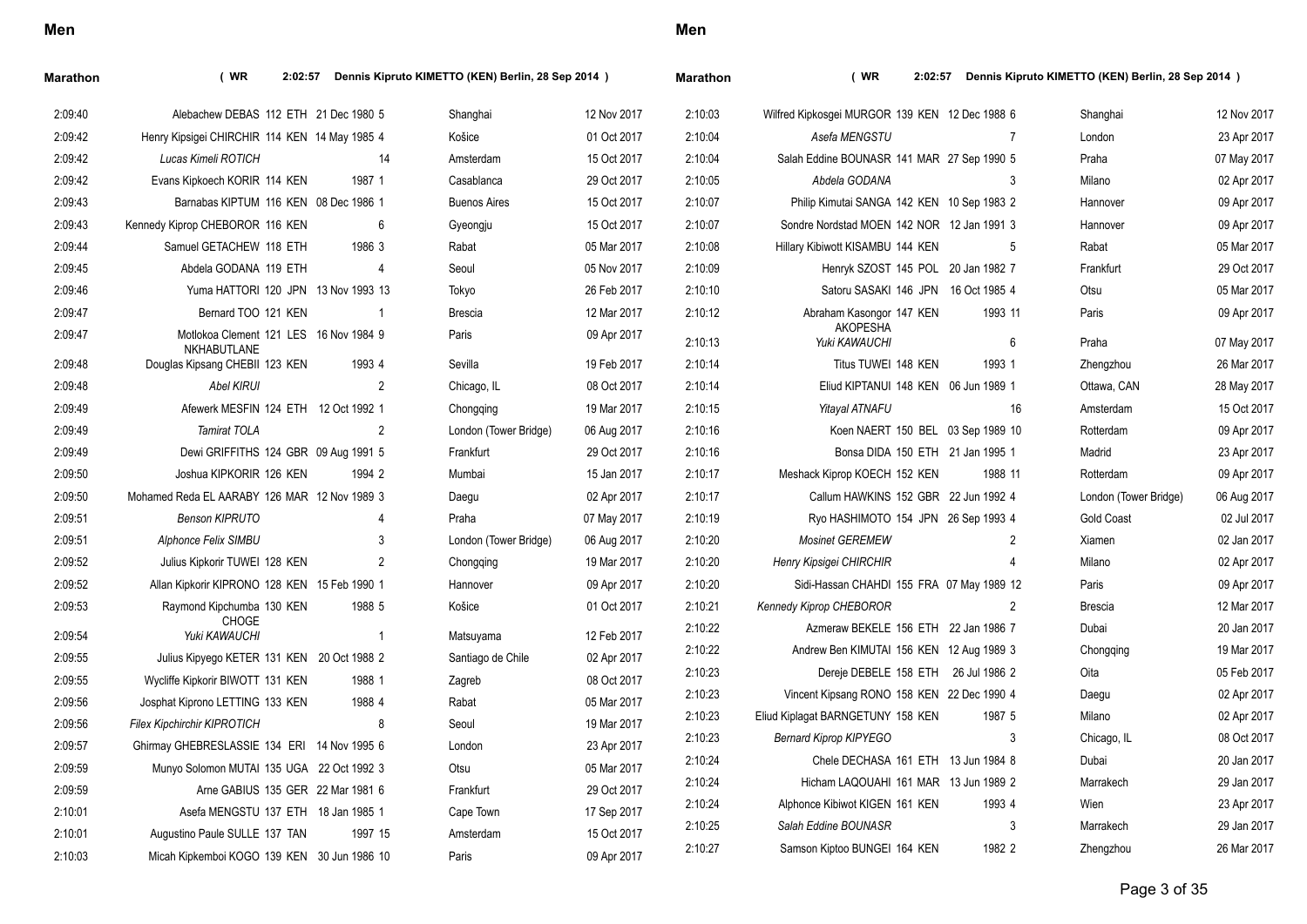| I<br>$\overline{\phantom{a}}$ |
|-------------------------------|
|-------------------------------|

|                           |                         |                                                                                                                                                                                                                                                                    | Oita                                                                                                                                                                                                                                                                                                                                                                                                                                                                                                                                                                                                       | 05 Feb 2017                                | 2:10:51                                                  | Ishhimael Bushendich                                                                                                                                   |                                                                               | Lisboa                                                                                                                                                                                                                                                                                                                                                                                                                                                                                                                                                                                                                                                                                                                                                                                                                                                                                                                                                                                                                                                                                                                     | 15 Oct 2017                                                                                                                                                                |
|---------------------------|-------------------------|--------------------------------------------------------------------------------------------------------------------------------------------------------------------------------------------------------------------------------------------------------------------|------------------------------------------------------------------------------------------------------------------------------------------------------------------------------------------------------------------------------------------------------------------------------------------------------------------------------------------------------------------------------------------------------------------------------------------------------------------------------------------------------------------------------------------------------------------------------------------------------------|--------------------------------------------|----------------------------------------------------------|--------------------------------------------------------------------------------------------------------------------------------------------------------|-------------------------------------------------------------------------------|----------------------------------------------------------------------------------------------------------------------------------------------------------------------------------------------------------------------------------------------------------------------------------------------------------------------------------------------------------------------------------------------------------------------------------------------------------------------------------------------------------------------------------------------------------------------------------------------------------------------------------------------------------------------------------------------------------------------------------------------------------------------------------------------------------------------------------------------------------------------------------------------------------------------------------------------------------------------------------------------------------------------------------------------------------------------------------------------------------------------------|----------------------------------------------------------------------------------------------------------------------------------------------------------------------------|
|                           |                         |                                                                                                                                                                                                                                                                    | Hong Kong                                                                                                                                                                                                                                                                                                                                                                                                                                                                                                                                                                                                  | 12 Feb 2017                                |                                                          |                                                                                                                                                        | 1994 17                                                                       | Amsterdam                                                                                                                                                                                                                                                                                                                                                                                                                                                                                                                                                                                                                                                                                                                                                                                                                                                                                                                                                                                                                                                                                                                  | 15 Oct 2017                                                                                                                                                                |
|                           |                         |                                                                                                                                                                                                                                                                    | Ottawa, CAN                                                                                                                                                                                                                                                                                                                                                                                                                                                                                                                                                                                                | 28 May 2017                                |                                                          |                                                                                                                                                        |                                                                               |                                                                                                                                                                                                                                                                                                                                                                                                                                                                                                                                                                                                                                                                                                                                                                                                                                                                                                                                                                                                                                                                                                                            | 05 Feb 2017                                                                                                                                                                |
| Samuel Kiplimo KOSGEI     |                         | 4                                                                                                                                                                                                                                                                  | Chuncheon                                                                                                                                                                                                                                                                                                                                                                                                                                                                                                                                                                                                  | 29 Oct 2017                                | 2:10:53                                                  |                                                                                                                                                        |                                                                               |                                                                                                                                                                                                                                                                                                                                                                                                                                                                                                                                                                                                                                                                                                                                                                                                                                                                                                                                                                                                                                                                                                                            | 05 Nov 2017                                                                                                                                                                |
|                           |                         |                                                                                                                                                                                                                                                                    | Düsseldorf                                                                                                                                                                                                                                                                                                                                                                                                                                                                                                                                                                                                 | 30 Apr 2017                                |                                                          | <b>KAMWOROR</b>                                                                                                                                        |                                                                               |                                                                                                                                                                                                                                                                                                                                                                                                                                                                                                                                                                                                                                                                                                                                                                                                                                                                                                                                                                                                                                                                                                                            |                                                                                                                                                                            |
|                           |                         | 1986 13                                                                                                                                                                                                                                                            | Paris                                                                                                                                                                                                                                                                                                                                                                                                                                                                                                                                                                                                      | 09 Apr 2017                                |                                                          |                                                                                                                                                        |                                                                               |                                                                                                                                                                                                                                                                                                                                                                                                                                                                                                                                                                                                                                                                                                                                                                                                                                                                                                                                                                                                                                                                                                                            | 12 Nov 2017                                                                                                                                                                |
| Azmeraw BEKELE            |                         | $\mathbf 1$                                                                                                                                                                                                                                                        | Hangzhou                                                                                                                                                                                                                                                                                                                                                                                                                                                                                                                                                                                                   | 05 Nov 2017                                |                                                          |                                                                                                                                                        |                                                                               |                                                                                                                                                                                                                                                                                                                                                                                                                                                                                                                                                                                                                                                                                                                                                                                                                                                                                                                                                                                                                                                                                                                            | 23 Apr 2017                                                                                                                                                                |
| Julius Kipyego KETER      |                         | $\overline{2}$                                                                                                                                                                                                                                                     | Hong Kong                                                                                                                                                                                                                                                                                                                                                                                                                                                                                                                                                                                                  | 12 Feb 2017                                |                                                          |                                                                                                                                                        |                                                                               |                                                                                                                                                                                                                                                                                                                                                                                                                                                                                                                                                                                                                                                                                                                                                                                                                                                                                                                                                                                                                                                                                                                            | 23 Apr 2017                                                                                                                                                                |
|                           |                         |                                                                                                                                                                                                                                                                    | Warszawa                                                                                                                                                                                                                                                                                                                                                                                                                                                                                                                                                                                                   | 23 Apr 2017                                |                                                          |                                                                                                                                                        |                                                                               |                                                                                                                                                                                                                                                                                                                                                                                                                                                                                                                                                                                                                                                                                                                                                                                                                                                                                                                                                                                                                                                                                                                            | 06 Aug 2017                                                                                                                                                                |
| <b>Albert KORIR</b>       |                         | 3                                                                                                                                                                                                                                                                  | Ljubljana                                                                                                                                                                                                                                                                                                                                                                                                                                                                                                                                                                                                  | 29 Oct 2017                                |                                                          |                                                                                                                                                        |                                                                               |                                                                                                                                                                                                                                                                                                                                                                                                                                                                                                                                                                                                                                                                                                                                                                                                                                                                                                                                                                                                                                                                                                                            | 06 Aug 2017                                                                                                                                                                |
| Shura KITATA              |                         | 3                                                                                                                                                                                                                                                                  | Xiamen                                                                                                                                                                                                                                                                                                                                                                                                                                                                                                                                                                                                     | 02 Jan 2017                                |                                                          |                                                                                                                                                        |                                                                               |                                                                                                                                                                                                                                                                                                                                                                                                                                                                                                                                                                                                                                                                                                                                                                                                                                                                                                                                                                                                                                                                                                                            | 05 Nov 2017                                                                                                                                                                |
|                           |                         |                                                                                                                                                                                                                                                                    | Wien                                                                                                                                                                                                                                                                                                                                                                                                                                                                                                                                                                                                       | 23 Apr 2017                                |                                                          |                                                                                                                                                        |                                                                               |                                                                                                                                                                                                                                                                                                                                                                                                                                                                                                                                                                                                                                                                                                                                                                                                                                                                                                                                                                                                                                                                                                                            | 15 Oct 2017                                                                                                                                                                |
|                           |                         | 1984 2                                                                                                                                                                                                                                                             | Hangzhou                                                                                                                                                                                                                                                                                                                                                                                                                                                                                                                                                                                                   | 05 Nov 2017                                |                                                          |                                                                                                                                                        |                                                                               |                                                                                                                                                                                                                                                                                                                                                                                                                                                                                                                                                                                                                                                                                                                                                                                                                                                                                                                                                                                                                                                                                                                            | 09 Apr 2017                                                                                                                                                                |
|                           |                         |                                                                                                                                                                                                                                                                    | Praha                                                                                                                                                                                                                                                                                                                                                                                                                                                                                                                                                                                                      | 07 May 2017                                |                                                          |                                                                                                                                                        |                                                                               |                                                                                                                                                                                                                                                                                                                                                                                                                                                                                                                                                                                                                                                                                                                                                                                                                                                                                                                                                                                                                                                                                                                            | 05 Nov 2017                                                                                                                                                                |
| Eliud Kiplagat BARNGETUNY |                         | 3                                                                                                                                                                                                                                                                  | Mumbai                                                                                                                                                                                                                                                                                                                                                                                                                                                                                                                                                                                                     | 15 Jan 2017                                |                                                          |                                                                                                                                                        |                                                                               |                                                                                                                                                                                                                                                                                                                                                                                                                                                                                                                                                                                                                                                                                                                                                                                                                                                                                                                                                                                                                                                                                                                            | 05 Mar 2017                                                                                                                                                                |
|                           |                         |                                                                                                                                                                                                                                                                    | Oita                                                                                                                                                                                                                                                                                                                                                                                                                                                                                                                                                                                                       | 05 Feb 2017                                |                                                          |                                                                                                                                                        |                                                                               | Zhengzhou                                                                                                                                                                                                                                                                                                                                                                                                                                                                                                                                                                                                                                                                                                                                                                                                                                                                                                                                                                                                                                                                                                                  | 26 Mar 2017                                                                                                                                                                |
|                           |                         | 1991 5                                                                                                                                                                                                                                                             | Sevilla                                                                                                                                                                                                                                                                                                                                                                                                                                                                                                                                                                                                    | 19 Feb 2017                                | 2:11:01                                                  | Sisay LEMMA                                                                                                                                            | 4                                                                             | Chicago, IL                                                                                                                                                                                                                                                                                                                                                                                                                                                                                                                                                                                                                                                                                                                                                                                                                                                                                                                                                                                                                                                                                                                | 08 Oct 2017                                                                                                                                                                |
| Kipkemoi KIPSANG          |                         | 6                                                                                                                                                                                                                                                                  | Eindhoven                                                                                                                                                                                                                                                                                                                                                                                                                                                                                                                                                                                                  | 08 Oct 2017                                | 2:11:02                                                  |                                                                                                                                                        |                                                                               | Tokyo                                                                                                                                                                                                                                                                                                                                                                                                                                                                                                                                                                                                                                                                                                                                                                                                                                                                                                                                                                                                                                                                                                                      | 26 Feb 2017                                                                                                                                                                |
|                           |                         | 1994 3                                                                                                                                                                                                                                                             | Hangzhou                                                                                                                                                                                                                                                                                                                                                                                                                                                                                                                                                                                                   | 05 Nov 2017                                |                                                          | Philip Kimutai SANGA                                                                                                                                   | 4                                                                             | Ljubljana                                                                                                                                                                                                                                                                                                                                                                                                                                                                                                                                                                                                                                                                                                                                                                                                                                                                                                                                                                                                                                                                                                                  | 29 Oct 2017                                                                                                                                                                |
|                           |                         | 1989 7                                                                                                                                                                                                                                                             | Gyeongju                                                                                                                                                                                                                                                                                                                                                                                                                                                                                                                                                                                                   | 15 Oct 2017                                | 2:11:02                                                  |                                                                                                                                                        |                                                                               | Hangzhou                                                                                                                                                                                                                                                                                                                                                                                                                                                                                                                                                                                                                                                                                                                                                                                                                                                                                                                                                                                                                                                                                                                   | 05 Nov 2017                                                                                                                                                                |
| <b>Fikre ASSEFA</b>       |                         | 6                                                                                                                                                                                                                                                                  | Rabat                                                                                                                                                                                                                                                                                                                                                                                                                                                                                                                                                                                                      | 05 Mar 2017                                | 2:11:03                                                  |                                                                                                                                                        |                                                                               | <b>Gold Coast</b>                                                                                                                                                                                                                                                                                                                                                                                                                                                                                                                                                                                                                                                                                                                                                                                                                                                                                                                                                                                                                                                                                                          | 02 Jul 2017                                                                                                                                                                |
| Martin Kiprugut KOSGEI    |                         | 9                                                                                                                                                                                                                                                                  | Seoul                                                                                                                                                                                                                                                                                                                                                                                                                                                                                                                                                                                                      | 19 Mar 2017                                | 2:11:04                                                  | Takuya NOGUCHI                                                                                                                                         | 15                                                                            | Tokyo                                                                                                                                                                                                                                                                                                                                                                                                                                                                                                                                                                                                                                                                                                                                                                                                                                                                                                                                                                                                                                                                                                                      | 26 Feb 2017                                                                                                                                                                |
|                           |                         | $\mathbf 1$                                                                                                                                                                                                                                                        | Padova                                                                                                                                                                                                                                                                                                                                                                                                                                                                                                                                                                                                     | 23 Apr 2017                                | 2:11:04                                                  |                                                                                                                                                        |                                                                               | Otsu                                                                                                                                                                                                                                                                                                                                                                                                                                                                                                                                                                                                                                                                                                                                                                                                                                                                                                                                                                                                                                                                                                                       | 05 Mar 2017                                                                                                                                                                |
|                           |                         |                                                                                                                                                                                                                                                                    | London                                                                                                                                                                                                                                                                                                                                                                                                                                                                                                                                                                                                     | 23 Apr 2017                                | 2:11:04                                                  |                                                                                                                                                        | 5                                                                             | Chuncheon                                                                                                                                                                                                                                                                                                                                                                                                                                                                                                                                                                                                                                                                                                                                                                                                                                                                                                                                                                                                                                                                                                                  | 29 Oct 2017                                                                                                                                                                |
|                           |                         |                                                                                                                                                                                                                                                                    | Paris                                                                                                                                                                                                                                                                                                                                                                                                                                                                                                                                                                                                      | 09 Apr 2017                                | 2:11:05                                                  |                                                                                                                                                        |                                                                               | Tokyo                                                                                                                                                                                                                                                                                                                                                                                                                                                                                                                                                                                                                                                                                                                                                                                                                                                                                                                                                                                                                                                                                                                      | 26 Feb 2017                                                                                                                                                                |
| Jonah Kipkemoi CHESUM     |                         | 5                                                                                                                                                                                                                                                                  | <b>Gold Coast</b>                                                                                                                                                                                                                                                                                                                                                                                                                                                                                                                                                                                          | 02 Jul 2017                                | 2:11:05                                                  |                                                                                                                                                        |                                                                               | Otsu                                                                                                                                                                                                                                                                                                                                                                                                                                                                                                                                                                                                                                                                                                                                                                                                                                                                                                                                                                                                                                                                                                                       | 05 Mar 2017                                                                                                                                                                |
|                           |                         | $\mathbf{1}$                                                                                                                                                                                                                                                       | Beyrouth                                                                                                                                                                                                                                                                                                                                                                                                                                                                                                                                                                                                   | 12 Nov 2017                                | 2:11:06                                                  |                                                                                                                                                        |                                                                               | Cape Town                                                                                                                                                                                                                                                                                                                                                                                                                                                                                                                                                                                                                                                                                                                                                                                                                                                                                                                                                                                                                                                                                                                  | 17 Sep 2017                                                                                                                                                                |
|                           |                         |                                                                                                                                                                                                                                                                    | Ottawa, CAN                                                                                                                                                                                                                                                                                                                                                                                                                                                                                                                                                                                                | 28 May 2017                                | 2:11:06                                                  |                                                                                                                                                        | 8                                                                             | Gyeongju                                                                                                                                                                                                                                                                                                                                                                                                                                                                                                                                                                                                                                                                                                                                                                                                                                                                                                                                                                                                                                                                                                                   | 15 Oct 2017                                                                                                                                                                |
|                           |                         |                                                                                                                                                                                                                                                                    | Ottawa, CAN                                                                                                                                                                                                                                                                                                                                                                                                                                                                                                                                                                                                |                                            | 2:11:07                                                  |                                                                                                                                                        | 1992 2                                                                        | Linz                                                                                                                                                                                                                                                                                                                                                                                                                                                                                                                                                                                                                                                                                                                                                                                                                                                                                                                                                                                                                                                                                                                       | 09 Apr 2017                                                                                                                                                                |
|                           |                         | 1991 6                                                                                                                                                                                                                                                             | Košice                                                                                                                                                                                                                                                                                                                                                                                                                                                                                                                                                                                                     | 01 Oct 2017                                | 2:11:07                                                  |                                                                                                                                                        |                                                                               | Chicago, IL                                                                                                                                                                                                                                                                                                                                                                                                                                                                                                                                                                                                                                                                                                                                                                                                                                                                                                                                                                                                                                                                                                                | 08 Oct 2017                                                                                                                                                                |
|                           |                         | 1996 3                                                                                                                                                                                                                                                             |                                                                                                                                                                                                                                                                                                                                                                                                                                                                                                                                                                                                            | 26 Mar 2017                                | 2:11:12                                                  |                                                                                                                                                        |                                                                               | Marrakech                                                                                                                                                                                                                                                                                                                                                                                                                                                                                                                                                                                                                                                                                                                                                                                                                                                                                                                                                                                                                                                                                                                  | 29 Jan 2017                                                                                                                                                                |
|                           |                         |                                                                                                                                                                                                                                                                    |                                                                                                                                                                                                                                                                                                                                                                                                                                                                                                                                                                                                            |                                            | 2:11:12                                                  |                                                                                                                                                        | 1988 5                                                                        | Hamburg                                                                                                                                                                                                                                                                                                                                                                                                                                                                                                                                                                                                                                                                                                                                                                                                                                                                                                                                                                                                                                                                                                                    | 23 Apr 2017                                                                                                                                                                |
|                           |                         |                                                                                                                                                                                                                                                                    |                                                                                                                                                                                                                                                                                                                                                                                                                                                                                                                                                                                                            |                                            | 2:11:13                                                  |                                                                                                                                                        | 1992 5                                                                        | Zhengzhou                                                                                                                                                                                                                                                                                                                                                                                                                                                                                                                                                                                                                                                                                                                                                                                                                                                                                                                                                                                                                                                                                                                  | 26 Mar 2017                                                                                                                                                                |
|                           |                         |                                                                                                                                                                                                                                                                    |                                                                                                                                                                                                                                                                                                                                                                                                                                                                                                                                                                                                            |                                            | 2:11:16                                                  |                                                                                                                                                        | 1991 9                                                                        | Dubai                                                                                                                                                                                                                                                                                                                                                                                                                                                                                                                                                                                                                                                                                                                                                                                                                                                                                                                                                                                                                                                                                                                      | 20 Jan 2017                                                                                                                                                                |
|                           |                         |                                                                                                                                                                                                                                                                    |                                                                                                                                                                                                                                                                                                                                                                                                                                                                                                                                                                                                            |                                            | 2:11:16                                                  |                                                                                                                                                        |                                                                               | Düsseldorf                                                                                                                                                                                                                                                                                                                                                                                                                                                                                                                                                                                                                                                                                                                                                                                                                                                                                                                                                                                                                                                                                                                 | 30 Apr 2017                                                                                                                                                                |
|                           | Dominic Kipngetich RUTO | Kipkemei MUTAI 169 KEN<br>Samuel Theuri MWANIKI 171 KEN<br>Shadrack KIPKOSGEI 174 KEN<br>Abdi FUFA 176 ETH<br>Bernard Cheruiyot SANG 177 KEN<br>Michael Nienga KUNYUGA 178 KEN<br>Tadesse MAM 182 ETH<br>William Kiplagat NGELEL 184 KEN<br>Mindaye REGASA 186 ETH | Ryo KINAME 165 JPN 22 Jan 1991 3<br>Melaku BELACHEW 166 ETH 19 May 1990 1<br>Seboka DIBABA 166 ETH 10 Nov 1987 2<br>Robert CHEMONGES 168 UGA 15 Oct 1997 1<br>Felix KIMUTAI 170 KEN 12 Feb 1989 1<br>Suleiman Kipses SIMOTWO 171 KEN 21 Apr 1980 5<br>Said AIT-ADDI 173 MAR 29 Jun 1982 7<br>Minato OISHI 174 JPN 19 May 1988 4<br>Amanuel MESEL 179 ERI 29 Dec 1990 8<br>Mark Kosgei KIPTOO 180 KEN 21 Jun 1976 14<br>Levy Matebo OMARI 181 KEN 03 Nov 1989 3<br>Moses Ndiema KIPSIRO 182 UGA 02 Sep 1986 4<br>Yihunilign ADANE 184 ETH 29 Feb 1996 2<br>Desmond MOKGOBU 186 RSA 23 Nov 1988 12<br>1980 6 | Zhengzhou<br>Beyrouth<br>Rotterdam<br>Wien | 28 May 2017<br>12 Nov 2017<br>09 Apr 2017<br>23 Apr 2017 | 2:10:51<br>2:10:52<br>2:10:54<br>2:10:55<br>2:10:55<br>2:10:56<br>2:10:56<br>2:10:56<br>2:10:57<br>2:11:00<br>2:11:00<br>2:11:01<br>2:11:01<br>2:11:02 | <b>CHEMTAN</b><br>Gideon Kipkemoi KIPKETER<br><b>Wilson Kipsang KIPROTICH</b> | Abo GELATO 186 ETH<br>Taiga ITO 189 JPN 22 Oct 1986 5<br>Geoffrey Kipsang 190 KEN 22 Nov 1992 1<br>Adugna TAKELE 191 ETH 26 Feb 1989 7<br>Deribe ROBI 192 ETH 26 Sep 1990 7<br>Javier GUERRA 192 ESP 10 Nov 1983 9<br>5<br>Daniele MEUCCI 194 ITA 07 Oct 1985 6<br>$\overline{2}$<br>El Hassan ELABBASSI 195 BRN 13 Apr 1984 2<br>Michel BUTTER 196 NED 05 Nov 1985 13<br>Sylvester Kimeli TEIMET 196 KEN 04 Jun 1984 4<br>Alfred Kipkosgei KERING 198 KEN<br>1978 7<br>Victor Wachira MIANO 198 KEN<br>1985 4<br>Masato IMAI 200 JPN 02 Apr 1984 14<br>Isaac KORIR 200 BRN 26 Aug 1990 5<br>Shoya OSAKI 202 JPN 01 Aug 1991 6<br>Kohei MATSUMURA 203 JPN 25 Nov 1986 5<br>Eliud Kariuki NJOROGE 203 KEN<br>Yuki TAKAMIYA 205 JPN 02 Dec 1987 16<br>Suehiro ISHIKAWA 205 JPN 27 Sep 1979 6<br>Ketema BEKELE 207 ETH 07 Oct 1986 2<br>Collins Kipkorir KIMOSOP 207 KEN<br>Emmanuel Oliaulo NGATUNY 209 KEN<br>Stephen SAMBU 209 KEN 07 Jul 1988 5<br>Eliud Kiprop TARUS 211 KEN 03 Mar 1993 4<br>Japheth KOSGEI 211 KEN<br>Joseph Kyengo MUNYWOKI 213 ZIM<br>Limenih GETACHEW 214 ETH<br>Weldu NEGASH 214 ERI 12 Nov 1986 2 | Oita<br>New York City, NY<br>Shanghai<br>Wien<br>London<br>London (Tower Bridge)<br>London (Tower Bridge)<br>New York City, NY<br>Lisboa<br>Rotterdam<br>Hangzhou<br>Rabat |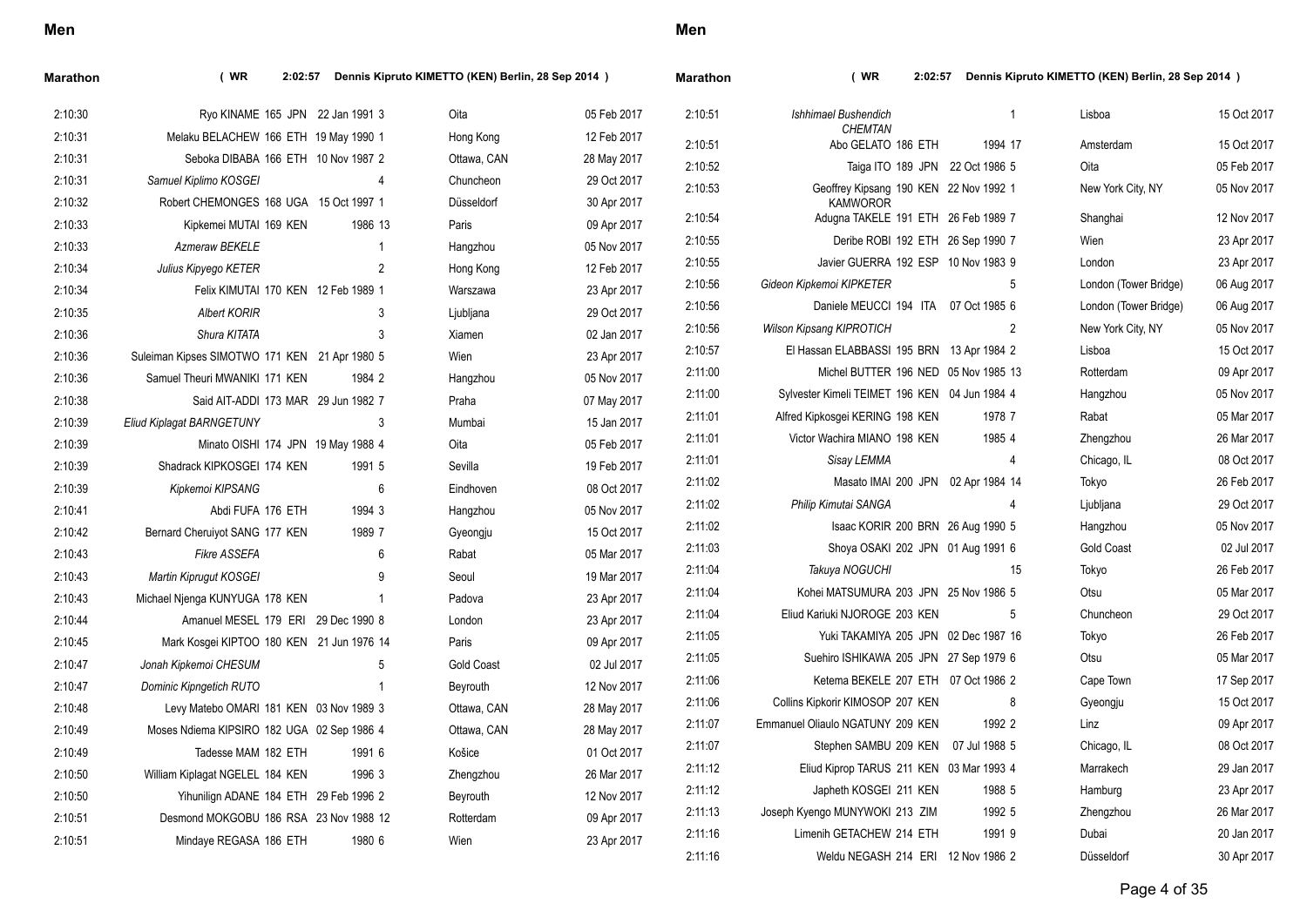| Marathon | (WR)<br>2:02:57                                 |                | Dennis Kipruto KIMETTO (KEN) Berlin, 28 Sep 2014 ) |             | Marathon | (WR)<br>2:02:57                               |                | Dennis Kipruto KIMETTO (KEN) Berlin, 28 Sep 2014 ) |             |
|----------|-------------------------------------------------|----------------|----------------------------------------------------|-------------|----------|-----------------------------------------------|----------------|----------------------------------------------------|-------------|
| 2:11:18  | Salah Eddine BOUNASR                            | -1             | Beijing                                            | 17 Sep 2017 | 2:11:50  | Jackson Kipkoech KOTUT 241 KEN 12 Feb 1988 7  |                | Zhengzhou                                          | 26 Mar 2017 |
| 2:11:19  | Gilbert MASAI 216 KEN 16 Dec 1989 7             |                | Košice                                             | 01 Oct 2017 | 2:11:50  | Stephen Kwelio CHEMLANY 241 KEN 09 Aug 1982 3 |                | Beijing                                            | 17 Sep 2017 |
| 2:11:20  | Geoffrey RONOH 217 KEN 29 Nov 1982 17           |                | Tokyo                                              | 26 Feb 2017 | 2:11:50  | Tebalu ZAWUDE 241 ETH 02 Nov 1987 5           |                | Seoul                                              | 05 Nov 2017 |
| 2:11:22  | Paul Muchemi MAINA 218 KEN                      |                | Münster                                            | 10 Sep 2017 | 2:11:52  | <b>Justus KIPROTICH</b>                       | $\overline{2}$ | Warszawa                                           | 24 Sep 2017 |
| 2:11:22  | Abraham KIPROTICH 218 FRA 17 Aug 1985 1         |                | Istanbul                                           | 12 Nov 2017 | 2:11:52  | Lemi BERHANU                                  | 4              | New York City, NY                                  | 05 Nov 2017 |
| 2:11:24  | Hiroaki SANO 220 JPN 28 Feb 1988 7              |                | Berlin                                             | 24 Sep 2017 | 2:11:53  | Abayneh AYELE                                 | 8              | Shanghai                                           | 12 Nov 2017 |
| 2:11:25  | Chiharu TAKADA 221 JPN 09 Jul 1981 7            |                | <b>Gold Coast</b>                                  | 02 Jul 2017 | 2:11:54  | Tsegaye MEKONNEN                              | 10             | Dubai                                              | 20 Jan 2017 |
| 2:11:26  | Kennedy Kibet RONO 222 KEN                      | 1989 5         | Marrakech                                          | 29 Jan 2017 | 2:11:54  | Kelkile GEZAHEGN                              | $\mathbf{1}$   | Lanzhou                                            | 11 Jun 2017 |
| 2:11:26  | Girmay BIRHANU 222 ETH 27 Jan 1987 2            |                | Beijing                                            | 17 Sep 2017 | 2:11:54  | Pius Dominic ONDORO 244 KEN                   | 1988 1         | St Paul, MN                                        | 01 Oct 2017 |
| 2:11:26  | Duncan Kipkurui MAIYO 222 KEN                   | 1986 3         | Cape Town                                          | 17 Sep 2017 | 2:11:55  | Bonsa DIDA                                    | 5              | Mumbai                                             | 15 Jan 2017 |
| 2:11:27  | Blazej BRZEZINSKI 225 POL 30 Jul 1987 1         |                | Warszawa                                           | 24 Sep 2017 | 2:11:55  | Ezekiel JAFARY 245 TAN 30 Dec 1989 6          |                | Hannover                                           | 09 Apr 2017 |
| 2:11:27  | Solomon DEKSISA                                 | 3              | Toronto                                            | 22 Oct 2017 | 2:11:56  | Mert GIRMALEGESSE 246 TUR 30 Nov 1987 14      |                | Rotterdam                                          | 09 Apr 2017 |
| 2:11:27  | Jacob Kibet Chulyo                              | $\overline{2}$ | Istanbul                                           | 12 Nov 2017 | 2:11:56  | Dominic Kimwetich KANGOR 246 KEN              | 1989 1         | Toulouse                                           | 22 Oct 2017 |
| 2:11:31  | <b>KENDAGOR</b><br>William Rutto CHEBOI 226 KEN | 6              | Zhengzhou                                          | 26 Mar 2017 | 2:11:58  | Khalil LEMCIYEH 248 MAR 10 Dec 1986 6         |                | Oita                                               | 05 Feb 2017 |
| 2:11:31  | Peter Kiptoo KIPLAGAT 226 KEN                   | $\overline{2}$ | Casablanca                                         | 29 Oct 2017 | 2:11:58  | Stanley Bett KIPROTICH 248 KEN                | 1986 2         | Toulouse                                           | 22 Oct 2017 |
| 2:11:32  | Adugna CHALA 228 ETH                            | 1994 3         | Hong Kong                                          | 12 Feb 2017 | 2:11:59  | Birhanu BEKELE 250 ETH 20 Apr 1981 3          |                | <b>Buenos Aires</b>                                | 15 Oct 2017 |
| 2:11:32  | Hayato SONODA 228 JPN 05 Apr 1989 7             |                | Otsu                                               | 05 Mar 2017 | 2:12:00  | Abdi Ibrahim ABDO 251 BRN 24 Apr 1997 1       |                | Hefei                                              | 12 Nov 2017 |
| 2.11.32  | Lelisa DESISA 228 ETH 14 Jan 1990 3             |                | New York City, NY                                  | 05 Nov 2017 | 2:12:01  | Alex Chepkwik SAEKWO 252 KEN                  | 1990 2         | Warszawa                                           | 23 Apr 2017 |
| 2:11:34  | Evans Kipchirchir SAMBU                         | $\overline{4}$ | Chongqing                                          | 19 Mar 2017 | 2:12:01  | Tadesse ABRAHAM 252 SUI 12 Aug 1982 5         |                | New York City, NY                                  | 05 Nov 2017 |
| 2:11:34A | Jackson Limo KIBET 231 KEN                      | 1988 1         | Porto                                              | 05 Nov 2017 | 2:12:01  | Kenneth Mburu MUNGARA                         | 4              | Istanbul                                           | 12 Nov 2017 |
| 2:11:35  | Nicholas Manza KAMAKYA 232 KEN 02 Mar 1985 4    |                | Hannover                                           | 09 Apr 2017 | 2:12:02  | Paul Kipsiele KOECH 254 KEN 10 Nov 1981 15    |                | Rotterdam                                          | 09 Apr 2017 |
| 2:11:36  | Jacob Cheshari KIRUI                            | $\overline{4}$ | Mumbai                                             | 15 Jan 2017 | 2:12:02  | Edwin Kibet KIPTOO 254 KEN 28 Dec 1987 3      |                | Beyrouth                                           | 12 Nov 2017 |
| 2:11:36  | Abrha MILAW 233 ETH 03 Jan 1988 1               |                | Stockholm                                          | 03 Jun 2017 | 2:12:03  | Moses Kipkosgei BOWEN 256 KEN                 | 1991 6         | Sevilla                                            | 19 Feb 2017 |
| 2:11:36  | <b>Barnabas KIPTUM</b>                          | 2              | <b>Buenos Aires</b>                                | 15 Oct 2017 | 2:12:03  | Magut KWAMBAI 256 KEN                         | 3              | Brescia                                            | 12 Mar 2017 |
| 2:11:38  | Justus KIPROTICH 234 KEN 01 Jan 1996 3          |                | Barcelona                                          | 12 Mar 2017 | 2:12:03  | Thomas AYEKO 256 UGA 10 Feb 1992 4            |                | Cape Town                                          | 17 Sep 2017 |
| 2:11:38  | Michael SHELLEY 234 AUS 10 Oct 1983 10          |                | London                                             | 23 Apr 2017 | 2:12:04  | <b>Meshack Kiprop KOECH</b>                   | 18             | Amsterdam                                          | 15 Oct 2017 |
| 2:11:39  | <b>Bazu WORKU</b>                               | 3              | Istanbul                                           | 12 Nov 2017 | 2:12:05  | Pius Dominic ONDORO                           | $\overline{1}$ | Houston, TX                                        | 15 Jan 2017 |
| 2:11:40  | Michael Mugo GITHAE 236 KEN 26 Aug 1994 1       |                | Shizuoka                                           | 05 Mar 2017 | 2:12:05  | Reta DERESE 259 ETH                           | 8              | Zhengzhou                                          | 26 Mar 2017 |
| 2:11:41  | Lusapho APRIL 237 RSA 24 May 1982 5             |                | Hannover                                           | 09 Apr 2017 | 2:12:06  | Fikadu KEBEDE                                 | $\overline{2}$ | Lanzhou                                            | 11 Jun 2017 |
| 2.11.44  | Julius Chepkwony ROTICH 238 KEN                 | 1988 4         | Hong Kong                                          | 12 Feb 2017 | 2:12:06  | Duncan Cheruiyot KOECH 260 KEN 28 Dec 1981 2  |                | Münster                                            | 10 Sep 2017 |
| 2:11:44  | Stephen Kipchirchir 238 KEN                     | 1990 1         | <b>Bruxelles</b>                                   | 01 Oct 2017 | 2:12:07  | Shoya OSAKI                                   | 8              | Otsu                                               | 05 Mar 2017 |
|          | KIPLAGAT                                        |                |                                                    |             | 2:12:07  | Yohanes GHEBREGERGIS                          | 7              | London (Tower Bridge)                              | 06 Aug 2017 |
| 2:11:46  | Kohei MATSUMURA                                 | 6              | Chicago, IL                                        | 08 Oct 2017 | 2:12:07  | David Kemboi KIYENG 261 KEN 22 Apr 1983 8     |                | Košice                                             | 01 Oct 2017 |
| 2:11:47  | Evans Kipkoech KORIR                            | 5              | Daegu                                              | 02 Apr 2017 | 2:12:08  | Takuya SUZUKI 262 JPN 19 Jan 1990 7           |                | Oita                                               | 05 Feb 2017 |
| 2.11.47  | Moses Moi MWARUR 240 KEN                        | 1984 7         | Eindhoven                                          | 08 Oct 2017 | 2:12:08  | Elisha Kiprop BARNO 262 KEN                   | 1985 1         | Duluth, MN                                         | 17 Jun 2017 |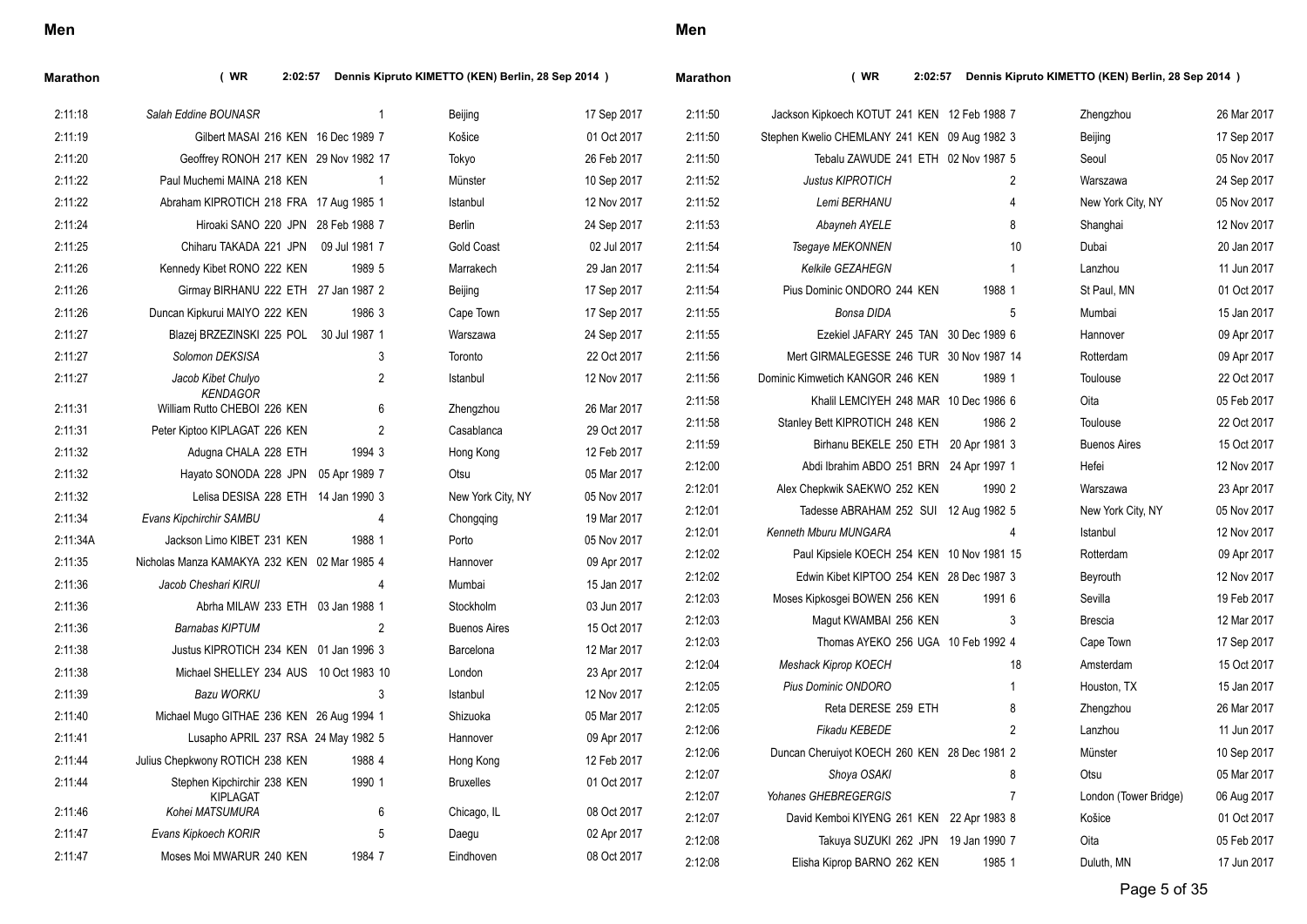| I<br>×<br>×<br>۰. |  |
|-------------------|--|
|-------------------|--|

| Marathon | $($ WR<br>2:02:57                             |                | Dennis Kipruto KIMETTO (KEN) Berlin, 28 Sep 2014 ) |             | <b>Marathon</b> | (WR)<br>Dennis Kipruto KIMETTO (KEN) Berlin, 28 Sep 2014 )<br>2:02:57 |                 |                       |             |  |
|----------|-----------------------------------------------|----------------|----------------------------------------------------|-------------|-----------------|-----------------------------------------------------------------------|-----------------|-----------------------|-------------|--|
| 2:12:08  | Mike Kiprotich MUTAI 262 KEN                  | 1987 2         | Hefei                                              | 12 Nov 2017 | 2:12:28         | Abraham GIRMA                                                         |                 | Metz                  | 08 Oct 2017 |  |
| 2:12:09  | Tadashi SUZUKI 265 JPN 01 Oct 1988 2          |                | Shizuoka                                           | 05 Mar 2017 | 2:12:30         | Ayad LAMDASSEM 286 ESP 11 Oct 1981 11                                 |                 | London                | 23 Apr 2017 |  |
| 2:12:09  | Gezahegn KELKILEW 265 ETH                     | 1991 1         | Cannes                                             | 05 Nov 2017 | 2:12:31         | Tsegaye KEBEDE                                                        | 6               | Hamburg               | 23 Apr 2017 |  |
| 2:12:10  | Fikre WORKNEH 267 ERI 11 May 1988 7           |                | Sevilla                                            | 19 Feb 2017 | 2:12:31         | Michael Njenga KUNYUGA                                                |                 | Hengshui              | 30 Sep 2017 |  |
| 2:12:10  | Peter Kiptoo KIPLAGAT                         | 4              | Barcelona                                          | 12 Mar 2017 | 2:12:31         | Alfred Kipkosgei KERING                                               | 3               | Cannes                | 05 Nov 2017 |  |
| 2:12:10  | Josphat Jepkopol KAMZEE 267 KEN 11 Feb 1984 9 |                | Zhengzhou                                          | 26 Mar 2017 | 2:12:32         | Alex CHESAKIT 287 UGA                                                 | 1991 4          | Toronto               | 22 Oct 2017 |  |
| 2:12:10  | <b>Richard Kiprotich SIGEI</b>                | 3              | Santiago de Chile                                  | 02 Apr 2017 | 2:12:32         | Gebretsadik ABRAHA                                                    | 5               | Toronto               | 22 Oct 2017 |  |
| 2:12:10  | Elisha Kiprop BARNO                           | $\overline{2}$ | St Paul, MN                                        | 01 Oct 2017 | 2:12:32         | Douglas Kipsang CHEBII                                                | 5               | Istanbul              | 12 Nov 2017 |  |
| 2:12:11  | Julius Nderitu KARINGA 269 KEN                | 1976 1         | København                                          | 21 May 2017 | 2:12:33         | <b>Yitayal ATNAFU</b>                                                 | $\overline{2}$  | Houston, TX           | 15 Jan 2017 |  |
| 2:12:12  | Belete MEKONNEN 270 ETH                       | 1985 1         | <b>Tel Aviv</b>                                    | 24 Feb 2017 | 2:12:33         | Yihunilign ADANE                                                      | 9               | Otsu                  | 05 Mar 2017 |  |
| 2:12:12  | Ezekiel Kiptoo CHEBII                         | $\overline{7}$ | Chicago, IL                                        | 08 Oct 2017 | 2:12:33         | Joel Kipkogei KIMUTAI 288 KEN                                         | 1986 1          | Annecy                | 30 Apr 2017 |  |
| 2:12:12  | Vincent Kipkorir TONUI 270 KEN 01 Jan 1985 5  |                | Ljubljana                                          | 29 Oct 2017 | 2:12:33         | Yared SHEGUMO 288 POL 10 Jan 1983 3                                   |                 | Düsseldorf            | 30 Apr 2017 |  |
| 2:12:15  | Yuji IWATA 272 JPN 09 Jul 1987 8              |                | Oita                                               | 05 Feb 2017 | 2:12:34         | Weldu NEGASH                                                          | 6               | Ljubljana             | 29 Oct 2017 |  |
| 2:12:15  | Joseph Kyengo MUNYWOKI                        | $\mathbf 1$    | Riga                                               | 14 May 2017 | 2:12:35         | Stephen KIPLIMO 290 KEN                                               | 1986 3          | Toulouse              | 22 Oct 2017 |  |
| 2:12:16  | Daniel Kinyua WANJIRU                         | 8              | London (Tower Bridge)                              | 06 Aug 2017 | 2:12:35         | Scott FAUBLE 290 USA 05 Nov 1991 9                                    |                 | Frankfurt             | 29 Oct 2017 |  |
| 2:12:16  | Eyob GHEBREHIWET 273 ITA 26 Dec 1992 1        |                | Venezia                                            | 22 Oct 2017 | 2:12:36         | Samuel KALALEI                                                        | 3               | Stockholm             | 03 Jun 2017 |  |
| 2:12:17  | Hosea Kiprotich RUTTO 274 KEN                 | -1             | Pune                                               | 29 Jan 2017 | 2:12:37         | Seboka DIBABA                                                         | $\overline{7}$  | Mumbai                | 15 Jan 2017 |  |
| 2:12:17  | Solomon LEMA 274 ETH                          | 6              | Roma                                               | 02 Apr 2017 | 2:12:37         | Alex BARTILOL 292 KEN                                                 | 1984 2          | København             | 21 May 2017 |  |
| 2:12:17  | Joseph Kyengo MUNYWOKI                        | 3              | Münster                                            | 10 Sep 2017 | 2:12:37         | <b>Mark KORIR</b>                                                     | 10              | Frankfurt             | 29 Oct 2017 |  |
| 2:12:17  | Samuel KALALEI 274 KEN                        | 1994 1         | Athína                                             | 12 Nov 2017 | 2:12:38         | Artur KOZLOWSKI 293 POL 19 Jan 1985 3                                 |                 | Warszawa              | 23 Apr 2017 |  |
| 2:12:18  | Dejene DEBELA                                 | 11             | Dubai                                              | 20 Jan 2017 | 2:12:38         | Solomon LEMA                                                          | 3               | Hefei                 | 12 Nov 2017 |  |
| 2:12:18  | Abraham GIRMA 277 ETH                         | 1986 1         | Castellón                                          | 19 Feb 2017 | 2:12:39         | Vincent Kipchumba 294 KEN                                             | 1990 8          | Wien                  | 23 Apr 2017 |  |
| 2:12:19  | Yuki KAWAUCHI                                 | 9              | London (Tower Bridge)                              | 06 Aug 2017 | 2:12:39         | <b>TOROITICH</b><br><b>Michel BUTTER</b>                              | 6               | New York City, NY     | 05 Nov 2017 |  |
| 2:12:19  | Zersenay TADESE 278 ERI 08 Feb 1982 8         |                | Chicago, IL                                        | 08 Oct 2017 | 2:12:40         | Ryan VAIL 295 USA 19 Mar 1986 8                                       |                 | Berlin                | 24 Sep 2017 |  |
| 2:12:20  | Urgesa KEDIR 279 ETH                          | $\overline{2}$ | Pune                                               | 29 Jan 2017 | 2:12:41         | Barnabas KIPYEGO 296 KEN                                              | 1988 1          | Lens                  | 08 May 2017 |  |
| 2:12:20  | Cosmas Jairus BIRECH                          | $\overline{c}$ | Cannes                                             | 05 Nov 2017 | 2:12:41         | Kentaro NAKAMOTO                                                      | 10              | London (Tower Bridge) | 06 Aug 2017 |  |
| 2:12:21  | Tilahun BEYENE 280 ETH                        | 12             | Dubai                                              | 20 Jan 2017 | 2:12:42         | Keisuke KUSAKA 297 JPN 15 May 1991 9                                  |                 | Oita                  | 05 Feb 2017 |  |
| 2:12:21  | Scott SMITH 280 USA 13 Jul 1986 8             |                | Frankfurt                                          | 29 Oct 2017 | 2:12:42         | Joel Kimurer KEMBOI 297 KEN 21 Jan 1988 6                             |                 | Seoul                 | 05 Nov 2017 |  |
| 2:12:22  | Simon Kirui KIPRUGUT 282 KEN                  | 3              | Pune                                               | 29 Jan 2017 | 2:12:43         | Felix Kipkemboi KENY 299 KEN 25 Dec 1985 9                            |                 | Gyeongju              | 15 Oct 2017 |  |
| 2:12:24  | <b>Ernest Kiprono NGENO</b>                   | 3              | Lanzhou                                            | 11 Jun 2017 | 2:12:44         | Abayneh AYELE                                                         | 3               | Houston, TX           | 15 Jan 2017 |  |
| 2:12:26  | Samuel Theuri MWANIKI                         | 6              | Mumbai                                             | 15 Jan 2017 | 2:12:44         | Ezekiel Kemboi OMULLO                                                 | 6               | Istanbul              | 12 Nov 2017 |  |
| 2:12:26  | Stefano LA ROSA 283 ITA 28 Sep 1985 1         |                | Treviso                                            | 05 Mar 2017 | 2:12:45         | <b>Sylvester Kimeli TEIMET</b>                                        | $5\overline{)}$ | Chongqing             | 19 Mar 2017 |  |
| 2:12:27  | Samuel GETACHEW                               | $\overline{2}$ | Stockholm                                          | 03 Jun 2017 | 2:12:45         | Jackson KIPROP 300 UGA 20 Oct 1986 19                                 |                 | Amsterdam             | 15 Oct 2017 |  |
| 2:12:27  | Saïd RBINA 284 MAR 28 Nov 1990 4              |                | Beyrouth                                           | 12 Nov 2017 | 2:12:46         | Alex BARTILOL                                                         | 4               | Cannes                | 05 Nov 2017 |  |
| 2:12:28  | William Kiprono YEGON 285 KEN 10 Jan 1983 4   |                | Pune                                               | 29 Jan 2017 |                 |                                                                       |                 |                       |             |  |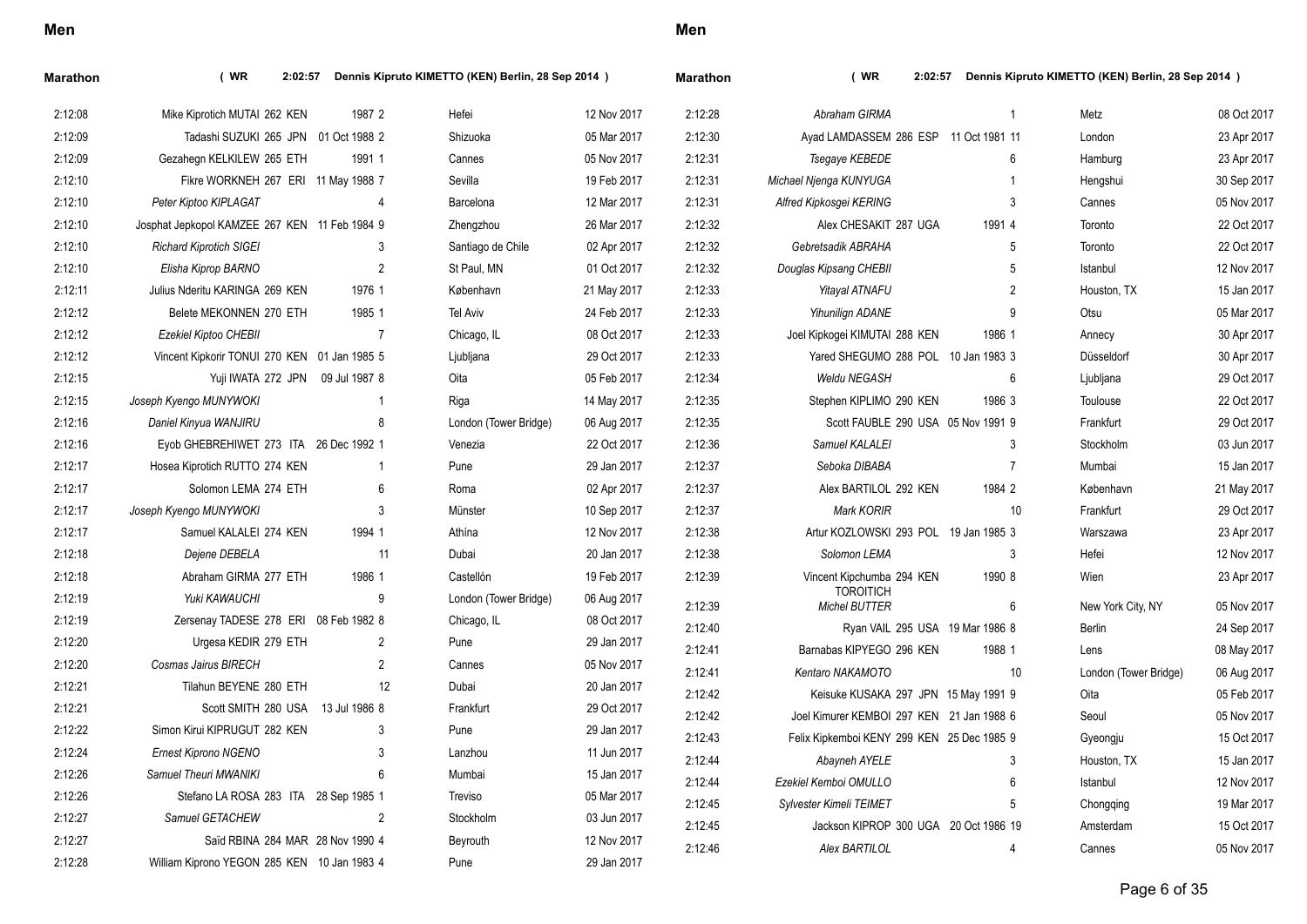| I<br>×<br>۰. |
|--------------|
|--------------|

| Marathon | (WR)<br>2:02:57                                       |                | Dennis Kipruto KIMETTO (KEN) Berlin, 28 Sep 2014 ) |             | <b>Marathon</b> | (WR)<br>2:02:57                                 |                | Dennis Kipruto KIMETTO (KEN) Berlin, 28 Sep 2014 ) |             |
|----------|-------------------------------------------------------|----------------|----------------------------------------------------|-------------|-----------------|-------------------------------------------------|----------------|----------------------------------------------------|-------------|
| 2:12:48  | Abdihakem ABDIRAHMAN 301 USA 01 Jan 1977 7            |                | New York City, NY                                  | 05 Nov 2017 | 2:13:06         | John Kemboi CHERUIYOT 320 KEN                   | 05 Jul 1990 3  | Casablanca                                         | 29 Oct 2017 |
| 2:12:49  | <b>Azmeraw BEKELE</b>                                 | -1             | Taiyuan                                            | 10 Sep 2017 | 2:13:06         | Barselius KIPYEGO 320 KEN 23 Jul 1993 7         |                | Ljubljana                                          | 29 Oct 2017 |
| 2:12:49  | Elroy GELANT 302 RSA 25 Aug 1986 5                    |                | Cape Town                                          | 17 Sep 2017 | 2:13:06         | <b>Ernest Kiprugut KEBENEI</b>                  | $\overline{7}$ | Seoul                                              | 05 Nov 2017 |
| 2:12:50  | Samuel Kiptanui MASWAI 303 KEN 29 Mar 1988 5          |                | Hong Kong                                          | 12 Feb 2017 | 2:13:07         | Benjamin MALATY 324 FRA 07 May 1986 15          |                | Paris                                              | 09 Apr 2017 |
| 2:12:50  | Chris DERRICK 303 USA 17 Oct 1990 9                   |                | Chicago, IL                                        | 08 Oct 2017 | 2:13:07         | Ronald Kipkoech KORIR 324 KEN                   | 3              | Madrid                                             | 23 Apr 2017 |
| 2:12:52  | Daniel Kipkemoi KIPTOO 305 KEN                        | 10             | Zhengzhou                                          | 26 Mar 2017 | 2:13:08         | Andualem BELAY                                  | 6              | Hangzhou                                           | 05 Nov 2017 |
| 2:12:52  | Cosmas Mutuku KYEVA 305 KEN                           | 1985 1         | Kraków                                             | 30 Apr 2017 | 2:13:09         | Gadisa BIRHANU 326 ETH                          | 1992 2         | Riga                                               | 14 May 2017 |
| 2:12:52  | Zakaria BOUDAD 305 MAR 02 Oct 1993 4                  |                | Beijing                                            | 17 Sep 2017 | 2:13:10         | John Kiprono LANGAT 327 KEN 31 Dec 1996 2       |                | Annecy                                             | 30 Apr 2017 |
| 2:12:52  | Liam ADAMS 305 AUS 04 Sep 1986 9                      |                | <b>Berlin</b>                                      | 24 Sep 2017 | 2:13:10         | <b>Benjamin MALATY</b>                          | 11             | <b>Berlin</b>                                      | 24 Sep 2017 |
| 2:12:52  | Michael SHELLEY                                       | 10             | Chicago, IL                                        | 08 Oct 2017 | 2:13:10         | <b>Hicham LAQOUAHI</b>                          | 2              | Hengshui                                           | 30 Sep 2017 |
| 2:12:52  | David Kiptui TARUS 305 KEN                            | 1978 7         | Istanbul                                           | 12 Nov 2017 | 2:13:11         | Shengo KEBEDE 328 ETH                           | 1989 11        | Zhengzhou                                          | 26 Mar 2017 |
| 2:12:53  | Ernest Kiprugut KEBENEI 310 KEN 20 Nov 1984 2         |                | <b>Tel Aviv</b>                                    | 24 Feb 2017 | 2:13:12         | Remigijus KANCYS 329 LTU                        | 17 Jul 1987 7  | Hannover                                           | 09 Apr 2017 |
| 2:12:53  | <b>Andrew Ben KIMUTAI</b>                             | 2              | Taiyuan                                            | 10 Sep 2017 | 2:13:13         | Khalid Kamal YASEEN 330 BRN 10 Oct 1982 1       |                | Wuxi                                               | 19 Mar 2017 |
| 2:12:54  | Mohamed Ikoki MSANDEKI 311 TAN 03 Dec 1985 4          |                | Xiamen                                             | 02 Jan 2017 | 2:13:13         | Daniel Kipkosgei YATOR 330 KEN                  | 1988 4         | Stockholm                                          | 03 Jun 2017 |
| 2:12:54  | Andualem BELAY 311 ETH 05 Apr 1992 4                  |                | Houston, TX                                        | 15 Jan 2017 | 2:13:13         | Duncan Cheruiyot KOECH                          | $\overline{1}$ | <b>Bucuresti</b>                                   | 15 Oct 2017 |
| 2:12:55  | Hosea Kipkemoi KIPLAGAT 313 KEN                       | 1989 4         | Münster                                            | 10 Sep 2017 | 2:13:13         | Ezekiel CHEPKOROM 330 UGA                       | 1992 20        | Amsterdam                                          | 15 Oct 2017 |
| 2:12:57  | Tilahun DAMTE 314 ETH                                 | 5              | Pune                                               | 29 Jan 2017 | 2:13:14         | Gadisa BIRHANU                                  | $\overline{2}$ | Wuxi                                               | 19 Mar 2017 |
| 2:12:57  | Motlokoa Clement                                      | 6              | Cape Town                                          | 17 Sep 2017 | 2:13:16         | Alex Chepkwik SAEKWO                            | 9              | Mumbai                                             | 15 Jan 2017 |
| 2:12:57  | NKHABUTLANE<br>Jonathan MELLOR 314 GBR 27 Dec 1986 10 |                | Berlin                                             | 24 Sep 2017 | 2:13:16         | <b>Mike Kiprotich MUTAI</b>                     | 6              | Hong Kong                                          | 12 Feb 2017 |
| 2:12:58  | Yuki NAKAMURA 316 JPN 24 Jul 1995 18                  |                | Tokyo                                              | 26 Feb 2017 | 2:13:16         | David Kemboi KIYENG                             | 5              | Ottawa, CAN                                        | 28 May 2017 |
| 2:12:58  | Daisuke UEKADO 316 JPN 11 Dec 1993 10                 |                | Otsu                                               | 05 Mar 2017 | 2:13:17         | Barnabas KIPYEGO                                |                | Tours                                              | 24 Sep 2017 |
| 2:12:58  | <b>Vincent Kipkorir TONUI</b>                         | -1             | Zürich                                             | 09 Apr 2017 | 2:13:18         | Noah Kipruto CHEPNGABIT 333 KEN                 |                | Kaohsiung                                          | 12 Feb 2017 |
| 2:12:58  | Samuel Theuri MWANIKI                                 | $\overline{4}$ | Lanzhou                                            | 11 Jun 2017 | 2:13:18         | Debela CHALA 333 ETH                            | 1990 3         | Wuxi                                               | 19 Mar 2017 |
| 2:12:58  | Edwin Kipruto KIRWA 316 KEN                           | 1979 1         | Graz                                               | 08 Oct 2017 | 2:13:18         | Ezekiel TARUS 333 KEN                           | 7              | Cape Town                                          | 17 Sep 2017 |
| 2:12:59  | Kiprotich KIRUI                                       | $\overline{1}$ | Skopje                                             | 07 May 2017 | 2:13:18         | Mindaye REGASA                                  | 3              | Hengshui                                           | 30 Sep 2017 |
| 2:13:00  | Paul Kipkorir KIPKEMOI 319 KEN                        | 1982 6         | Chuncheon                                          | 29 Oct 2017 | 2:13:18         | Shumet AKALNEW 333 ETH                          | 1988 4         | Hengshui                                           | 30 Sep 2017 |
| 2:13:02  | <b>Bernard Cheruiyot SANG</b>                         | 8              | Istanbul                                           | 12 Nov 2017 | 2:13:19         | <b>Mathew KIPSAAT</b>                           | -1             | Las Palmas                                         | 22 Jan 2017 |
| 2:13:03  | Evans Kipchirchir SAMBU                               | 3              | Taiyuan                                            | 10 Sep 2017 | 2:13:19         | Xolisa TYALI 337 RSA 02 Dec 1988 8              |                | Cape Town                                          | 17 Sep 2017 |
| 2:13:04  | Yuki KAWAUCHI                                         | 6              | Daegu                                              | 02 Apr 2017 | 2:13:19         | Kaan Kigen OZBILEN 337 TUR 15 Jan 1986 9        |                | Istanbul                                           | 12 Nov 2017 |
| 2:13:04  | <b>Belete MEKONNEN</b>                                | $\overline{2}$ | Madrid                                             | 23 Apr 2017 | 2:13:20         | Nicholas Kerich KIPKEMBOI 339 KEN 05 Jul 1986 4 |                | Madrid                                             | 23 Apr 2017 |
| 2:13:04  | Julius Kipkorir TUWEI                                 | 5              | Lanzhou                                            | 11 Jun 2017 | 2:13:20         | Muhajir HIREDIN 339 ETH                         | 1994 2         | Lens                                               | 08 May 2017 |
| 2:13:05  | Levy Matebo OMARI                                     | 8              | Mumbai                                             | 15 Jan 2017 | 2:13:21         | Lawi KIPTUI 341 KEN                             | 1993 1         | Lyon                                               | 01 Oct 2017 |
| 2:13:06  | Eliud Kibet TOO 320 KEN                               | $\overline{2}$ | Padova                                             | 23 Apr 2017 | 2.13.21         | Koen NAERT                                      | 8              | New York City, NY                                  | 05 Nov 2017 |
| 2:13:06  | Godfrey Kipkosgei KOSGEI 320 KEN                      | 4              | <b>Buenos Aires</b>                                | 15 Oct 2017 | 2:13:22         | Yassine RACHIK 342 ITA 11 Jun 1993 6            |                | Milano                                             | 02 Apr 2017 |
|          |                                                       |                |                                                    |             | 2:13:22         | Mike Kiprotich MUTAI                            | 5              | Stockholm                                          | 03 Jun 2017 |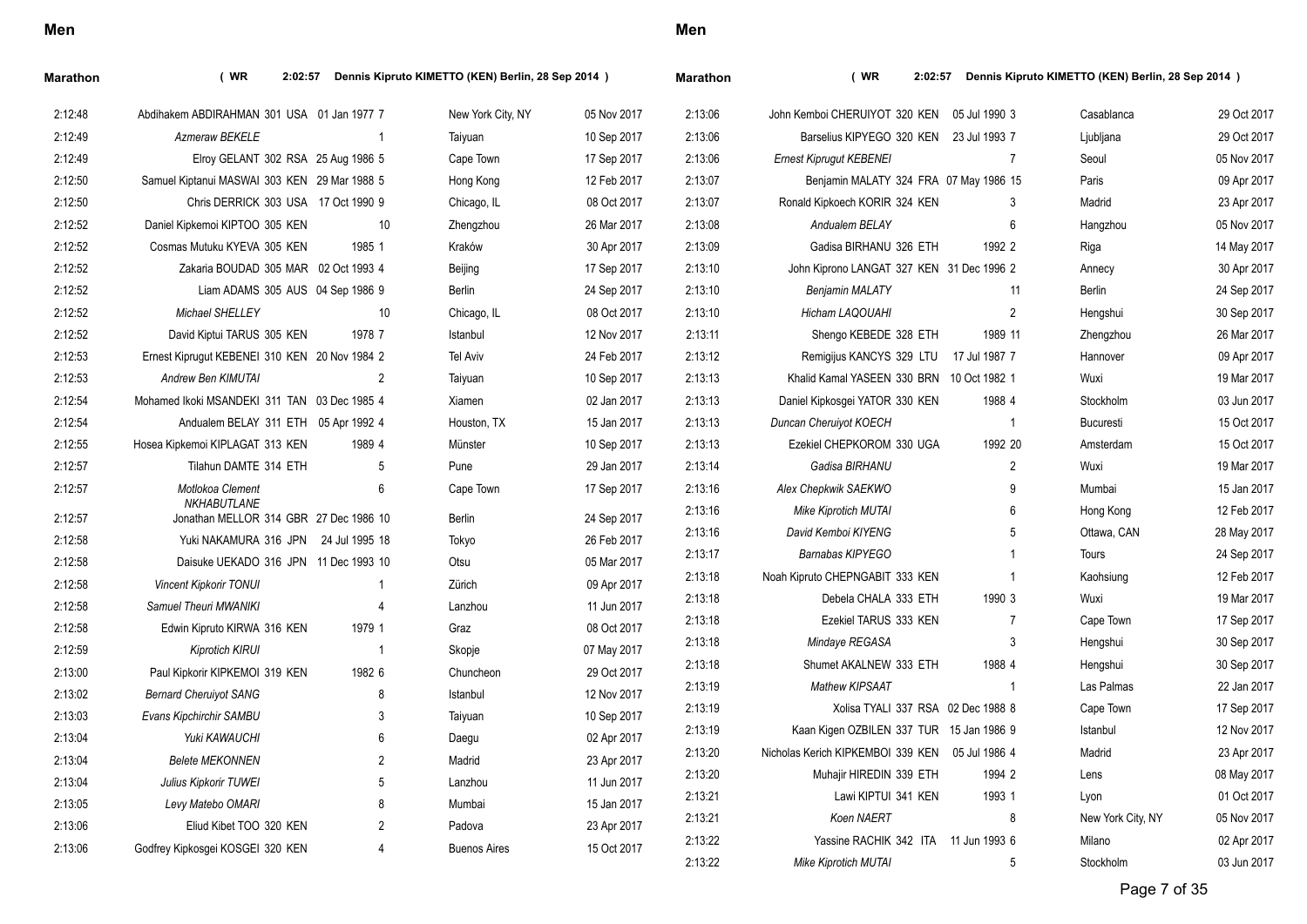| Marathon | $($ WR<br>Dennis Kipruto KIMETTO (KEN) Berlin, 28 Sep 2014 )<br>2:02:57 |                |                |                       |             | Marathon | (WR)<br>Dennis Kipruto KIMETTO (KEN) Berlin, 28 Sep 2014 )<br>2:02:57 |                |                       |             |  |
|----------|-------------------------------------------------------------------------|----------------|----------------|-----------------------|-------------|----------|-----------------------------------------------------------------------|----------------|-----------------------|-------------|--|
| 2:13:22  | Melaku BELACHEW                                                         |                | 12             | Berlin                | 24 Sep 2017 | 2.13.42  | Matt LLANO 369 USA 01 Aug 1988 12                                     |                | Frankfurt             | 29 Oct 2017 |  |
| 2:13:23  | Chihiro MIYAWAKI 343 JPN 28 Aug 1991 11                                 |                |                | Chicago, IL           | 08 Oct 2017 | 2:13:43  | Arkadiusz GARDZIELEWSKI 371 POL 12 Jun 1986 6                         |                | Ottawa, CAN           | 28 May 2017 |  |
| 2:13:25  | Adane BENTAYEHU 344 ETH                                                 |                | 5              | Xiamen                | 02 Jan 2017 | 2:13:43  | Yuki KAWAUCHI                                                         | $\overline{1}$ | Betsukai              | 01 Oct 2017 |  |
| 2:13:26  | Musa BABO 345 ETH                                                       | 1988 12        |                | Zhengzhou             | 26 Mar 2017 | 2:13:45  | Toufik AL ALLAM 372 MAR 30 Apr 1989 6                                 |                | Marrakech             | 29 Jan 2017 |  |
| 2:13:27  | Akihiko TSUMURAI 346 JPN                                                | 10 Jul 1984 19 |                | Tokyo                 | 26 Feb 2017 | 2:13:46  | Edwin Kosgei YATOR 373 KEN                                            | 1987 1         | Bonn                  | 02 Apr 2017 |  |
| 2:13:27  | Workneh TESFA 346 ETH                                                   | 1984 2         |                | Lyon                  | 01 Oct 2017 | 2:13:47  | Seboka BIRA                                                           | 8              | Rabat                 | 05 Mar 2017 |  |
| 2:13:27  | Mohamed AHMANK 346 MAR                                                  |                | $\overline{4}$ | Casablanca            | 29 Oct 2017 | 2:13:47  | Evans Kiplagat BARKOWET 374 AZE 05 Mar 1988 10                        |                | Istanbul              | 12 Nov 2017 |  |
| 2:13:28  | William KIBOR 349 KEN 10 Jan 1985 3                                     |                |                | Annecy                | 30 Apr 2017 | 2:13:48  | William Kiplagat NGELEL                                               | $\mathbf{1}$   | Dalian                | 13 May 2017 |  |
| 2:13:29  | David Kemboi KIYENG                                                     |                | $\overline{7}$ | Hong Kong             | 12 Feb 2017 | 2:13:49  | Fumihiro MARUYAMA 375 JPN 01 Jul 1990 11                              |                | Oita                  | 05 Feb 2017 |  |
| 2:13:29  | Ryo HASHIMOTO                                                           |                | 20             | Tokyo                 | 26 Feb 2017 | 2:13:50  | Tsepo MATHIBELLE 376 LES 30 Jun 1991 6                                |                | Beijing               | 17 Sep 2017 |  |
| 2:13:29  | Munyo Solomon MUTAI                                                     |                | 11             | London (Tower Bridge) | 06 Aug 2017 | 2:13:50  | Joshua KIPKORIR                                                       | 10             | Gyeongju              | 15 Oct 2017 |  |
| 2:13:31  | Ayana TSEDAT 350 ETH 18 Feb 1996 6                                      |                |                | Chongqing             | 19 Mar 2017 | 2:13:51  | Jun-ichi TSUBOCHI 377 JPN 22 Aug 1987 12                              |                | Oita                  | 05 Feb 2017 |  |
| 2:13:31  | Vincent Kiprop CHEPKOK 350 KEN 05 Jul 1988 11                           |                |                | Frankfurt             | 29 Oct 2017 | 2:13:51  | Patrick Kipyegon TERER 377 KEN 06 Jul 1989 3                          |                | Tel Aviv              | 24 Feb 2017 |  |
| 2:13:32  | Geoffrey kenisi BUNDI 352 KEN                                           | 1987 2         |                | Duluth, MN            | 17 Jun 2017 | 2:13:51  | Abraraw MISGANAW 377 ETH                                              | 1988 11        | Seoul                 | 19 Mar 2017 |  |
| 2:13:32  | Dmitriy SAFRONOV 352 RUS 08 Oct 1981 1                                  |                |                | Perm                  | 03 Sep 2017 | 2:13:51  | Zakaria BOUDAD                                                        | $\overline{1}$ | Wuhan                 | 09 Apr 2017 |  |
| 2:13:32  | Silas Kipngetich SANG 352 KEN 21 Aug 1978 3                             |                |                | Warszawa              | 24 Sep 2017 | 2:13:51  | Lazarus TOO 377 KEN                                                   | 1987 1         | Mont-Saint-Michel     | 28 May 2017 |  |
| 2:13:32  | Christopher HAMER 352 AUS 02 Aug 1988 21                                |                |                | Amsterdam             | 15 Oct 2017 | 2:13:51  | <b>Afewerk MESFIN</b>                                                 | 6              | Lanzhou               | 11 Jun 2017 |  |
| 2:13:33  | Felix Kipkemboi KENY                                                    |                | 10             | Oita                  | 05 Feb 2017 | 2:13:51  | Emmanuel SIKUKU 377 KEN 12 May 1993 5                                 |                | Cannes                | 05 Nov 2017 |  |
| 2:13:33  | Naoki OKAMOTO 356 JPN 26 May 1984 21                                    |                |                | Tokyo                 | 26 Feb 2017 | 2:13:52  | Afework AYELE 382 ETH                                                 | 6              | Pune                  | 29 Jan 2017 |  |
| 2:13:33  | Masaki TAKENOUCHI 356 JPN                                               |                | 11             | Otsu                  | 05 Mar 2017 | 2:13:52  | Koji GOKAYA 382 JPN 22 Feb 1988 22                                    |                | Tokyo                 | 26 Feb 2017 |  |
| 2:13:33  | Alfred Kipserem CHEROP 356 KEN 02 Mar 1986 4                            |                |                | Annecy                | 30 Apr 2017 | 2:13:52  | Tilahun ABEBAW 382 ETH                                                | 14             | Zhengzhou             | 26 Mar 2017 |  |
| 2:13:34  | Eliud Kariuki NJOROGE                                                   |                | 10             | Seoul                 | 19 Mar 2017 | 2:13:53  | Kenta CHIBA 385 JPN 20 May 1990 13                                    |                | Oita                  | 05 Feb 2017 |  |
| 2:13:35  | Alebachew DEBAS                                                         |                | 3              | Lyon                  | 01 Oct 2017 | 2:13:53  | Marius KIPSEREM                                                       | 23             | Tokyo                 | 26 Feb 2017 |  |
| 2:13:36  | Ryoichi MATSUO 359 JPN 02 Aug 1991 1                                    |                |                | Nobeoka               | 12 Feb 2017 | 2:13:57  | Joel Kipkemboi KIPTOO 386 KEN                                         | 1986 8         | Hong Kong             | 12 Feb 2017 |  |
| 2:13:36  | Wilson KIBET 359 KEN                                                    |                | 13             | Zhengzhou             | 26 Mar 2017 | 2:13:57  | Tatsunori HAMASAKI 386 JPN 04 Jul 1988 24                             |                | Tokyo                 | 26 Feb 2017 |  |
| 2:13:36  | Elkanah KIBET 359 USA 02 Jun 1983 7                                     |                |                | Hamburg               | 23 Apr 2017 | 2:13:57  | Elisha Kipchirchir ROTICH                                             | $\overline{1}$ | Gunsan                | 09 Apr 2017 |  |
| 2:13:36  | Abel Kibet ROP 359 KEN                                                  | 1986 1         |                | Wroclaw               | 10 Sep 2017 | 2:13:57  | Berhane TSEGAY 386 ERI 01 Jan 1983 5                                  |                | Beyrouth              | 12 Nov 2017 |  |
| 2:13:36  | Oleksandr SITKOVSKYY 359 UKR 09 Jun 1978 5                              |                |                | Beijing               | 17 Sep 2017 | 2:13:58  | Andrew BUMBALOUGH 389 USA 14 Mar 1987 25                              |                | Tokyo                 | 26 Feb 2017 |  |
| 2:13:38  | Tewelde ESTIFANOS 364 ERI 02 Nov 1981 8                                 |                |                | <b>Gold Coast</b>     | 02 Jul 2017 | 2:13:58  | Tsukasa KOYAMA 389 JPN 21 Jan 1992 26                                 |                | Tokyo                 | 26 Feb 2017 |  |
| 2:13:40  | Dinghong YANG 365 CHN 29 Sep 1987 4                                     |                |                | Wuxi                  | 19 Mar 2017 | 2:13:58  | Fikadu GIRMA 389 ETH                                                  | 1993 9         | New York City, NY     | 05 Nov 2017 |  |
| 2:13:40  | Tsegay TUEMAY 365 ERI 20 Dec 1995 5                                     |                |                | Hengshui              | 30 Sep 2017 | 2:14:00  | Jeffrey EGGLESTON 392 USA 01 Oct 1984 4                               |                | Warszawa              | 23 Apr 2017 |  |
| 2:13:40  | Pharis Irungu KIMANI 365 KEN 11 Jan 1984 4                              |                |                | Lyon                  | 01 Oct 2017 | 2:14:01  | Seungyeop YU 393 KOR 16 Jan 1992 12                                   |                | Seoul                 | 19 Mar 2017 |  |
| 2:13:41  | Aaron BRAUN 368 USA 28 May 1987 12                                      |                |                | Chicago, IL           | 08 Oct 2017 | 2:14:04  | Yuki KAWAUCHI                                                         | 6              | Stockholm             | 03 Jun 2017 |  |
| 2:13:42  | <b>Alphonce Kibiwot KIGEN</b>                                           |                | 10             | Mumbai                | 15 Jan 2017 | 2:14:04  | Andrew BUMBALOUGH                                                     | 13             | Chicago, IL           | 08 Oct 2017 |  |
| 2:13:42  | Hendrik PFEIFFER 369 GER 18 May 1993 1                                  |                |                | Köln                  | 01 Oct 2017 | 2:14:05  | Ezekiel JAFARY                                                        | 12             | London (Tower Bridge) | 06 Aug 2017 |  |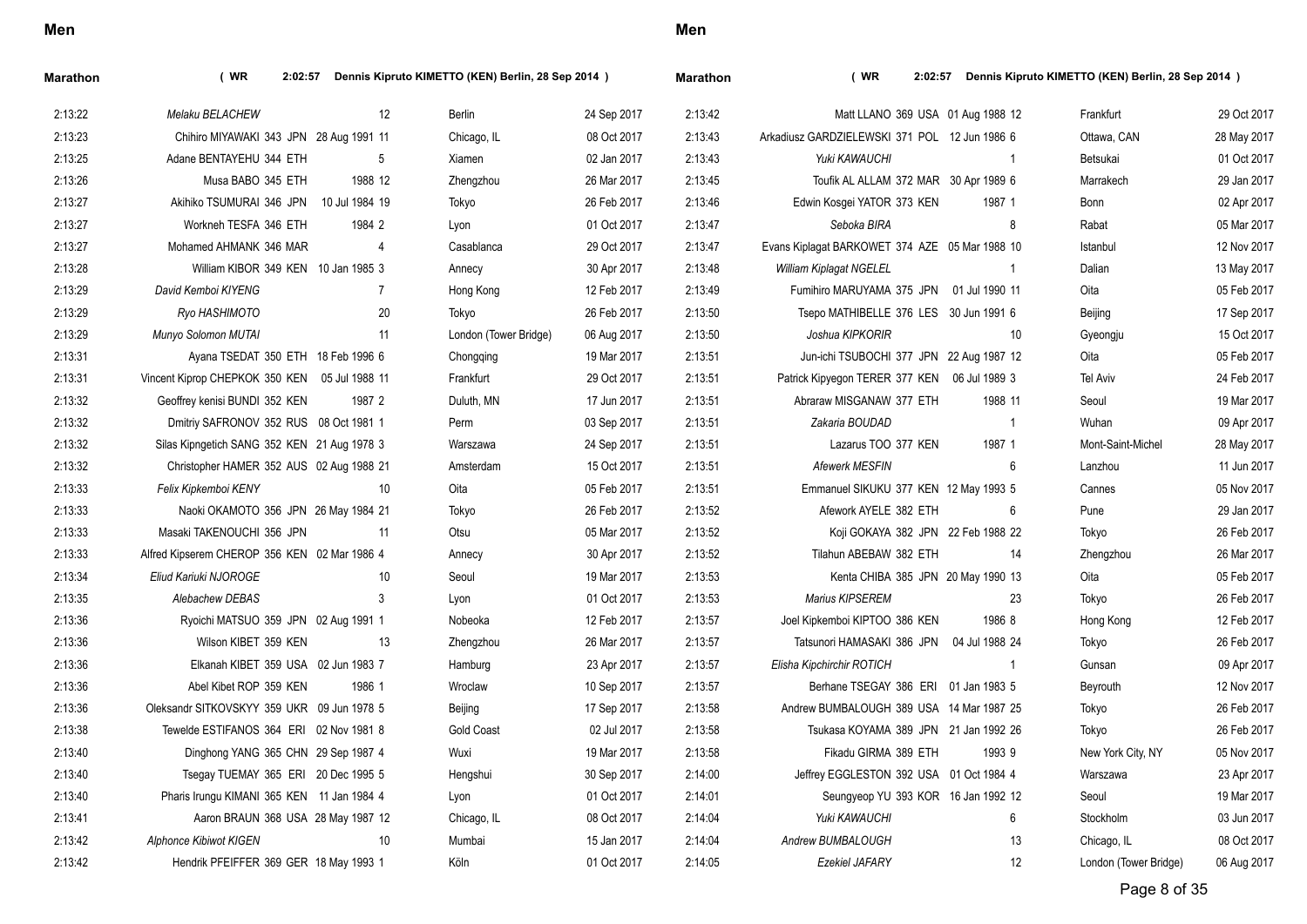| Marathon | (WR)<br>2:02:57                              |        | Dennis Kipruto KIMETTO (KEN) Berlin, 28 Sep 2014 ) |             | <b>Marathon</b> | (WR)                                       |         | 2:02:57 Dennis Kipruto KIMETTO (KEN) Berlin, 28 Sep 2014 ) |             |
|----------|----------------------------------------------|--------|----------------------------------------------------|-------------|-----------------|--------------------------------------------|---------|------------------------------------------------------------|-------------|
| 2:14:05  | Kenneth Kiplagat LIMO 394 KEN 14 Aug 1990 4  |        | Taiyuan                                            | 10 Sep 2017 | 2:14:25         | Gezahgn GIRMA 422 ETH 28 Nov 1983 7        |         | Marrakech                                                  | 29 Jan 2017 |
| 2:14:07  | Taiki YOSHIMURA 395 JPN 19 Jun 1992 12       |        | Otsu                                               | 05 Mar 2017 | 2:14:25         | Yuichi OKUTANI 422 JPN 08 Aug 1991 3       |         | Nobeoka                                                    | 12 Feb 2017 |
| 2:14:07  | Boaz Kipkorir KIPYEGO 395 KEN                | 1991 5 | Lyon                                               | 01 Oct 2017 | 2:14:25         | Mathew KEMBOI 422 KEN                      | -5      | Barcelona                                                  | 12 Mar 2017 |
| 2:14:07  | Willy Kibor KOITILE 395 KEN 03 Apr 1986 11   |        | Istanbul                                           | 12 Nov 2017 | 2:14:25         | Samsom GEBREYOHANNES 422 ERI 07 Feb 1992 8 |         | Praha                                                      | 07 May 2017 |
| 2:14:08  | Yohan DURAND 398 FRA 14 May 1985 16          |        | Paris                                              | 09 Apr 2017 | 2:14:27         | Geoffrey Ngasura KIPKOECH 426 KEN          | 5       | Madrid                                                     | 23 Apr 2017 |
| 2:14:08  | Yihunilign ADANE                             | 7      | Lanzhou                                            | 11 Jun 2017 | 2.14.27         | Robert Wambua MBITHI 426 KEN 26 Jun 1989 2 |         | Wroclaw                                                    | 10 Sep 2017 |
| 2:14:08  | Isaac Kipkosgei BIRIR 398 KEN                | 1979 1 | Melbourne                                          | 15 Oct 2017 | 2:14:27         | John Kiprono LANGAT                        | 2       | Melbourne                                                  | 15 Oct 2017 |
| 2:14:10  | Assefa TADESSE 400 ETH                       | 1994 2 | Gunsan                                             | 09 Apr 2017 | 2:14:28         | Ryoma TAKEUCHI 428 JPN 25 Sep 1992 14      |         | Oita                                                       | 05 Feb 2017 |
| 2:14:10  | Eric Kimutai KERING 400 KEN                  | 2      | <b>Bruxelles</b>                                   | 01 Oct 2017 | 2:14:28         | Koji GOKAYA                                | 13      | Berlin                                                     | 24 Sep 2017 |
| 2:14:11  | Alex CHESAKIT                                | 2      | Castellón                                          | 19 Feb 2017 | 2:14:28         | Alex Chepkwik SAEKWO                       | 7       | Chuncheon                                                  | 29 Oct 2017 |
| 2:14:12  | Feyisa LILESA 402 ETH 01 Feb 1990 12         |        | London                                             | 23 Apr 2017 | 2:14:29         | Kaan Kigen OZBILEN                         | 14      | London (Tower Bridge)                                      | 06 Aug 2017 |
| 2:14:13  | Shuichi KONDO 403 JPN 27 Jul 1995 27         |        | Tokyo                                              | 26 Feb 2017 | 2:14:30         | Mykola YUHYMCHUK 429 UKR 20 Dec 1985 1     |         | Poznan                                                     | 15 Oct 2017 |
| 2:14:14  | Duncan Cheruiyot KOECH                       | 3      | Riga                                               | 14 May 2017 | 2:14:30         | Geoffrey RONOH                             | 8       | Seoul                                                      | 05 Nov 2017 |
| 2:14:15  | Eliud Sugut KIMUTAI 404 KEN 07 Feb 1992 9    |        | Rabat                                              | 05 Mar 2017 | 2:14:31         | Haile HAJA 430 ETH 22 Oct 1988 6           |         | Xiamen                                                     | 02 Jan 2017 |
| 2:14:15  | Artyom ALEKSEYEV 404 RUS 11 May 1989 1       |        | Moskva                                             | 24 Sep 2017 | 2:14:31         | Belachew ALEMAYEHU 430 ETH                 | 1985 5  | Dongying                                                   | 07 May 2017 |
| 2:14:16  | Hiroyuki SASAKI 406 JPN 13 Nov 1990 13       |        | Otsu                                               | 05 Mar 2017 | 2:14:33         | Abdennacer FATHI 432 MAR 20 May 1987 10    |         | Rabat                                                      | 05 Mar 2017 |
| 2:14:16  | Bernard KORIR 406 KEN                        | 1992 7 | Daegu                                              | 02 Apr 2017 | 2:14:34         | Andualem BELAY                             | 6       | Dongying                                                   | 07 May 2017 |
| 2:14:17  | Paulo Roberto PAULA 408 BRA 08 Jul 1979 9    |        | Wien                                               | 23 Apr 2017 | 2:14:34         | Takafumi KIKUCHI 433 JPN 22 May 1991 9     |         | <b>Gold Coast</b>                                          | 02 Jul 2017 |
| 2:14:18  | Milton Kiplagat ROTICH 409 KEN 29 Mar 1986 2 |        | Athína                                             | 12 Nov 2017 | 2:14:34         | Nelson Mokori OYUGI 433 KEN 22 Jul 1992 3  |         | St Paul, MN                                                | 01 Oct 2017 |
| 2:14:19  | Shota HATTORI 410 JPN 28 Oct 1991 2          |        | Nobeoka                                            | 12 Feb 2017 | 2:14:34         | Peter Kwemoi NDOROBO 433 KEN 11 Aug 1993 8 |         | Ljubljana                                                  | 29 Oct 2017 |
| 2:14:19  | Feyisa BEKELE 410 ETH 04 Aug 1983 9          |        | Hong Kong                                          | 12 Feb 2017 | 2:14:35         | Philipp Kiplagat BIWOTT 436 KEN            | 1977 15 | Zhengzhou                                                  | 26 Mar 2017 |
| 2:14:19  | Samson Kiprono BARMAO 410 KEN 17 Apr 1982 1  |        | Lódz                                               | 23 Apr 2017 | 2:14:36         | Keita BABA 437 JPN 28 Apr 1986 14          |         | Otsu                                                       | 05 Mar 2017 |
| 2:14:19  | Patrick Kipyegon TERER                       | 5      | Annecy                                             | 30 Apr 2017 | 2:14:36         | Stepan KISELEV 437 RUS 03 Nov 1986 1       |         | Volgograd                                                  | 07 May 2017 |
| 2:14:19  | Husen MUHAMMEDAMIN 410 ETH 09 Aug 1993 1     |        | Dongying                                           | 07 May 2017 | 2:14:36         | Bernard KITUR 437 KEN 10 Jan 1990 2        |         | Zagreb                                                     | 08 Oct 2017 |
| 2:14:19  | Hosea Kipkemoi KIPLAGAT                      | 2      | Bucuresti                                          | 15 Oct 2017 | 2:14:37         | Paul Kios KANGOGO 440 KEN                  | 1989 4  | Warszawa                                                   | 24 Sep 2017 |
| 2.14.21  | Addisu WORKENEH 414 ETH                      | 7      | Pune                                               | 29 Jan 2017 | 2:14:37         | Paul Waweru CHEGE 440 KEN                  |         | Odense                                                     | 01 Oct 2017 |
| 2:14:22  | <b>Stanley Bett KIPROTICH</b>                | 2      | Las Palmas                                         | 22 Jan 2017 | 2:14:38         | Duncan Kipkurui MAIYO                      | -11     | Mumbai                                                     | 15 Jan 2017 |
| 2:14:22  | Sufa CHALA 415 ETH                           | 2      | Wuhan                                              | 09 Apr 2017 | 2:14:38         | Takashi GOTO 442 JPN 28 Aug 1987 15        |         | Oita                                                       | 05 Feb 2017 |
| 2:14:22  | Dickson Kipsang TUWEI 415 KEN 31 Oct 1992 2  |        | Dongying                                           | 07 May 2017 | 2:14:38         | Eliud Kipkosgei MAGUT 442 KEN              | 1986 10 | Wien                                                       | 23 Apr 2017 |
| 2:14:22  | Abdi Hakin ULAD 415 DEN 14 Jun 1991 13       |        | London (Tower Bridge)                              | 06 Aug 2017 | 2:14:38         | Abraham KIPTUM                             |         | Dongying                                                   | 07 May 2017 |
| 2:14:22  | Hailemichael MEKONNEN 415 ETH                | 1994 7 | Hangzhou                                           | 05 Nov 2017 | 2:14:39         | <b>Dominic Kimwetich KANGOR</b>            | 4       | Santiago de Chile                                          | 02 Apr 2017 |
| 2:14:23  | Dadi YAMI 419 ETH                            | 1982 3 | Dongying                                           | 07 May 2017 | 2:14:39         | Taiga ITO                                  |         | Nagano                                                     | 16 Apr 2017 |
| 2:14:24  | Dominic Kemboi CHERONO 420 KEN               | 3      | Gunsan                                             | 09 Apr 2017 | 2:14:40         | Robert Wambua MBITHI                       | 2       | Kaohsiung                                                  | 12 Feb 2017 |
| 2:14:24  | Julius Chepkwony ROTICH                      |        | Dongying                                           | 07 May 2017 | 2:14:40         | Moses Kangogo KIBET 444 KEN 10 Nov 1979 8  |         | Chuncheon                                                  | 29 Oct 2017 |
| 2:14:24  | Valerijs ŽOLNEROVICS 420 LAT 19 Apr 1985 4   |        | Riga                                               | 14 May 2017 | 2:14:40         | Tsegay HILUF 444 ETH 28 Feb 1994 12        |         | Istanbul                                                   | 12 Nov 2017 |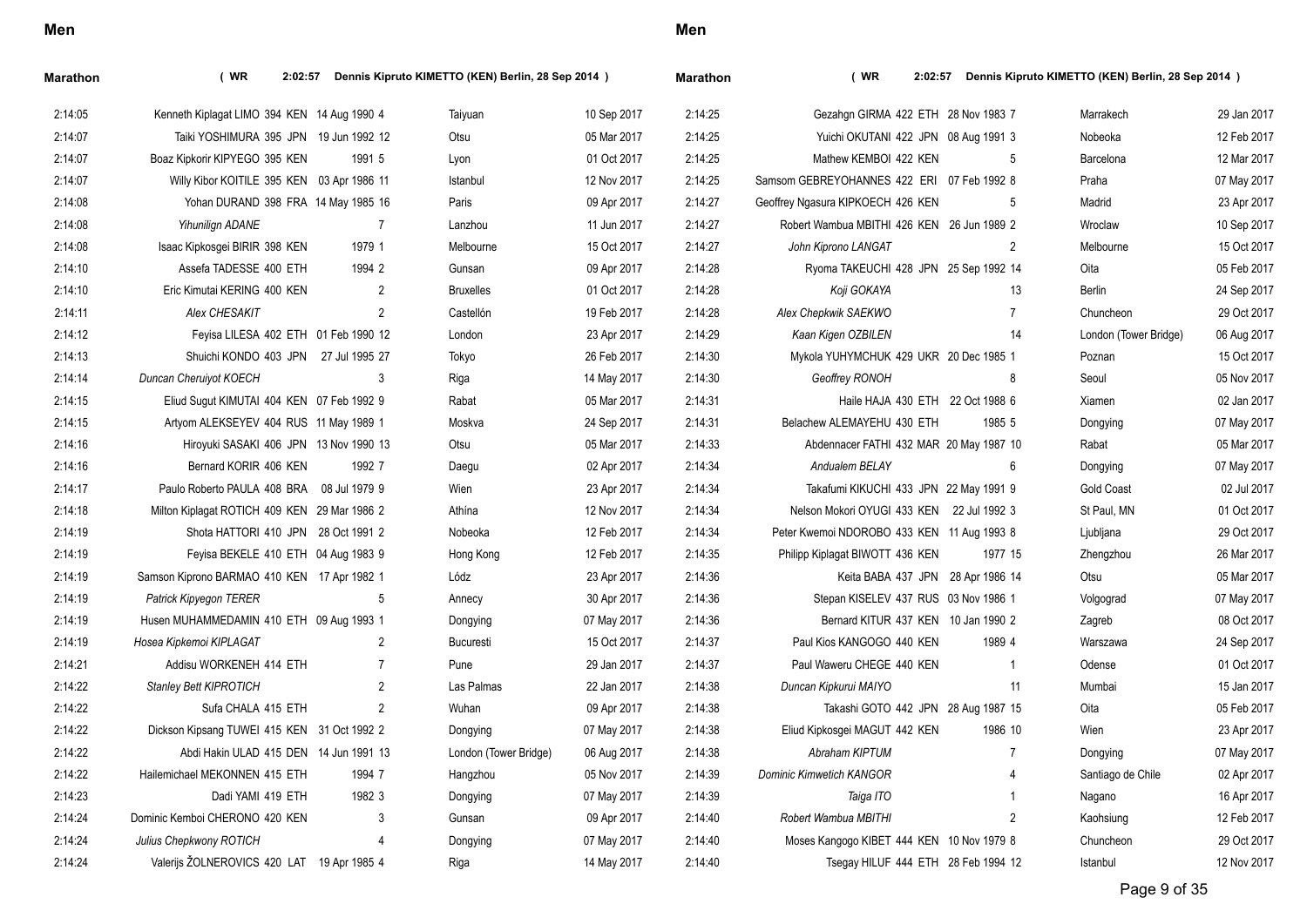| Stephen Kipchirchir<br>2:14:41<br>Norikazu KATO 446 JPN 19 Oct 1984 15<br>Otsu<br>05 Mar 2017<br>2:14:58<br>6<br>Madrid<br>KIPLAGAT<br>2:14:41<br>Tarekegn ZEWDU 446 ETH<br>16<br>26 Mar 2017<br>Zhengzhou<br>$\overline{2}$<br>2:14:58<br>Lazarus TOO<br><b>Tours</b><br>2:14:42<br><b>Birhanu BEKELE</b><br>3<br>Wuhan<br>09 Apr 2017<br>Bado WORKU 472 ETH 22 Jul 1988 5<br>2:15:00<br>Santiago de Chile<br>MacDonald ONDARA 448 KEN 08 Dec 1984 3<br>2:14:42<br>Duluth, MN<br>17 Jun 2017<br>2:15:00<br>Laban Kipkemboi MUTAI 472 KEN<br>1985 9<br>Cape Town<br>2:14:43<br>Haftu TADELE 449 ETH<br>1993 8<br>07 May 2017<br>Dongying<br>2:15:01<br>8<br>Dereje KASAW 474 ETH<br>Pune<br>2:14:44<br>1989 5<br>Evans Kipkorir TAIGET 450 KEN<br>Wuxi<br>19 Mar 2017<br>2:15:01<br>Botoru TSEGAYE 474 ETH 25 Oct 1985 3<br>Sanya<br>2:14:45<br>Emmanuel TESHOME 451 ETH<br>09 Apr 2017<br>4<br>Gunsan<br>2:15:02<br>Takuma SHIBATA 476 JPN 19 Oct 1994 28<br>Tokyo<br>2:14:45<br>Dmytro LASHYN 451 UKR 17 Feb 1988 14<br><b>Berlin</b><br>24 Sep 2017<br>2:15:02<br>Moses TOO 476 KEN<br>1982 2<br>Kraków<br>2:14:45<br>Tsegai TEWELDE 451 GBR 08 Dec 1989 6<br>12 Nov 2017<br>Beyrouth<br>2:15:02<br>Samuel Kiprono CHELANGA 476 USA 23 Feb 1985 15<br>Chicago, IL<br>2:14:48<br>Jackson KIPROP<br>16<br>09 Apr 2017<br>Rotterdam<br>2:15:02<br>Gezahegn MULETA 476 ETH 14 Sep 1989 3<br><b>Bucuresti</b><br>2:14:48<br>Akinobu MURASAWA 454 JPN 28 Mar 1991 1<br>Sapporo<br>27 Aug 2017<br>2:15:02<br>Yuki KAWAUCHI<br>6<br>Cannes<br>2:14:49<br>Chele DECHASA<br>8<br>02 Apr 2017<br>Daegu<br>2:15:03<br>6<br>Joel Kipkemboi KIPTOO<br>Annecy<br>2:14:49<br>08 Oct 2017<br>Feyisa LILESA<br>14<br>Chicago, IL<br>2:15:04<br>Edwin Kiprop KIYENG 480 KEN<br>1988 1<br>Lemesos<br>2:14:49<br>Samson Kiprono BARMAO<br>Sofia<br>15 Oct 2017<br>$\overline{1}$<br>2:15:04<br>Robbie SIMPSON 480 GBR 14 Nov 1991 16<br>London<br>2:14:49<br>13<br><b>William Kiplagat NGELEL</b><br>Frankfurt<br>29 Oct 2017<br>2:15:04<br>Taiki YOSHIMURA<br>2<br>Sapporo<br>2:14:50<br>Timothée BOMMIER 455 FRA 11 Oct 1986 13<br>Dubai<br>20 Jan 2017<br>2:15:05<br>Carles CASTILLEJO 482 ESP 18 Aug 1978 7<br>Madrid<br>2:14:50<br>Benson Cheruiyot KIMUTAI 455 KEN<br>12 Feb 2017<br>10<br>Hong Kong<br>2:15:05<br>Tiruneh CHALACHEW 482 ETH 29 Aug 1990 15<br>Berlin<br>2:14:50<br>Samuel KALALEI<br>6<br>12 Mar 2017<br>Barcelona<br>2:15:07<br>Urgesa KEDIR<br>5<br>Casablanca<br>2:14:50<br>Petro MAMU 455 ERI 01 Sep 1984 4<br>Wuhan<br>09 Apr 2017<br>2:15:08<br>Asmare WORKNEH 484 ETH 14 Mar 1984 2<br>Lódz<br>2:14:50<br>Valentin PFEIL 455 AUT 17 Jul 1988 11<br>Wien<br>23 Apr 2017<br>2:15:08<br>Shumi DECHASA 484 BRN 28 May 1989 15<br>London (Tower Bridge)<br>2:14:50<br>Okubay TSEGAY 455 ERI<br>1986 1<br>Changchun<br>21 May 2017<br>2:15:08<br>Boniface KONGIN 484 KEN 16 Jan 1990 4<br>St Paul, MN<br>2:14:51<br>1980 7<br>Sammy Dismas NYOKAYE 460 KEN<br>Barcelona<br>12 Mar 2017<br>2:15:09<br>Ahmed SHAMIL 487 ETH 04 Mar 1985 11<br>Gyeongju<br>2:14:52<br>Ghebrezgiabhier KIBROM 461 ERI 01 Feb 1987 13<br>London<br>23 Apr 2017<br>2:15:10<br>Kohei OGINO 488 JPN 08 Dec 1989 16<br>Oita<br>2:14:53<br>Abayneh BELACHEW 462 ETH<br>26 Feb 2017<br>$\overline{1}$<br>Sanya<br>2:15:10<br>Yosuke SENDA 488 JPN 11 Oct 1990 4<br>Nobeoka<br>2:14:53<br>Josh GRIFFITHS 462 GBR 03 Nov 1993 14<br>London<br>23 Apr 2017<br>2:15:10<br>Shohei OTSUKA 488 JPN 13 Aug 1994 16<br>Otsu<br>2:14:54<br>Geoffrey KIPYEGO 464 KEN 17 Jul 1987 9<br>07 May 2017<br>Praha<br>2:15:11<br>Andrew DAVIES 491 GBR 30 Oct 1979 17<br>London<br>1982 3 | Dennis Kipruto KIMETTO (KEN) Berlin, 28 Sep 2014 ) |
|---------------------------------------------------------------------------------------------------------------------------------------------------------------------------------------------------------------------------------------------------------------------------------------------------------------------------------------------------------------------------------------------------------------------------------------------------------------------------------------------------------------------------------------------------------------------------------------------------------------------------------------------------------------------------------------------------------------------------------------------------------------------------------------------------------------------------------------------------------------------------------------------------------------------------------------------------------------------------------------------------------------------------------------------------------------------------------------------------------------------------------------------------------------------------------------------------------------------------------------------------------------------------------------------------------------------------------------------------------------------------------------------------------------------------------------------------------------------------------------------------------------------------------------------------------------------------------------------------------------------------------------------------------------------------------------------------------------------------------------------------------------------------------------------------------------------------------------------------------------------------------------------------------------------------------------------------------------------------------------------------------------------------------------------------------------------------------------------------------------------------------------------------------------------------------------------------------------------------------------------------------------------------------------------------------------------------------------------------------------------------------------------------------------------------------------------------------------------------------------------------------------------------------------------------------------------------------------------------------------------------------------------------------------------------------------------------------------------------------------------------------------------------------------------------------------------------------------------------------------------------------------------------------------------------------------------------------------------------------------------------------------------------------------------------------------------------------------------------------------------------------------------------------------------------------------------------------------------------------------------------------------------------------------------------------------------------------------------------------------------------------------------------------------------------------------------------------------------------------------------------------------------------------------------------------------------------------------------------------------------------------------------------|----------------------------------------------------|
|                                                                                                                                                                                                                                                                                                                                                                                                                                                                                                                                                                                                                                                                                                                                                                                                                                                                                                                                                                                                                                                                                                                                                                                                                                                                                                                                                                                                                                                                                                                                                                                                                                                                                                                                                                                                                                                                                                                                                                                                                                                                                                                                                                                                                                                                                                                                                                                                                                                                                                                                                                                                                                                                                                                                                                                                                                                                                                                                                                                                                                                                                                                                                                                                                                                                                                                                                                                                                                                                                                                                                                                                                                                   | 23 Apr 2017                                        |
|                                                                                                                                                                                                                                                                                                                                                                                                                                                                                                                                                                                                                                                                                                                                                                                                                                                                                                                                                                                                                                                                                                                                                                                                                                                                                                                                                                                                                                                                                                                                                                                                                                                                                                                                                                                                                                                                                                                                                                                                                                                                                                                                                                                                                                                                                                                                                                                                                                                                                                                                                                                                                                                                                                                                                                                                                                                                                                                                                                                                                                                                                                                                                                                                                                                                                                                                                                                                                                                                                                                                                                                                                                                   | 24 Sep 2017                                        |
|                                                                                                                                                                                                                                                                                                                                                                                                                                                                                                                                                                                                                                                                                                                                                                                                                                                                                                                                                                                                                                                                                                                                                                                                                                                                                                                                                                                                                                                                                                                                                                                                                                                                                                                                                                                                                                                                                                                                                                                                                                                                                                                                                                                                                                                                                                                                                                                                                                                                                                                                                                                                                                                                                                                                                                                                                                                                                                                                                                                                                                                                                                                                                                                                                                                                                                                                                                                                                                                                                                                                                                                                                                                   | 02 Apr 2017                                        |
|                                                                                                                                                                                                                                                                                                                                                                                                                                                                                                                                                                                                                                                                                                                                                                                                                                                                                                                                                                                                                                                                                                                                                                                                                                                                                                                                                                                                                                                                                                                                                                                                                                                                                                                                                                                                                                                                                                                                                                                                                                                                                                                                                                                                                                                                                                                                                                                                                                                                                                                                                                                                                                                                                                                                                                                                                                                                                                                                                                                                                                                                                                                                                                                                                                                                                                                                                                                                                                                                                                                                                                                                                                                   | 17 Sep 2017                                        |
|                                                                                                                                                                                                                                                                                                                                                                                                                                                                                                                                                                                                                                                                                                                                                                                                                                                                                                                                                                                                                                                                                                                                                                                                                                                                                                                                                                                                                                                                                                                                                                                                                                                                                                                                                                                                                                                                                                                                                                                                                                                                                                                                                                                                                                                                                                                                                                                                                                                                                                                                                                                                                                                                                                                                                                                                                                                                                                                                                                                                                                                                                                                                                                                                                                                                                                                                                                                                                                                                                                                                                                                                                                                   | 29 Jan 2017                                        |
|                                                                                                                                                                                                                                                                                                                                                                                                                                                                                                                                                                                                                                                                                                                                                                                                                                                                                                                                                                                                                                                                                                                                                                                                                                                                                                                                                                                                                                                                                                                                                                                                                                                                                                                                                                                                                                                                                                                                                                                                                                                                                                                                                                                                                                                                                                                                                                                                                                                                                                                                                                                                                                                                                                                                                                                                                                                                                                                                                                                                                                                                                                                                                                                                                                                                                                                                                                                                                                                                                                                                                                                                                                                   | 26 Feb 2017                                        |
|                                                                                                                                                                                                                                                                                                                                                                                                                                                                                                                                                                                                                                                                                                                                                                                                                                                                                                                                                                                                                                                                                                                                                                                                                                                                                                                                                                                                                                                                                                                                                                                                                                                                                                                                                                                                                                                                                                                                                                                                                                                                                                                                                                                                                                                                                                                                                                                                                                                                                                                                                                                                                                                                                                                                                                                                                                                                                                                                                                                                                                                                                                                                                                                                                                                                                                                                                                                                                                                                                                                                                                                                                                                   | 26 Feb 2017                                        |
|                                                                                                                                                                                                                                                                                                                                                                                                                                                                                                                                                                                                                                                                                                                                                                                                                                                                                                                                                                                                                                                                                                                                                                                                                                                                                                                                                                                                                                                                                                                                                                                                                                                                                                                                                                                                                                                                                                                                                                                                                                                                                                                                                                                                                                                                                                                                                                                                                                                                                                                                                                                                                                                                                                                                                                                                                                                                                                                                                                                                                                                                                                                                                                                                                                                                                                                                                                                                                                                                                                                                                                                                                                                   | 30 Apr 2017                                        |
|                                                                                                                                                                                                                                                                                                                                                                                                                                                                                                                                                                                                                                                                                                                                                                                                                                                                                                                                                                                                                                                                                                                                                                                                                                                                                                                                                                                                                                                                                                                                                                                                                                                                                                                                                                                                                                                                                                                                                                                                                                                                                                                                                                                                                                                                                                                                                                                                                                                                                                                                                                                                                                                                                                                                                                                                                                                                                                                                                                                                                                                                                                                                                                                                                                                                                                                                                                                                                                                                                                                                                                                                                                                   | 08 Oct 2017                                        |
|                                                                                                                                                                                                                                                                                                                                                                                                                                                                                                                                                                                                                                                                                                                                                                                                                                                                                                                                                                                                                                                                                                                                                                                                                                                                                                                                                                                                                                                                                                                                                                                                                                                                                                                                                                                                                                                                                                                                                                                                                                                                                                                                                                                                                                                                                                                                                                                                                                                                                                                                                                                                                                                                                                                                                                                                                                                                                                                                                                                                                                                                                                                                                                                                                                                                                                                                                                                                                                                                                                                                                                                                                                                   | 15 Oct 2017                                        |
|                                                                                                                                                                                                                                                                                                                                                                                                                                                                                                                                                                                                                                                                                                                                                                                                                                                                                                                                                                                                                                                                                                                                                                                                                                                                                                                                                                                                                                                                                                                                                                                                                                                                                                                                                                                                                                                                                                                                                                                                                                                                                                                                                                                                                                                                                                                                                                                                                                                                                                                                                                                                                                                                                                                                                                                                                                                                                                                                                                                                                                                                                                                                                                                                                                                                                                                                                                                                                                                                                                                                                                                                                                                   | 05 Nov 2017                                        |
|                                                                                                                                                                                                                                                                                                                                                                                                                                                                                                                                                                                                                                                                                                                                                                                                                                                                                                                                                                                                                                                                                                                                                                                                                                                                                                                                                                                                                                                                                                                                                                                                                                                                                                                                                                                                                                                                                                                                                                                                                                                                                                                                                                                                                                                                                                                                                                                                                                                                                                                                                                                                                                                                                                                                                                                                                                                                                                                                                                                                                                                                                                                                                                                                                                                                                                                                                                                                                                                                                                                                                                                                                                                   | 30 Apr 2017                                        |
|                                                                                                                                                                                                                                                                                                                                                                                                                                                                                                                                                                                                                                                                                                                                                                                                                                                                                                                                                                                                                                                                                                                                                                                                                                                                                                                                                                                                                                                                                                                                                                                                                                                                                                                                                                                                                                                                                                                                                                                                                                                                                                                                                                                                                                                                                                                                                                                                                                                                                                                                                                                                                                                                                                                                                                                                                                                                                                                                                                                                                                                                                                                                                                                                                                                                                                                                                                                                                                                                                                                                                                                                                                                   | 19 Mar 2017                                        |
|                                                                                                                                                                                                                                                                                                                                                                                                                                                                                                                                                                                                                                                                                                                                                                                                                                                                                                                                                                                                                                                                                                                                                                                                                                                                                                                                                                                                                                                                                                                                                                                                                                                                                                                                                                                                                                                                                                                                                                                                                                                                                                                                                                                                                                                                                                                                                                                                                                                                                                                                                                                                                                                                                                                                                                                                                                                                                                                                                                                                                                                                                                                                                                                                                                                                                                                                                                                                                                                                                                                                                                                                                                                   | 23 Apr 2017                                        |
|                                                                                                                                                                                                                                                                                                                                                                                                                                                                                                                                                                                                                                                                                                                                                                                                                                                                                                                                                                                                                                                                                                                                                                                                                                                                                                                                                                                                                                                                                                                                                                                                                                                                                                                                                                                                                                                                                                                                                                                                                                                                                                                                                                                                                                                                                                                                                                                                                                                                                                                                                                                                                                                                                                                                                                                                                                                                                                                                                                                                                                                                                                                                                                                                                                                                                                                                                                                                                                                                                                                                                                                                                                                   | 27 Aug 2017                                        |
|                                                                                                                                                                                                                                                                                                                                                                                                                                                                                                                                                                                                                                                                                                                                                                                                                                                                                                                                                                                                                                                                                                                                                                                                                                                                                                                                                                                                                                                                                                                                                                                                                                                                                                                                                                                                                                                                                                                                                                                                                                                                                                                                                                                                                                                                                                                                                                                                                                                                                                                                                                                                                                                                                                                                                                                                                                                                                                                                                                                                                                                                                                                                                                                                                                                                                                                                                                                                                                                                                                                                                                                                                                                   | 23 Apr 2017                                        |
|                                                                                                                                                                                                                                                                                                                                                                                                                                                                                                                                                                                                                                                                                                                                                                                                                                                                                                                                                                                                                                                                                                                                                                                                                                                                                                                                                                                                                                                                                                                                                                                                                                                                                                                                                                                                                                                                                                                                                                                                                                                                                                                                                                                                                                                                                                                                                                                                                                                                                                                                                                                                                                                                                                                                                                                                                                                                                                                                                                                                                                                                                                                                                                                                                                                                                                                                                                                                                                                                                                                                                                                                                                                   | 24 Sep 2017                                        |
|                                                                                                                                                                                                                                                                                                                                                                                                                                                                                                                                                                                                                                                                                                                                                                                                                                                                                                                                                                                                                                                                                                                                                                                                                                                                                                                                                                                                                                                                                                                                                                                                                                                                                                                                                                                                                                                                                                                                                                                                                                                                                                                                                                                                                                                                                                                                                                                                                                                                                                                                                                                                                                                                                                                                                                                                                                                                                                                                                                                                                                                                                                                                                                                                                                                                                                                                                                                                                                                                                                                                                                                                                                                   | 29 Oct 2017                                        |
|                                                                                                                                                                                                                                                                                                                                                                                                                                                                                                                                                                                                                                                                                                                                                                                                                                                                                                                                                                                                                                                                                                                                                                                                                                                                                                                                                                                                                                                                                                                                                                                                                                                                                                                                                                                                                                                                                                                                                                                                                                                                                                                                                                                                                                                                                                                                                                                                                                                                                                                                                                                                                                                                                                                                                                                                                                                                                                                                                                                                                                                                                                                                                                                                                                                                                                                                                                                                                                                                                                                                                                                                                                                   | 23 Apr 2017                                        |
|                                                                                                                                                                                                                                                                                                                                                                                                                                                                                                                                                                                                                                                                                                                                                                                                                                                                                                                                                                                                                                                                                                                                                                                                                                                                                                                                                                                                                                                                                                                                                                                                                                                                                                                                                                                                                                                                                                                                                                                                                                                                                                                                                                                                                                                                                                                                                                                                                                                                                                                                                                                                                                                                                                                                                                                                                                                                                                                                                                                                                                                                                                                                                                                                                                                                                                                                                                                                                                                                                                                                                                                                                                                   | 06 Aug 2017                                        |
|                                                                                                                                                                                                                                                                                                                                                                                                                                                                                                                                                                                                                                                                                                                                                                                                                                                                                                                                                                                                                                                                                                                                                                                                                                                                                                                                                                                                                                                                                                                                                                                                                                                                                                                                                                                                                                                                                                                                                                                                                                                                                                                                                                                                                                                                                                                                                                                                                                                                                                                                                                                                                                                                                                                                                                                                                                                                                                                                                                                                                                                                                                                                                                                                                                                                                                                                                                                                                                                                                                                                                                                                                                                   | 01 Oct 2017                                        |
|                                                                                                                                                                                                                                                                                                                                                                                                                                                                                                                                                                                                                                                                                                                                                                                                                                                                                                                                                                                                                                                                                                                                                                                                                                                                                                                                                                                                                                                                                                                                                                                                                                                                                                                                                                                                                                                                                                                                                                                                                                                                                                                                                                                                                                                                                                                                                                                                                                                                                                                                                                                                                                                                                                                                                                                                                                                                                                                                                                                                                                                                                                                                                                                                                                                                                                                                                                                                                                                                                                                                                                                                                                                   | 15 Oct 2017                                        |
|                                                                                                                                                                                                                                                                                                                                                                                                                                                                                                                                                                                                                                                                                                                                                                                                                                                                                                                                                                                                                                                                                                                                                                                                                                                                                                                                                                                                                                                                                                                                                                                                                                                                                                                                                                                                                                                                                                                                                                                                                                                                                                                                                                                                                                                                                                                                                                                                                                                                                                                                                                                                                                                                                                                                                                                                                                                                                                                                                                                                                                                                                                                                                                                                                                                                                                                                                                                                                                                                                                                                                                                                                                                   | 05 Feb 2017                                        |
|                                                                                                                                                                                                                                                                                                                                                                                                                                                                                                                                                                                                                                                                                                                                                                                                                                                                                                                                                                                                                                                                                                                                                                                                                                                                                                                                                                                                                                                                                                                                                                                                                                                                                                                                                                                                                                                                                                                                                                                                                                                                                                                                                                                                                                                                                                                                                                                                                                                                                                                                                                                                                                                                                                                                                                                                                                                                                                                                                                                                                                                                                                                                                                                                                                                                                                                                                                                                                                                                                                                                                                                                                                                   | 12 Feb 2017                                        |
|                                                                                                                                                                                                                                                                                                                                                                                                                                                                                                                                                                                                                                                                                                                                                                                                                                                                                                                                                                                                                                                                                                                                                                                                                                                                                                                                                                                                                                                                                                                                                                                                                                                                                                                                                                                                                                                                                                                                                                                                                                                                                                                                                                                                                                                                                                                                                                                                                                                                                                                                                                                                                                                                                                                                                                                                                                                                                                                                                                                                                                                                                                                                                                                                                                                                                                                                                                                                                                                                                                                                                                                                                                                   | 05 Mar 2017                                        |
|                                                                                                                                                                                                                                                                                                                                                                                                                                                                                                                                                                                                                                                                                                                                                                                                                                                                                                                                                                                                                                                                                                                                                                                                                                                                                                                                                                                                                                                                                                                                                                                                                                                                                                                                                                                                                                                                                                                                                                                                                                                                                                                                                                                                                                                                                                                                                                                                                                                                                                                                                                                                                                                                                                                                                                                                                                                                                                                                                                                                                                                                                                                                                                                                                                                                                                                                                                                                                                                                                                                                                                                                                                                   | 23 Apr 2017                                        |
| 2:14:54<br>Sammy Kiprop KIPTOO 464 KEN<br>08 May 2017<br>Lens<br>2:15:11<br>Jo FUKUDA 491 JPN 31 Dec 1990 3<br>Sapporo                                                                                                                                                                                                                                                                                                                                                                                                                                                                                                                                                                                                                                                                                                                                                                                                                                                                                                                                                                                                                                                                                                                                                                                                                                                                                                                                                                                                                                                                                                                                                                                                                                                                                                                                                                                                                                                                                                                                                                                                                                                                                                                                                                                                                                                                                                                                                                                                                                                                                                                                                                                                                                                                                                                                                                                                                                                                                                                                                                                                                                                                                                                                                                                                                                                                                                                                                                                                                                                                                                                            | 27 Aug 2017                                        |
| 2:14:55<br>Abdellatif MEFTAH 466 FRA 03 Jan 1982 15<br>23 Apr 2017<br>London<br>2:15:12<br>Jackson Wambugu MURIU 493 KEN<br>1982 4<br>Sanya                                                                                                                                                                                                                                                                                                                                                                                                                                                                                                                                                                                                                                                                                                                                                                                                                                                                                                                                                                                                                                                                                                                                                                                                                                                                                                                                                                                                                                                                                                                                                                                                                                                                                                                                                                                                                                                                                                                                                                                                                                                                                                                                                                                                                                                                                                                                                                                                                                                                                                                                                                                                                                                                                                                                                                                                                                                                                                                                                                                                                                                                                                                                                                                                                                                                                                                                                                                                                                                                                                       | 26 Feb 2017                                        |
| 8<br>2:14:55<br>Yassine RACHIK<br>05 Nov 2017<br>Hangzhou<br>2:15:12<br>Ser-Od BAT-OCHIR 493 MGL 07 Oct 1981 2<br>Nagano                                                                                                                                                                                                                                                                                                                                                                                                                                                                                                                                                                                                                                                                                                                                                                                                                                                                                                                                                                                                                                                                                                                                                                                                                                                                                                                                                                                                                                                                                                                                                                                                                                                                                                                                                                                                                                                                                                                                                                                                                                                                                                                                                                                                                                                                                                                                                                                                                                                                                                                                                                                                                                                                                                                                                                                                                                                                                                                                                                                                                                                                                                                                                                                                                                                                                                                                                                                                                                                                                                                          | 16 Apr 2017                                        |
| 2:14:56<br>Yohei SUZUKI 467 JPN 23 May 1994 2<br>12 Feb 2017<br>Matsuyama<br>2:15:12<br>Adrian LEHMANN 493 SUI 16 Dec 1989 16<br>Berlin                                                                                                                                                                                                                                                                                                                                                                                                                                                                                                                                                                                                                                                                                                                                                                                                                                                                                                                                                                                                                                                                                                                                                                                                                                                                                                                                                                                                                                                                                                                                                                                                                                                                                                                                                                                                                                                                                                                                                                                                                                                                                                                                                                                                                                                                                                                                                                                                                                                                                                                                                                                                                                                                                                                                                                                                                                                                                                                                                                                                                                                                                                                                                                                                                                                                                                                                                                                                                                                                                                           | 24 Sep 2017                                        |
| 2:14:56<br>Chol PAK 467 PRK 08 Nov 1990 1<br>09 Apr 2017<br>Pyongyang<br>2:15:13<br>Hosea Kiplagat TWEI 496 KEN<br>1987 2<br>Bonn                                                                                                                                                                                                                                                                                                                                                                                                                                                                                                                                                                                                                                                                                                                                                                                                                                                                                                                                                                                                                                                                                                                                                                                                                                                                                                                                                                                                                                                                                                                                                                                                                                                                                                                                                                                                                                                                                                                                                                                                                                                                                                                                                                                                                                                                                                                                                                                                                                                                                                                                                                                                                                                                                                                                                                                                                                                                                                                                                                                                                                                                                                                                                                                                                                                                                                                                                                                                                                                                                                                 | 02 Apr 2017                                        |
| 2:14:57<br>Mohamed TEMAN 469 ETH 11 Aug 1990 2<br>26 Feb 2017<br>Sanya<br>2:15:14<br>Gezahegn KELKILEW<br>6<br>Wuxi                                                                                                                                                                                                                                                                                                                                                                                                                                                                                                                                                                                                                                                                                                                                                                                                                                                                                                                                                                                                                                                                                                                                                                                                                                                                                                                                                                                                                                                                                                                                                                                                                                                                                                                                                                                                                                                                                                                                                                                                                                                                                                                                                                                                                                                                                                                                                                                                                                                                                                                                                                                                                                                                                                                                                                                                                                                                                                                                                                                                                                                                                                                                                                                                                                                                                                                                                                                                                                                                                                                               | 19 Mar 2017                                        |

2:14:57 Shadrack Kiptoo BIWOTT 469 USA 19 Feb 1985 10 New York City, NY 05 Nov 2017 2:14:58 Hassan CHANI 471 BRN 05 May 1988 17 Paris 09 Apr 2017

**Men**

**Men**

497 KEN 13 Jun 1974 4 Duluth, MN 17 Jun 2017

2:15:14 *Abel Kibet ROP* 17 Rotterdam 09 Apr 2017

2:15:14 Christopher Kipyego

CHIPSIYA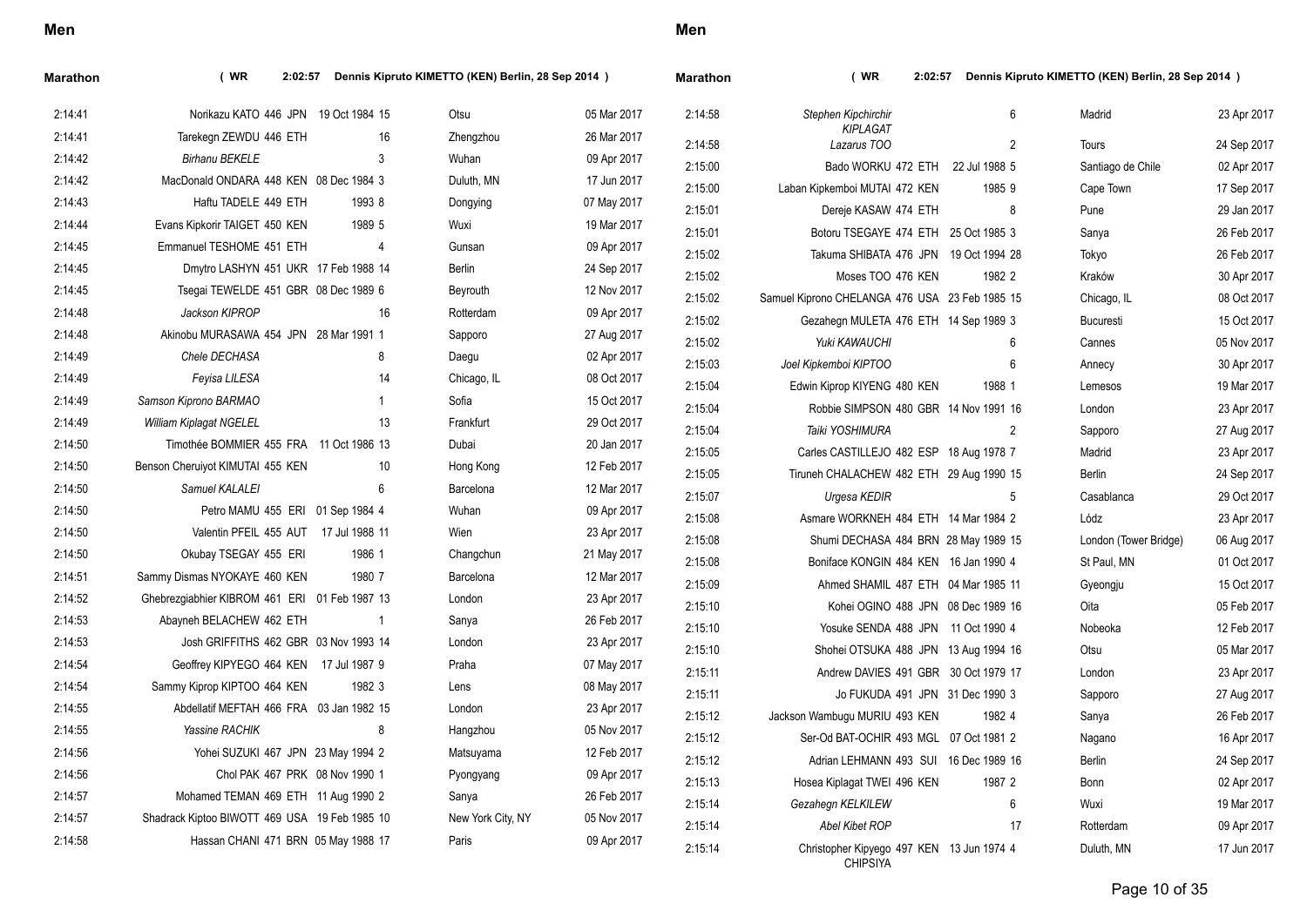| (WR)                             |                |                                                                                                                                                                                                                                                                                                                                                                                                                                                                                                                                                                                                                                                                                                                                   |             | <b>Marathon</b>                                    | (WR)                         |                |                                                                                                                                                                                                                                                                                                                                                                                                                                                                                                                                                                                                                                                                                                                                                                                                 |                                                    |
|----------------------------------|----------------|-----------------------------------------------------------------------------------------------------------------------------------------------------------------------------------------------------------------------------------------------------------------------------------------------------------------------------------------------------------------------------------------------------------------------------------------------------------------------------------------------------------------------------------------------------------------------------------------------------------------------------------------------------------------------------------------------------------------------------------|-------------|----------------------------------------------------|------------------------------|----------------|-------------------------------------------------------------------------------------------------------------------------------------------------------------------------------------------------------------------------------------------------------------------------------------------------------------------------------------------------------------------------------------------------------------------------------------------------------------------------------------------------------------------------------------------------------------------------------------------------------------------------------------------------------------------------------------------------------------------------------------------------------------------------------------------------|----------------------------------------------------|
| Elkanah KIBET                    | 16             | London (Tower Bridge)                                                                                                                                                                                                                                                                                                                                                                                                                                                                                                                                                                                                                                                                                                             | 06 Aug 2017 | 2:15:29                                            | Abel Kibet ROP               | $\mathbf{1}$   | Podgorica                                                                                                                                                                                                                                                                                                                                                                                                                                                                                                                                                                                                                                                                                                                                                                                       | 29 Oct 2017                                        |
| Mohammed NURHUSEIN 497 ERI       | $\overline{2}$ | Venezia                                                                                                                                                                                                                                                                                                                                                                                                                                                                                                                                                                                                                                                                                                                           | 22 Oct 2017 | 2:15:29                                            |                              |                | New York City, NY                                                                                                                                                                                                                                                                                                                                                                                                                                                                                                                                                                                                                                                                                                                                                                               | 05 Nov 2017                                        |
|                                  |                | Otsu                                                                                                                                                                                                                                                                                                                                                                                                                                                                                                                                                                                                                                                                                                                              | 05 Mar 2017 | 2:15:30                                            |                              |                | Oita                                                                                                                                                                                                                                                                                                                                                                                                                                                                                                                                                                                                                                                                                                                                                                                            | 05 Feb 2017                                        |
|                                  |                | Daegu                                                                                                                                                                                                                                                                                                                                                                                                                                                                                                                                                                                                                                                                                                                             | 02 Apr 2017 | 2:15:30                                            | Kiprotich KIRUI              | 3              | Lagos, NGR                                                                                                                                                                                                                                                                                                                                                                                                                                                                                                                                                                                                                                                                                                                                                                                      | 11 Feb 2017                                        |
| Eric Kimutai KERING              | 7              | Stockholm                                                                                                                                                                                                                                                                                                                                                                                                                                                                                                                                                                                                                                                                                                                         | 03 Jun 2017 | 2:15:30                                            |                              |                | Lisboa                                                                                                                                                                                                                                                                                                                                                                                                                                                                                                                                                                                                                                                                                                                                                                                          | 15 Oct 2017                                        |
|                                  |                | Daegu                                                                                                                                                                                                                                                                                                                                                                                                                                                                                                                                                                                                                                                                                                                             | 02 Apr 2017 | 2:15:31                                            | Isaac Kipkosgei BIRIR        | $\overline{7}$ | Annecy                                                                                                                                                                                                                                                                                                                                                                                                                                                                                                                                                                                                                                                                                                                                                                                          | 30 Apr 2017                                        |
| Shota HATTORI                    | -1             | Sydney                                                                                                                                                                                                                                                                                                                                                                                                                                                                                                                                                                                                                                                                                                                            | 17 Sep 2017 | 2:15:31                                            | Kevin Limoh KIPKEMOI 523 KEN | 1990 4         | Lens                                                                                                                                                                                                                                                                                                                                                                                                                                                                                                                                                                                                                                                                                                                                                                                            | 08 May 2017                                        |
| <b>Mekuant AYENEW</b>            | 7              | Beijing                                                                                                                                                                                                                                                                                                                                                                                                                                                                                                                                                                                                                                                                                                                           | 17 Sep 2017 | 2:15:31                                            | Wilson KIPKOECH 523 KEN      | 3              | Mont-Saint-Michel                                                                                                                                                                                                                                                                                                                                                                                                                                                                                                                                                                                                                                                                                                                                                                               | 28 May 2017                                        |
| Arkadiusz GARDZIELEWSKI          | 5              | Warszawa                                                                                                                                                                                                                                                                                                                                                                                                                                                                                                                                                                                                                                                                                                                          | 24 Sep 2017 | 2:15:31                                            |                              |                | Toronto                                                                                                                                                                                                                                                                                                                                                                                                                                                                                                                                                                                                                                                                                                                                                                                         | 22 Oct 2017                                        |
|                                  |                | Xiamen                                                                                                                                                                                                                                                                                                                                                                                                                                                                                                                                                                                                                                                                                                                            | 02 Jan 2017 | 2:15:32                                            | Yusuke TOBIMATSU 526 JPN     | $\overline{1}$ | Kagoshima                                                                                                                                                                                                                                                                                                                                                                                                                                                                                                                                                                                                                                                                                                                                                                                       | 05 Mar 2017                                        |
|                                  |                | Ottawa, CAN                                                                                                                                                                                                                                                                                                                                                                                                                                                                                                                                                                                                                                                                                                                       | 28 May 2017 | 2:15:32                                            | Artyom ALEKSEYEV             | $\overline{2}$ | Volgograd                                                                                                                                                                                                                                                                                                                                                                                                                                                                                                                                                                                                                                                                                                                                                                                       | 07 May 2017                                        |
|                                  |                | Shanghai                                                                                                                                                                                                                                                                                                                                                                                                                                                                                                                                                                                                                                                                                                                          | 12 Nov 2017 | 2:15:32                                            |                              |                | Berlin                                                                                                                                                                                                                                                                                                                                                                                                                                                                                                                                                                                                                                                                                                                                                                                          | 24 Sep 2017                                        |
| Zakaria BOUDAD                   | 8              | Marrakech                                                                                                                                                                                                                                                                                                                                                                                                                                                                                                                                                                                                                                                                                                                         | 29 Jan 2017 | 2:15:32                                            |                              |                | Graz                                                                                                                                                                                                                                                                                                                                                                                                                                                                                                                                                                                                                                                                                                                                                                                            | 08 Oct 2017                                        |
|                                  |                | Tokyo                                                                                                                                                                                                                                                                                                                                                                                                                                                                                                                                                                                                                                                                                                                             | 26 Feb 2017 | 2:15:32                                            |                              |                | Eindhoven                                                                                                                                                                                                                                                                                                                                                                                                                                                                                                                                                                                                                                                                                                                                                                                       | 08 Oct 2017                                        |
|                                  |                | Otsu                                                                                                                                                                                                                                                                                                                                                                                                                                                                                                                                                                                                                                                                                                                              | 05 Mar 2017 | 2:15:33                                            | Kaleab SELOMON 530 ERI       | 1983 11        | Rabat                                                                                                                                                                                                                                                                                                                                                                                                                                                                                                                                                                                                                                                                                                                                                                                           | 05 Mar 2017                                        |
|                                  |                | Chicago, IL                                                                                                                                                                                                                                                                                                                                                                                                                                                                                                                                                                                                                                                                                                                       | 08 Oct 2017 | 2:15:33                                            | Adamu GIRMA                  | 9              | Dongying                                                                                                                                                                                                                                                                                                                                                                                                                                                                                                                                                                                                                                                                                                                                                                                        | 07 May 2017                                        |
| Geoffrey Rono KIPNGETICH 508 KEN | 5              | Gunsan                                                                                                                                                                                                                                                                                                                                                                                                                                                                                                                                                                                                                                                                                                                            | 09 Apr 2017 | 2:15:34                                            |                              |                | London (Tower Bridge)                                                                                                                                                                                                                                                                                                                                                                                                                                                                                                                                                                                                                                                                                                                                                                           | 06 Aug 2017                                        |
|                                  |                | Tokyo                                                                                                                                                                                                                                                                                                                                                                                                                                                                                                                                                                                                                                                                                                                             | 26 Feb 2017 | 2:15:34                                            | <b>Bernard KITUR</b>         | $\overline{2}$ | Podgorica                                                                                                                                                                                                                                                                                                                                                                                                                                                                                                                                                                                                                                                                                                                                                                                       | 29 Oct 2017                                        |
|                                  |                | Wuxi                                                                                                                                                                                                                                                                                                                                                                                                                                                                                                                                                                                                                                                                                                                              | 19 Mar 2017 | 2:15:35                                            | Abdi FUFA                    | 5              | Warszawa                                                                                                                                                                                                                                                                                                                                                                                                                                                                                                                                                                                                                                                                                                                                                                                        | 23 Apr 2017                                        |
| Fumihiro MARUYAMA                | $\overline{4}$ | Sapporo                                                                                                                                                                                                                                                                                                                                                                                                                                                                                                                                                                                                                                                                                                                           | 27 Aug 2017 | 2:15:35                                            | Shumi DECHASA                | 8              | Stockholm                                                                                                                                                                                                                                                                                                                                                                                                                                                                                                                                                                                                                                                                                                                                                                                       | 03 Jun 2017                                        |
| Alemayehu MEKONEN 509 ETH        | 1985 3         | Tours                                                                                                                                                                                                                                                                                                                                                                                                                                                                                                                                                                                                                                                                                                                             | 24 Sep 2017 | 2:15:36                                            | Tsegaye MEKONNEN             | 19             | London (Tower Bridge)                                                                                                                                                                                                                                                                                                                                                                                                                                                                                                                                                                                                                                                                                                                                                                           | 06 Aug 2017                                        |
|                                  |                | Otsu                                                                                                                                                                                                                                                                                                                                                                                                                                                                                                                                                                                                                                                                                                                              | 05 Mar 2017 | 2:15:36                                            |                              |                | Lyon                                                                                                                                                                                                                                                                                                                                                                                                                                                                                                                                                                                                                                                                                                                                                                                            | 01 Oct 2017                                        |
| Javier GUERRA                    | 17             | London (Tower Bridge)                                                                                                                                                                                                                                                                                                                                                                                                                                                                                                                                                                                                                                                                                                             | 06 Aug 2017 | 2:15:37                                            |                              |                | New Delhi                                                                                                                                                                                                                                                                                                                                                                                                                                                                                                                                                                                                                                                                                                                                                                                       | 26 Feb 2017                                        |
| Abraham KIPTUM                   | $\overline{1}$ | Lagos, NGR                                                                                                                                                                                                                                                                                                                                                                                                                                                                                                                                                                                                                                                                                                                        | 11 Feb 2017 | 2:15:38                                            | Boaz Kipkorir KIPYEGO        | 8              | Hannover                                                                                                                                                                                                                                                                                                                                                                                                                                                                                                                                                                                                                                                                                                                                                                                        | 09 Apr 2017                                        |
| Eric Kimutai KERING              | 3              | Linz                                                                                                                                                                                                                                                                                                                                                                                                                                                                                                                                                                                                                                                                                                                              | 09 Apr 2017 | 2:15:38                                            | Werkunesh SEYOUM             | $\overline{2}$ | Sydney                                                                                                                                                                                                                                                                                                                                                                                                                                                                                                                                                                                                                                                                                                                                                                                          | 17 Sep 2017                                        |
| Yared SHEGUMO                    | 14             | Frankfurt                                                                                                                                                                                                                                                                                                                                                                                                                                                                                                                                                                                                                                                                                                                         | 29 Oct 2017 | 2:15:39                                            |                              |                | Nagano                                                                                                                                                                                                                                                                                                                                                                                                                                                                                                                                                                                                                                                                                                                                                                                          | 16 Apr 2017                                        |
|                                  |                | Lagos, NGR                                                                                                                                                                                                                                                                                                                                                                                                                                                                                                                                                                                                                                                                                                                        | 11 Feb 2017 | 2:15:40                                            | Wycliffe Kipkorir BIWOTT     | 2              | Lemesos                                                                                                                                                                                                                                                                                                                                                                                                                                                                                                                                                                                                                                                                                                                                                                                         | 19 Mar 2017                                        |
| Jacob CHEMTAI 513 KEN            | 1987 1         | Pittsburg, PA                                                                                                                                                                                                                                                                                                                                                                                                                                                                                                                                                                                                                                                                                                                     | 07 May 2017 | 2:15:40                                            |                              |                | Hamburg                                                                                                                                                                                                                                                                                                                                                                                                                                                                                                                                                                                                                                                                                                                                                                                         | 23 Apr 2017                                        |
| Jeffrey EGGLESTON                | $\overline{1}$ | Lima                                                                                                                                                                                                                                                                                                                                                                                                                                                                                                                                                                                                                                                                                                                              | 21 May 2017 | 2:15:40                                            |                              |                | Volgograd                                                                                                                                                                                                                                                                                                                                                                                                                                                                                                                                                                                                                                                                                                                                                                                       | 07 May 2017                                        |
|                                  |                | Mont-Saint-Michel                                                                                                                                                                                                                                                                                                                                                                                                                                                                                                                                                                                                                                                                                                                 | 28 May 2017 | 2:15:40                                            |                              |                | Cape Town                                                                                                                                                                                                                                                                                                                                                                                                                                                                                                                                                                                                                                                                                                                                                                                       | 17 Sep 2017                                        |
| Abel Kibet ROP                   | 3              | Zagreb                                                                                                                                                                                                                                                                                                                                                                                                                                                                                                                                                                                                                                                                                                                            | 08 Oct 2017 | 2:15:41                                            | Pharis Irungu KIMANI         | 3              | Las Palmas                                                                                                                                                                                                                                                                                                                                                                                                                                                                                                                                                                                                                                                                                                                                                                                      | 22 Jan 2017                                        |
|                                  |                | Torino                                                                                                                                                                                                                                                                                                                                                                                                                                                                                                                                                                                                                                                                                                                            | 29 Oct 2017 | 2:15:41                                            |                              |                | Sapporo                                                                                                                                                                                                                                                                                                                                                                                                                                                                                                                                                                                                                                                                                                                                                                                         | 27 Aug 2017                                        |
|                                  |                | Oita                                                                                                                                                                                                                                                                                                                                                                                                                                                                                                                                                                                                                                                                                                                              | 05 Feb 2017 | 2:15:41                                            |                              |                | <b>Buenos Aires</b>                                                                                                                                                                                                                                                                                                                                                                                                                                                                                                                                                                                                                                                                                                                                                                             | 15 Oct 2017                                        |
|                                  |                | Nagano                                                                                                                                                                                                                                                                                                                                                                                                                                                                                                                                                                                                                                                                                                                            | 16 Apr 2017 | 2:15:42                                            |                              |                | Sanya                                                                                                                                                                                                                                                                                                                                                                                                                                                                                                                                                                                                                                                                                                                                                                                           | 26 Feb 2017                                        |
| Shadrack Kiptoo KIMAIYO 519 KEN  | 3              | Padova                                                                                                                                                                                                                                                                                                                                                                                                                                                                                                                                                                                                                                                                                                                            | 23 Apr 2017 | 2:15:43                                            |                              |                | Duluth, MN                                                                                                                                                                                                                                                                                                                                                                                                                                                                                                                                                                                                                                                                                                                                                                                      | 17 Jun 2017                                        |
|                                  |                | 2:02:57<br>Hiroshi ICHIDA 499 JPN 16 Jun 1992 17<br>Jordan CHIPANGAMA 499 ZAM 12 Nov 1988 9<br>Myeongjun SON 501 KOR 17 Jan 1994 10<br>Adamu GIRMA 502 ETH 10 Nov 1992 7<br>Mariusz GIZYNSKI 502 POL 26 Jun 1981 7<br>Erick Leon NDIEMA 502 KEN 01 Jan 1990 9<br>Masaki MATSUI 505 JPN 10 Nov 1993 29<br>Kenji YAMAMOTO 506 JPN 17 Nov 1989 18<br>Diego ESTRADA 506 USA 19 Dec 1989 16<br>Soji IKEDA 509 JPN 22 Dec 1986 30<br>Zicheng LI 509 CHN 10 Apr 1990 7<br>Shuji MATSUO 512 JPN 14 Sep 1991 19<br>Ronny Kipkoech KIBOSS 513 KEN 15 Jun 1993 2<br>Stephno Gwandu HUCHE 513 TAN 15 Nov 1990 2<br>Alessandro GIACOBAZZI 513 ITA 01 Feb 1996 1<br>Kazuya ISHIDA 517 JPN 12 Sep 1984 17<br>Yuki OSHIKAWA 518 JPN 02 Jun 1990 3 |             | Dennis Kipruto KIMETTO (KEN) Berlin, 28 Sep 2014 ) |                              |                | 2:02:57<br>Mebrahtom KEFLEZIGHI 520 USA 05 May 1975 11<br>Paul POLLOCK 521 IRL 25 Jun 1986 18<br>Daniel Kiprop LIMO 521 KEN 10 Dec 1983 3<br>Eric NDIEMA 523 KEN 28 Dec 1992 6<br>Masato KIKUCHI 526 JPN 18 Sep 1990 17<br>Wilson CHERUIYOT 526 KEN 15 Nov 1987 2<br>Michael Kamugu CHEGE 526 KEN 15 Nov 1991 8<br>Ihor OLEFIRENKO 531 UKR 14 Mar 1990 18<br>Abraham KIPLIMO 532 UGA 14 Apr 1989 6<br>Thonakal GOPI 533 IND 24 May 1988 1<br>Kazuki ONISHI 534 JPN 29 Mar 1987 4<br>David NILSSON 535 SWE 16 Apr 1987 8<br>Aleksey REUNKOV 535 RUS 28 Jan 1984 3<br>Melikhaya FRANS 535 RSA 02 Jan 1990 10<br>Shingo IGARASHI 538 JPN 14 Feb 1986 5<br>Stephen Omiso ARITA 538 KEN 26 Jun 1988 5<br>Julius Kiplimo MAISEI 540 KEN 06 Jun 1985 5<br>Rodgers Ondati GESABWA 541 KEN 14 Oct 1987 5 | Dennis Kipruto KIMETTO (KEN) Berlin, 28 Sep 2014 ) |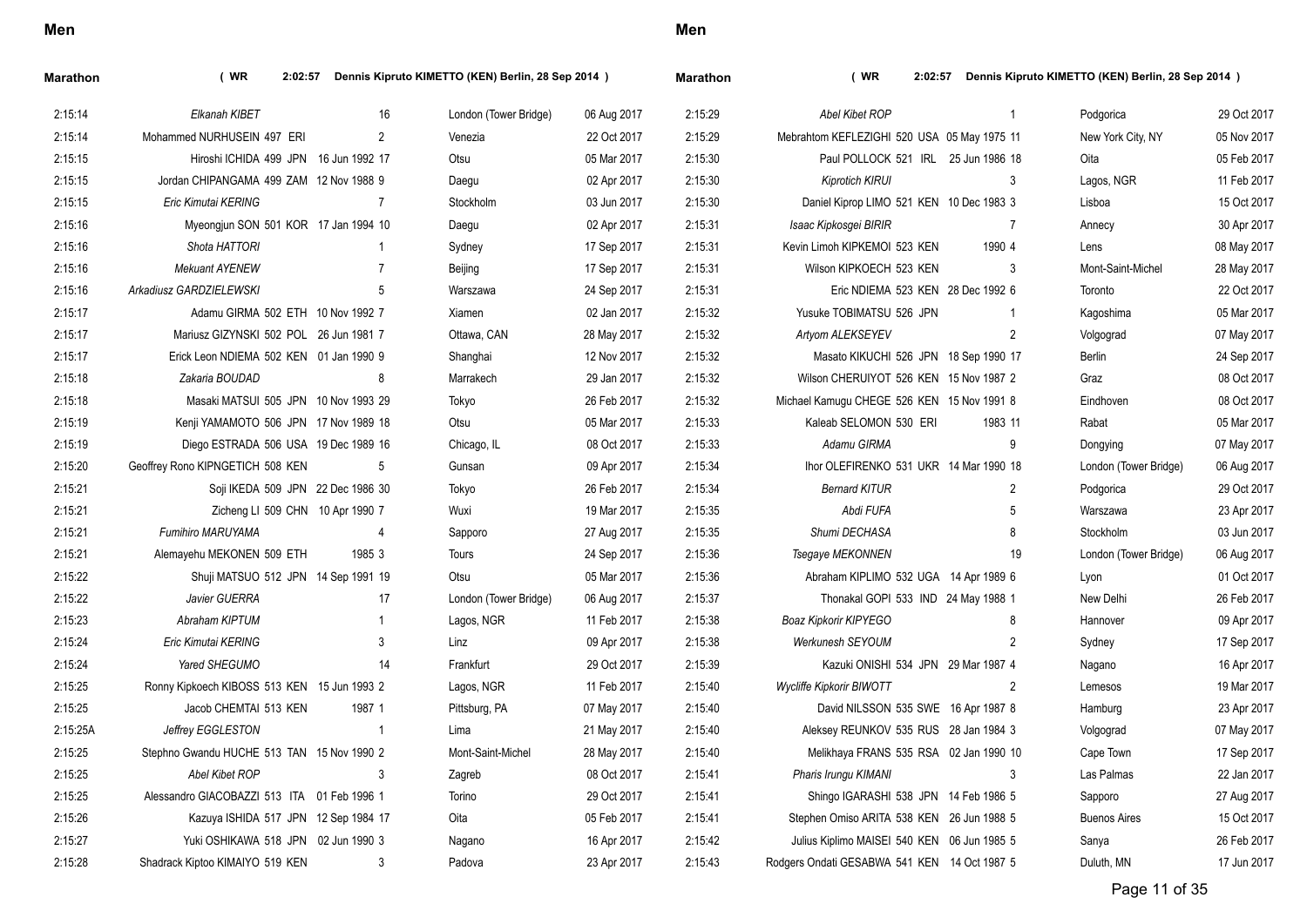| narauron |                                             |                |                | $P_{\text{c}}$ and $P_{\text{c}}$ and $P_{\text{c}}$ and $P_{\text{c}}$ and $P_{\text{c}}$ and $P_{\text{c}}$ and $P_{\text{c}}$ |             |
|----------|---------------------------------------------|----------------|----------------|----------------------------------------------------------------------------------------------------------------------------------|-------------|
| 2:16:00  | William Nyarondia 562 KEN                   | 1992 2         |                | Odense                                                                                                                           | 01 Oct 2017 |
| 2:16:00  | <b>MORWABE</b><br>Asefa LEGESE 562 ETH      |                | 3              | <b>Dublin</b>                                                                                                                    | 29 Oct 2017 |
| 2:16:02  | Matt SHARP 567 GBR 25 Apr 1989 20           |                |                | <b>Berlin</b>                                                                                                                    | 24 Sep 2017 |
| 2:16:03  | Wilfred Kipkosgei MURGOR                    |                | 3              | Castellón                                                                                                                        | 19 Feb 2017 |
| 2:16:03  | Bernard Kipkemoi ROTICH                     |                | 1              | <b>Belfast</b>                                                                                                                   | 01 May 2017 |
| 2:16:03  | Raymond Kipchumba<br><b>CHOGE</b>           |                | 10             | Praha                                                                                                                            | 07 May 2017 |
| 2:16:03  | Gáspár CSERE 568 HUN 12 Aug 1991 21         |                |                | Berlin                                                                                                                           | 24 Sep 2017 |
| 2:16:03  | Jonas KOLLER 568 GER 22 Mar 1993 15         |                |                | Frankfurt                                                                                                                        | 29 Oct 2017 |
| 2:16:04  | Norris Kipkemboi BIWOTT 570 KEN             |                | 12             | Hong Kong                                                                                                                        | 12 Feb 2017 |
| 2:16:05  | Biruk ASSEFA 571 ETH                        |                | 10             | Pune                                                                                                                             | 29 Jan 2017 |
| 2:16:05  | Freddy Keron SITTUK 571 KEN                 |                | 4              | <b>Dublin</b>                                                                                                                    | 29 Oct 2017 |
| 2:16:06  | Anis SELMOUNI 573 MAR 15 Mar 1979 10        |                |                | Marrakech                                                                                                                        | 29 Jan 2017 |
| 2:16:06  | Jorge CASTELBLANCO 573 PAN 23 Sep 1987 9    |                |                | Hannover                                                                                                                         | 09 Apr 2017 |
| 2:16:06  | Felix Kiprotich KIRUI 573 FRA               | 1986 1         |                | Nantes                                                                                                                           | 30 Apr 2017 |
| 2:16:06  | Daniele MEUCCI                              |                | 1              | Rimini                                                                                                                           | 30 Apr 2017 |
| 2:16:06  | Ahmed TAMRI 573 MAR 08 Feb 1985 7           |                |                | Beyrouth                                                                                                                         | 12 Nov 2017 |
| 2:16:07  | Tyler ANDREWS 577 USA 04 May 1990 22        |                |                | Otsu                                                                                                                             | 05 Mar 2017 |
| 2:16:08  | William Chebon CHEBOR 578 KEN 22 Dec 1982 3 |                |                | Kaohsiung                                                                                                                        | 12 Feb 2017 |
| 2:16:08  | Hideaki TAMURA 578 JPN                      | 21 Jul 1988 23 |                | Otsu                                                                                                                             | 05 Mar 2017 |
| 2:16:08  | Jonathan Kiptoo YEGO 578 KEN                | 1976 3         |                | Athína                                                                                                                           | 12 Nov 2017 |
| 2:16:09  | Bahadur SINGH 581 IND 02 May 1987 2         |                |                | New Delhi                                                                                                                        | 26 Feb 2017 |
| 2:16:09  | Tesfaye ABERA                               |                | 18             | London                                                                                                                           | 23 Apr 2017 |
| 2:16:10  | Lemawork KETEMA 582 AUT 22 Oct 1985 4       |                |                | Linz                                                                                                                             | 09 Apr 2017 |
| 2:16:11  | Henry Kiplagat RUTO 583 KEN 16 Dec 1992 1   |                |                | Doha                                                                                                                             | 13 Jan 2017 |
| 2:16:11  | Tsepo MATHIBELLE                            |                | 13             | Seoul                                                                                                                            | 19 Mar 2017 |
| 2:16:11  | Philip Cheruiyot KANGOGO 583 KEN            |                | 13             | Istanbul                                                                                                                         | 12 Nov 2017 |
| 2:16:12  | Bernard Kipsang CHUMBA 585 KEN              |                | $\overline{2}$ | Doha                                                                                                                             | 13 Jan 2017 |
| 2:16:12  | Michael GRAS 585 FRA 15 Sep 1991 16         |                |                | Frankfurt                                                                                                                        | 29 Oct 2017 |
| 2:16:13  | Samson Mungai KAGIA 587 KEN                 | 11 Oct 1984 1  |                | Russi                                                                                                                            | 09 Apr 2017 |
| 2:16:14  | Abraham NIYONKURU 588 BDI                   | 29 Dec 1989 12 |                | Wien                                                                                                                             | 23 Apr 2017 |
| 2:16:14  | <b>Desmond MOKGOBU</b>                      |                | 21             | London (Tower Bridge)                                                                                                            | 06 Aug 2017 |
| 2:16:14  | Myazid IMGHARENE 588 MAR 17 Apr 1984 6      |                |                | Casablanca                                                                                                                       | 29 Oct 2017 |
| 2:16:15  | Evans Kipkemoi BIWOTT 590 KEN               | 1988 9         |                | Barcelona                                                                                                                        | 12 Mar 2017 |
| 2:16:15  | Edwin Kipruto KIRWA                         |                | $\overline{2}$ | Skopje                                                                                                                           | 07 May 2017 |

### **Marathon ( WR 2:02:57 Dennis Kipruto KIMETTO (KEN) Berlin, 28 Sep 2014 )**

2:16:00 *Ryoma TAKEUCHI* 4 Sydney 17 Sep 2017

**Men**

### **Marathon ( WR 2:02:57 Dennis Kipruto KIMETTO (KEN) Berlin, 28 Sep 2014 )**

| 2:15:43  | Jungsub SHIM 541 KOR 21 Feb 1991 9             | Seoul                   | 05 Nov 2017 | 2:16:00 | William Nyarondia 562 KEN                   | 1992 2         |
|----------|------------------------------------------------|-------------------------|-------------|---------|---------------------------------------------|----------------|
| 2:15:44  | Hiroaki SANO                                   | 31<br>Tokyo             | 26 Feb 2017 | 2:16:00 | <b>MORWABE</b><br>Asefa LEGESE 562 ETH      | 3              |
| 2:15:44  | Takuya SUZUKI                                  | 10<br><b>Gold Coast</b> | 02 Jul 2017 | 2:16:02 | Matt SHARP 567 GBR 25 Apr 1989 20           |                |
| 2:15:45  | Kazuya NAMERA 543 JPN 08 Mar 1987 20           | Otsu                    | 05 Mar 2017 | 2:16:03 | Wilfred Kipkosgei MURGOR                    | 3              |
| 2:15:46  | Peter Cheruiyot KIRUI 544 KEN 02 Jan 1988 10   | Dongying                | 07 May 2017 | 2:16:03 | Bernard Kipkemoi ROTICH                     |                |
| 2:15:46  | Jonas HAMPTON 544 USA 20 Jan 1989 17           | Chicago, IL             | 08 Oct 2017 | 2:16:03 | Raymond Kipchumba                           | 10             |
| 2:15:47  | Azmeraw MENGISTU 546 ETH 15 Sep 1992 7         | Cannes                  | 05 Nov 2017 |         | CHOGE                                       |                |
| 2:15:48  | Toshinori WATANABE 547 JPN 27 Jun 1993 19      | Oita                    | 05 Feb 2017 | 2:16:03 | Gáspár CSERE 568 HUN 12 Aug 1991 21         |                |
| 2:15:49  | Tatsunori HAMASAKI                             | 5<br>Nagano             | 16 Apr 2017 | 2:16:03 | Jonas KOLLER 568 GER 22 Mar 1993 15         |                |
| 2:15:49  | Willem VAN SCHUERBEECK 548 BEL 23 Oct 1984 18  | Berlin                  | 24 Sep 2017 | 2:16:04 | Norris Kipkemboi BIWOTT 570 KEN             | 12             |
| 2:15:50  | Gudeta TAMRAT 549 ETH<br>9                     | Pune                    | 29 Jan 2017 | 2:16:05 | Biruk ASSEFA 571 ETH                        | 10             |
| 2:15:50  | Akinori IIDA 549 JPN 31 May 1988 21            | Otsu                    | 05 Mar 2017 | 2:16:05 | Freddy Keron SITTUK 571 KEN                 | 4              |
| 2:15:50  | Mark Kendore OYUGI 549 KEN                     | 17<br>Zhengzhou         | 26 Mar 2017 | 2:16:06 | Anis SELMOUNI 573 MAR 15 Mar 1979 10        |                |
| 2:15:50  | Kevin SEAWARD 549 IRL 03 Oct 1983 19           | Berlin                  | 24 Sep 2017 | 2:16:06 | Jorge CASTELBLANCO 573 PAN 23 Sep 1987 9    |                |
| 2:15:50  | Ryoichi MATSUO                                 | 18<br>Chicago, IL       | 08 Oct 2017 | 2:16:06 | Felix Kiprotich KIRUI 573 FRA               | 1986 1         |
| 2:15:51  | Stephen Kwelio CHEMLANY                        | 11<br>Hong Kong         | 12 Feb 2017 | 2:16:06 | Daniele MEUCCI                              | $\overline{1}$ |
| 2:15:51  | Philemon Gitia BAARU 553 KEN 20 May 1981 6     | Warszawa                | 23 Apr 2017 | 2:16:06 | Ahmed TAMRI 573 MAR 08 Feb 1985 7           |                |
| 2:15:51  | <b>Tilahun DAMTE</b><br>4                      | <b>Bucuresti</b>        | 15 Oct 2017 | 2:16:07 | Tyler ANDREWS 577 USA 04 May 1990 22        |                |
| 2:15:52  | <b>Ihor OLEFIRENKO</b><br>8                    | Barcelona               | 12 Mar 2017 | 2:16:08 | William Chebon CHEBOR 578 KEN 22 Dec 1982 3 |                |
| 2:15:52  | Essa Ismail RASHED 554 QAT 14 Dec 1986 5       | Taiyuan                 | 10 Sep 2017 | 2:16:08 | Hideaki TAMURA 578 JPN 21 Jul 1988 23       |                |
| 2:15:53  | Bernard Kipkemoi ROTICH 555 KEN 11 Aug 1986 1  | Dublin                  | 29 Oct 2017 | 2:16:08 | Jonathan Kiptoo YEGO 578 KEN                | 1976 3         |
| 2:15:54  | Lhoussaine OUKHRID 556 MAR<br>1984 9           | Marrakech               | 29 Jan 2017 | 2:16:09 | Bahadur SINGH 581 IND 02 May 1987 2         |                |
| 2:15:54  | Sammy Kigen KORIR<br>3                         | Sydney                  | 17 Sep 2017 | 2:16:09 | Tesfaye ABERA                               | 18             |
| 2:15:55  | Josphat Muchiri NDAMBIRI 557 KEN 12 Feb 1985 4 | Düsseldorf              | 30 Apr 2017 | 2:16:10 | Lemawork KETEMA 582 AUT 22 Oct 1985 4       |                |
| 2:15:55A | Julius Muriuki WAHOME 557 KEN 03 Jul 1985 2    | Lima                    | 21 May 2017 | 2:16:11 | Henry Kiplagat RUTO 583 KEN 16 Dec 1992 1   |                |
| 2:15:55A | Edwin Kosgei YATOR<br>-1                       | Mannheim                | 04 Jun 2017 | 2:16:11 | Tsepo MATHIBELLE                            | 13             |
| 2:15:56  | Tomonori SAKAMOTO 559 JPN 21 Jul 1986 32       | Tokyo                   | 26 Feb 2017 | 2:16:11 | Philip Cheruiyot KANGOGO 583 KEN            | 13             |
| 2:15:56  | Yuriy RUSYUK 559 UKR 03 May 1987 2             | Dublin                  | 29 Oct 2017 | 2:16:12 | Bernard Kipsang CHUMBA 585 KEN              | 2              |
| 2:15:58  | Yuki KAWAUCHI                                  | Oslo                    | 16 Sep 2017 | 2:16:12 | Michael GRAS 585 FRA 15 Sep 1991 16         |                |
| 2:15:59  | Kansuke MORIHASHI 561 JPN 27 May 1993 33       | Tokyo                   | 26 Feb 2017 | 2:16:13 | Samson Mungai KAGIA 587 KEN 11 Oct 1984 1   |                |
| 2:16:00A | Charles Munyeki KIAMA 562 KEN 02 Nov 1986 3    | Lima                    | 21 May 2017 | 2:16:14 | Abraham NIYONKURU 588 BDI 29 Dec 1989 12    |                |
| 2:16:00A | Nelson ITO 562 PER 12 Apr 1990 4               | Lima                    | 21 May 2017 | 2:16:14 | <b>Desmond MOKGOBU</b>                      | 21             |
| 2:16:00  | Ernesto Andrés ZAMORA 562 URU 13 Apr 1983 20   | London (Tower Bridge)   | 06 Aug 2017 | 2:16:14 | Myazid IMGHARENE 588 MAR 17 Apr 1984 6      |                |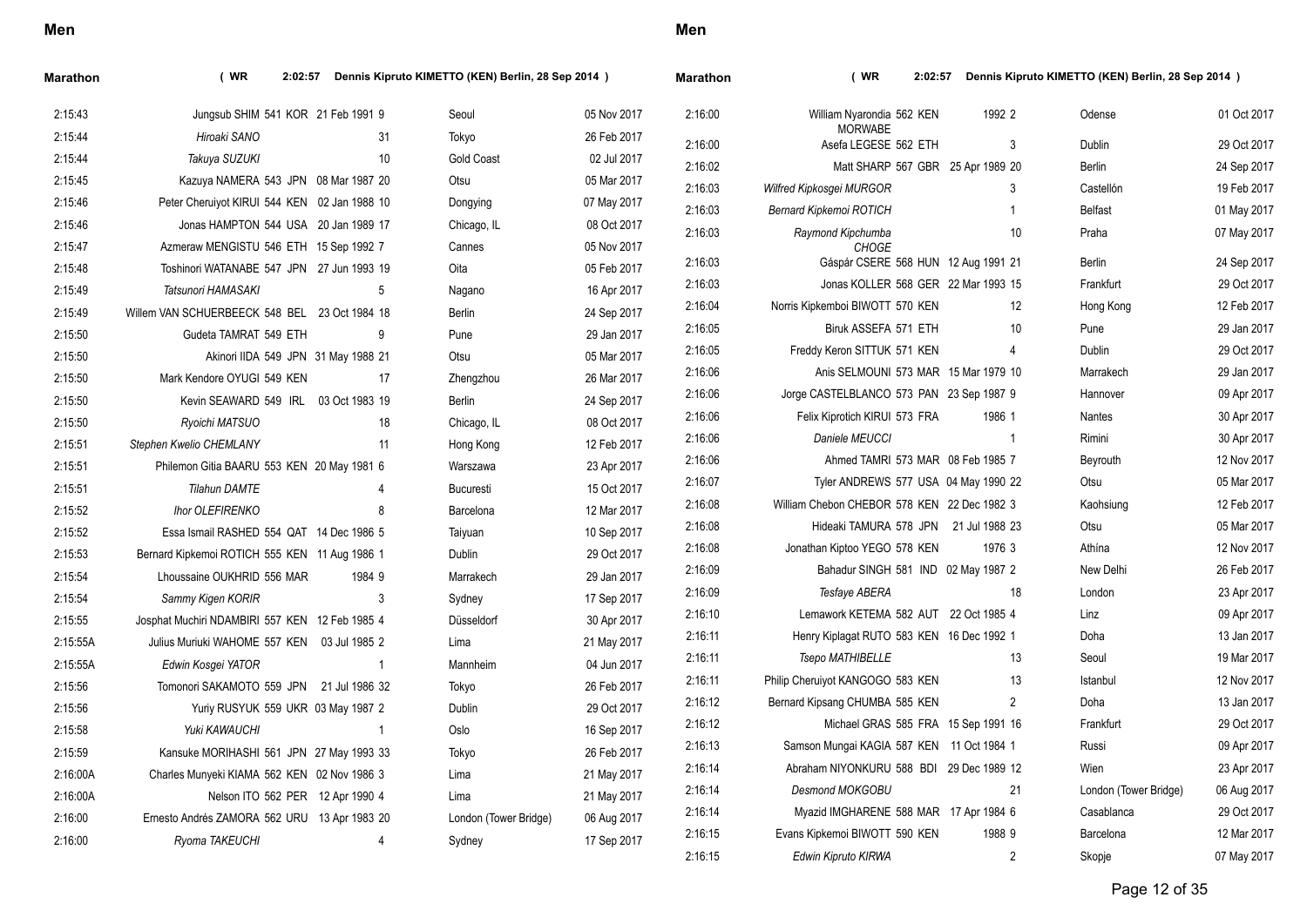| ×<br>I<br>×<br>۰. |
|-------------------|
|-------------------|

| <b>Marathon</b> | (WR)<br>2:02:57                                 |                | Dennis Kipruto KIMETTO (KEN) Berlin, 28 Sep 2014 ) |             | <b>Marathon</b> | (WR)<br>2:02:57                                  |                | Dennis Kipruto KIMETTO (KEN) Berlin, 28 Sep 2014 ) |             |
|-----------------|-------------------------------------------------|----------------|----------------------------------------------------|-------------|-----------------|--------------------------------------------------|----------------|----------------------------------------------------|-------------|
| 2:16:15         | Eliud Sugut KIMUTAI                             | 3              | København                                          | 21 May 2017 | 2:16:32         | Samuel Kimutai KIPTUM 614 KEN                    | 3              | Skopje                                             | 07 May 2017 |
| 2:16:16         | Abrha MILAW                                     | 5              | Houston, TX                                        | 15 Jan 2017 | 2:16:32         | Arata FUJIWARA 614 JPN 12 Sep 1981 1             |                | Toyama                                             | 29 Oct 2017 |
| 2:16:16         | Jo FUKUDA                                       | 20             | Oita                                               | 05 Feb 2017 | 2:16:33         | Betram Keter KIMUTAI 617 KEN                     | 1987 2         | Pittsburg, PA                                      | 07 May 2017 |
| 2:16:16         | Milton Kiplagat ROTICH                          | 6              | Duluth, MN                                         | 17 Jun 2017 | 2:16:33         | Tadashi SUZUKI                                   | $\mathbf{1}$   | Shizuoka                                           | 29 Oct 2017 |
| 2:16:18         | Tatsunori HAMASAKI                              | 6              | Sapporo                                            | 27 Aug 2017 | 2:16:34         | Remigijus KANCYS                                 | 24             | London (Tower Bridge)                              | 06 Aug 2017 |
| 2:16:19         | Youssef SBAAI 591 MAR 02 May 1980 2             |                | Pyongyang                                          | 09 Apr 2017 | 2:16:35         | Gilbert Kipkemboi MAINA 618 KEN                  | 1991 10        | Sevilla                                            | 19 Feb 2017 |
| 2:16:19         | John Kemboi CHERUIYOT                           | 9              | Stockholm                                          | 03 Jun 2017 | 2:16:35         | Julius Nderitu KARINGA                           | $\overline{7}$ | Casablanca                                         | 29 Oct 2017 |
| 2:16:20         | Richard Kiprono BETT 592 KEN 12 Dec 1990 5      |                | Riga                                               | 14 May 2017 | 2:16:36         | Tarig BAMAAROUF 619 MAR 02 Dec 1982 2            |                | Russi                                              | 09 Apr 2017 |
| 2:16:21         | Benjamin Kiprop SEREM 593 KEN                   | 1987 8         | Sevilla                                            | 19 Feb 2017 | 2:16:36         | Evans Kipkemoi BIWOTT                            | 5              | Athína                                             | 12 Nov 2017 |
| 2:16:21         | Yuji SERUNARUDO 593 JPN 02 Mar 1995 34          |                | Tokyo                                              | 26 Feb 2017 | 2:16:37         | Simon Njoroge KARIUKI 620 KEN 10 Oct 1980 6      |                | Santiago de Chile                                  | 02 Apr 2017 |
| 2:16:21         | Silas Kipngetich SANG                           | $\overline{2}$ | Nantes                                             | 30 Apr 2017 | 2:16:37         | Seboka NEGUSSE 620 ETH                           | 1984 8         | Madrid                                             | 23 Apr 2017 |
| 2:16:21         | Mick CLOHISSEY 593 IRL 13 Jan 1986 22           |                | London (Tower Bridge)                              | 06 Aug 2017 | 2:16:37         | Derlys AYALA 620 PAR 07 Jan 1990 25              |                | London (Tower Bridge)                              | 06 Aug 2017 |
| 2:16:21         | Alemu GEMECHU 593 ETH                           | -5             | Dublin                                             | 29 Oct 2017 | 2:16:38         | Yuya SHIOKAWA 623 JPN 20 Jan 1983 35             |                | Tokyo                                              | 26 Feb 2017 |
| 2:16:22         | Ernesto Andrés ZAMORA                           | 9              | Sevilla                                            | 19 Feb 2017 | 2:16:38         | Jesús ESPARZA 623 MEX 26 Aug 1990 20             |                | London                                             | 23 Apr 2017 |
| 2:16:22         | Sean HEHIR 597 IRL 27 Jan 1985 19               |                | London                                             | 23 Apr 2017 | 2:16:38         | Ebrahim ABDULAZIZ 623 ERI 17 Nov 1978 22         |                | Berlin                                             | 24 Sep 2017 |
| 2:16:22         | Aleksey TROSHKIN 597 RUS 09 Mar 1986 1          |                | Kazan                                              | 21 May 2017 | 2:16:39         | Habtamu AREGA 626 ETH                            | 1994 1         | Tiberias                                           | 06 Jan 2017 |
| 2:16:23         | Dominic Mailu MUSYIMI 599 KEN 23 Dec 1989 3     |                | Kraków                                             | 30 Apr 2017 | 2:16:39         | Hillary Kipkosgei YEGO 626 KEN 08 Aug 1987 4     |                | Las Palmas                                         | 22 Jan 2017 |
| 2:16:23         | Ji-Ho KIM 599 KOR 24 Jun 1992 9                 |                | Chuncheon                                          | 29 Oct 2017 | 2:16:39         | Robert Cheruiyot LIMO 626 KEN                    | 9              | Wuxi                                               | 19 Mar 2017 |
| 2:16:24         | Takuya FUJIKAWA 601 JPN 17 Dec 1992 24          |                | Otsu                                               | 05 Mar 2017 | 2:16:39         | Ahmed NASEF 626 ITA 01 Mar 1975 7                |                | Roma                                               | 02 Apr 2017 |
| 2:16:24         | Brad MILOSEVIC 601 AUS 26 May 1989 9            |                | Hamburg                                            | 23 Apr 2017 | 2:16:41         | William KOSKEI 630 KEN                           | 3              | Graz                                               | 08 Oct 2017 |
| 2:16:25         | Mikhail MAKSIMOV 603 RUS 20 Apr 1986 2          |                | Perm                                               | 03 Sep 2017 | 2:16:41         | Tariq BAMAAROUF                                  | 3              | Venezia                                            | 22 Oct 2017 |
| 2:16:25         | Mohamed Reda EL AARABY                          | 8              | Beijing                                            | 17 Sep 2017 | 2:16:42         | Moses MENGICH 631 KEN                            | $\mathbf{1}$   | Moshi                                              | 26 Feb 2017 |
| 2:16:26         | Hicham EL BAROUKI 604 MAR 15 Feb 1979 8         |                | Wuxi                                               | 19 Mar 2017 | 2:16:42         | Eric NDIEMA                                      | 8              | Ottawa, CAN                                        | 28 May 2017 |
| 2:16:26         | Masanori SAKAI 604 JPN 01 Jan 1986 7            |                | Sapporo                                            | 27 Aug 2017 | 2:16:43         | Kwangsik SHIN 632 KOR 16 Feb 1993 14             |                | Seoul                                              | 19 Mar 2017 |
| 2:16:26         | Noah DRODDY 604 USA 22 Sep 1990 19              |                | Chicago, IL                                        | 08 Oct 2017 | 2:16:43         | Raúl MACHACUAY 632 PER 18 Feb 1983 7             |                | Santiago de Chile                                  | 02 Apr 2017 |
| 2:16:26         | John Kipkorir KOMEN 604 KEN 28 Aug 1977 4       |                | Athína                                             | 12 Nov 2017 | 2:16:43         | Silas CHEBOIT 632 KEN                            | 1990 11        | Dongying                                           | 07 May 2017 |
| 2:16:28         | <b>Valentin PFEIL</b>                           | 23             | London (Tower Bridge)                              | 06 Aug 2017 | 2:16:44         | Mikhail MAKSIMOV                                 | 4              | Volgograd                                          | 07 May 2017 |
| 2:16:29         | Yuya ITO 608 JPN 09 Jan 1992 6                  |                | Nagano                                             | 16 Apr 2017 | 2:16:44         | Tadese TOLA 635 ETH 31 Oct 1987 7                |                | Toronto                                            | 22 Oct 2017 |
| 2:16:29         | Jafred Chirchir KIPCHUMBA 608 KEN 08 Aug 1983 3 |                | Lódz                                               | 23 Apr 2017 | 2:16:45         | Dennis Chepkongin MASAI 636 KEN 01 Dec 1991 4    |                | Mont-Saint-Michel                                  | 28 May 2017 |
| 2:16:29         | Dennis LAERTE 608 BEL 14 Jan 1985 9             |                | Eindhoven                                          | 08 Oct 2017 | 2:16:45         | Mathew KIPSAAT                                   | 11             | <b>Gold Coast</b>                                  | 02 Jul 2017 |
| 2:16:30         | Frank SCHAUER 611 GER 02 Apr 1989 17            |                | Frankfurt                                          | 29 Oct 2017 | 2:16:47         | Boniface Wambua NDUVA 637 KEN 01 Jun 1984 1      |                | Debno                                              | 02 Apr 2017 |
| 2:16:30         | Micah Kipkemboi KOGO                            | 14             | Istanbul                                           | 12 Nov 2017 | 2:16:47         | Gilbert Kepleting CHUMBA 637 KEN                 | 4              | Venezia                                            | 22 Oct 2017 |
| 2:16:31         | Luis Carlos RIVERO 612 GUA 23 Feb 1986 18       |                | Rotterdam                                          | 09 Apr 2017 | 2:16:47         | Mariko Kiplagat KIPCHUMBA 637 KEN 04 Jul 1974 10 |                | Shanghai                                           | 12 Nov 2017 |
| 2:16:31         | Hyunsu SHIN 612 KOR 17 Aug 1991 10              |                | Seoul                                              | 05 Nov 2017 | 2:16:48         | Patrick Mugur ERENG 640 KEN                      | 1987 2         | Zürich                                             | 09 Apr 2017 |
| 2:16:32         | Wesley Kiprono KEMBOI 614 KEN                   | 1985 2         | Treviso                                            | 05 Mar 2017 | 2:16:49         | Anthony Kiplangat MARITIM                        | 8              | Toronto                                            | 22 Oct 2017 |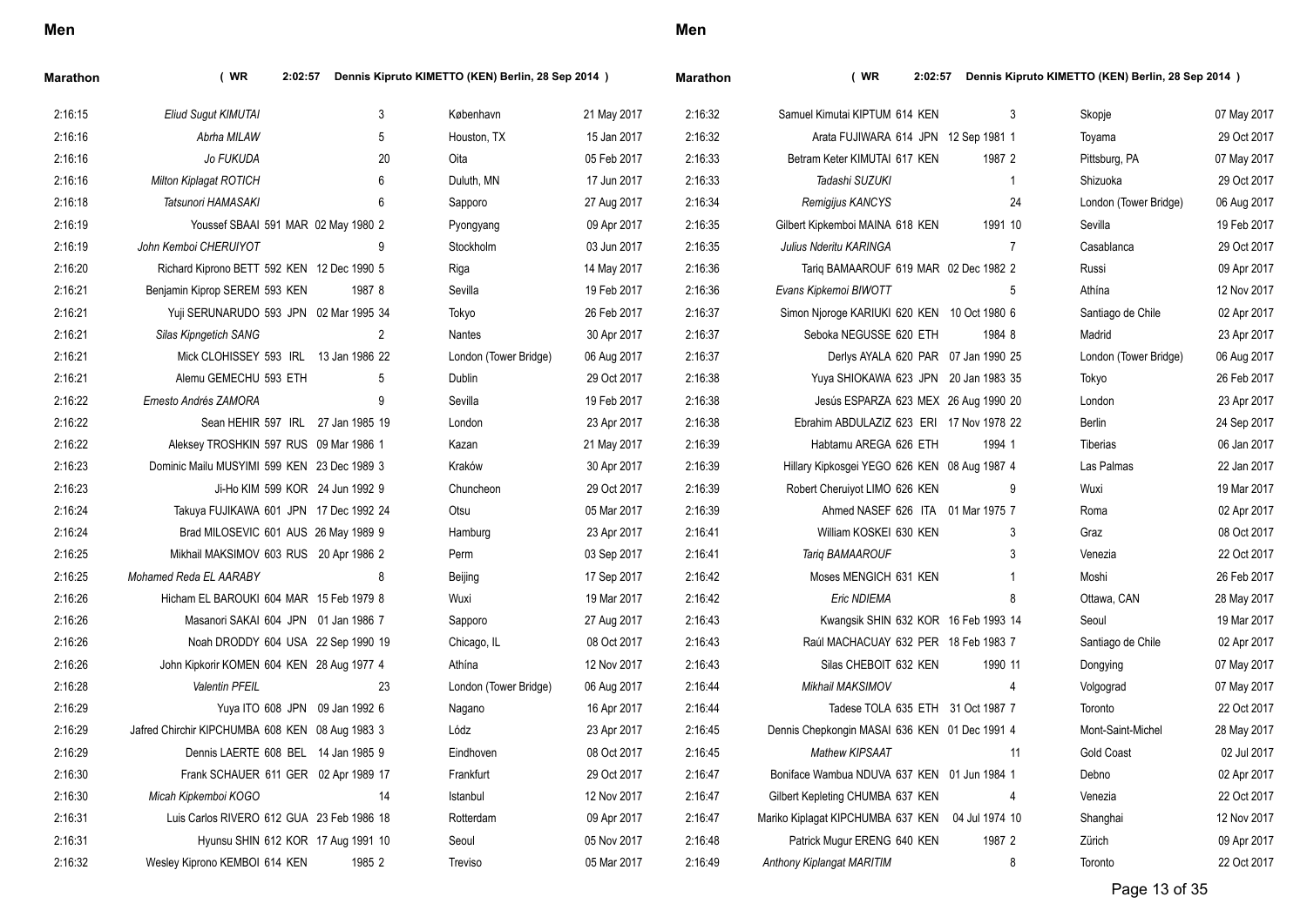| <b>Marathon</b> | (WR)<br>2:02:57                           |                | Dennis Kipruto KIMETTO (KEN) Berlin, 28 Sep 2014 ) |             | Marathon | (WR)<br>2:02:57                                   |                | Dennis Kipruto KIMETTO (KEN) Berlin, 28 Sep 2014 ) |             |
|-----------------|-------------------------------------------|----------------|----------------------------------------------------|-------------|----------|---------------------------------------------------|----------------|----------------------------------------------------|-------------|
| 2:16:49         | Simon Kamau NJERI 641 KEN                 | 1987 2         | Torino                                             | 29 Oct 2017 | 2:17:01  | Ihor RUSS 660 UKR 08 Sep 1988 27                  |                | London (Tower Bridge)                              | 06 Aug 2017 |
| 2:16:50         | Dickson Kipsang TUWEI                     | $\overline{4}$ | Lagos, NGR                                         | 11 Feb 2017 | 2:17:01  | Samuel DO NASCIMENTO 660 BRA                      | 6              | <b>Buenos Aires</b>                                | 15 Oct 2017 |
| 2:16:50         | <b>Victor Kipchirchir LAGAT</b>           | 5              | Wuhan                                              | 09 Apr 2017 | 2:17:01  | Nicholas Kipchirchir KORIR 660 KEN 18 Nov 1990 11 |                | Seoul                                              | 05 Nov 2017 |
| 2:16:51         | Chihiro MIYAWAKI                          | 25             | Otsu                                               | 05 Mar 2017 | 2:17:02  | Hillary Kipkosgei YEGO                            | $\mathbf{1}$   | Taipei City                                        | 19 Mar 2017 |
| 2:16:51         | Samuel Njeru KARANI 642 KEN               | 1986 3         | Zürich                                             | 09 Apr 2017 | 2:17:02  | Patrik WÄGELI 666 SUI 01 Oct 1991 18              |                | Frankfurt                                          | 29 Oct 2017 |
| 2:16:51         | Fikadu GIRMA                              | 3              | Pittsburg, PA                                      | 07 May 2017 | 2:17:04  | Tsegaye DEBELE 667 ETH 12 Nov 1984 2              |                | Taipei City                                        | 19 Mar 2017 |
| 2:16:51         | Jamin Ekai NGAUKON 642 KEN 20 Jul 1981 6  |                | Taiyuan                                            | 10 Sep 2017 | 2:17:04  | Julius Kiprono TARUS 667 KEN                      | 3              | <b>Bruxelles</b>                                   | 01 Oct 2017 |
| 2:16:52         | Kenta IINUMA 644 JPN 01 Feb 1988 10       |                | Hamburg                                            | 23 Apr 2017 | 2:17:04  | Reuben LIMAA 667 KEN                              | 1987 22        | Amsterdam                                          | 15 Oct 2017 |
| 2:16:52         | Tyler JERMANN 644 USA 19 Aug 1992 4       |                | Pittsburg, PA                                      | 07 May 2017 | 2:17:06  | James Kiptum BARMASAI 670 KEN                     | 1984 13        | Hong Kong                                          | 12 Feb 2017 |
| 2:16:52         | <b>Abdellatif MEFTAH</b>                  | 10             | Stockholm                                          | 03 Jun 2017 | 2:17:08  | Josh HARRIS 671 AUS                               | 03 Jul 1990 26 | Otsu                                               | 05 Mar 2017 |
| 2:16:52         | Kenta KITAZAWA 644 JPN 18 Nov 1990 8      |                | Sapporo                                            | 27 Aug 2017 | 2:17:08  | Kevin SEAWARD                                     | 22             | London                                             | 23 Apr 2017 |
| 2:16:52         | Mariusz GIZYNSKI                          | 6              | Warszawa                                           | 24 Sep 2017 | 2:17:08  | Ronny Kipkoech KIBOSS                             | $\overline{c}$ | Metz                                               | 08 Oct 2017 |
| 2:16:53         | Stephen MOKOKA                            | 36             | Tokyo                                              | 26 Feb 2017 | 2:17:08  | Hosea Kiprotich RUTTO                             | 6              | <b>Dublin</b>                                      | 29 Oct 2017 |
| 2:16:53         | René CUNEAZ 647 ITA 14 Feb 1988 23        |                | <b>Berlin</b>                                      | 24 Sep 2017 | 2:17:09  | Yuri CHECHUN 672 RUS 05 Jul 1986 2                |                | Kazan                                              | 21 May 2017 |
| 2:16:54         | Scott OVERALL 648 GBR 09 Feb 1983 21      |                | London                                             | 23 Apr 2017 | 2:17:10  | Marcin BLAZINSKI 673 POL 06 May 1988 5            |                | Düsseldorf                                         | 30 Apr 2017 |
| 2:16:54         | <b>Hiroto INOUE</b>                       | 26             | London (Tower Bridge)                              | 06 Aug 2017 | 2:17:10  | Paul MARTELLETTI 673 NZL 01 Aug 1979 24           |                | Berlin                                             | 24 Sep 2017 |
| 2:16:54         | Patrick Kibet CHERUIYOT 648 KEN           | 1990 7         | Lyon                                               | 01 Oct 2017 | 2:17:11  | Silas Kiprono TOO 675 KEN                         | 1988 2         | Debno                                              | 02 Apr 2017 |
| 2:16:55         | Daichi KATO 650 JPN                       | 2              | Kagoshima                                          | 05 Mar 2017 | 2:17:13  | David CHEROP 676 UGA                              | $\overline{1}$ | Antwerpen                                          | 23 Apr 2017 |
| 2:16:55         | Alphonce Kibiwot KIGEN                    | 6              | Hengshui                                           | 30 Sep 2017 | 2:17:13  | Julius Kiplagat KORIR 676 KEN 10 Jan 1982 1       |                | Edinburgh                                          | 28 May 2017 |
| 2:16:55         | Daniel MESFUN 650 ERI                     | -5             | St Paul, MN                                        | 01 Oct 2017 | 2:17:13  | <b>Thonakal GOPI</b>                              | 28             | London (Tower Bridge)                              | 06 Aug 2017 |
| 2:16:55         | Abdelkrim BOUBKER 650 MAR 10 Jan 1981 6   |                | Athína                                             | 12 Nov 2017 | 2:17:14  | Bok-Ryol RI 678 PRK                               | 3              | Pyongyang                                          | 09 Apr 2017 |
| 2:16:56         | <b>Mike Kiprotich MUTAI</b>               | $\overline{4}$ | København                                          | 21 May 2017 | 2:17:15  | Samson Kipchirchir KEIYO 679 KEN 18 Dec 1989 3    |                | Taipei City                                        | 19 Mar 2017 |
| 2:16:57         | Shambel TUFA 653 ETH                      | 14             | Dubai                                              | 20 Jan 2017 | 2:17:15  | José Luis SANTANA 679 MEX                         | 1989 11        | Hamburg                                            | 23 Apr 2017 |
| 2:16:57         | Hiroki KADOTA 653 JPN 01 May 1985 21      |                | Oita                                               | 05 Feb 2017 | 2:17:15  | Young-Wook LEE 679 KOR                            | 12             | Seoul                                              | 05 Nov 2017 |
| 2:16:57         | Tadesse YAE 653 ETH                       | 5              | Lagos, NGR                                         | 11 Feb 2017 | 2:17:16  | Philip Kiplagat BIRECH 682 KEN 06 Nov 1983 1      |                | Xuzhou                                             | 09 Apr 2017 |
| 2:16:57         | Ryo ISHIDA 653 JPN 07 Sep 1988 7          |                | Nagano                                             | 16 Apr 2017 | 2:17:16  | Edwin Kiprop KORIR 682 KEN 02 Aug 1987 4          |                | Zürich                                             | 09 Apr 2017 |
| 2:16:57         | Hillary Bett KIPLAGAT 653 KEN             | 1980 5         | Lens                                               | 08 May 2017 | 2:17:17  | Brandon MULL 684 USA 17 Nov 1985 25               |                | Berlin                                             | 24 Sep 2017 |
| 2:16:59         | Jean-Pierre CASTRO 658 PER 23 Dec 1990 11 |                | Daegu                                              | 02 Apr 2017 | 2:17:17  | Christian KREIENBÜHL 684 SUI 06 Jun 1981 26       |                | <b>Berlin</b>                                      | 24 Sep 2017 |
| 2:17:00         | Cosmas Mutuku KYEVA                       | $\overline{1}$ | <b>Buriram</b>                                     | 12 Feb 2017 | 2:17:18  | Alaa HRIOUED 686 MAR 03 Apr 1985 12               |                | Marrakech                                          | 29 Jan 2017 |
| 2:17:00         | Kohei OSHITA 659 JPN 16 Dec 1994 37       |                | Tokyo                                              | 26 Feb 2017 | 2:17:18  | Dmytro BARANOVSKYY 686 UKR 28 Jul 1979 7          |                | Warszawa                                           | 23 Apr 2017 |
| 2:17:00         | Jacob CHEMTAI                             | $\overline{7}$ | Duluth, MN                                         | 17 Jun 2017 | 2:17:19  | Nahashon ROGONY 688 KEN 27 Feb 1986 12            |                | Rabat                                              | 05 Mar 2017 |
| 2:17:00         | Masato IMAI                               | 10             | Eindhoven                                          | 08 Oct 2017 | 2:17:19  | Jackson Limo KIBET                                | 13             | Rabat                                              | 05 Mar 2017 |
| 2:17:01         | Khamis BAKARI 660 MAR                     | 1984 11        | Marrakech                                          | 29 Jan 2017 | 2:17:20  | Girmaw AMARE 689 ISR 26 Oct 1987 2                |                | Tiberias                                           | 06 Jan 2017 |
| 2:17:01         | Raymond Kimutai BETT 660 KEN              | 1984 6         | Lagos, NGR                                         | 11 Feb 2017 | 2:17:20  | Daniel Kiprop TANUI 689 KEN                       | $\overline{7}$ | Dublin                                             | 29 Oct 2017 |
| 2:17:01         | Shunpei ODA 660 JPN 16 Oct 1991 3         |                | Shizuoka                                           | 05 Mar 2017 | 2:17:21  | Shota SAITO 691 JPN 17 Jan 1993 22                |                | Oita                                               | 05 Feb 2017 |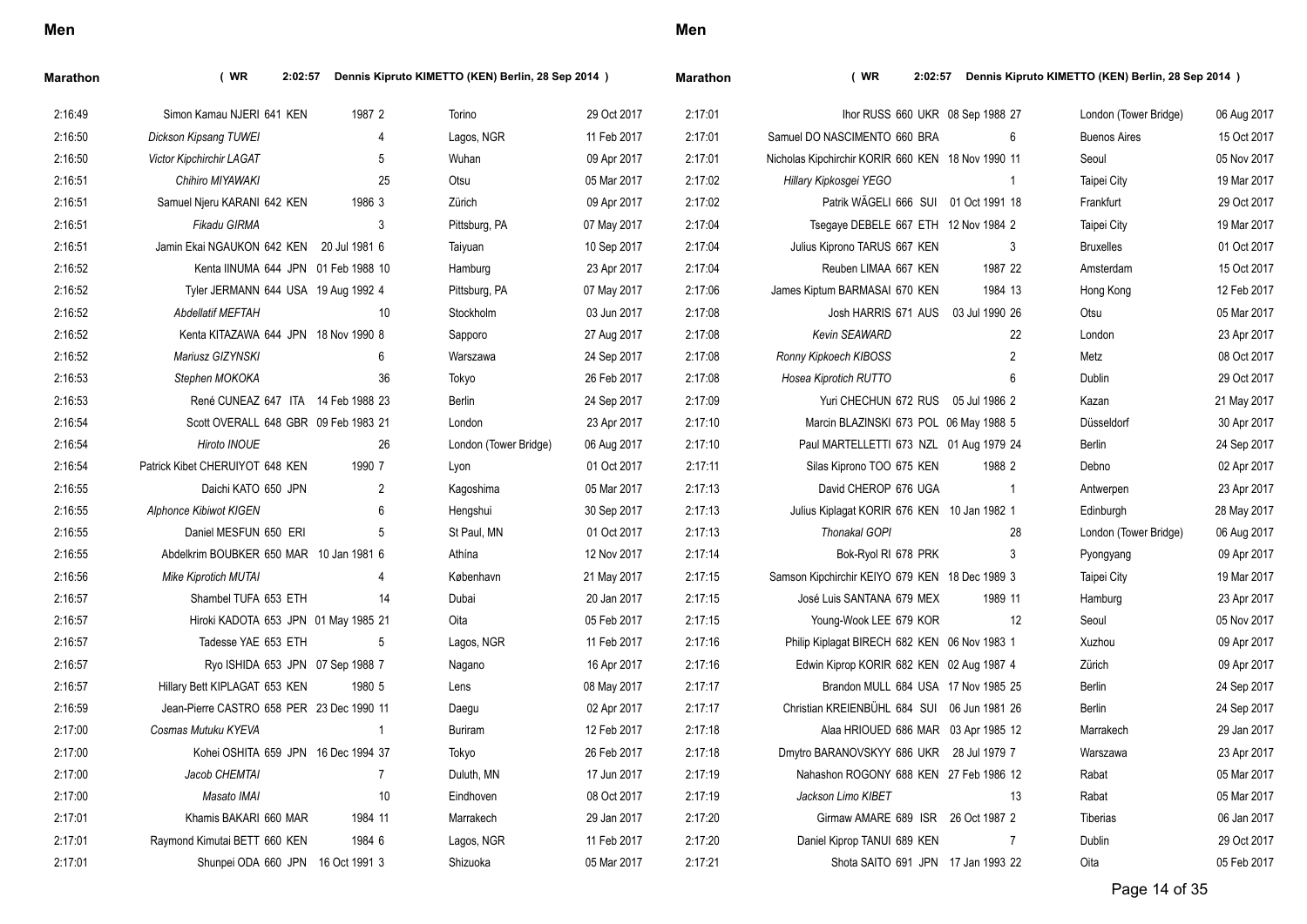| I<br>$\overline{\phantom{a}}$ |
|-------------------------------|
|-------------------------------|

| Marathon | (WR)<br>2:02:57                              |         | Dennis Kipruto KIMETTO (KEN) Berlin, 28 Sep 2014 ) |             | <b>Marathon</b> | (WR)<br>2:02:57                                                   |                | Dennis Kipruto KIMETTO (KEN) Berlin, 28 Sep 2014 ) |                            |
|----------|----------------------------------------------|---------|----------------------------------------------------|-------------|-----------------|-------------------------------------------------------------------|----------------|----------------------------------------------------|----------------------------|
| 2:17:21  | Antonio LIMA 691 BRA 12 Aug 1989 7           |         | <b>Buenos Aires</b>                                | 15 Oct 2017 | 2:17:39         | <b>Mohamed TEMAN</b>                                              |                | Amman                                              | 13 Oct 2017                |
| 2:17:23  | Masato KIKUCHI                               |         | 38<br>Tokyo                                        | 26 Feb 2017 | 2:17:40         | Daniel Kiprop TANUI                                               | $\overline{2}$ | <b>Belfast</b>                                     | 01 May 2017                |
| 2:17:24  | Stephen Mburi NJOROGE 693 KEN 27 Mar 1990 8  |         | Duluth, MN                                         | 17 Jun 2017 | 2.17.41         | Shohei MORIKAWA 711 JPN 13 Nov 1990 1                             |                | Himeji                                             | 26 Feb 2017                |
| 2:17:25  | Elkanah KIBET                                |         | 6<br>Houston, TX                                   | 15 Jan 2017 | 2:17:41         | Godfrey Kipkosgei KOSGEI                                          | $\overline{1}$ | Rio de Janeiro                                     | 18 Jun 2017                |
| 2:17:26  | Zicheng LI                                   |         | 6<br>Wuhan                                         | 09 Apr 2017 | 2:17:41         | Mathew Sang KIBIWOTT 711 KEN                                      | 1986 4         | Toulouse                                           | 22 Oct 2017                |
| 2:17:27  | Joseph GITAU 694 KEN 03 Jan 1988 4           |         | Kaohsiung                                          | 12 Feb 2017 | 2:17:44         | William Chebon CHEBOR                                             | $\overline{4}$ | <b>Taipei City</b>                                 | 19 Mar 2017                |
| 2:17:27  | Kwemoi VITALIS 694 UGA                       | 1990 2  | Antwerpen                                          | 23 Apr 2017 | 2:17:44         | Gilbert Kiplangat KIRUI 713 KEN 22 Jan 1994 6                     |                | Lens                                               | 08 May 2017                |
| 2:17:27  | <b>Fikadu KEBEDE</b>                         |         | $\overline{1}$<br>Ciudad de México                 | 27 Aug 2017 | 2:17:44         | Deribe ROBI                                                       | 10             | Beijing                                            | 17 Sep 2017                |
| 2:17:28  | Samir AIT BOUYCHAMANE 696 MAR 26 Jan 1984 10 |         | Barcelona                                          | 12 Mar 2017 | 2:17:45         | Aleksey SOKOLOV 714 RUS 10 Apr 1983 6                             |                | Volgograd                                          | 07 May 2017                |
| 2:17:28  | Fedor SHUTOV 696 RUS 10 Feb 1986 5           |         | Volgograd                                          | 07 May 2017 | 2:17:45         | James Kipsang KWAMBAI 714 KEN 28 Feb 1983 8                       |                | Lanzhou                                            | 11 Jun 2017                |
| 2:17:29  | Tim YOUNG 698 USA 22 Mar 1987 7              |         | Houston, TX                                        | 15 Jan 2017 | 2:17:45         | Allan Kipkorir KIPRONO                                            | 5              | Sydney                                             | 17 Sep 2017                |
| 2:17:29  | Andrey MINYAKOV 698 RUS 28 Dec 1983 3        |         | Kazan                                              | 21 May 2017 | 2:17:46         | Jackson Rutto KEMBOI 716 KEN                                      | 5              | <b>Bucuresti</b>                                   | 15 Oct 2017                |
| 2:17:29  | <b>Ahmed NASEF</b>                           |         | $\overline{2}$<br>Sofia                            | 15 Oct 2017 | 2:17:47         | Musa BABO                                                         | 5              | Pittsburg, PA                                      | 07 May 2017                |
| 2:17:30  | Tomoya ADACHI 700 JPN 18 Dec 1985 23         |         | Oita                                               | 05 Feb 2017 | 2:17:48         | Byambajav 717 MGL 07 Jul 1990 15                                  |                | Seoul                                              | 19 Mar 2017                |
| 2:17:30  | Eliud Kapchanga CHEPTEI 700 KEN              |         | 6<br>Sanya                                         | 26 Feb 2017 | 2:17:48         | <b>TSEVEENRAVDAN</b><br><b>Matt SHARP</b>                         | 23             | London                                             | 23 Apr 2017                |
| 2:17:30  | Samuel WOLDEAMANUEL 700 ETH                  | 1981 12 | <b>Gold Coast</b>                                  | 02 Jul 2017 | 2:17:48         | Masaharu AMANO 717 JPN                                            | 10             | Sapporo                                            | 27 Aug 2017                |
| 2:17:30  | Dickson Kipkoros TERER 700 KEN               | 1981 2  | Tallinn                                            | 10 Sep 2017 | 2:17:48         | Jean Baptiste SIMUKEKA 717 RWA 01 Feb 1983 1                      |                | Lucca                                              | 22 Oct 2017                |
| 2:17:31  | Dino SEFIR 704 ETH 28 May 1988 11            |         | Shanghai                                           | 12 Nov 2017 | 2:17:49         | Hosea Kiprotich RUTTO                                             | $\overline{1}$ | Salzburg (Rif)                                     | 07 May 2017                |
| 2:17:33  | Dominic KORIR 705 KEN 12 May 1993 6          |         | St Paul, MN                                        | 01 Oct 2017 | 2:17:50         | Wosen ZELEKE 720 ETH 01 Jul 1992 4                                |                | Lódz                                               |                            |
| 2:17:34  | Sho MATSUMOTO 706 JPN 19 Oct 1988 39         |         | Tokyo                                              | 26 Feb 2017 | 2:17:50         |                                                                   |                |                                                    | 23 Apr 2017                |
| 2:17:34  | Thomas FRAZER 706 IRL 10 Sep 1981 27         |         | Otsu                                               | 05 Mar 2017 | 2:17:50         | Aaron SCOTT 720 GBR 11 Apr 1987 24                                | 30             | London                                             | 23 Apr 2017                |
| 2:17:35  | Shadrack KIPKOSGEI                           |         | $\mathbf{1}$<br>Jerusalem                          | 17 Mar 2017 | 2:17:51         | Mohamed Reda EL AARABY<br>Takahiro NAKAMURA 722 JPN 24 Aug 1983 3 |                | London (Tower Bridge)                              | 06 Aug 2017<br>05 Mar 2017 |
| 2:17:35A | Hosea Kiplagat TWEI                          |         | $\overline{2}$<br>Mannheim                         | 04 Jun 2017 | 2:17:51         | Akinobu MURASAWA                                                  | 28             | Kagoshima<br>Otsu                                  | 05 Mar 2017                |
| 2:17:35  | Isaac KORIR                                  |         | $\overline{2}$<br>Ciudad de México                 | 27 Aug 2017 |                 |                                                                   | 9              |                                                    |                            |
| 2:17:35  | Kansuke MORIHASHI                            |         | 9<br>Sapporo                                       | 27 Aug 2017 | 2:17:51         | Henryk SZOST                                                      |                | Ottawa, CAN                                        | 28 May 2017                |
| 2:17:35  | Victor Kipchirchir LAGAT                     |         | $\overline{7}$<br>Taiyuan                          | 10 Sep 2017 | 2:17:53         | Emmanuel KIPCHUMBA 723 KEN                                        | 11             | Sevilla                                            | 19 Feb 2017                |
| 2:17:35  | Marcin BLAZINSKI                             |         | 19<br>Frankfurt                                    | 29 Oct 2017 | 2:17:53         | Luke PUSKEDRA 723 USA 08 Feb 1990 20                              |                | Chicago, IL                                        | 08 Oct 2017                |
| 2:17:36  | Jonathan Kiptoo YEGO                         |         | $\overline{7}$<br>Lagos, NGR                       | 11 Feb 2017 | 2:17:54         | David Kipserem KISANG 725 KEN 22 Mar 1983 4                       |                | Tours                                              | 24 Sep 2017                |
| 2:17:36  | Mert GIRMALEGESSE                            |         | 29<br>London (Tower Bridge)                        | 06 Aug 2017 | 2:17:54         | Christian STEINHAMMER 725 AUT 21 Oct 1988 21                      |                | Frankfurt                                          | 29 Oct 2017                |
| 2:17:36  | <b>Hicham EL BAROUKI</b>                     |         | 5<br>Münster                                       | 10 Sep 2017 | 2:17:55         | Maru TEFERI 727 ISR 17 Aug 1992 18                                |                | Paris                                              | 09 Apr 2017                |
| 2:17:36  | Zicheng LI                                   |         | 9<br>Beijing                                       | 17 Sep 2017 | 2:17:55         | Willem VAN SCHUERBEECK                                            | 3              | Antwerpen                                          | 23 Apr 2017                |
| 2:17:37  | Henry Kipkurui KIPSANG 708 KEN               | 1992 3  | Doha                                               | 13 Jan 2017 | 2:17:56         | Paul Kimutai KOECH 728 KEN                                        | $\overline{1}$ | Sao Paulo                                          | 09 Apr 2017                |
| 2:17:37  | William KOSKEI                               |         | $\sqrt{2}$<br>Moshi                                | 26 Feb 2017 | 2:17:56         | Paul LALIRE 728 FRA 06 Apr 1988 19                                |                | Paris                                              | 09 Apr 2017                |
| 2:17:37  | Peter HERZOG 708 AUT                         | 1987 27 | <b>Berlin</b>                                      | 24 Sep 2017 | 2:17:56         | Marcus SCHÖFISCH 728 GER                                          | 1987 12        | Hamburg                                            | 23 Apr 2017                |
| 2:17:37  | Nicholas TORRY 708 GBR 19 Feb 1977 20        |         | Frankfurt                                          | 29 Oct 2017 | 2:17:56         | Elias Kemboi CHELIMO 728 KEN 10 Mar 1984 4                        |                | Kraków                                             | 30 Apr 2017                |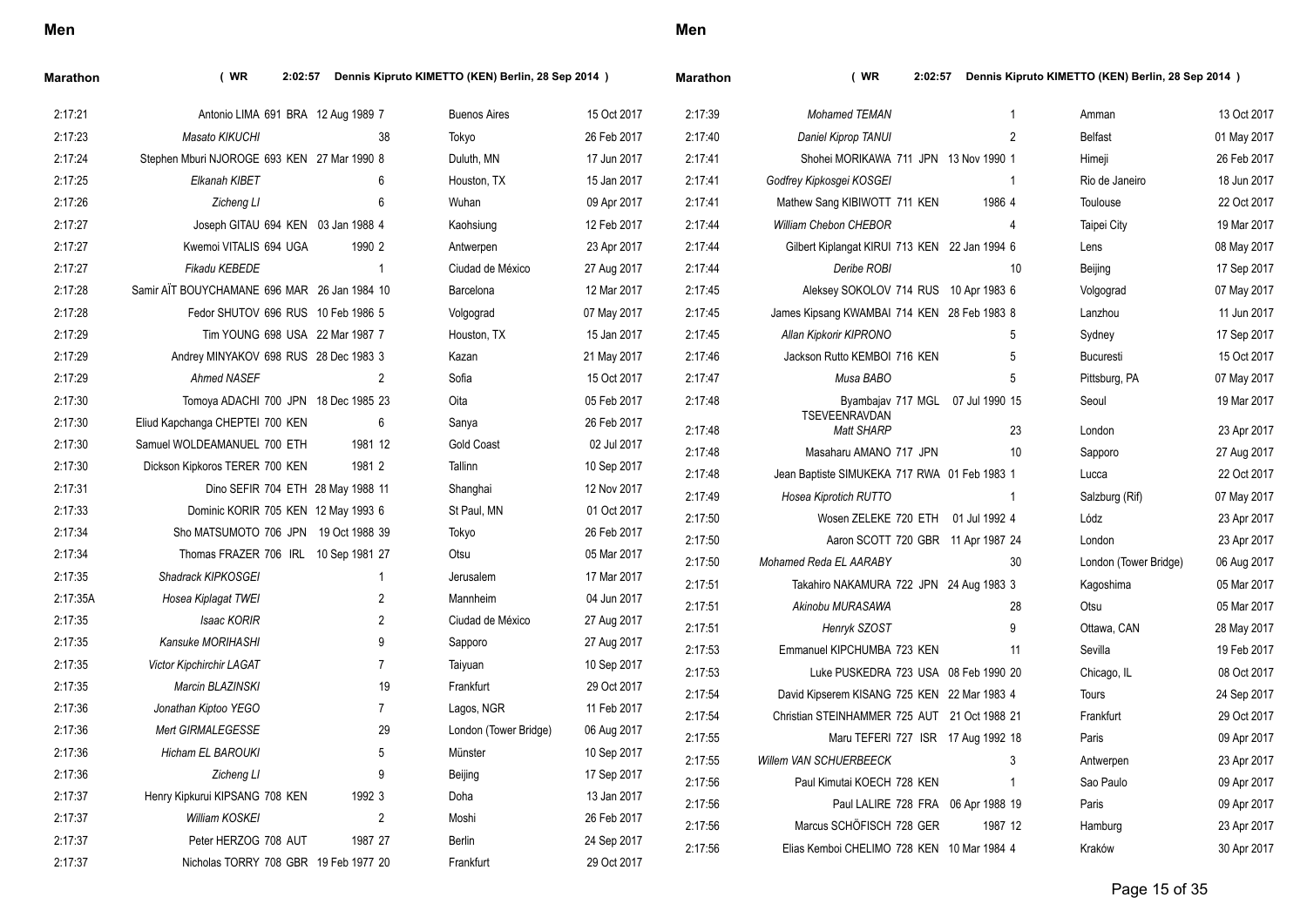| <b>Marathon</b> | (WR)<br>2:02:57                                             |                | Dennis Kipruto KIMETTO (KEN) Berlin, 28 Sep 2014 ) |             | <b>Marathon</b> | (WR)                                      |                | 2:02:57 Dennis Kipruto KIMETTO (KEN) Berlin, 28 Sep 2014 ) |             |
|-----------------|-------------------------------------------------------------|----------------|----------------------------------------------------|-------------|-----------------|-------------------------------------------|----------------|------------------------------------------------------------|-------------|
| 2:17:56         | Samson Kipchirchir KEIYO                                    | $\mathbf{1}$   | Xichang                                            | 04 Nov 2017 | 2:18:09         | Iraitz ARRÓSPIDE 757 ESP 05 Aug 1988 29   |                | <b>Berlin</b>                                              | 24 Sep 2017 |
| 2:17:57         | David CRINITI 732 AUS 12 Jun 1978 28                        |                | <b>Berlin</b>                                      | 24 Sep 2017 | 2:18:10         | Jonathan THEWLIS 759 GBR 07 May 1985 26   |                | London                                                     | 23 Apr 2017 |
| 2:17:57         | Boniface Wambua NDUVA                                       | 2              | Poznan                                             | 15 Oct 2017 | 2:18:10         | Fedor SHUTOV                              | 2              | Moskva                                                     | 24 Sep 2017 |
| 2:17:57         | Deresa GELETA 732 ETH                                       | 2              | Xichang                                            | 04 Nov 2017 | 2:18:11         | Emmanuel Kiprotich MELLY 760 KEN          | 3              | <b>Belfast</b>                                             | 01 May 2017 |
| 2:17:57A        | Daniel PINHEIRO 732 POR 09 Aug 1983 2                       |                | Porto                                              | 05 Nov 2017 | 2:18:11         | Birhanu ADDISSE 760 ETH                   | 1995 12        | Dongying                                                   | 07 May 2017 |
| 2:17:58         | Yoshiki OTSUKA 735 JPN 14 Dec 1986 24                       |                | Oita                                               | 05 Feb 2017 | 2:18:11         | Ken-ichi JIROMARU 760 JPN 01 Oct 1984 11  |                | Sapporo                                                    | 27 Aug 2017 |
| 2:17:58         | George Mbuqua NGURE 735 KEN                                 | 1982 5         | Kaohsiung                                          | 12 Feb 2017 | 2:18:12         | John Karoki LEONARD 763 KEN 06 May 1990 4 |                | Antwerpen                                                  | 23 Apr 2017 |
| 2:17:58         | Shin-ya SAITO 735 JPN 17 Sep 1992 40                        |                | Tokyo                                              | 26 Feb 2017 | 2:18:12         | Mikael EKVALL 763 SWE 18 Jun 1989 32      |                | London (Tower Bridge)                                      | 06 Aug 2017 |
| 2:17:59         | Kinya HASHIRA 738 JPN                                       | 1987 41        | Tokyo                                              | 26 Feb 2017 | 2:18:13         | Kento OTSU 765 JPN 07 Dec 1991 26         |                | Oita                                                       | 05 Feb 2017 |
| 2:17:59         | Kazuaki SHIMIZU 738 JPN 06 Aug 1987 42                      |                | Tokyo                                              | 26 Feb 2017 | 2:18:13         | Mohamed CHAABOUD 765 MAR 30 Jul 1989 8    |                | Casablanca                                                 | 29 Oct 2017 |
| 2:17:59         | Andrew DAVIES                                               | 31             | London (Tower Bridge)                              | 06 Aug 2017 | 2:18:15         | Getaye FISSEHA 767 ETH 10 Dec 1990 30     |                | <b>Berlin</b>                                              | 24 Sep 2017 |
| 2:18:00         | Byambajav                                                   | 14             | Hong Kong                                          | 12 Feb 2017 | 2:18:16         | Colin LEAK 768 USA 26 Oct 1986 8          |                | Houston, TX                                                | 15 Jan 2017 |
| 2:18:01         | TSEVEENRAVDAN<br>Christopher ZABLOCKI 740 USA 21 Jul 1988 1 |                | Hartford, CT                                       | 14 Oct 2017 | 2:18:17         | Christopher ZABLOCKI                      | $\overline{1}$ | Miami, FL                                                  | 29 Jan 2017 |
| 2:18:01         | David CHEROP                                                | 6              | Bucuresti                                          | 15 Oct 2017 | 2:18:17         | Delcepak OMARI 769 KEN                    | 1980 4         | Moshi                                                      | 26 Feb 2017 |
| 2:18:02         | Kazuya DEGUCHI 741 JPN 14 Aug 1988 4                        |                | Kagoshima                                          | 05 Mar 2017 | 2:18:17         | Hiroki KAI 769 JPN                        | 43             | Tokyo                                                      | 26 Feb 2017 |
| 2:18:02         | Dawit WELDESILASIE 741 ERI 10 Dec 1994 7                    |                | Chongqing                                          | 19 Mar 2017 | 2:18:17         | Hyosu KIM 769 KOR 14 Jul 1986 6           |                | Gunsan                                                     | 09 Apr 2017 |
| 2:18:02         | Martin Ptalai KAKORI 741 KEN                                | 5              | København                                          | 21 May 2017 | 2:18:17         | Lahcen MOKRAJI 769 MAR 12 Mar 1979 9      |                | Casablanca                                                 | 29 Oct 2017 |
| 2:18:02         | Soressa CHALA 741 ETH                                       | 3              | Xichang                                            | 04 Nov 2017 | 2:18:18         | Nao KAZAMI 773 JPN 09 Apr 1983 44         |                | Tokyo                                                      | 26 Feb 2017 |
| 2:18:04         | Angus KATAM 745 KEN                                         | 3              | Moshi                                              | 26 Feb 2017 | 2:18:18         | Philemon KEMBOI 773 KEN 12 Apr 1995 6     |                | Taipei City                                                | 19 Mar 2017 |
| 2:18:04         | Ryuji OKADA 745 JPN 14 Dec 1990 29                          |                | Otsu                                               | 05 Mar 2017 | 2:18:18         | Sefe WENDIMU 773 ETH                      | 8              | Chongqing                                                  | 19 Mar 2017 |
| 2:18:04         | Joseph Kiprotich NGENY 745 KEN 20 Jul 1978 18               |                | Zhengzhou                                          | 26 Mar 2017 | 2:18:18         | Suter KIPLAGAT 773 KEN                    | 2              | Xuzhou                                                     | 09 Apr 2017 |
| 2:18:04         | Stephen SCULLION 745 IRL 09 Nov 1988 25                     |                | London                                             | 23 Apr 2017 | 2:18:18         | <b>Frank SCHAUER</b>                      | 13             | Hamburg                                                    | 23 Apr 2017 |
| 2:18:04         | Daviti KHARAZISHVILI 745 GEO 24 Apr 1992 11                 |                | Praha                                              | 07 May 2017 | 2:18:19         | Rodgers Ondati GESABWA                    | 3              | Ciudad de México                                           | 27 Aug 2017 |
| 2:18:04         | Segundo JAMI 745 ECU 12 May 1986 12                         |                | Praha                                              | 07 May 2017 | 2:18:19         | Paul ZWAMA 777 NED 23 Apr 1987 31         |                | Berlin                                                     | 24 Sep 2017 |
| 2:18:04         | Gladwin MZAZI 745 RSA 28 Aug 1988 11                        |                | Cape Town                                          | 17 Sep 2017 | 2:18:19         | Jonathan PHILLIPS 777 USA 07 Jun 1984 21  |                | Chicago, IL                                                | 08 Oct 2017 |
| 2:18:04         | Moussaab HADOUT 745 MAR 11 Mar 1988 9                       |                | Hangzhou                                           | 05 Nov 2017 | 2:18:20         | Yuri CHECHUN                              | $\mathbf{1}$   | Ekaterinburg                                               | 06 Aug 2017 |
| 2:18:05         | <b>Myazid IMGHARENE</b>                                     | 14             | Rabat                                              | 05 Mar 2017 | 2:18:20         | Teppei SUEGAMI 779 JPN 03 Oct 1984 12     |                | Sapporo                                                    | 27 Aug 2017 |
| 2:18:05         | Sisay HAILE 753 ETH 24 May 1988 5                           |                | Taipei City                                        | 19 Mar 2017 | 2:18:20         | Phillip KIPLIMO 779 UGA 24 Mar 1991 13    |                | Seoul                                                      | 05 Nov 2017 |
| 2:18:05         | <b>Ihor RUSS</b>                                            | $\overline{7}$ | Wuhan                                              | 09 Apr 2017 | 2:18:21         | Alex BARTILOL                             | 5              | Moshi                                                      | 26 Feb 2017 |
| 2:18:05         | <b>Benjamin Kiprop SEREM</b>                                | $\overline{2}$ | Amman                                              | 13 Oct 2017 | 2:18:21         | Kazuhiro MAEDA 781 JPN 19 Apr 1981 45     |                | Tokyo                                                      | 26 Feb 2017 |
| 2:18:06         | Kenta OTANI 754 JPN 29 Oct 1987 5                           |                | Nobeoka                                            | 12 Feb 2017 | 2:18:22         | Abraham TOO 782 KEN                       | 6              | Moshi                                                      | 26 Feb 2017 |
| 2:18:06         | Trevor HOFBAUER 754 CAN 08 Mar 1992 9                       |                | Toronto                                            | 22 Oct 2017 | 2:18:22         | David DUQUESNOY 782 FRA 16 Jul 1977 19    |                | Rotterdam                                                  | 09 Apr 2017 |
| 2:18:07         |                                                             |                |                                                    |             | 2:18:22         | Kansuke MORIHASHI                         | 20             | Paris                                                      | 09 Apr 2017 |
|                 | Keita AKIBA 756 JPN 27 Nov 1979 24                          |                | Oita                                               | 05 Feb 2017 |                 |                                           |                |                                                            |             |

Page 16 of 35

2:18:22 Rok PUHAR 782 SLO 14 Sep 1992 14 Hamburg 23 Apr 2017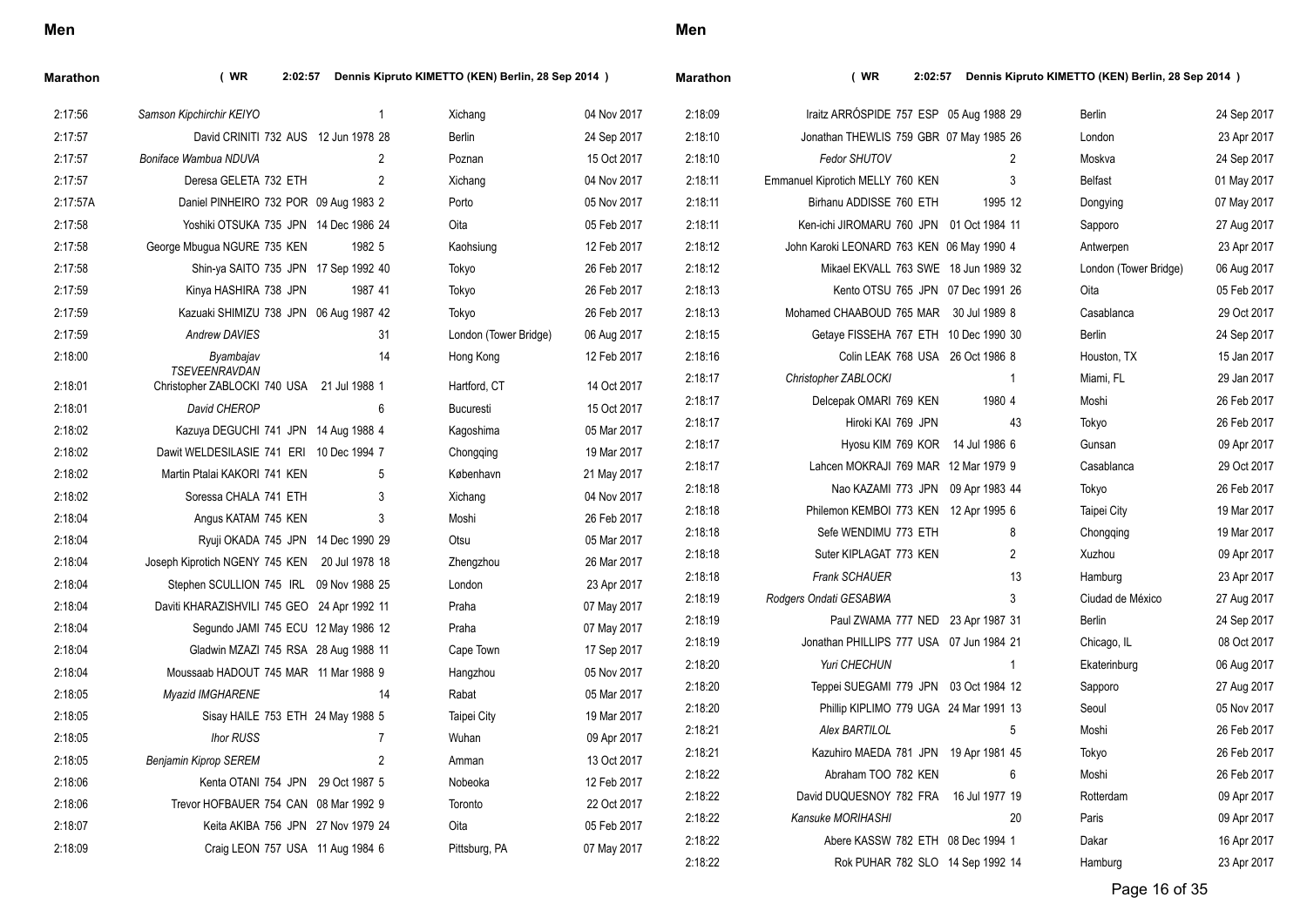| ×<br>I<br>×<br>۰. |
|-------------------|
|-------------------|

| <b>Marathon</b> | (WR)                                            |                | 2:02:57 Dennis Kipruto KIMETTO (KEN) Berlin, 28 Sep 2014 ) |             | <b>Marathon</b> | (WR)                                         |                | 2:02:57 Dennis Kipruto KIMETTO (KEN) Berlin, 28 Sep 2014 ) |             |
|-----------------|-------------------------------------------------|----------------|------------------------------------------------------------|-------------|-----------------|----------------------------------------------|----------------|------------------------------------------------------------|-------------|
| 2:18:22         | John DEWITT 782 USA 30 Apr 1991 7               |                | St Paul, MN                                                | 01 Oct 2017 | 2:18:38         | Satoshi KUBOOKA 810 JPN 29 Jan 1988 32       |                | Otsu                                                       | 05 Mar 2017 |
| 2:18:22         | Yavuz AGRALI 782 TUR 09 Apr 1992 4              |                | Zagreb                                                     | 08 Oct 2017 | 2:18:39         | Enzo YÁÑEZ 812 CHI 13 Sep 1985 1             |                | Temuco                                                     | 19 Mar 2017 |
| 2:18:22         | Boniface Muema MBUVI 782 KEN 20 Dec 1986 10     |                | Chuncheon                                                  | 29 Oct 2017 | 2:18:39         | Jared WARD 812 USA 09 Sep 1988 12            |                | New York City, NY                                          | 05 Nov 2017 |
| 2:18:23         | <b>Benjamin Kiprop SEREM</b>                    | $\overline{4}$ | Doha                                                       | 13 Jan 2017 | 2:18:40         | Andrey PETROV 814 UZB 13 Oct 1986 1          |                | Astaná                                                     | 27 Aug 2017 |
| 2:18:24         | Edward Omwoyo MBUNI 789 KEN 31 Dec 1982 7       |                | <b>Taipei City</b>                                         | 19 Mar 2017 | 2:18:40         | Uladzislau PRAMAU 814 BLR 03 Aug 1984 2      |                | Astaná                                                     | 27 Aug 2017 |
| 2:18:24         | Phillimon Tebogo MATHIBA 789 RSA                | -8             | Dublin                                                     | 29 Oct 2017 | 2:18:41         | Abdelkabir SAJI 816 MAR                      | 1976 13        | Marrakech                                                  | 29 Jan 2017 |
| 2:18:25         | Edwin Kipchirchir KEMBOI 791 AUT 20 Jun 1984 15 |                | Dubai                                                      | 20 Jan 2017 | 2:18:41         | Julius Kiplimo MAISEI                        | $\overline{2}$ | Dakar                                                      | 16 Apr 2017 |
| 2:18:25         | Geofrey KUSURO 791 UGA 12 Feb 1989 13           |                | Wien                                                       | 23 Apr 2017 | 2:18:41         | Ivan BABARYKA 816 UKR 11 Nov 1982 9          |                | Dublin                                                     | 29 Oct 2017 |
| 2:18:25         | Edwin Kipchirchir KEMBOI                        | 22             | Frankfurt                                                  | 29 Oct 2017 | 2:18:42         | Jeffrey EGGLESTON                            | 27             | Oita                                                       | 05 Feb 2017 |
| 2:18:26         | Byoung-Su CHOI 793 KOR                          | 16             | Seoul                                                      | 19 Mar 2017 | 2:18:42         | Cosmas Matolo MUTETI 818 KEN                 | $\overline{1}$ | Kuala Lumpur                                               | 21 May 2017 |
| 2:18:26         | Juan Luis BARRIOS 793 MEX 24 Jun 1983 4         |                | Ciudad de México                                           | 27 Aug 2017 | 2:18:42         | Munkhbayar NARANDULAM 818 MGL 28 Oct 1990 34 |                | London (Tower Bridge)                                      | 06 Aug 2017 |
| 2:18:26         | Eliud Kibet TOO                                 |                | Bilbao                                                     | 21 Oct 2017 | 2:18:42         | Matthew COX 818 AUS 21 Jun 1990 3            |                | Melbourne                                                  | 15 Oct 2017 |
| 2:18:27         | Daniel Kiprop TANUI                             | $\overline{7}$ | Moshi                                                      | 26 Feb 2017 | 2.18.43         | Jirí HOMOLÁC 821 CZE 25 Feb 1990 14          |                | Wien                                                       | 23 Apr 2017 |
| 2:18:27         | Joel Mwangi MAINA 795 KEN                       | 1985 5         | Kraków                                                     | 30 Apr 2017 | 2.18.43         | Aleksey REUNKOV                              | $\overline{2}$ | Ekaterinburg                                               | 06 Aug 2017 |
| 2:18:27         | Mulaku ABERA 795 ETH 20 Apr 1994 13             |                | Sapporo                                                    | 27 Aug 2017 | 2:18:43         | Julian SPENCE 821 AUS 07 Mar 1986 32         |                | Berlin                                                     | 24 Sep 2017 |
| 2:18:28         | Yasuyuki NAKAMURA 797 JPN 22 Feb 1985 46        |                | Tokyo                                                      | 26 Feb 2017 | 2:18:44         | Sora TSUKADA 823 JPN 17 Apr 1990 6           |                | Nobeoka                                                    | 12 Feb 2017 |
| 2:18:29         | Zicheng LI                                      | 8              | Beyrouth                                                   | 12 Nov 2017 | 2:18:44         | Ryosuke MAKI 823 JPN 25 Apr 1986 33          |                | Otsu                                                       | 05 Mar 2017 |
| 2:18:30         | Isaac Kimutai NGENO 798 KEN                     | 8              | Moshi                                                      | 26 Feb 2017 | 2:18:44         | Tibor SAHAJDA 823 SVK 18 Dec 1990 9          |                | Košice                                                     | 01 Oct 2017 |
| 2:18:30         | Yuya ASAGA 798 JPN                              | 30             | Otsu                                                       | 05 Mar 2017 | 2:18:44         | Kazuya DEGUCHI                               | $\mathbf{1}$   | Kanazawa                                                   | 29 Oct 2017 |
| 2:18:31         | Mohamed HAJJY 800 MAR 01 Jan 1979 3             |                | Podgorica                                                  | 29 Oct 2017 | 2:18:44         | Mert GIRMALEGESSE                            | 15             | Istanbul                                                   | 12 Nov 2017 |
| 2:18:32         | Zicheng LI                                      | 7              | Sanya                                                      | 26 Feb 2017 | 2:18:45         | Guojian DONG 826 CHN 16 Mar 1987 1           |                | Tianiin                                                    | 29 Apr 2017 |
| 2:18:32         | Jack COLREAVY 801 AUS 15 Jun 1989 31            |                | Otsu                                                       | 05 Mar 2017 | 2.18.46         | Willy CANCHANYA 827 PER 28 Jun 1991 5        |                | Ciudad de México                                           | 27 Aug 2017 |
| 2:18:32         | <b>Mohamed HAJJY</b>                            | 3              | Russi                                                      | 09 Apr 2017 | 2.18.47         | Francis Kioko NZYOKI 828 KEN                 | 1987 8         | Lagos, NGR                                                 | 11 Feb 2017 |
| 2:18:32         | Shogo KANEZANE 801 JPN 20 Sep 1990 8            |                | Nagano                                                     | 16 Apr 2017 | 2:18:47         | Gosha GIRMA 828 ETH                          | 1981 15        | Hong Kong                                                  | 12 Feb 2017 |
| 2:18:32         | Abdissa SORI 801 ETH                            | 1980 5         | Lódz                                                       | 23 Apr 2017 | 2:18:47         | Alan PETERSON 828 USA                        | 1991 22        | Chicago, IL                                                | 08 Oct 2017 |
| 2:18:33         | Tasama MOOGAS 804 ISR 02 Feb 1988 27            |                | London                                                     | 23 Apr 2017 | 2:18:47         | Bryant JENSEN 828 USA 02 Sep 1983 2          |                | Indianapolis, IN                                           | 04 Nov 2017 |
| 2:18:33         | <b>Kwangsik SHIN</b>                            | -1             | Chungju                                                    | 22 Oct 2017 | 2:18:48         | Jun TSUCHIDA 832 JPN 20 Mar 1989 47          |                | Tokyo                                                      | 26 Feb 2017 |
| 2:18:34         | Timothy Kiprop KEMEI 805 KEN                    | 5              | Doha                                                       | 13 Jan 2017 | 2:18:48         | Shusei OHASHI 832 JPN 12 Apr 1990 34         |                | Otsu                                                       | 05 Mar 2017 |
| 2:18:34         | Mick CLOHISSEY                                  | 28             | London                                                     | 23 Apr 2017 | 2:18:48         | Jonathan MELLOR                              | 29             | London                                                     | 23 Apr 2017 |
| 2:18:34         | Japhet KIPKOECH 805 KEN                         | 1990 1         | Indianapolis, IN                                           | 04 Nov 2017 | 2:18:48         | Sergio REYES 832 USA 25 Oct 1981 10          |                | Duluth, MN                                                 | 17 Jun 2017 |
| 2:18:37         | Yoshiki NAKAMURA 807 JPN                        | 3              | Matsuyama                                                  | 12 Feb 2017 | 2:18:50         | Mohamed CHAABOUD                             | 14             | Marrakech                                                  | 29 Jan 2017 |
| 2:18:37         | Jordan CHIPANGAMA                               | 9              | Duluth, MN                                                 | 17 Jun 2017 | 2:18:50         | Elam SINGH 835 IND 21 Feb 1982               |                | New Delhi                                                  | 26 Feb 2017 |
| 2:18:37         | Pardon NDHLOVU 807 ZIM 23 Aug 1987 33           |                | London (Tower Bridge)                                      | 06 Aug 2017 | 2:18:51         | Namupala REONARD 836 NAM 28 Mar 1982 35      |                | London (Tower Bridge)                                      | 06 Aug 2017 |
| 2:18:37         | Daichi MOTOMURA 807 JPN 26 Jan 1992 14          |                | Sapporo                                                    | 27 Aug 2017 | 2:18:51         | Stephen Kiptoo MUTAI 836 KEN                 | 6              | Münster                                                    | 10 Sep 2017 |
| 2:18:38         | T.H. Sanjid LUWANG 810 IND 03 Feb 1988 3        |                | New Delhi                                                  | 26 Feb 2017 | 2:18:52         | Lungile GONGQA 838 RSA 22 Feb 1979 12        |                | Mumbai                                                     | 15 Jan 2017 |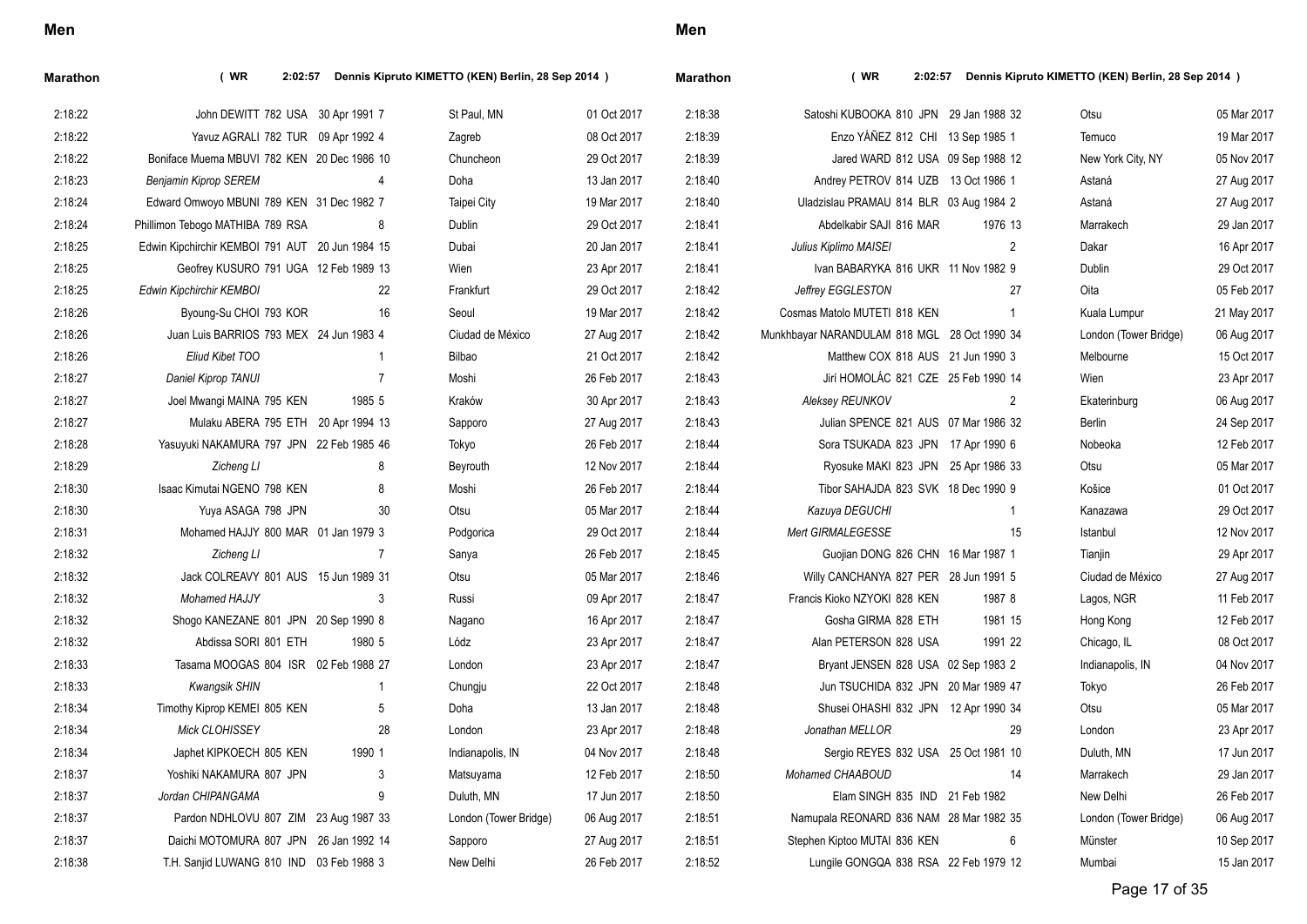| Marathon     | (WR<br>Dennis Kipruto KIMETTO (KEN) Berlin, 28 Sep 2014 )<br>2:02:57 |                     |                       | <b>Marathon</b> | (WR                        | Dennis Kipruto KIMETTO (KEN) Berlin, 28 Sep 2014 )<br>2:02:57 |               |                     |                  |             |
|--------------|----------------------------------------------------------------------|---------------------|-----------------------|-----------------|----------------------------|---------------------------------------------------------------|---------------|---------------------|------------------|-------------|
| 2:18:52      | Masanori SAKAI                                                       | 35                  | Otsu                  | 05 Mar 2017     | Short course               |                                                               |               |                     |                  |             |
| 2:18:52      | Mitchel BROWN 838 AUS 30 Oct 1988 33                                 |                     | Berlin                | 24 Sep 2017     | 2:11:06                    | Anis SELMOUNI                                                 |               | 7 MAR 15 Mar 1979 8 | Agadir           | 23 Apr 2017 |
| 2:18:52      | John Kibet KOECH 838 BRN 23 Aug 1995 10                              |                     | Dublin                | 29 Oct 2017     | 2:12:09                    | Alemayehu MEKONEN                                             | 8 ETH         | 1985 9              | Agadir           | 23 Apr 2017 |
| 2:18:53      | Shota INOUE 841 JPN 26 Jul 1989 36                                   |                     | Otsu                  | 05 Mar 2017     | 2:12:34                    | Asfaw BITEW                                                   | 9 ETH         | 1994 10             | Agadir           | 23 Apr 2017 |
| 2:18:53      | Tilahun REGASSA 841 ETH 18 Jan 1990 30                               |                     | London                | 23 Apr 2017     | 2:14:31                    | Isaac Kipkemoi KOSGEI                                         | <b>10 KEN</b> | 11                  | Agadir           | 23 Apr 2017 |
| 2:18:53      | Gary O'HANLON 841 IRL 03 Aug 1974 11                                 |                     | Dublin                | 29 Oct 2017     | 2:15:09                    | Radouan NOUINI 11 MAR 10 Dec 1988 12                          |               |                     | Agadir           | 23 Apr 2017 |
| 2:18:54      | Munkhbayar NARANDULAM                                                | 16                  | Hong Kong             | 12 Feb 2017     | 2:17:16                    | Mohamed BOUBKRINI 12 MAR                                      |               | 13                  | Agadir           | 23 Apr 2017 |
| 2:18:54      | José Amado GARCÍA 844 GUA 13 Sep 1977 20                             |                     | Rotterdam             | 09 Apr 2017     |                            | (12 performances by 12 athletes)                              |               |                     |                  |             |
| 2:18:54      | Yuriy RUSYUK                                                         | 36                  | London (Tower Bridge) | 06 Aug 2017     | Uncertain measurement      |                                                               |               |                     |                  |             |
| 2:18:54      | Matthew BLUME 844 USA 25 Sep 1981 34                                 |                     | Berlin                | 24 Sep 2017     | 2:15:31A                   | Munkhbayar NARANDULAM                                         |               | 1 MGL 28 Oct 1990 2 | Ulaanbaatar      | 20 May 2017 |
| 2:18:55      | Yuma MORII 846 JPN                                                   | $\overline{7}$      | Nobeoka               | 12 Feb 2017     | 2:16:15A                   | Byambajav<br>TSEVEENRAVDAN                                    |               | 2 MGL 07 Jul 1990 3 | Ulaanbaatar      | 20 May 2017 |
| 2:18:55      | Sisay YAZEW 846 ETH                                                  | 1994 6              | Kraków                | 30 Apr 2017     |                            | (2 performances by 2 athletes)                                |               |                     |                  |             |
| 2:18:55      | Yonas KINDE 846 ETH 07 May 1980 35                                   |                     | Berlin                | 24 Sep 2017     | Downhill course (780 m)    |                                                               |               |                     |                  |             |
| 2:18:56      | James Mbiti MUTUA 849 KEN                                            | 1984 3              | Debno                 | 02 Apr 2017     | 2:14:45                    | Aaron FLETCHER                                                | 1 USA         | 1992 1              | St. George, UT   | 07 Oct 2017 |
| 2:18:56      | Shadrack KIPKOSGEI                                                   |                     | Douala                | 29 Oct 2017     | 2:17:30                    | Jonathan KOTTER                                               |               | 2 USA 20 Nov 1984 2 | St. George, UT   | 07 Oct 2017 |
| 2:18:57      | Simon Kirui KIPRUGUT                                                 | 3                   | Xuzhou                | 09 Apr 2017     | 2:18:54                    | Aaron METLER                                                  |               | 3 USA 15 Apr 1984 3 | St. George, UT   | 07 Oct 2017 |
| 2:18:57      | Bazie TSEGA 850 ETH                                                  | 3                   | Odense                | 01 Oct 2017     |                            | (3 performances by 3 athletes)                                |               |                     |                  |             |
| 2:18:58      | Thomas TOTH 851 CAN 06 Oct 1991 15                                   |                     | Hamburg               | 23 Apr 2017     | Downhill course (122,22 m) |                                                               |               |                     |                  |             |
| 2:18:58      | Andrey LEYMAN 851 RUS 13 Apr 1987 1                                  |                     | Omsk                  | 05 Aug 2017     | 2:11:52                    | Elisha Kiprop BARNO                                           | 1 KEN         | 1985 1              | Santa Monica, CA | 19 Mar 2017 |
| 2:18:59      | Robert Kipkurgat CHESERET 853 KEN 08 Oct 1983 9                      |                     | Houston, TX           | 15 Jan 2017     | 2:12:16                    | Daniel Kiprop LIMO                                            |               | 2 KEN 10 Dec 1983 2 | Santa Monica, CA | 19 Mar 2017 |
| 2:18:59      | Kang-Bom RI 853 PRK                                                  | 4                   | Pyongyang             | 09 Apr 2017     | 2:12:47                    | Willy Kibor KOITILE                                           |               | 3 KEN 03 Apr 1986 3 | Santa Monica, CA | 19 Mar 2017 |
| 2:18:59A     | Paulus IIYAMBO 853 NAM 18 Mar 1982 1                                 |                     | Gaborone              | 07 May 2017     | 2:13:24                    | Weldon KIRUI                                                  |               | 4 KEN 02 Dec 1988 4 | Santa Monica, CA | 19 Mar 2017 |
| 2:18:59      | Damien GRAS 853 FRA 15 Sep 1991 23                                   |                     | Frankfurt             | 29 Oct 2017     | 2:14:53                    | <b>Willy CANCHANYA</b>                                        |               | 5 PER 28 Jun 1991 5 | Santa Monica, CA | 19 Mar 2017 |
| 2:19:00      | Sammy Kibet KIPKORIR 857 KEN 02 Feb 1982 9                           |                     | Moshi                 | 26 Feb 2017     | 2:15:42                    | Pius NYANTIKA                                                 | 6 KEN         | 1987 6              | Santa Monica, CA | 19 Mar 2017 |
| 2:19:00      | Sho TSUKISAWA 857 JPN                                                | 48                  | Tokyo                 | 26 Feb 2017     | 2:17:25                    | Raúl PACHECO                                                  |               | 7 PER 26 Apr 1979 8 | Santa Monica, CA | 19 Mar 2017 |
| 2:19:00      | Teferi BACHA 857 ETH                                                 | $\overline{1}$      | Green Bay, WI         | 21 May 2017     | 2:18:12                    | Pedro NIMO                                                    |               | 8 ESP 05 Jun 1980 9 | Santa Monica, CA | 19 Mar 2017 |
| 2:19:00      | Jackson Kipkorir BORE 857 KEN                                        | 11                  | Eindhoven             | 08 Oct 2017     |                            | (8 performances by 8 athletes)                                |               |                     |                  |             |
|              | (1201 performances by 860 athletes)                                  |                     |                       |                 | Downhill course (136,29 m) |                                                               |               |                     |                  |             |
| Short course |                                                                      |                     |                       |                 | 2:10:28                    | Suguru OSAKO                                                  |               | 1 JPN 23 May 1991 3 | Boston, MA       | 17 Apr 2017 |
| 2:07:52      | Hamza SAHLI<br>1 MAR                                                 | $\overline{1}$      | Agadir                | 23 Apr 2017     | 2:12:08                    | Shadrack Kiptoo BIWOTT                                        |               | 2 USA 19 Feb 1985 4 | Boston, MA       | 17 Apr 2017 |
| 2:07:57      | Milton Kiplagat ROTICH                                               | 2 KEN 29 Mar 1986 2 | Agadir                | 23 Apr 2017     | 2:12:35                    | Wilson Kwambai CHEBET                                         |               | 3 KEN 12 Jul 1985 5 | Boston, MA       | 17 Apr 2017 |
| 2:08:07      | Shumet AKALNEW<br>3 ETH                                              | 1988 3              | Agadir                | 23 Apr 2017     | 2:12:45                    | Abdihakem ABDIRAHMAN                                          |               | 4 USA 01 Jan 1977 6 | Boston, MA       | 17 Apr 2017 |
| 2:08:26      | Khalil LEMCIYEH                                                      | 4 MAR 10 Dec 1986 4 | Agadir                | 23 Apr 2017     | 2:13:16                    | Augustus MAIYO                                                |               | 5 USA 10 May 1983 7 | Boston, MA       | 17 Apr 2017 |
| 2:08:38      | <b>Bernard KITUR</b>                                                 | 5 KEN 10 Jan 1990 5 | Agadir                | 23 Apr 2017     | 2:14:26                    | Dino SEFIR                                                    |               | 6 ETH 28 May 1988 8 | Boston, MA       | 17 Apr 2017 |
| 2:09:28      | Aschalew BIRU 6 ETH                                                  | 6                   | Agadir                | 23 Apr 2017     | 2:14:45                    | Luke PUSKEDRA                                                 |               | 7 USA 08 Feb 1990 9 | Boston, MA       | 17 Apr 2017 |
|              |                                                                      |                     |                       |                 |                            |                                                               |               |                     |                  |             |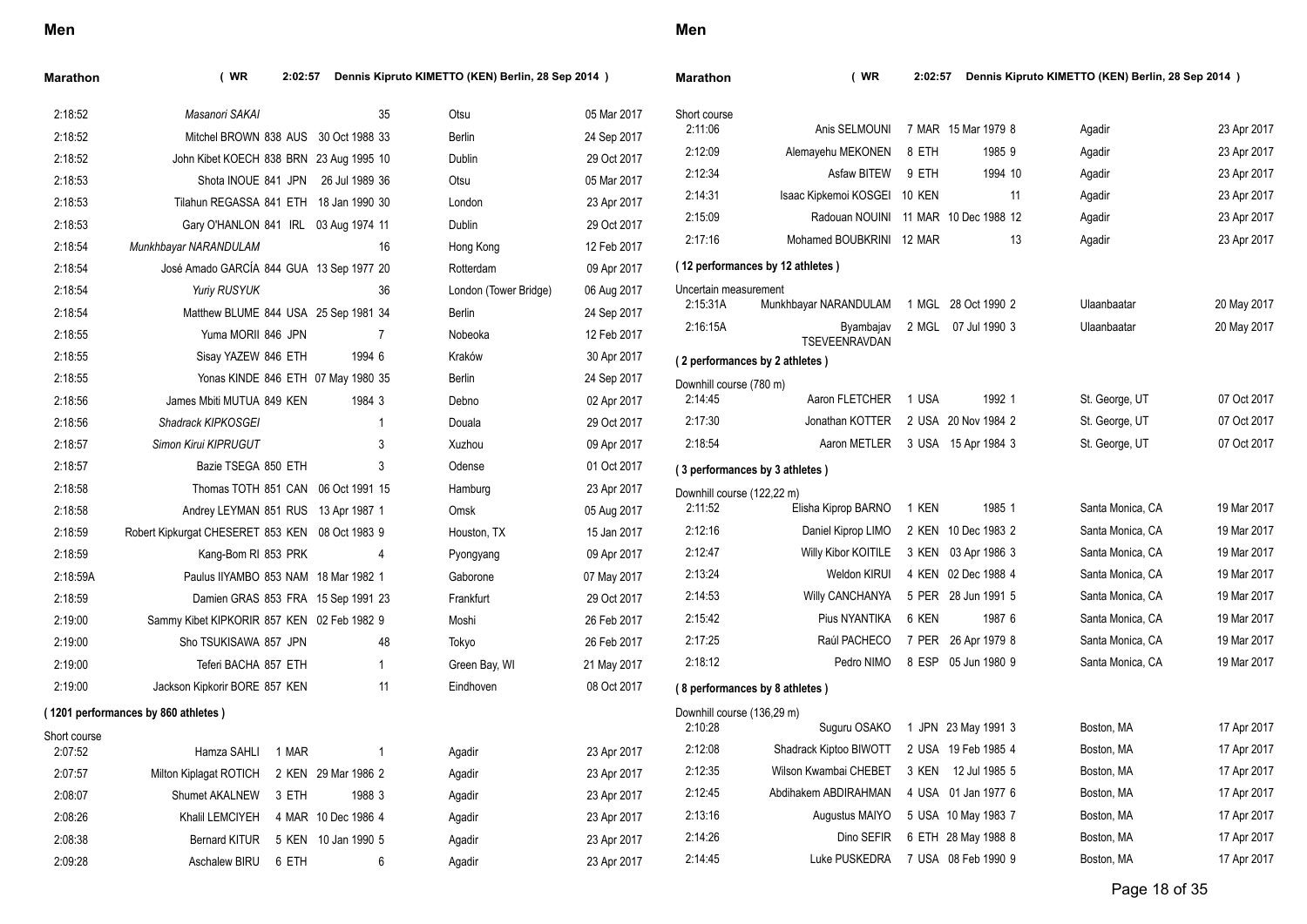| <b>Marathon</b>              | (WR)                             | 2:02:57       |                                    | Dennis Kipruto KIMETTO (KEN) Berlin, 28 Sep 2014 ) |             | Ma                      |
|------------------------------|----------------------------------|---------------|------------------------------------|----------------------------------------------------|-------------|-------------------------|
| Downhill course (136,29 m)   |                                  |               |                                    |                                                    |             |                         |
| 2:15:28                      | Jared WARD                       |               | 8 USA 09 Sep 1988 10               | Boston, MA                                         | 17 Apr 2017 | $\overline{\mathbf{c}}$ |
| 2:15:34                      | Sean QUIGLEY                     |               | 9 USA 08 Feb 1985 11               | Boston, MA                                         | 17 Apr 2017 | $\overline{c}$          |
| 2:16:47                      | Yemane TSEGAY                    | 10 ETH        | 08 Apr 1985 12                     | Boston, MA                                         | 17 Apr 2017 | $\overline{2}$          |
| 2:17:40                      | Cutbert NYASANGO                 | 11 ZIM        | 17 Sep 1982 14                     | Boston, MA                                         | 17 Apr 2017 | $\overline{2}$          |
| 2:18:14                      |                                  |               | Wesley KORIR 12 KEN 15 Nov 1982 15 | Boston, MA                                         | 17 Apr 2017 | $\overline{2}$          |
| 2:18:20                      | Thomas PUZEY                     |               | 13 USA 22 Aug 1984 16              | Boston, MA                                         | 17 Apr 2017 | $\overline{c}$          |
| 2:18:32                      | Rachid KISRI                     |               | 14 MAR 02 Aug 1975 17              | Boston, MA                                         | 17 Apr 2017 | $\overline{2}$          |
|                              | (14 performances by 14 athletes) |               |                                    |                                                    |             | $\overline{c}$          |
| Downhill course (46,41 m)    |                                  |               |                                    |                                                    |             | $\overline{2}$          |
| 2:11:37                      | Eliud Kipkosgei MAGUT            | 1 KEN         | 1986 2                             | Genève                                             | 07 May 2017 | $\overline{2}$          |
| (1 performance by 1 athlete) |                                  |               |                                    |                                                    |             | $\overline{2}$          |
| Downhill course (64,98 m)    |                                  |               |                                    |                                                    |             | $\overline{2}$          |
| 2:09:45                      | Josphat Kiprono LETTING          | 1 KEN         | 1988 1                             | Rennes                                             | 22 Oct 2017 | $\overline{2}$          |
| 2:09:46                      | <b>Birhanu DEMISIE</b>           | 2 ETH         | 1996 2                             | Rennes                                             | 22 Oct 2017 | $\overline{2}$          |
| 2:09:55                      | Evans Kipkosgei RUTO             | 3 KEN         | 14 Jan 1984 3                      | Rennes                                             | 22 Oct 2017 | $\overline{2}$          |
| 2:10:12                      | William Kiprono YEGON            | 4 KEN         | 10 Jan 1983 4                      | Rennes                                             | 22 Oct 2017 | $\overline{2}$          |
| 2:10:16                      | <b>Belay ASSEFA</b>              | 5 ETH         | 17 Jun 1992 5                      | Rennes                                             | 22 Oct 2017 | $\overline{2}$          |
| 2:10:43                      | Adugna CHALA                     | 6 ETH         | 1994 6                             | Rennes                                             | 22 Oct 2017 | $\overline{2}$          |
| 2:15:16                      | Hillary KIPCHUMBA                | 7 KEN         | 1985 7                             | Rennes                                             | 22 Oct 2017 | $\overline{2}$          |
| 2:15:49                      | Silas Muturi GICHOVI             | 8 KEN         | 1984 9                             | Rennes                                             | 22 Oct 2017 | $\overline{2}$          |
| 2:18:26                      | Stanley Kipchirchir KOECH        | 9 KEN         | 10                                 | Rennes                                             | 22 Oct 2017 | 2                       |
| 2:18:50                      | David Kipketer KOGEI             | <b>10 KEN</b> | 1985 11                            | Rennes                                             | 22 Oct 2017 | $\overline{c}$          |
|                              | (10 performances by 10 athletes) |               |                                    |                                                    |             | $\overline{2}$          |
|                              |                                  |               |                                    |                                                    |             | $\mathfrak{p}$          |

### **Women**

2:23:35

| arathon | $($ WR<br>(WR)                      | 2:15:25 Mx Paula RADCLIFFE (GBR) London, 13 Apr 2003 )<br>2:17:01 Wo Mary Jepkosgei KEITANY (KEN) London, 23 Apr 2017 ) |                                 |   |               |             |  |  |  |
|---------|-------------------------------------|-------------------------------------------------------------------------------------------------------------------------|---------------------------------|---|---------------|-------------|--|--|--|
| 2:17:01 | Mary Jepkosgei KEITANY              | 1 KEN                                                                                                                   | 18 Jan 1982 1 r 1               |   | London        | 23 Apr 2017 |  |  |  |
| 2:17:56 | <b>Tirunesh DIBABA</b>              | 2 ETH                                                                                                                   | 01 Jun 1985 2 r 1               |   | London        | 23 Apr 2017 |  |  |  |
| 2:18:31 | <b>Tirunesh DIBABA</b>              |                                                                                                                         |                                 | 1 | Chicago, IL   | 08 Oct 2017 |  |  |  |
| 2:19:47 | Sarah CHEPCHIRCHIR                  | 3 KEN                                                                                                                   | 27 Jul 1984 1                   |   | Tokyo         | 26 Feb 2017 |  |  |  |
| 2:20:22 | <b>Brigid Chepchirchir KOSGEI</b>   | 4 KEN                                                                                                                   | 20 Feb 1994 2                   |   | Chicago, IL   | 08 Oct 2017 |  |  |  |
| 2:20:23 | Gladys Cherono KIPRONO              | 5 KEN                                                                                                                   | 12 May 1983 1                   |   | Berlin        | 24 Sep 2017 |  |  |  |
| 2:20:41 | Ruti AGA                            | 6 ETH                                                                                                                   | 16 Jan 1994 2                   |   | Berlin        | 24 Sep 2017 |  |  |  |
| 2:20:53 | Valary Jemeli AIYABEI               | 7 KEN                                                                                                                   | 08 Jun 1991 3                   |   | Berlin        | 24 Sep 2017 |  |  |  |
| 2:20:55 | Purity Cherotich RIONORIPO          | 8 KEN                                                                                                                   | 10 Jun 1993 1                   |   | Paris         | 09 Apr 2017 |  |  |  |
| 2:20:57 | Jordan HASAY                        |                                                                                                                         | 9 USA 21 Sep 1991 3             |   | Chicago, IL   | 08 Oct 2017 |  |  |  |
| 2:20:59 | Agnes Jeruto BARSOSIO               |                                                                                                                         | 10 KEN 05 Feb 1982 2            |   | Paris         | 09 Apr 2017 |  |  |  |
| 2:21:17 | Eunice Jepkirui KIRWA               |                                                                                                                         | 11 BRN 20 May 1984 1            |   | Nagoya        | 12 Mar 2017 |  |  |  |
| 2:21:19 | Berhane DIBABA                      | 12 ETH                                                                                                                  | 11 Sep 1993 2                   |   | Tokyo         | 26 Feb 2017 |  |  |  |
| 2:21:22 | Flomena Cheyech DANIEL              | 13 KEN                                                                                                                  | 05 Jul 1982 3                   |   | Paris         | 09 Apr 2017 |  |  |  |
| 2:21:36 | Yuka ANDO                           | 14 JPN                                                                                                                  | 16 Mar 1994 2                   |   | Nagoya        | 12 Mar 2017 |  |  |  |
| 2:21:37 | Visiline JEPKESHO                   | <b>15 KEN</b>                                                                                                           | 30 Dec 1989 4                   |   | Paris         | 09 Apr 2017 |  |  |  |
| 2:21:54 | Tadelech BEKELE                     | 16 ETH                                                                                                                  | 11 Apr 1991 1                   |   | Amsterdam     | 15 Oct 2017 |  |  |  |
| 2:21:57 | Valary Jemeli AIYABEI               |                                                                                                                         |                                 | 1 | Praha         | 07 May 2017 |  |  |  |
| 2:22:15 | Amane BERISO                        | 17 ETH                                                                                                                  | 13 Oct 1991 2                   |   | Praha         | 07 May 2017 |  |  |  |
| 2:22:23 | Tadelech BEKELE                     |                                                                                                                         |                                 | 3 | Praha         | 07 May 2017 |  |  |  |
| 2:22:36 | Worknesh DEGEFA                     | 18 ETH                                                                                                                  | 28 Oct 1990 1                   |   | Dubai         | 20 Jan 2017 |  |  |  |
| 2:22:36 | Ruth CHEPNGETICH                    | 18 KEN                                                                                                                  | 1994 1                          |   | Istanbul      | 12 Nov 2017 |  |  |  |
| 2:22:40 | Visiline JEPKESHO                   |                                                                                                                         |                                 | 2 | Istanbul      | 12 Nov 2017 |  |  |  |
| 2:22:43 | Roza DEREJE 20 ETH                  |                                                                                                                         |                                 | 1 | Shanghai      | 12 Nov 2017 |  |  |  |
| 2:22:51 | Yebrgual MELESE 21 ETH              |                                                                                                                         | 18 Apr 1990 5                   |   | Paris         | 09 Apr 2017 |  |  |  |
| 2:22:51 | Helen BEKELE 21 ETH                 |                                                                                                                         | 21 Nov 1994 4                   |   | <b>Berlin</b> | 24 Sep 2017 |  |  |  |
| 2:22:57 | Shure DEMISE 23 ETH                 |                                                                                                                         | 21 Jan 1996 2                   |   | Dubai         | 20 Jan 2017 |  |  |  |
| 2:23:08 | Aselefech MERGIA 24 ETH             |                                                                                                                         | 23 Jan 1985 3 r 1               |   | London        | 23 Apr 2017 |  |  |  |
| 2:23:09 | Amane GOBENA 25 ETH 11 Sep 1986 3   |                                                                                                                         |                                 |   | Tokyo         | 26 Feb 2017 |  |  |  |
| 2:23:13 | Yebrgual MELESE                     |                                                                                                                         |                                 | 3 | Dubai         | 20 Jan 2017 |  |  |  |
| 2:23:31 | Lydia CHEROMEI                      |                                                                                                                         | 26 KEN 11 May 1977 2            |   | Shanghai      | 12 Nov 2017 |  |  |  |
| 2:23:35 | Vivian Jepkemoi<br><b>CHERUIYOT</b> | 27 KEN                                                                                                                  | 11 Sep 1983 1                   |   | Frankfurt     | 29 Oct 2017 |  |  |  |
| 2:23:35 | Hirut TIBEDU                        |                                                                                                                         | 27 ETH 13 Dec 1994 3            |   | Shanghai      | 12 Nov 2017 |  |  |  |
| 2.23.47 |                                     |                                                                                                                         | Mao KIYOTA 29 JPN 12 Sep 1993 3 |   | Nagoya        | 12 Mar 2017 |  |  |  |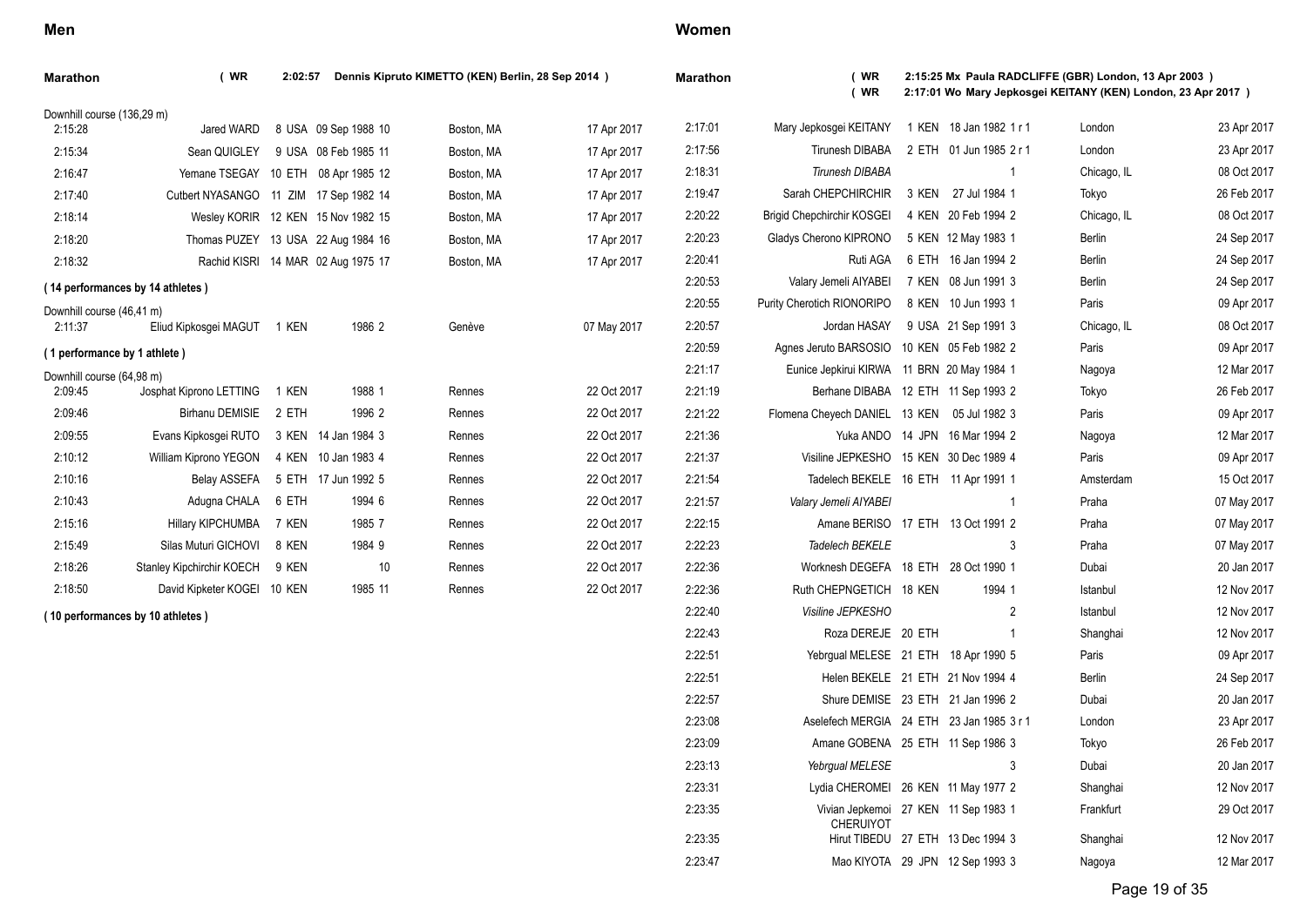| Maratho |  |
|---------|--|
|---------|--|

**Marathon ( WR 2:15:25 Mx Paula RADCLIFFE (GBR) London, 13 Apr 2003 ) ( WR 2:17:01 Wo Mary Jepkosgei KEITANY (KEN) London, 23 Apr 2017 )**

**Marathon ( WR 2:15:25 Mx Paula RADCLIFFE (GBR) London, 13 Apr 2003 ) ( WR 2:17:01 Wo Mary Jepkosgei KEITANY (KEN) London, 23 Apr 2017 )**

| 2:23:50 | Vivian Jepkemoi                                         | 4r1                                    | London            | 23 Apr 2017 | 2:26:09  | Sayaka KUWAHARA 54 JPN 08 Mar 1993 4             |                                        | Nagoya                | 12 Mar 2017 |
|---------|---------------------------------------------------------|----------------------------------------|-------------------|-------------|----------|--------------------------------------------------|----------------------------------------|-----------------------|-------------|
| 2:23:59 | <b>CHERUIYOT</b><br>Gulume TOLLESA 30 ETH 11 Sep 1992 4 |                                        | Shanghai          | 12 Nov 2017 | 2:26:13  | Eunice JEPTOO 55 KEN 24 Jun 1983 1               |                                        | Eindhoven             | 08 Oct 2017 |
| 2:24:04 | Tadelech BEKELE                                         |                                        | Dubai             | 20 Jan 2017 | 2:26:19  | Hanae TANAKA 56 JPN 12 Feb 1990 3                |                                        | Osaka                 | 29 Jan 2017 |
| 2:24:04 | <b>Hirut TIBEDU</b>                                     |                                        | Praha             | 07 May 2017 | 2:26:22  | Nguriatukei Rael KIYARA 57 KEN 04 Apr 1984 1     |                                        | Chongqing             | 19 Mar 2017 |
| 2:24:18 | Meskerem ASSEFA 31 ETH 20 Sep 1985 1                    |                                        | Rotterdam         | 09 Apr 2017 | 2:26:25  | Florence Jebet KIPLAGAT 58 KEN 27 Feb 1987 9 r 1 |                                        | London                | 23 Apr 2017 |
| 2:24:20 | Nancy Jepkosqei KIPROP 32 KEN 07 Jul 1979 1             |                                        | Wien              | 23 Apr 2017 | 2:26:26  | Caroline ROTICH 59 KEN 13 May 1984 5             |                                        | Amsterdam             | 15 Oct 2017 |
| 2:24:22 | Risa SHIGETOMO 33 JPN 29 Aug 1987 1                     |                                        | Osaka             | 29 Jan 2017 | 2:26:27  | Worknesh EDESA 60 ETH 11 Sep 1992 2              |                                        | Xiamen                | 02 Jan 2017 |
| 2:24:25 | Rebecca Kangogo CHESIR 34 KEN                           | 1992 2                                 | Wien              | 23 Apr 2017 | 2:26:29  | Jane Jelagat SEUREY 61 KEN 25 Nov 1983 4         |                                        | Rotterdam             | 09 Apr 2017 |
| 2:24:27 | Eunice Chebichii CHUMBA 35 BRN 23 May 1993 2            |                                        | Rotterdam         | 09 Apr 2017 | 2:26:30  | Chemtai RIONOTUKEI 62 KEN 04 Sep 1986 2          |                                        | Dongying              | 07 May 2017 |
| 2:24:30 | Yebrgual MELESE                                         | $\overline{2}$                         | Frankfurt         | 29 Oct 2017 | 2:26:31  | Angela Jemesunde TANUI 63 KEN 27 Jul 1992 5      |                                        | Wien                  | 23 Apr 2017 |
| 2:24:38 | Meskerem ASSEFA                                         | 3                                      | Frankfurt         | 29 Oct 2017 | 2:26:44  | Meselech BEYENE 64 ETH                           | 1994 2                                 | Barcelona             | 12 Mar 2017 |
| 2:24:44 |                                                         | Madaí PÉREZ 36 MEX 02 Feb 1980 4       | Chicago, IL       | 08 Oct 2017 | 2:26:45  | Abebech AFEWORK                                  | 4                                      | Frankfurt             | 29 Oct 2017 |
| 2:24:51 | Gladys Chesir KIPTAGELAI 37 KEN 20 Feb 1993 2           |                                        | Amsterdam         | 15 Oct 2017 | 2:26:46  | Feyse TADESE 65 ETH 19 Nov 1988 5                |                                        | Praha                 | 07 May 2017 |
| 2:25:01 | Letebrhan HAYLAY 38 ETH 29 Oct 1990 1                   |                                        | Dongying          | 07 May 2017 | 2:26:47  | Melkam GIZAW 66 ETH 17 Sep 1990 3                |                                        | Xiamen                | 02 Jan 2017 |
| 2:25:04 | <b>Helen BEKELE</b>                                     | -1                                     | Barcelona         | 12 Mar 2017 | 2:26:52  | Mercy Jerotich KIBARUS 67 KEN 25 Feb 1984 3      |                                        | Seoul                 | 19 Mar 2017 |
| 2:25:12 | <b>Hirut TIBEDU</b>                                     | 5                                      | Dubai             | 20 Jan 2017 | 2:26:53  | Serena BURLA 68 USA 27 Sep 1982 4                |                                        | Osaka                 | 29 Jan 2017 |
| 2:25:14 | Letebrhan HAYLAY                                        | 3                                      | Istanbul          | 12 Nov 2017 | 2:26:53  | Shalane FLANAGAN 68 USA 08 Jul 1981 1 r 1        |                                        | New York City, NY     | 05 Nov 2017 |
| 2:25:15 | Lisa Jane WEIGHTMAN 39 AUS 16 Jan 1979 5 r 1            |                                        | London            | 23 Apr 2017 | 2:26:55  | Aberu MEKURIA 70 ETH 24 Dec 1983 4               |                                        | Seoul                 | 19 Mar 2017 |
| 2:25:17 |                                                         | Lucy KARIMI 40 KEN 06 Oct 1986 3       | Rotterdam         | 09 Apr 2017 | 2:26:58  | Roza DEREJE                                      | 6                                      | Dubai                 | 20 Jan 2017 |
| 2:25:17 | Roza DEREJE                                             | 3                                      | Wien              | 23 Apr 2017 | 2:26:58A | Monica JEPKOECH 71 KEN 01 Jan 1983 1             |                                        | Porto                 | 05 Nov 2017 |
| 2:25:23 | Azmera ABREHA 41 ETH                                    | 1998 3                                 | Amsterdam         | 15 Oct 2017 | 2:27:01  | Jessica TRENGOVE 72 AUS 15 Aug 1987 10 r 1       |                                        | London                | 23 Apr 2017 |
| 2:25:29 |                                                         | Margaret AGAI 42 KEN 10 Jun 1988 5     | Shanghai          | 12 Nov 2017 | 2:27:02  | Shuko GENEMO                                     | -1                                     | Ljubljana             | 29 Oct 2017 |
| 2:25:30 | Jessica AUGUSTO 43 POR 08 Nov 1981 1                    |                                        | Hamburg           | 23 Apr 2017 | 2:27:04  | Aberash FAYESA 73 ETH                            | 1995 3                                 | Barcelona             | 12 Mar 2017 |
| 2:25:32 | Viola Jelagat KIBIWOT 44 KEN 22 Dec 1983 4              |                                        | Amsterdam         | 15 Oct 2017 | 2:27:08  | Ayaka FUJIMOTO 74 JPN                            | 08 Jul 1997 4                          | Tokyo                 | 26 Feb 2017 |
| 2:25:34 | Abebech AFEWORK 45 ETH 11 Dec 1990 1                    |                                        | <b>Gold Coast</b> | 02 Jul 2017 | 2:27:08  | Carla Salomé ROCHA 74 POR 25 Apr 1990 6          |                                        | Praha                 | 07 May 2017 |
| 2:25:38 |                                                         | Laura THWEATT 46 USA 17 Dec 1988 6 r 1 | London            | 23 Apr 2017 | 2:27:11  | Rose CHELIMO 76 BRN 12 Jul 1989 1                |                                        | London (Tower Bridge) | 06 Aug 2017 |
| 2:25:39 | Helah Jelagat KIPROP 47 KEN 07 Apr 1985 7 r 1           |                                        | London            | 23 Apr 2017 | 2:27:18  | Anne Cheptanui BERERWE 77 KEN 04 Nov 1982 2      |                                        | Chongqing             | 19 Mar 2017 |
| 2:25:44 |                                                         | Misato HORIE 48 JPN 10 Mar 1987 2      | Osaka             | 29 Jan 2017 | 2:27:18  | Edna Ngeringwony 77 KEN 15 Nov 1979 2            |                                        | London (Tower Bridge) | 06 Aug 2017 |
| 2:25:45 | Hiwot GEBREKIDAN 49 ETH 11 May 1995 1                   |                                        | Tiberias          | 06 Jan 2017 | 2:27:18  | <b>KIPLAGAT</b>                                  | Amy CRAGG 77 USA 21 Jan 1984 3         | London (Tower Bridge) | 06 Aug 2017 |
| 2:25:52 | Margaret AGAI                                           | $\overline{1}$                         | Seoul             | 19 Mar 2017 | 2:27:21  | Rahma TUSA 80 ETH                                | 1993 1                                 | Roma                  | 02 Apr 2017 |
| 2:25:52 |                                                         | Tigist TUFA 50 ETH 26 Jan 1987 8 r 1   | London            | 23 Apr 2017 | 2:27:21  | Flomena Cheyech DANIEL                           | -4                                     | London (Tower Bridge) | 06 Aug 2017 |
| 2:25:57 | Ashete BEKERE 51 ETH 17 Apr 1988 2                      |                                        | Seoul             | 19 Mar 2017 | 2:27:21  |                                                  | Sara HALL 80 USA 15 Apr 1983 5         | Frankfurt             | 29 Oct 2017 |
| 2:25:58 | Meseret MENGISTU 52 ETH 06 Mar 1990 1                   |                                        | Xiamen            | 02 Jan 2017 | 2:27:27  |                                                  | Aberu KEBEDE 82 ETH 12 Sep 1986 11 r 1 | London                | 23 Apr 2017 |
| 2:26:06 | Shuko GENEMO 53 ETH                                     | 1995 4                                 | Wien              | 23 Apr 2017 | 2:27:34  | Sheila CHEROTICH 83 KEN                          | 1989 1                                 | Košice                | 01 Oct 2017 |
|         |                                                         |                                        |                   |             |          |                                                  |                                        |                       |             |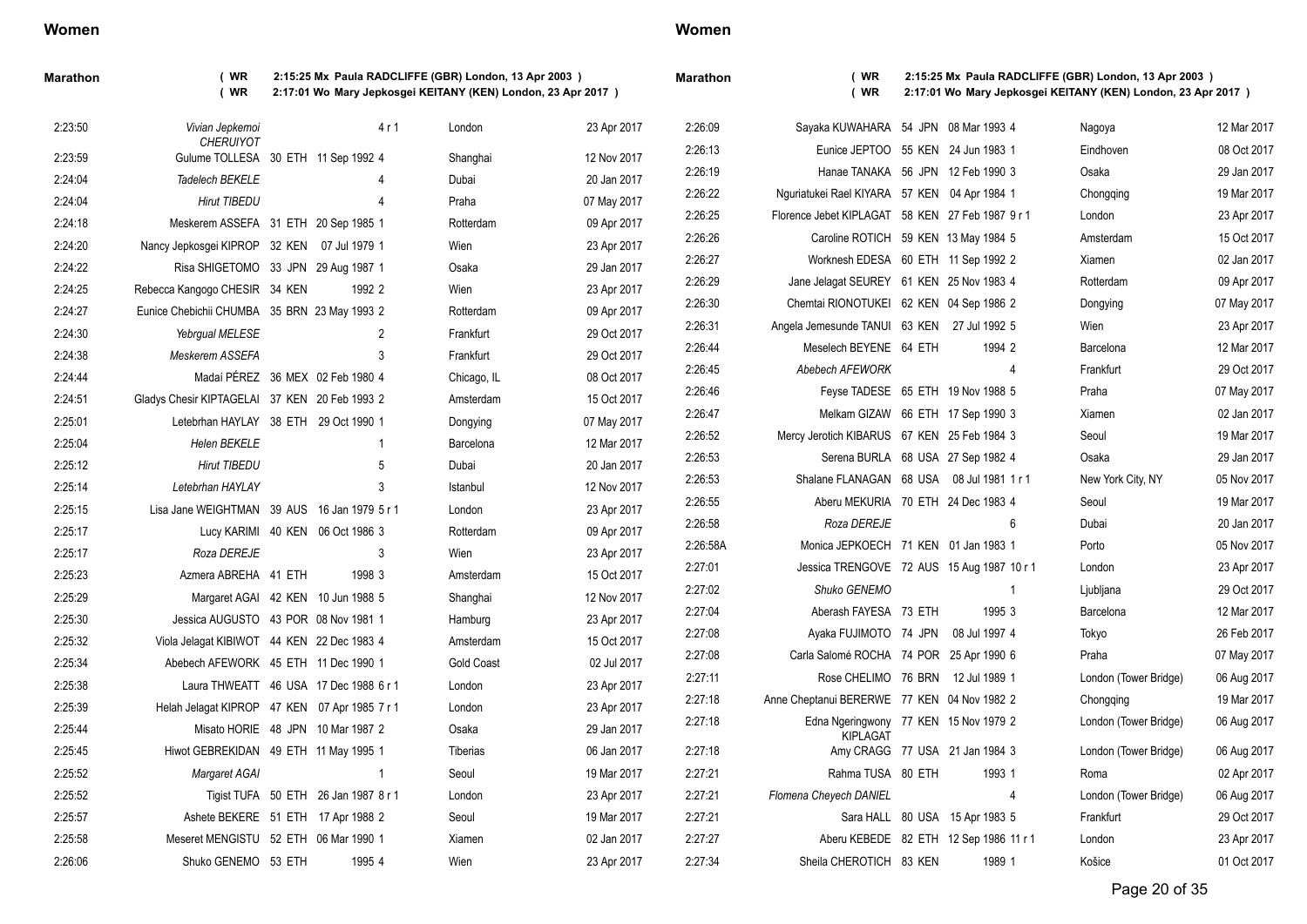| Women |  |  |
|-------|--|--|
|-------|--|--|

| Maratho |  |
|---------|--|

**Marathon ( WR 2:15:25 Mx Paula RADCLIFFE (GBR) London, 13 Apr 2003 ) ( WR 2:17:01 Wo Mary Jepkosgei KEITANY (KEN) London, 23 Apr 2017 )**

| 2:28:39 | Flomena Cheyech DANIEL                       |               | 1  | Saitama               | 12 Nov 2017 |
|---------|----------------------------------------------|---------------|----|-----------------------|-------------|
| 2:28:40 | Nguriatukei Rael KIYARA                      |               | 6  | Shanghai              | 12 Nov 2017 |
| 2:28:42 | Shitaye ESHETE                               |               | 2  | Saitama               | 12 Nov 2017 |
| 2:28:43 | Eunice Chebichii CHUMBA                      |               | 1  | Beyrouth              | 12 Nov 2017 |
| 2:28:44 | Risa TAKENAKA                                |               | 6  | Osaka                 | 29 Jan 2017 |
| 2:28:44 | Nastassia IVANOVA 107 BLR 04 Nov 1982 1      |               |    | Warszawa              | 23 Apr 2017 |
| 2:28:45 | Lisa Jane WEIGHTMAN                          |               | 6  | Chicago, IL           | 08 Oct 2017 |
| 2:28:46 | Afera GODFAY 108 ETH 25 Sep 1991 2           |               |    | Lisboa                | 15 Oct 2017 |
| 2:28:48 | Diana LOBACEVSKE 109 LTU 07 Aug 1980 12 r 1  |               |    | London                | 23 Apr 2017 |
| 2:28:48 | Honami MAEDA 109 JPN                         | 17 Jul 1996 1 |    | Sapporo               | 27 Aug 2017 |
| 2:28:49 | Mare DIBABA 111 ETH 20 Oct 1989 8            |               |    | London (Tower Bridge) | 06 Aug 2017 |
| 2:28:51 | Kellyn TAYLOR 112 USA 22 Jul 1986 13 r 1     |               |    | London                | 23 Apr 2017 |
| 2:28:52 | Ai UTSUNOMIYA 113 JPN 19 Sep 1995 8          |               |    | Nagoya                | 12 Mar 2017 |
| 2:28:52 | Georgina Jepkirui RONO 113 KEN 19 May 1980 3 |               |    | Dongying              | 07 May 2017 |
| 2:28:53 | Sheila CHEROTICH                             |               | 3  | Chongging             | 19 Mar 2017 |
| 2:28:54 | Paula GONZÁLEZ 115 ESP 02 May 1985 1         |               |    | Sevilla               | 19 Feb 2017 |
| 2:28:54 | Megerta IFA 115 ETH 20 Sep 1991 6            |               |    | Amsterdam             | 15 Oct 2017 |
| 2:28:58 | Nataliya LEHONKOVA 117 UKR 27 Dec 1982 1     |               |    | Dublin                | 29 Oct 2017 |
| 2:28:59 | Jessica TRENGOVE                             |               | 9  | London (Tower Bridge) | 06 Aug 2017 |
| 2:29:01 | <b>Berhane DIBABA</b>                        |               | 10 | London (Tower Bridge) | 06 Aug 2017 |
| 2:29:01 | Bornes Jepkirui KITUR 118 KEN                | 1988 2        |    | Sydney                | 17 Sep 2017 |
| 2:29:02 | <b>Bornes Jepkirui KITUR</b>                 |               | 1  | Mumbai                | 15 Jan 2017 |
| 2:29:04 | Janet Jelagat RONO 119 KEN 09 Dec 1988 6     |               |    | Seoul                 | 19 Mar 2017 |
| 2:29:04 | Sule UTURA 119 ETH 08 Feb 1990 1             |               |    | Venezia               | 22 Oct 2017 |
| 2:29:05 | Tigist GIRMA 121 ETH                         | 1993 2        |    | Beyrouth              | 12 Nov 2017 |
| 2:29:06 | Alyson DIXON 122 GBR 24 Sep 1978 14 r 1      |               |    | London                | 23 Apr 2017 |
| 2:29:07 | Elizeba CHERONO 123 NED 06 Jun 1988 4        |               |    | <b>Gold Coast</b>     | 02 Jul 2017 |
| 2:29:09 | Sylvia Mboga MEDUGU 124 KEN 14 Feb 1990 7    |               |    | Frankfurt             | 29 Oct 2017 |
| 2:29:10 | Megertu ALEMU 125 ETH                        |               | 2  | Zhengzhou             | 26 Mar 2017 |
| 2:29:13 | Sheila CHEPKOECH 126 KEN                     | 1989 2        |    | Košice                | 01 Oct 2017 |
| 2:29:14 | Meseret ABEBAYEHU 127 ETH                    | 1998 4        |    | Barcelona             | 12 Mar 2017 |
| 2:29:14 | Virginia MOLONEY 127 AUS 06 May 1990 5       |               |    | <b>Gold Coast</b>     | 02 Jul 2017 |
| 2:29:15 | Netsanet GUDETA 129 ETH 12 Feb 1991 6        |               |    | Paris                 | 09 Apr 2017 |
| 2:29:17 | Ayelu ABEBE 130 ETH 15 Sep 1987 1            |               |    | Wuxi                  | 19 Mar 2017 |

| 2:27:35 |                                                  | Hisami ISHII 84 JPN 10 Aug 1995 5 |                | Nagoya                | 12 Mar 2017 | 2:28 |
|---------|--------------------------------------------------|-----------------------------------|----------------|-----------------------|-------------|------|
| 2:27:37 |                                                  | Marta LEMA 85 ETH 30 Dec 1990 5   |                | Tokyo                 | 26 Feb 2017 | 2:28 |
| 2:27:39 | Tigist MEMUYE 86 ETH 27 Sep 1990 1               |                                   |                | Zhengzhou             | 26 Mar 2017 | 2:28 |
| 2:27:44 | <b>Meselech BEYENE</b>                           |                                   | 1              | Beijing               | 17 Sep 2017 | 2:28 |
| 2.27:48 | Pamela Rotich CHEPKOSGEI 87 KEN                  | 1984 1                            |                | Daegu                 | 02 Apr 2017 | 2:28 |
| 2:27:48 |                                                  | Fate TOLA 87 GER 22 Oct 1987 1    |                | Hannover              | 09 Apr 2017 | 2:28 |
| 2:27:49 | Merima MOHAMMED 89 BRN                           | 10 Jun 1992 6                     |                | Frankfurt             | 29 Oct 2017 | 2:28 |
| 2:27:52 | Winnie JEPKORIR 90 KEN                           | 10 Jun 1990 2                     |                | Daegu                 | 02 Apr 2017 | 2:28 |
| 2:27:52 | Purity Jebichii CHANGWONY 90 KEN                 | 1990 2                            |                | Ljubljana             | 29 Oct 2017 | 2:28 |
| 2:27:54 | Miharu SHIMOKADO 92 JPN                          | 24 Apr 1990 6                     |                | Nagoya                | 12 Mar 2017 | 2:28 |
| 2:27:54 | Mary Jepkosgei KEITANY                           |                                   | 2r1            | New York City, NY     | 05 Nov 2017 | 2:28 |
| 2:27:57 | Sarah CHEPCHIRCHIR                               |                                   | 1              | Lisboa                | 15 Oct 2017 | 2:28 |
| 2:27:58 | Shure DEMISE                                     |                                   | 5              | London (Tower Bridge) | 06 Aug 2017 | 2:28 |
| 2:28:05 | Valentine Jepkorir KIPKETER 93 KEN 05 Jan 1993 5 |                                   |                | Chicago, IL           | 08 Oct 2017 | 2:28 |
| 2:28:05 | Jane Jelagat SEUREY                              |                                   | 3              | Ljubljana             | 29 Oct 2017 | 2:28 |
| 2:28:06 | Makda HARUN 94 ETH                               | 1988 1                            |                | Sydney                | 17 Sep 2017 | 2:28 |
| 2:28:08 | Mamitu DASKA 95 ETH                              | 16 Oct 1983 3 r 1                 |                | New York City, NY     | 05 Nov 2017 | 2:28 |
| 2:28:08 | Muluhabt TSEGA 95 ETH                            | 11 Sep 1989 1                     |                | Hangzhou              | 05 Nov 2017 | 2:28 |
| 2:28:14 | Stella Jepngetich BARSOSIO 97 KEN 01 Jan 1993 1  |                                   |                | Wroclaw               | 10 Sep 2017 | 2:28 |
| 2:28:15 | Tinibt GIDEY 98 ETH                              | 1989 2                            |                | Hangzhou              | 05 Nov 2017 | 2:29 |
| 2:28:16 | Shuko GENEMO                                     |                                   | $\overline{7}$ | Dubai                 | 20 Jan 2017 | 2:29 |
| 2:28:17 | Eunice Jepkirui KIRWA                            |                                   | 6              | London (Tower Bridge) | 06 Aug 2017 | 2:29 |
| 2:28:19 | <b>Helah Jelagat KIPROP</b>                      |                                   | $\overline{7}$ | London (Tower Bridge) | 06 Aug 2017 | 2:29 |
| 2:28:20 | Marta LEMA                                       |                                   | $\mathbf{1}$   | Toronto               | 22 Oct 2017 | 2:29 |
| 2:28:24 | Kaori YOSHIDA 99 JPN 04 Aug 1981 7               |                                   |                | Nagoya                | 12 Mar 2017 | 2:29 |
| 2:28:26 | Sara HALL                                        |                                   | 6              | Tokyo                 | 26 Feb 2017 | 2:29 |
| 2:28:28 | <b>Mercy Jerotich KIBARUS</b>                    |                                   | $\overline{2}$ | <b>Gold Coast</b>     | 02 Jul 2017 | 2:29 |
| 2:28:29 | Priscah Jepleting CHERONO 100 KEN 27 Jun 1980 5  |                                   |                | Seoul                 | 19 Mar 2017 | 2:29 |
| 2:28:32 | Risa TAKENAKA 101 JPN                            | 06 Jan 1990 3                     |                | <b>Gold Coast</b>     | 02 Jul 2017 | 2:29 |
| 2.28.32 | Anna HAHNER 101 GER 20 Nov 1989 5                |                                   |                | <b>Berlin</b>         | 24 Sep 2017 | 2:29 |
| 2:28:34 | Catherine BERTONE 103 ITA 06 May 1972 6          |                                   |                | Berlin                | 24 Sep 2017 | 2:29 |
| 2:28:35 | Tsehay DESALEGN 104 ETH 08 Apr 1985 3            |                                   |                | Hangzhou              | 05 Nov 2017 | 2:29 |
| 2:28:36 | Shitaye ESHETE 105 BRN 21 May 1990 5             |                                   |                | Osaka                 | 29 Jan 2017 | 2:29 |
| 2:28:39 | Loice Jebet KIPTOO 106 KEN                       | 1986 3                            |                | Daegu                 | 02 Apr 2017 | 2:29 |
|         |                                                  |                                   |                |                       |             |      |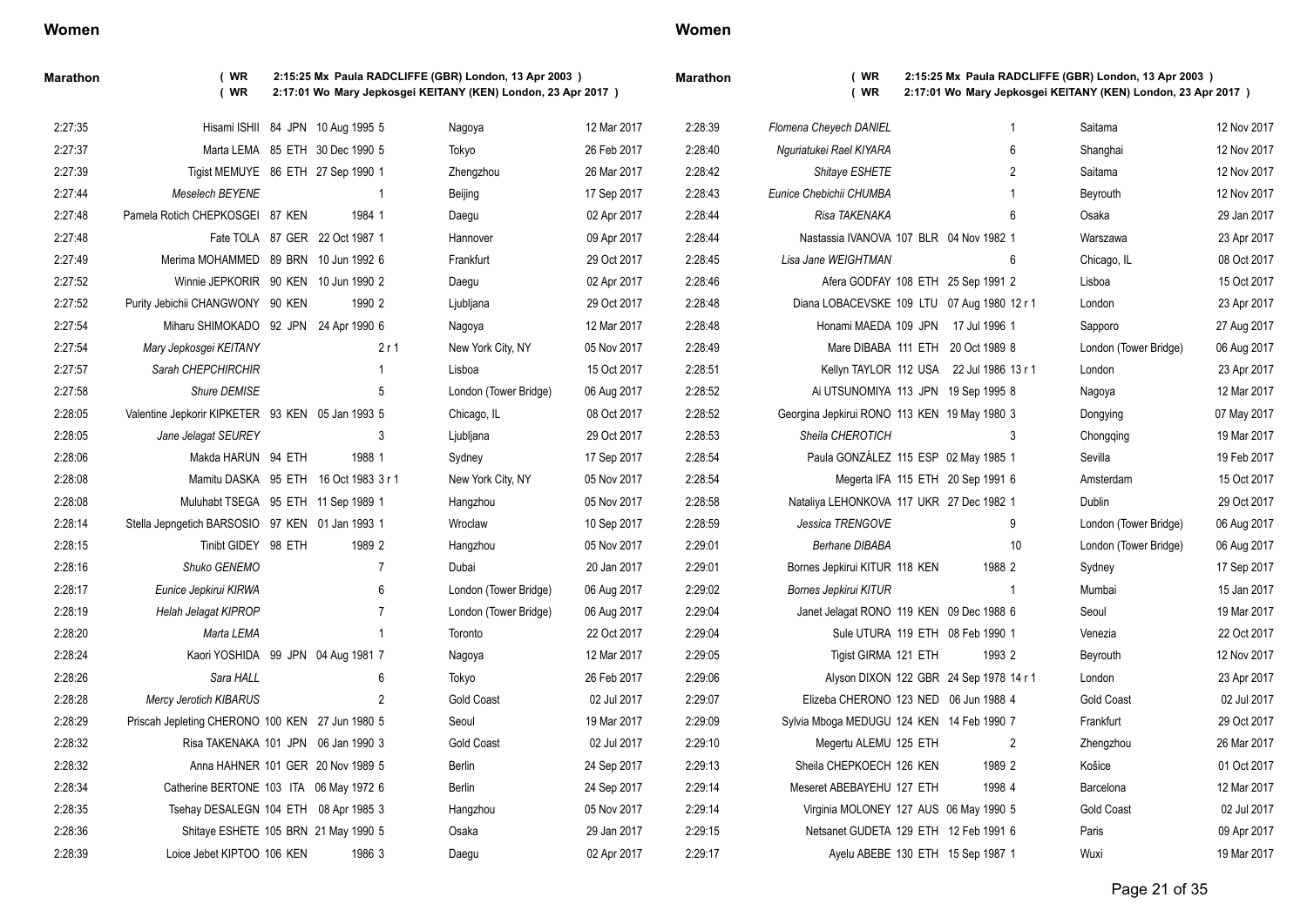| Women |  |
|-------|--|
|-------|--|

**Marathon ( WR 2:15:25 Mx Paula RADCLIFFE (GBR) London, 13 Apr 2003 ) ( WR 2:17:01 Wo Mary Jepkosgei KEITANY (KEN) London, 23 Apr 2017 )**

| <b>Marathon</b> |  |
|-----------------|--|

| 2:29:17 | Mulu SEBOKA 130 ETH 25 Sep 1984 7                          |                | Praha                 | 07 May 2017 | 2:30:04  | Worknesh ALEMU 153 ETH                   | 1990 1         | Rabat                 | 05 Mar 2017 |
|---------|------------------------------------------------------------|----------------|-----------------------|-------------|----------|------------------------------------------|----------------|-----------------------|-------------|
| 2:29:22 | Un-Ok JO 132 PRK 29 Aug 1992 1                             |                | Pyongyang             | 09 Apr 2017 | 2:30:06  | Ayantu DAKEBO 154 ETH                    | 1987 2         | Pyongyang             | 09 Apr 2017 |
| 2:29:23 | Charlotte PURDUE 133 GBR 10 Jun 1991 15 r 1                |                | London                | 23 Apr 2017 | 2:30:06  | Bekelech DABA 154 ETH 29 Dec 1991 3      |                | Saitama               | 12 Nov 2017 |
| 2:29:25 | Helalia JOHANNES 134 NAM 13 Aug 1980 6                     |                | Wien                  | 23 Apr 2017 | 2:30:09  | Meseret LEGESE 156 ETH 28 Aug 1987 5     |                | Xiamen                | 02 Jan 2017 |
| 2:29:26 | Sutume ASEFA 135 ETH 11 Dec 1994 2                         |                | Toronto               | 22 Oct 2017 | 2:30:09  | Tigist TESHOME 156 ETH 11 Mar 1987 8     |                | Dubai                 | 20 Jan 2017 |
| 2:29:27 | Celia SULLOHERN 136 AUS 05 Jul 1992 1                      |                | Melbourne             | 15 Oct 2017 | 2:30:09  | Rechu Cherubet KOSGEI 156 KEN            | 5              | Barcelona             | 12 Mar 2017 |
| 2:29:29 | Katharina HEINIG 137 GER 22 Aug 1989 8                     |                | Frankfurt             | 29 Oct 2017 | 2:30:10  | Shiho TAKECHI 159 JPN 18 Aug 1990 9      |                | Nagoya                | 12 Mar 2017 |
| 2:29:30 | Nancy Jebet KOECH 138 KEN 12 Nov 1986 4                    |                | Daegu                 | 02 Apr 2017 | 2:30:11  | Keiko NOGAMI 160 JPN 06 Dec 1985 2       |                | Sapporo               | 27 Aug 2017 |
| 2:29:31 | Betty Wilson LEMPUS 139 KEN                                | -1             | Enschede              | 23 Apr 2017 | 2:30:11  | Tigist ABAYECHEW 160 ETH 22 Feb 1994 2   |                | Taiyuan               | 10 Sep 2017 |
| 2:29:31 | Ayelu ABEBE                                                | 4              | Hangzhou              | 05 Nov 2017 | 2:30:12  | Fate TOLA                                | 9              | Frankfurt             | 29 Oct 2017 |
| 2:29:32 | Serena BURLA                                               | 11             | London (Tower Bridge) | 06 Aug 2017 | 2:30:12  | Wude AYALEW 162 ETH 04 Jul 1987 7        |                | Shanghai              | 12 Nov 2017 |
| 2:29:34 | Sonia SAMUELS 140 GBR 16 May 1979 7                        |                | <b>Berlin</b>         | 24 Sep 2017 | 2:30:13  | <b>Mercy Jerotich KIBARUS</b>            | 3              | Sydney                | 17 Sep 2017 |
| 2:29:36 | Chemtai RIONOTUKEI                                         | 1              | Taiyuan               | 10 Sep 2017 | 2:30:15  | Stella Jepngetich BARSOSIO               |                | Zagreb                | 08 Oct 2017 |
| 2:29:36 | Edna Ngeringwony                                           | 4 r 1          | New York City, NY     | 05 Nov 2017 | 2:30:16  | Muluhabt TSEGA                           |                | Warszawa              | 23 Apr 2017 |
| 2:29:37 | <b>KIPLAGAT</b><br>Iwona BERNARDELLI 141 POL 19 Feb 1985 7 |                | Osaka                 | 29 Jan 2017 | 2:30:18  | Meskerem ASSEFA                          |                | Houston, TX           | 15 Jan 2017 |
| 2:29:39 | Allison KIEFFER 142 USA 16 Sep 1987 5 r 1                  |                | New York City, NY     | 05 Nov 2017 | 2:30:18  | Ashu KASIM 163 ETH 20 Oct 1984 1         |                | Marrakech             | 29 Jan 2017 |
| 2:29:39 | Sara DOSSENA 142 ITA 28 Nov 1984 6 r 1                     |                | New York City, NY     | 05 Nov 2017 | 2:30:18  | Olha KOTOVSKA 163 UKR 05 Dec 1983 5      |                | Daegu                 | 02 Apr 2017 |
| 2:29:40 | <b>Bornes Jepkirui KITUR</b>                               | $\overline{7}$ | Seoul                 | 19 Mar 2017 | 2:30:18  | Guteni SHONE                             | $\overline{1}$ | Ottawa, CAN           | 28 May 2017 |
| 2:29:41 | Eva VRABCOVÁ NÝVLTOVÁ 144 CZE 06 Feb 1986 7 r 1            |                | New York City, NY     | 05 Nov 2017 | 2:30:20  | Olha KOTOVSKA                            | 5              | Hangzhou              | 05 Nov 2017 |
| 2:29:43 | Aselefech MERGIA                                           | 12             | London (Tower Bridge) | 06 Aug 2017 | 2:30:22A | Ayelu LEMMA 165 ETH                      | 1987 1         | Lima                  | 21 May 2017 |
| 2:29:47 | Megerta IFA                                                | $\overline{2}$ | Hamburg               | 23 Apr 2017 | 2:30:22  | Betelhem MOGES 165 ETH 03 May 1991 1     |                | Cape Town             | 17 Sep 2017 |
| 2:29:48 | Charlotte PURDUE                                           | 13             | London (Tower Bridge) | 06 Aug 2017 | 2:30:22  | Halima HASSEN 165 ETH 10 Nov 1992 6      |                | Hangzhou              | 05 Nov 2017 |
| 2:29:52 | Sheila CHEPKOECH                                           | $\mathbf 1$    | Milano                | 02 Apr 2017 | 2:30:24  | Katarzyna KOWALSKA 168 POL 07 Apr 1985 7 |                | Paris                 | 09 Apr 2017 |
| 2:29:53 | Askale ALEMAYEHU 145 ETH 11 Jan 1996 4                     |                | Chongqing             | 19 Mar 2017 | 2:30:26  | Yinli HE 169 CHN 20 Jul 1988 2           |                | Wuxi                  | 19 Mar 2017 |
| 2:29:54 | Agnes Jepkemboi KIPROP 146 KEN 14 Sep 1979 4               |                | Dongying              | 07 May 2017 | 2:30:26  | Jane Kibii JERUTO 169 KEN 10 Mar 1985 1  |                | St Paul, MN           | 01 Oct 2017 |
| 2:29:55 | Mulu SEBOKA                                                | 4              | Istanbul              | 12 Nov 2017 | 2:30:28  | Helalia JOHANNES                         | 2              | Cape Town             | 17 Sep 2017 |
| 2:29:56 | Izabela TRZASKALSKA 147 POL 09 Jan 1988 2                  |                | Warszawa              | 23 Apr 2017 | 2:30:29  | Hye-Gyong KIM 171 PRK 09 Mar 1993 15     |                | London (Tower Bridge) | 06 Aug 2017 |
| 2:29:56 | Eva VRABCOVÁ NÝVLTOVÁ                                      | 14             | London (Tower Bridge) | 06 Aug 2017 | 2:30:29  | Sardana TROFIMOVA 171 RUS 28 Mar 1988 1  |                | Moskva                | 24 Sep 2017 |
| 2:29:56 | Kellyn TAYLOR                                              | 8r1            | New York City, NY     | 05 Nov 2017 | 2:30:31  | Rebecca Kangogo CHESIR                   | 2              | Beijing               | 17 Sep 2017 |
| 2:29:58 | Guteni SHONE 148 ETH 17 Nov 1991 4                         |                | Xiamen                | 02 Jan 2017 | 2:30:31  | Azucena DÍAZ 173 ESP 19 Dec 1982 8       |                | Berlin                | 24 Sep 2017 |
| 2:29:58 | Anna INCERTI 148 ITA 19 Jan 1980 2                         |                | Milano                | 02 Apr 2017 | 2:30:33  | Viola Jelagat KIBIWOT                    | 3              | Hamburg               | 23 Apr 2017 |
| 2:30:02 | Sarah JEBET 150 KEN 14 Jul 1988 3                          |                | Toronto               | 22 Oct 2017 | 2:30:34  | Charlotte PURDUE                         |                | Saitama               | 12 Nov 2017 |
| 2:30:03 | Violet Jelagat YATOR 151 KEN 30 Jul 1993 3                 |                | Warszawa              | 23 Apr 2017 | 2:30:36  | Mao KIYOTA                               | 16             | London (Tower Bridge) | 06 Aug 2017 |
| 2:30:03 | Shasho INSERMU 151 ETH                                     | 1993 4         | Ljubljana             | 29 Oct 2017 | 2:30:38  | Muluhabt TSEGA                           | 8              | Osaka                 | 29 Jan 2017 |
|         |                                                            |                |                       |             |          |                                          |                |                       |             |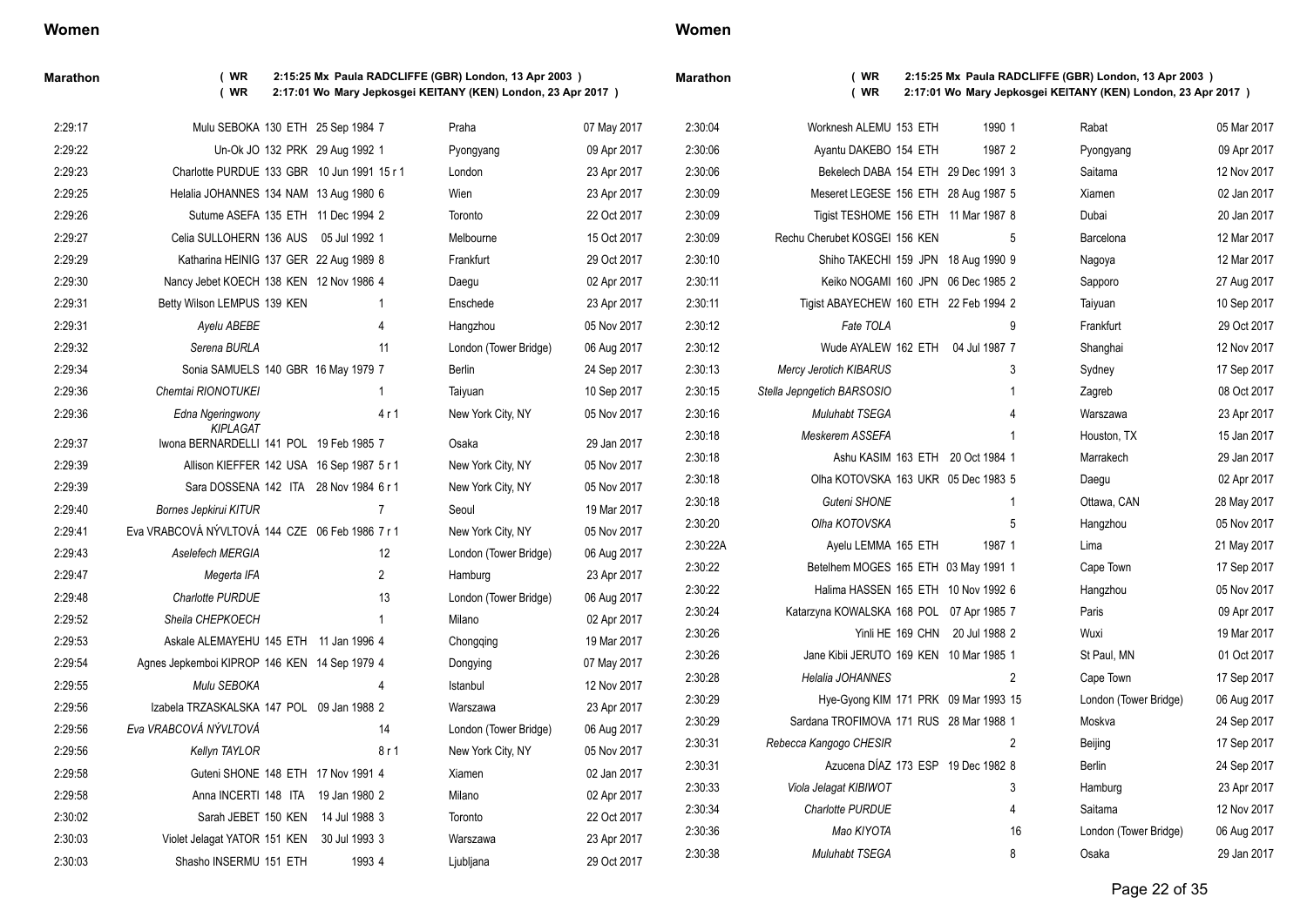**Marathon ( WR 2:15:25 Mx Paula RADCLIFFE (GBR) London, 13 Apr 2003 ) ( WR 2:17:01 Wo Mary Jepkosgei KEITANY (KEN) London, 23 Apr 2017 )**

| larathon |  |  |
|----------|--|--|
|          |  |  |

| 2:30:38  | Debebe GETACHEW 174 ETH                     | 1996 3         | Beyrouth          | 12 Nov 2017 | 2:31:27 | <b>Worknesh ALEMU</b>                       |                | Košice                | 01 Oct 2017 |
|----------|---------------------------------------------|----------------|-------------------|-------------|---------|---------------------------------------------|----------------|-----------------------|-------------|
| 2:30:42  | Tracy BARLOW 175 GBR 18 Jun 1985 16 r 1     |                | London            | 23 Apr 2017 | 2:31:27 | Kaftu TAHIR 198 ETH                         | $\overline{7}$ | Amsterdam             | 15 Oct 2017 |
| 2:30:44  | Biruktayit ESHETU 176 ETH                   | 1982 2         | Houston, TX       | 15 Jan 2017 | 2:31:28 | Misaki KATO 199 JPN 15 Jun 1991 10          |                | Osaka                 | 29 Jan 2017 |
| 2:30:44  | Asami FURUSE 176 JPN 17 Mar 1988 9          |                | Osaka             | 29 Jan 2017 | 2:31:30 | Naomi Jepkosgei MAIYO 200 KEN 05 Apr 1989 6 |                | Cape Town             | 17 Sep 2017 |
| 2:30:45  | Megerta IFA                                 | 9              | Dubai             | 20 Jan 2017 | 2:31:31 | Yuka ANDO                                   | 17             | London (Tower Bridge) | 06 Aug 2017 |
| 2:30:45  | Wilma ARIZAPANA 178 PER 01 Oct 1982 6       |                | Daegu             | 02 Apr 2017 | 2:31:32 | Andrea DEELSTRA 201 NED 06 Mar 1985 17 r 1  |                | London                | 23 Apr 2017 |
| 2:30:45  | Natalya STARKOVA 178 RUS 08 Nov 1987 1      |                | Volgograd         | 07 May 2017 | 2:31:32 | Sardana TROFIMOVA                           | 4              | Volgograd             | 07 May 2017 |
| 2:30:46  | Aregu LECHISA 180 ETH                       | 1985 3         | Zhengzhou         | 26 Mar 2017 | 2:31:32 | Tejitu DABA 201 BRN 20 Aug 1991 8           |                | Amsterdam             | 15 Oct 2017 |
| 2:30:47  | <b>Betty Wilson LEMPUS</b>                  | $\overline{1}$ | Hengshui          | 30 Sep 2017 | 2:31:33 | Kikuyo TSUZAKI 203 JPN 27 Aug 1989 2        |                | Riga                  | 14 May 2017 |
| 2:30:49  | Pauline Wangui NGIGI 181 KEN 17 Jul 1984 2  |                | Sevilla           | 19 Feb 2017 | 2:31:36 | Truphena CHEPCHIRCHIR 204 KEN               | 1990 8         | Seoul                 | 19 Mar 2017 |
| 2:30:50  | Abeba TEKLU 182 ETH                         | 1989 2         | Hengshui          | 30 Sep 2017 | 2:31:36 | Alyson DIXON                                | 18             | London (Tower Bridge) | 06 Aug 2017 |
| 2:30:52  | <b>Askale ALEMAYEHU</b>                     | 4              | Sydney            | 17 Sep 2017 | 2:31:37 | Sinead DIVER 205 AUS 17 Feb 1977 10         |                | Nagoya                | 12 Mar 2017 |
| 2:30:53  | Alina PROKOPEVA 183 RUS 16 Aug 1985 2       |                | Volgograd         | 07 May 2017 | 2:31:37 | Olha SKRYPAK 205 UKR 02 Dec 1990 4          |                | Beyrouth              | 12 Nov 2017 |
| 2:30:53  | <b>Hiwot GEBREKIDAN</b>                     | $\overline{2}$ | Ottawa, CAN       | 28 May 2017 | 2:31:38 | Mestawot TADESSE 207 ETH 19 Jul 1985 2      |                | Roma                  | 02 Apr 2017 |
| 2:30:56  | Natalya PUCHKOVA 184 RUS 28 Jan 1987 3      |                | Volgograd         | 07 May 2017 | 2:31:38 | Chaitu TAFA 207 ETH                         | 1985 3         | Milano                | 02 Apr 2017 |
| 2:30:58  | Peninah Jerop ARUSEI 185 KEN 23 Feb 1979 3  |                | Hengshui          | 30 Sep 2017 | 2:31:44 | Stephanie BRUCE 209 USA 14 Jan 1984 10 r 1  |                | New York City, NY     | 05 Nov 2017 |
| 2:31:00  | Agnes Jepkemboi KIPROP                      | 3              | Cape Town         | 17 Sep 2017 | 2.31.44 | Racheal Jemutai MUTGAA 209 KEN              | 1988 8         | Hangzhou              | 05 Nov 2017 |
| 2:31:01A | Carla Salomé ROCHA                          | 2              | Porto             | 05 Nov 2017 | 2:31:47 | Bekelech DABA                               | 3              | Sevilla               | 19 Feb 2017 |
| 2:31:02  | Ruth Wanjiru KURIA 186 KEN 11 Sep 1981 7    |                | Hangzhou          | 05 Nov 2017 | 2:31:49 | Hye-Gyong KIM                               | 3              | Pyongyang             | 09 Apr 2017 |
| 2:31:07  | Beatrice Jelagat CHEROP 187 KEN             | 1986 2         | Marrakech         | 29 Jan 2017 | 2:31:50 | Jemila SHURE 211 ETH                        | 1986 3         | Wuxi                  | 19 Mar 2017 |
| 2:31:09  | Soud KANBOUCHIA 188 MAR 12 Aug 1982 7       |                | Daegu             | 02 Apr 2017 | 2:31:50 | Hellen JEPKURGAT 211 KEN 21 Feb 1989 2      |                | St Paul, MN           | 01 Oct 2017 |
| 2:31:10  | Reia IWADE 189 JPN 08 Dec 1994 5            |                | Saitama           | 12 Nov 2017 | 2:31:51 | Yiman MENGISTU 213 ETH                      |                | Casablanca            | 29 Oct 2017 |
| 2:31:12  | Tatyana ARYASOVA 190 RUS 02 Apr 1979 1      |                | Kazan             | 21 May 2017 | 2:32:00 | Fatuma SADO 214 ETH 11 Oct 1991 11          |                | Nagoya                | 12 Mar 2017 |
| 2:31:15  | Ruth VAN DER MEIJDEN 191 NED 15 Aug 1984 5  |                | Rotterdam         | 09 Apr 2017 | 2:32:00 | Bentu SHIFERAW 214 ETH                      | 1995 4         | Zhengzhou             | 26 Mar 2017 |
| 2:31:17  | Emily Chepkomi SAMOEI 192 KEN 11 Nov 1980 3 |                | Košice            | 01 Oct 2017 | 2:32:00 | Doroteia PEIXOTO 214 POR 07 Jan 1983 1      |                | Düsseldorf            | 30 Apr 2017 |
| 2:31:17  | Nancy Chepngetich KIMAIYO 192 KEN           | 1984 8         | Shanghai          | 12 Nov 2017 | 2:32:00 | Philes Moora ONGORI 214 KEN 19 Jul 1986 6   |                | Saitama               | 12 Nov 2017 |
| 2:31:21  | Diane NUKURI 194 BDI 01 Dec 1984 9 r 1      |                | New York City, NY | 05 Nov 2017 | 2:32:01 | Keiko NOGAMI                                | 12             | Nagoya                | 12 Mar 2017 |
| 2:31:22  | Alina PROKOPEVA                             | $\overline{2}$ | Kazan             | 21 May 2017 | 2:32:01 | Leah Jebet KIPRONO 218 KEN 15 Apr 1980 5    |                | Zhengzhou             | 26 Mar 2017 |
| 2:31:23  | <b>Bekelech DABA</b>                        | $\overline{1}$ | Riga              | 14 May 2017 | 2:32:01 | Helalia JOHANNES                            | 19             | London (Tower Bridge) | 06 Aug 2017 |
| 2:31:24  | Meseret TAYE 195 ETH 22 Apr 1990 4          |                | Cape Town         | 17 Sep 2017 | 2:32:01 | Buzunesh DEBA 218 ETH 08 Sep 1987 11 r 1    |                | New York City, NY     | 05 Nov 2017 |
| 2:31:24  | Doyeon KIM 195 KOR 02 Sep 1993 1            |                | Seoul             | 05 Nov 2017 | 2:32:03 | Ashete BEKERE                               |                | Lanzhou               | 11 Jun 2017 |
| 2:31:25  | Fantu ETICHA 197 ETH 11 Sep 1987 5          |                | Cape Town         | 17 Sep 2017 | 2:32:06 | Abeba TEKLU                                 | 3              | Roma                  | 02 Apr 2017 |
| 2:31:25  | Soud KANBOUCHIA                             | 4              | Hengshui          | 30 Sep 2017 | 2:32:07 | Fatuma SADO                                 |                | Toronto               | 22 Oct 2017 |
| 2:31:27  | Aberash FAYESA                              | 3              | Ottawa, CAN       | 28 May 2017 | 2:32:09 | <b>Hellen JEPKURGAT</b>                     |                | Duluth, MN            | 17 Jun 2017 |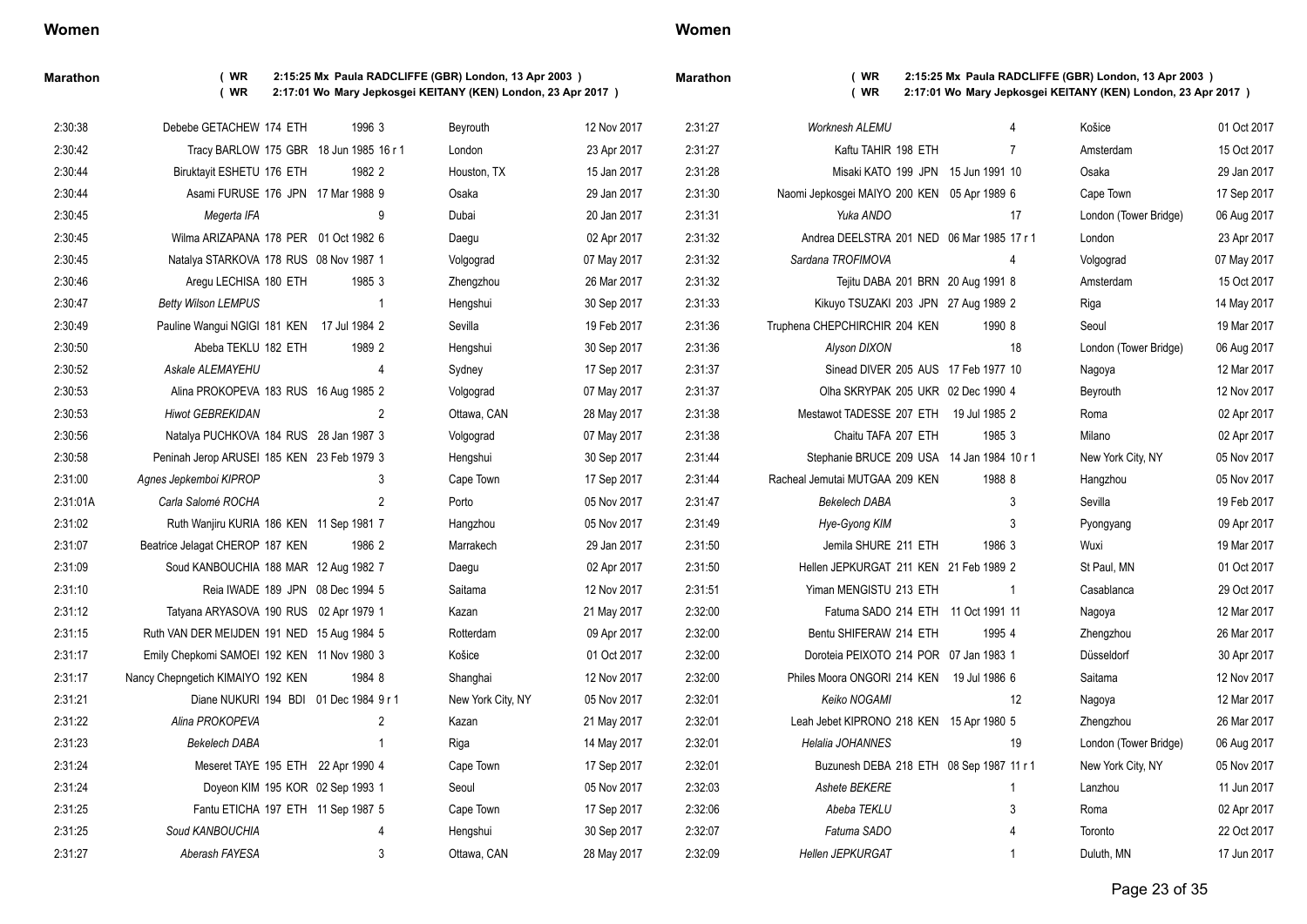### **Marathon ( WR 2:15:25 Mx Paula RADCLIFFE (GBR) London, 13 Apr 2003 ) ( WR 2:17:01 Wo Mary Jepkosgei KEITANY (KEN) London, 23 Apr 2017 )**

|          | Marathon |  |
|----------|----------|--|
| $2017$ ) |          |  |

| 2:32:09 | Christelle DAUNAY 220 FRA 05 Dec 1974 12 r 1 |                | New York City, NY | 05 Nov 2017 | 2:32:58 | Edna MUKWANAH 245 KEN                                             | $\overline{1}$ | Dalian                | 13 May 2017 |
|---------|----------------------------------------------|----------------|-------------------|-------------|---------|-------------------------------------------------------------------|----------------|-----------------------|-------------|
| 2:32:10 | Lillian PARTRIDGE 221 GBR 09 Mar 1991 4      |                | Sevilla           | 19 Feb 2017 | 2:32:59 | Munkhzaya BAYARTSOGT 246 MGL 10 Oct 1993 1                        |                | Gunsan                | 09 Apr 2017 |
| 2:32:11 | Anna INCERTI                                 | 10             | Frankfurt         | 29 Oct 2017 | 2:33:00 | Madoka NAKANO 247 JPN 14 Aug 1991 7                               |                | Tokyo                 | 26 Feb 2017 |
| 2:32:12 | Hiroko YOSHITOMI 222 JPN 26 Dec 1983 13      |                | Nagoya            | 12 Mar 2017 | 2:33:00 | Racheal Jemutai MUTGAA                                            |                | Nagano                | 16 Apr 2017 |
| 2:32:15 | Mai ITO 223 JPN 23 May 1984 11               |                | Osaka             | 29 Jan 2017 | 2:33:00 | Sinead DIVER                                                      | 7              | Saitama               | 12 Nov 2017 |
| 2:32:15 | <b>Tigist GIRMA</b>                          | $\overline{2}$ | Lanzhou           | 11 Jun 2017 | 2:33:01 | Cassie FIEN 248 AUS 15 Sep 1985 14                                |                | Osaka                 | 29 Jan 2017 |
| 2:32:16 | Hanae TANAKA                                 | 3              | Sapporo           | 27 Aug 2017 | 2:33:01 | Stella Jepngetich BARSOSIO                                        | $\overline{1}$ | Kraków                | 30 Apr 2017 |
| 2:32:19 | Anne-Mari HYRYLÄINEN 224 FIN 15 Aug 1978 10  |                | Dubai             | 20 Jan 2017 | 2:33:02 | Kyunghee LIM 249 KOR 16 Nov 1982 9                                |                | Daegu                 | 02 Apr 2017 |
| 2:32:19 | Honami MAEDA                                 | 12             | Osaka             | 29 Jan 2017 | 2:33:02 | Anna HOLM JØRGENSEN 249 DEN 29 Dec 1987 11                        |                | Frankfurt             | 29 Oct 2017 |
| 2:32:19 | <b>Beatrice Jelagat CHEROP</b>               | $\overline{4}$ | Roma              | 02 Apr 2017 | 2:33:02 | Motu MEGERSA 249 ETH 22 Oct 1994 5                                |                | Beyrouth              | 12 Nov 2017 |
| 2:32:20 | Seongeun KIM 225 KOR 24 Feb 1989 9           |                | Seoul             | 19 Mar 2017 | 2:33:03 | Chaitu TAFA                                                       | $\overline{2}$ | Mumbai                | 15 Jan 2017 |
| 2:32:22 | Marisa CASANUEVA 226 ESP 04 Feb 1981 4       |                | Hamburg           | 23 Apr 2017 | 2:33:05 | Rose Jepchoge MARU 252 KEN                                        | -1             | Münster               | 10 Sep 2017 |
| 2:32:25 | Beatrice Jepkemboi 227 KEN 15 Dec 1981 8     |                | Praha             | 07 May 2017 | 2:33:08 | Sara RAMADHANI 253 TAN 30 Dec 1987 2                              |                | Düsseldorf            | 30 Apr 2017 |
| 2:32:25 | <b>TOROITICH</b><br>Askale MERACHI 227 ETH   | 1987 2         | Duluth, MN        | 17 Jun 2017 | 2:33:10 | Lemelem BERHA 254 ETH                                             | 1992 6         | Sevilla               | 19 Feb 2017 |
| 2:32:27 | Kyungsun CHOI 229 KOR 16 Mar 1992 8          |                | Daegu             | 02 Apr 2017 | 2:33:10 | Peninah Jerop ARUSEI                                              | $\overline{5}$ | Dongying              | 07 May 2017 |
| 2:32:28 | Alice Jepkemboi KIBOR 230 KEN 07 Sep 1992 3  |                | Marrakech         | 29 Jan 2017 | 2:33:13 | Catarina RIBEIRO 255 POR 31 May 1990 9                            |                | Berlin                | 24 Sep 2017 |
| 2:32:28 | Tadelesh BEKELE 230 ETH 24 Oct 1992 2        |                | Casablanca        | 29 Oct 2017 | 2:33:18 | Aliphine Chepkerker 256 USA 05 Apr 1989 13 r 1<br><b>TULIAMUK</b> |                | New York City, NY     | 05 Nov 2017 |
| 2:32:31 | <b>Meseret ABEBAYEHU</b>                     | 5              | Košice            | 01 Oct 2017 | 2:33:19 | <b>Tigist GIRMA</b>                                               | 3              | Mumbai                | 15 Jan 2017 |
| 2:32:31 | Giovanna EPIS 232 ITA 11 Jun 1988 9          |                | Amsterdam         | 15 Oct 2017 | 2:33:20 | Nataliya LEHONKOVA                                                | 2              | Hannover              | 09 Apr 2017 |
| 2:32:33 | Abeba TEKLU                                  | 3              | Lanzhou           | 11 Jun 2017 | 2:33:21 | Kenza DAHMANI TIFAHI 257 ALG 18 Nov 1980 1                        |                | Lódz                  | 23 Apr 2017 |
| 2:32:35 | Serkalem BISET 233 ETH 08 Mar 1987 3         |                | St Paul, MN       | 01 Oct 2017 | 2:33:21 | Agnes Katunge MUTUNE 257 KEN 26 Jun 1986 2                        |                | Enschede              | 23 Apr 2017 |
| 2:32:36 | Sana ACHAHBAR 234 MAR 14 Mar 1985 4          |                | Marrakech         | 29 Jan 2017 | 2:33:21 | Tejitu SIYUM 257 ETH                                              |                | Cannes                | 05 Nov 2017 |
| 2:32:36 | Asami KATO 234 JPN 12 Oct 1990 14            |                | Nagoya            | 12 Mar 2017 | 2:33:22 | Rahma TUSA                                                        | 3              | Beijing               | 17 Sep 2017 |
| 2:32:37 | Gulume TOLLESA                               | 5              | Chongqing         | 19 Mar 2017 | 2:33:24 | Kim DILLEN 260 NED 15 Jan 1983 10                                 |                | <b>Berlin</b>         | 24 Sep 2017 |
| 2:32:37 | Vivian Jerono KIPLAGAT 236 KEN               | 1991 4         | Milano            | 02 Apr 2017 | 2:33:26 | Sinead DIVER                                                      | 20             | London (Tower Bridge) | 06 Aug 2017 |
| 2:32:38 | Lydia CHEROMEI                               | $\overline{4}$ | Lanzhou           | 11 Jun 2017 | 2:33:27 | Kwang-Ok RI 261 PRK                                               | 4              | Pyongyang             | 09 Apr 2017 |
| 2:32:43 | Abebu GELAN 237 ETH 18 Jan 1990 4            |                | Wuxi              | 19 Mar 2017 | 2:33:28 | Magdalena SHAURI 262 TAN 25 Feb 1996 5                            |                | Hamburg               | 23 Apr 2017 |
| 2:32:45 | Yui OKADA 238 JPN 15 Mar 1994 15             |                | Nagoya            | 12 Mar 2017 | 2:33:29 | Meseret GEBRE 263 ETH                                             | 1993 3         | Riga                  | 14 May 2017 |
| 2:32:46 | Tecla KIRONGO 239 KEN                        | 1993 6         | Košice            | 01 Oct 2017 | 2:33:36 | Jiali WANG 264 CHN 01 Feb 1986 1                                  |                | Tianjin               | 29 Apr 2017 |
| 2:32:50 | Koutar BOULAID 240 MAR 10 Oct 1989 6         |                | Rotterdam         | 09 Apr 2017 | 2:33:37 | Marta ESTEBAN 265 ESP 06 Nov 1982 21                              |                | London (Tower Bridge) | 06 Aug 2017 |
| 2:32:51 | Haruna TAKADA 241 JPN 17 Feb 1990 13         |                | Osaka             | 29 Jan 2017 | 2:33:38 | Fanose WAKTOLA 266 ETH                                            | 6              | Zhengzhou             | 26 Mar 2017 |
| 2:32:52 | Fatna MARAOUI 242 ITA 10 Jul 1977 1          |                | Padova            | 23 Apr 2017 | 2:33:39 | Gulume TOLLESA                                                    |                | Hong Kong             | 12 Feb 2017 |
| 2:32:54 | Salome Jerono BIWOTT 243 KEN 08 Nov 1982 5   |                | Sevilla           | 19 Feb 2017 | 2:33:39 | Fate TOLA                                                         | 22             | London (Tower Bridge) | 06 Aug 2017 |

2:32:57 Tsehay GEBRE 244 ETH 11 Sep 1992 3 Casablanca 29 Oct 2017

| 2:32:59 | Munkhzaya BAYARTSOGT 246 MGL 10 Oct 1993 1                        |        |                | Gunsan                | 09 Apr 2017 |
|---------|-------------------------------------------------------------------|--------|----------------|-----------------------|-------------|
| 2:33:00 | Madoka NAKANO 247 JPN 14 Aug 1991 7                               |        |                | Tokyo                 | 26 Feb 2017 |
| 2:33:00 | Racheal Jemutai MUTGAA                                            |        | 1              | Nagano                | 16 Apr 2017 |
| 2:33:00 | Sinead DIVER                                                      |        | $\overline{7}$ | Saitama               | 12 Nov 2017 |
| 2:33:01 | Cassie FIEN 248 AUS 15 Sep 1985 14                                |        |                | Osaka                 | 29 Jan 2017 |
| 2:33:01 | Stella Jepngetich BARSOSIO                                        |        | 1              | Kraków                | 30 Apr 2017 |
| 2:33:02 | Kyunghee LIM 249 KOR 16 Nov 1982 9                                |        |                | Daegu                 | 02 Apr 2017 |
| 2:33:02 | Anna HOLM JØRGENSEN 249 DEN 29 Dec 1987 11                        |        |                | Frankfurt             | 29 Oct 2017 |
| 2:33:02 | Motu MEGERSA 249 ETH 22 Oct 1994 5                                |        |                | Beyrouth              | 12 Nov 2017 |
| 2:33:03 | Chaitu TAFA                                                       |        | 2              | Mumbai                | 15 Jan 2017 |
| 2:33:05 | Rose Jepchoge MARU 252 KEN                                        |        | 1              | Münster               | 10 Sep 2017 |
| 2:33:08 | Sara RAMADHANI 253 TAN 30 Dec 1987 2                              |        |                | Düsseldorf            | 30 Apr 2017 |
| 2:33:10 | Lemelem BERHA 254 ETH                                             | 1992 6 |                | Sevilla               | 19 Feb 2017 |
| 2:33:10 | Peninah Jerop ARUSEI                                              |        | 5              | Dongying              | 07 May 2017 |
| 2:33:13 | Catarina RIBEIRO 255 POR 31 May 1990 9                            |        |                | <b>Berlin</b>         | 24 Sep 2017 |
| 2:33:18 | Aliphine Chepkerker 256 USA 05 Apr 1989 13 r 1<br><b>TULIAMUK</b> |        |                | New York City, NY     | 05 Nov 2017 |
| 2:33:19 | <b>Tigist GIRMA</b>                                               |        | 3              | Mumbai                | 15 Jan 2017 |
| 2:33:20 | Nataliya LEHONKOVA                                                |        | $\overline{2}$ | Hannover              | 09 Apr 2017 |
| 2:33:21 | Kenza DAHMANI TIFAHI 257 ALG 18 Nov 1980 1                        |        |                | Lódz                  | 23 Apr 2017 |
| 2:33:21 | Agnes Katunge MUTUNE 257 KEN 26 Jun 1986 2                        |        |                | Enschede              | 23 Apr 2017 |
| 2:33:21 | Tejitu SIYUM 257 ETH                                              |        | 1              | Cannes                | 05 Nov 2017 |
| 2:33:22 | Rahma TUSA                                                        |        | 3              | Beijing               | 17 Sep 2017 |
| 2:33:24 | Kim DILLEN 260 NED 15 Jan 1983 10                                 |        |                | <b>Berlin</b>         | 24 Sep 2017 |
| 2:33:26 | Sinead DIVER                                                      |        | 20             | London (Tower Bridge) | 06 Aug 2017 |
| 2:33:27 | Kwang-Ok RI 261 PRK                                               |        | 4              | Pyongyang             | 09 Apr 2017 |
| 2:33:28 | Magdalena SHAURI 262 TAN 25 Feb 1996 5                            |        |                | Hamburg               | 23 Apr 2017 |
| 2:33:29 | Meseret GEBRE 263 ETH                                             | 1993 3 |                | Riga                  | 14 May 2017 |
| 2:33:36 | Jiali WANG 264 CHN 01 Feb 1986 1                                  |        |                | Tianjin               | 29 Apr 2017 |
| 2:33:37 | Marta ESTEBAN 265 ESP 06 Nov 1982 21                              |        |                | London (Tower Bridge) | 06 Aug 2017 |
| 2:33:38 | Fanose WAKTOLA 266 ETH                                            |        | 6              | Zhengzhou             | 26 Mar 2017 |
| 2:33:39 | Gulume TOLLESA                                                    |        | 1              | Hong Kong             | 12 Feb 2017 |

2:33:41 *Eunice JEPTOO* 2 Rabat 05 Mar 2017

**Marathon ( WR 2:15:25 Mx Paula RADCLIFFE (GBR) London, 13 Apr 2003 )**

**( WR 2:17:01 Wo Mary Jepkosgei KEITANY (KEN) London, 23 Apr 2017 )**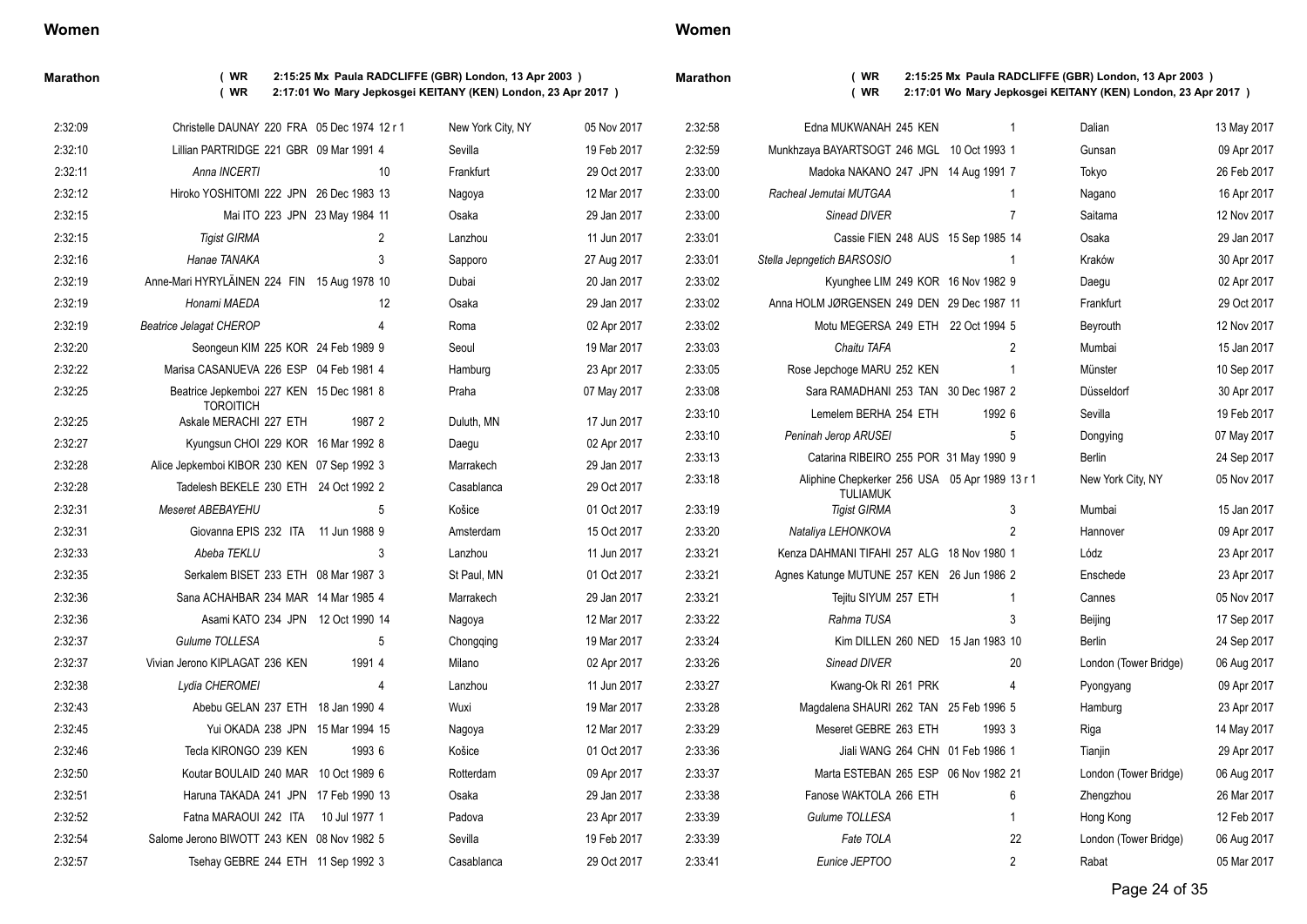### **Women**

**Marathon ( WR 2:15:25 Mx Paula RADCLIFFE (GBR) London, 13 Apr 2003 ) ( WR 2:17:01 Wo Mary Jepkosgei KEITANY (KEN) London, 23 Apr 2017 )**

| <b>Marathon</b> |  |
|-----------------|--|
|                 |  |

| 2:33:42 | Stella Jepngetich BARSOSIO                  | 1              | Skopje            | 07 May 2017 | 2:34:23 | Serkalem BISET                              | 15r1           | New York City, NY | 05 Nov 2017 |
|---------|---------------------------------------------|----------------|-------------------|-------------|---------|---------------------------------------------|----------------|-------------------|-------------|
| 2:33:43 | Aberu MEKURIA                               | 2              | Hong Kong         | 12 Feb 2017 | 2:34:24 | Sinke DESSIE 289 ETH 11 Oct 1994 5          |                | Istanbul          | 12 Nov 2017 |
| 2:33:46 | Rie UCHIDA 267 JPN 02 Aug 1995 15           |                | Osaka             | 29 Jan 2017 | 2:34:25 | Amelework FEKADU 290 ETH 21 Nov 1986 2      |                | Lódz              | 23 Apr 2017 |
| 2:33:46 | Aberu MEKURIA                               | 4              | Ottawa, CAN       | 28 May 2017 | 2:34:25 | Alia GRAY 290 USA 12 Nov 1988 8             |                | Chicago, IL       | 08 Oct 2017 |
| 2:33:46 | Maegan KRIFCHIN 267 USA 08 Apr 1988 7       |                | Chicago, IL       | 08 Oct 2017 | 2:34:27 | Eri HAYAKAWA 292 JPN 15 Nov 1981 16         |                | Nagoya            | 12 Mar 2017 |
| 2:33:48 | <b>Betelhem MOGES</b>                       | 3              | Hong Kong         | 12 Feb 2017 | 2:34:28 | Esther Chemtai NDIEMA 293 KEN 04 Jun 1988 5 |                | Ottawa, CAN       | 28 May 2017 |
| 2:33:49 | Halima HASSEN                               | 5              | Milano            | 02 Apr 2017 | 2:34:33 | Emma QUAGLIA                                | $\overline{7}$ | Wien              | 23 Apr 2017 |
| 2:33:50 | Zhiling ZHENG 269 CHN 25 Dec 1996 9         |                | Shanghai          | 12 Nov 2017 | 2:34:34 | <b>Tigist MEMUYE</b>                        | 5              | Hengshui          | 30 Sep 2017 |
| 2:33:55 | Hiroko MIYAUCHI 270 JPN 19 Jun 1983 16      |                | Osaka             | 29 Jan 2017 | 2:34:35 | <b>Azalech MASRESHA</b>                     | 5              | Hong Kong         | 12 Feb 2017 |
| 2:33:55 | Elizabeth Chepkanan 270 KEN 26 Mar 1983 1   |                | Madrid            | 23 Apr 2017 | 2.34.37 | Tigist SHETU 294 ETH                        | 1987 3         | Lódz              | 23 Apr 2017 |
| 2:33:56 | <b>RUMOKOL</b><br>Letebrhan HAYLAY          | 4              | Hong Kong         | 12 Feb 2017 | 2:34:38 | Celia SULLOHERN                             | 6              | <b>Gold Coast</b> | 02 Jul 2017 |
| 2:33:56 | Tish JONES 272 GBR 07 Sep 1985 18 r 1       |                | London            | 23 Apr 2017 | 2:34:39 | Rose JEPCHUMBA 295 KEN 14 Mar 1979 7        |                | Milano            | 02 Apr 2017 |
| 2:33:58 | Munkhzaya BAYARTSOGT                        | 17             | Osaka             | 29 Jan 2017 | 2:34:40 | Sakie ARAI 296 JPN 03 Jun 1994 19           |                | Osaka             | 29 Jan 2017 |
| 2:33:59 | Eunice Mumbua KIOKO 273 KEN                 | 1987 2         | Münster           | 10 Sep 2017 | 2:34:41 | Joan Jepchirchir KIGEN 297 KEN              | $\overline{2}$ | Madrid            | 23 Apr 2017 |
| 2:34:04 | Yuko MIZUGUCHI 274 JPN 24 May 1985 4        |                | Sapporo           | 27 Aug 2017 | 2.34.42 | Alessandra AGUILAR 298 ESP 01 Jul 1978 17   |                | Nagoya            | 12 Mar 2017 |
| 2:34:05 | Bekelu BEJI 275 ETH 01 Jan 1999 3           |                | Rabat             | 05 Mar 2017 | 2:34:43 | Laura HOTTENROTT- 299 GER 14 May 1992 12    |                | Frankfurt         | 29 Oct 2017 |
| 2:34:06 | Janet Jelagat RONO                          | $\overline{7}$ | Košice            | 01 Oct 2017 | 2:34:44 | <b>FREITAG</b><br>Tsehay DESALEGN           | 6              | Hong Kong         | 12 Feb 2017 |
| 2:34:07 | Gebeyanesh AYELE 276 ETH 01 May 1995 6      |                | Xiamen            | 02 Jan 2017 | 2:34:44 | Kotomi TAKAYAMA 300 JPN 18 Feb 1993 8       |                | Tokyo             | 26 Feb 2017 |
| 2:34:08 | Serkalem BISET                              | 3              | Duluth, MN        | 17 Jun 2017 | 2:34:45 | Soo-Min LEE 301 KOR 13 Dec 1992 10          |                | Seoul             | 19 Mar 2017 |
| 2:34:10 | Emma QUAGLIA 277 ITA 15 Aug 1980 14 r 1     |                | New York City, NY | 05 Nov 2017 | 2:34:45 | Kaho TANAKA 301 JPN 24 Jun 1991 5           |                | Sapporo           | 27 Aug 2017 |
| 2:34:11 | Aya HIGASHIMOTO 278 JPN 07 Apr 1992 18      |                | Osaka             | 29 Jan 2017 | 2:34:47 | Bedatu HIRPA                                | 3              | Madrid            | 23 Apr 2017 |
| 2:34:11 | Megertu ALEMU                               | $\overline{4}$ | Casablanca        | 29 Oct 2017 | 2:34:47 | Iwona BERNARDELLI                           | 6              | Ottawa, CAN       | 28 May 2017 |
| 2:34:12 | Inés MELCHOR 279 PER 30 Aug 1986 1          |                | Santiago de Chile | 02 Apr 2017 | 2:34:47 | Jane Kibii JERUTO                           |                | Duluth, MN        | 17 Jun 2017 |
| 2:34:12 | Failuna Abdi MATANGA 279 TAN 28 Oct 1992 10 |                | Amsterdam         | 15 Oct 2017 | 2:34:49 | Ehite BIZUAYEHU 303 ETH                     | 1991 7         | Hong Kong         | 12 Feb 2017 |
| 2:34:13 | Giovanna EPIS                               | 6              | Milano            | 02 Apr 2017 | 2:34:50 | Hellen Wanjiku MUGO 304 KEN 12 Dec 1985 7   |                | Zhengzhou         | 26 Mar 2017 |
| 2:34:14 | Fabienne AMRHEIN 281 GER 25 Nov 1992 11     |                | Berlin            | 24 Sep 2017 | 2:34:50 | Egigayehu ASNAKECH 304 ETH 09 May 1986 1    |                | Wuhan             | 09 Apr 2017 |
| 2:34:14 | Azalech MASRESHA 281 ETH 04 May 1988 5      |                | Ljubljana         | 29 Oct 2017 | 2.34.51 | Magdalena SHAURI                            |                | Mumbai            | 15 Jan 2017 |
| 2:34:16 | Marta GALIMANY 283 ESP 05 Oct 1985 12       |                | Berlin            | 24 Sep 2017 | 2:34:51 | Ayelu ABEBE                                 | 3              | Taiyuan           | 10 Sep 2017 |
| 2:34:16 | Hellen CHEPKORIR 283 KEN                    | 1994 8         | Košice            | 01 Oct 2017 | 2:34:51 | Nancy Jebichi ARUSEI 306 KEN                | 1986 3         | Athína            | 12 Nov 2017 |
| 2.34.16 | Caryl JONES 283 GBR 04 Apr 1987 11          |                | Amsterdam         | 15 Oct 2017 | 2:34:56 | Ruth Wanjiru KURIA                          |                | Taiyuan           | 10 Sep 2017 |
| 2:34:18 | Vera NUNES 286 POR 27 Jan 1980 1            |                | Zürich            | 09 Apr 2017 | 2:34:56 | Ashu KASIM                                  | $\overline{2}$ | Dublin            | 29 Oct 2017 |
| 2:34:18 | Bedatu HIRPA 286 ETH 28 Apr 1999 1          |                | Athína            | 12 Nov 2017 | 2:34:57 | Franziska RENG 307 GER 22 May 1996 13       |                | Frankfurt         | 29 Oct 2017 |
| 2:34:21 | Konjit TILAHUN 288 ETH 22 Sep 1987 7        |                | Xiamen            | 02 Jan 2017 | 2:34:58 | Ayantu ABERA 308 ETH                        | 1995 8         | Hong Kong         | 12 Feb 2017 |
| 2:34:22 | Alice Jepkemboi KIBOR                       | $\mathfrak{p}$ | Athína            | 12 Nov 2017 | 2:34:59 | Halima HUSSEN 309 ETH 13 Jan 1993 5         |                | Roma              | 02 Apr 2017 |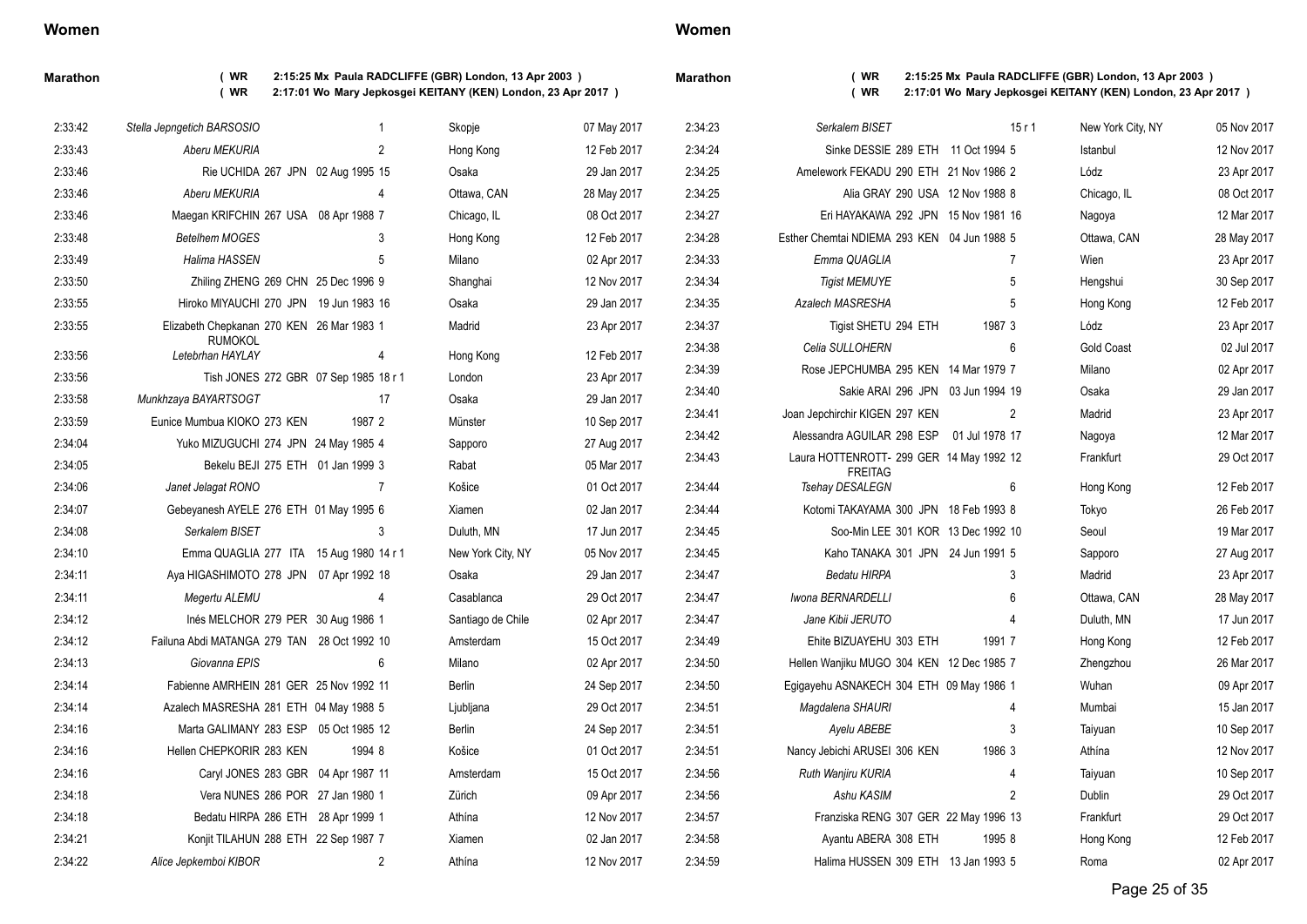### **Marathon ( WR 2:15:25 Mx Paula RADCLIFFE (GBR) London, 13 Apr 2003 ) ( WR 2:17:01 Wo Mary Jepkosgei KEITANY (KEN) London, 23 Apr 2017 )**

| 2:35:01 | Senbete GELANIE 310 ETH                          | 1990 2                             |                | Gunsan                | 09 Apr 2017 | 2.35:47 |     |
|---------|--------------------------------------------------|------------------------------------|----------------|-----------------------|-------------|---------|-----|
| 2:35:02 | Lindsey SCHERF 311 USA 18 Sep 1986 5             |                                    |                | Duluth, MN            | 17 Jun 2017 | 2:35:51 | Mar |
| 2:35:02 | Flomena Chepchirchir 311 KEN 01 Dec 1981 5       |                                    |                | Sydney                | 17 Sep 2017 | 2:35:52 |     |
| 2:35:03 | <b>CHUMBA</b><br>Izabela TRZASKALSKA             |                                    | 23             | London (Tower Bridge) | 06 Aug 2017 | 2.35.55 |     |
| 2:35:05 | Rose Jepchoge MARU                               |                                    | 3              | Enschede              | 23 Apr 2017 | 2.35.55 |     |
| 2:35:06 | Webalem BAZANEW 313 ETH                          | 1989 1                             |                | Sanya                 | 26 Feb 2017 | 2:35:55 |     |
| 2:35:07 | Koren JELELA 314 ETH 18 Jan 1987 10              |                                    |                | Shanghai              | 12 Nov 2017 | 2:35:55 |     |
| 2:35:08 | Meseret GOLA 315 ETH 30 Dec 1997 5               |                                    |                | Taiyuan               | 10 Sep 2017 | 2:35:57 |     |
| 2:35:09 | <b>Bekelu BEJI</b>                               |                                    | 1              | Warszawa              | 24 Sep 2017 | 2:36:00 |     |
| 2:35:10 | Kanae SHIMOYAMA 316 JPN                          | 24 Jul 1991 20                     |                | Osaka                 | 29 Jan 2017 | 2:36:00 |     |
| 2:35:11 | Hiroko YOSHITOMI                                 |                                    | 9              | Tokyo                 | 26 Feb 2017 | 2.36.02 |     |
| 2:35:11 | Merga TESFANESH 317 ETH                          | 1990 1                             |                | Toulouse              | 22 Oct 2017 | 2:36:02 |     |
| 2:35:17 | Carmen Patricia MARTÍNEZ 318 PAR 26 Dec 1982 3   |                                    |                | Düsseldorf            | 30 Apr 2017 | 2:36:03 |     |
| 2:35:18 | Esther Wanjiru MACHARIA 319 KEN                  | 1987 1                             |                | Lyon                  | 01 Oct 2017 | 2:36:03 |     |
| 2:35:25 | Melanie PANAYIOTOU 320 AUS                       | 21 Jul 1984 19 r 1                 |                | London                | 23 Apr 2017 | 2:36:06 |     |
| 2:35:26 | <b>Tigist TESHOME</b>                            |                                    | 6              | Dongying              | 07 May 2017 | 2:36:08 |     |
| 2:35:26 | Amelework FEKADU                                 |                                    | 1              | <b>Buenos Aires</b>   | 15 Oct 2017 | 2:36:09 |     |
| 2:35:27 |                                                  | Milly CLARK 321 AUS 01 Mar 1989 24 |                | London (Tower Bridge) | 06 Aug 2017 | 2:36:11 |     |
| 2:35:27 | Taylor WARD 321 USA                              | 1991 9                             |                | Chicago, IL           | 08 Oct 2017 | 2:36:13 |     |
| 2:35:28 | <b>Amelework FEKADU</b>                          |                                    | $\mathfrak{p}$ | Sanya                 | 26 Feb 2017 | 2:36:13 | Be  |
| 2:35:31 | Martha KOMU MUNYUTU 323 FRA 23 Mar 1983 8        |                                    |                | Paris                 | 09 Apr 2017 | 2:36:14 | D   |
| 2:35:31 | Olivera JEVTIC 323 SRB                           | 24 Jul 1977 2                      |                | Zagreb                | 08 Oct 2017 | 2.36.15 |     |
| 2:35:33 | II-Sim PAK 325 PRK                               |                                    | 5              | Pyongyang             | 09 Apr 2017 | 2.36.17 |     |
| 2:35:33 | Anne-Mari HYRYLÄINEN                             |                                    | 25             | London (Tower Bridge) | 06 Aug 2017 | 2.36.19 |     |
| 2:35:34 | Inés MELCHOR                                     |                                    | 26             | London (Tower Bridge) | 06 Aug 2017 | 2.36.19 |     |
| 2:35:35 | Konjit TILAHUN                                   |                                    | 6              | Roma                  | 02 Apr 2017 | 2.36.19 |     |
| 2:35:35 | Halima HUSSEN                                    |                                    | $\overline{2}$ | Toulouse              | 22 Oct 2017 | 2.36:20 |     |
| 2.35.39 | Etalemahu HABTEWOLD 326 ERI                      | 01 Jan 1990 9                      |                | Hong Kong             | 12 Feb 2017 | 2.36:20 |     |
| 2:35:40 | Sanae ELMANSOURI 327 MAR 02 Aug 1995 5           |                                    |                | Casablanca            | 29 Oct 2017 | 2:36:21 |     |
| 2:35:44 | Adriana Aparecida DA SILVA 328 BRA 22 Jul 1981 6 |                                    |                | Hamburg               | 23 Apr 2017 | 2:36:26 |     |
| 2:35:45 | Konjit TILAHUN                                   |                                    | 1              | Stockholm             | 03 Jun 2017 | 2:36:27 |     |
| 2:35:45 |                                                  | Zhixuan LI 329 CHN 23 Mar 1994 11  |                | Shanghai              | 12 Nov 2017 | 2:36:28 |     |
| 2:35:46 | Rebecca WADE 330 USA 09 Feb 1989 10              |                                    |                | Chicago, IL           | 08 Oct 2017 | 2:36:30 |     |
| 2:35:46 | Rose JEPCHUMBA                                   |                                    | 2              | <b>Buenos Aires</b>   | 15 Oct 2017 | 2:36:31 |     |

| 2:35:47 | Leslie SEXTON 331 CAN 17 May 1987 5              |                |                | Toronto               | 22 Oct 2017 |
|---------|--------------------------------------------------|----------------|----------------|-----------------------|-------------|
| 2:35:51 | Margaret Njuguna WANGUI 332 KEN                  | 1969 1         |                | <b>Tel Aviv</b>       | 24 Feb 2017 |
| 2:35:52 | Mari OZAKI 333 JPN                               | 16 Jul 1975 21 |                | Osaka                 | 29 Jan 2017 |
| 2:35:55 | <b>Hellen CHEPKORIR</b>                          |                | 7              | Rotterdam             | 09 Apr 2017 |
| 2:35:55 | Darya MYKHAYLOVA 334 UKR 29 Apr 1989 5           |                |                | Warszawa              | 23 Apr 2017 |
| 2:35:55 | Ellie O'KANE 334 AUS 10 Dec 1988 13              |                |                | Berlin                | 24 Sep 2017 |
| 2:35:55 | Viktoriya KHAPILINA 334 UKR 23 Apr 1992 3        |                |                | Dublin                | 29 Oct 2017 |
| 2:35:57 | Rebecca WADE                                     |                | 3              | Houston, TX           | 15 Jan 2017 |
| 2:36:00 | Balaynesh SHIFERA 337 ETH                        | 1988 2         |                | Stockholm             | 03 Jun 2017 |
| 2:36:00 | Pauline Wangui NGIGI                             |                | 6              | Beyrouth              | 12 Nov 2017 |
| 2:36:02 | Wude AYALEW                                      |                | $\overline{7}$ | Roma                  | 02 Apr 2017 |
| 2:36:02 | Hisae YOSHIMATSU 338 JPN 13 May 1979 3           |                |                | Münster               | 10 Sep 2017 |
| 2:36:03 | Rodah Chepkorir TANUI 339 KEN                    | 1991 4         |                | Madrid                | 23 Apr 2017 |
| 2:36:03 | Risa SHIGETOMO                                   |                | 27             | London (Tower Bridge) | 06 Aug 2017 |
| 2:36:06 | Mojie CAO 340 CHN 10 Apr 1992 2                  |                |                | Tianjin               | 29 Apr 2017 |
| 2:36:08 | Dayna PIDHORESKY 341 CAN 18 Nov 1986 7           |                |                | Ottawa, CAN           | 28 May 2017 |
| 2:36:09 | Roman MENGISTU 342 ETH                           | 1995 6         |                | Casablanca            | 29 Oct 2017 |
| 2:36:11 | Cassie FIEN                                      |                | 18             | Nagoya                | 12 Mar 2017 |
| 2:36:13 | Elizabeth Chepkanan                              |                | 1              | Kuala Lumpur          | 21 May 2017 |
| 2:36:13 | <b>RUMOKOL</b><br><b>Beatrice Jelagat CHEROP</b> |                | 2              | Warszawa              | 24 Sep 2017 |
| 2:36:14 | Daisy Chepngeno LAGAT 343 KEN                    | 1992 1         |                | Annecy                | 30 Apr 2017 |
| 2:36:15 | Gladys TEJEDA 344 PER 30 Sep 1985 1              |                |                | Ciudad de México      | 27 Aug 2017 |
| 2:36:17 | <b>Tigist TESHOME</b>                            |                | 6              | Taiyuan               | 10 Sep 2017 |
| 2:36:19 | Sana ACHAHBAR                                    |                | $\overline{2}$ | Wuhan                 | 09 Apr 2017 |
| 2:36:19 | Alice Jepkemboi KIBOR                            |                | 3              | Stockholm             | 03 Jun 2017 |
| 2:36:19 | Mary DAVIES 345 NZL 27 Aug 1982 7                |                |                | Gold Coast            | 02 Jul 2017 |
| 2:36:20 | Ayantu DAKEBO                                    |                | 1              | Pittsburg, PA         | 07 May 2017 |
| 2:36:20 | Hayimot ALEMAYEHU 346 ETH 17 Jun 1990 1          |                |                | Hefei                 | 12 Nov 2017 |
| 2:36:21 | Almaz NEGEDE 347 ETH 19 Feb 1987 2               |                |                | Hefei                 | 12 Nov 2017 |
| 2:36:26 | Seul-ki AHN 348 KOR 29 May 1992 1                |                |                | Chungju               | 22 Oct 2017 |
| 2:36:27 | Ehite BIZUAYEHU                                  |                | 3              | Hefei                 | 12 Nov 2017 |
| 2:36:28 | Yurie DOI 349 JPN 01 Jan 1988 6                  |                |                | Sapporo               | 27 Aug 2017 |
| 2:36:30 | Almaz NEGEDE                                     |                | 5              | Madrid                | 23 Apr 2017 |
| 2:36:31 | Tizita TERECHA 350 ETH                           | 1992 8         |                | Wien                  | 23 Apr 2017 |
|         |                                                  |                |                |                       |             |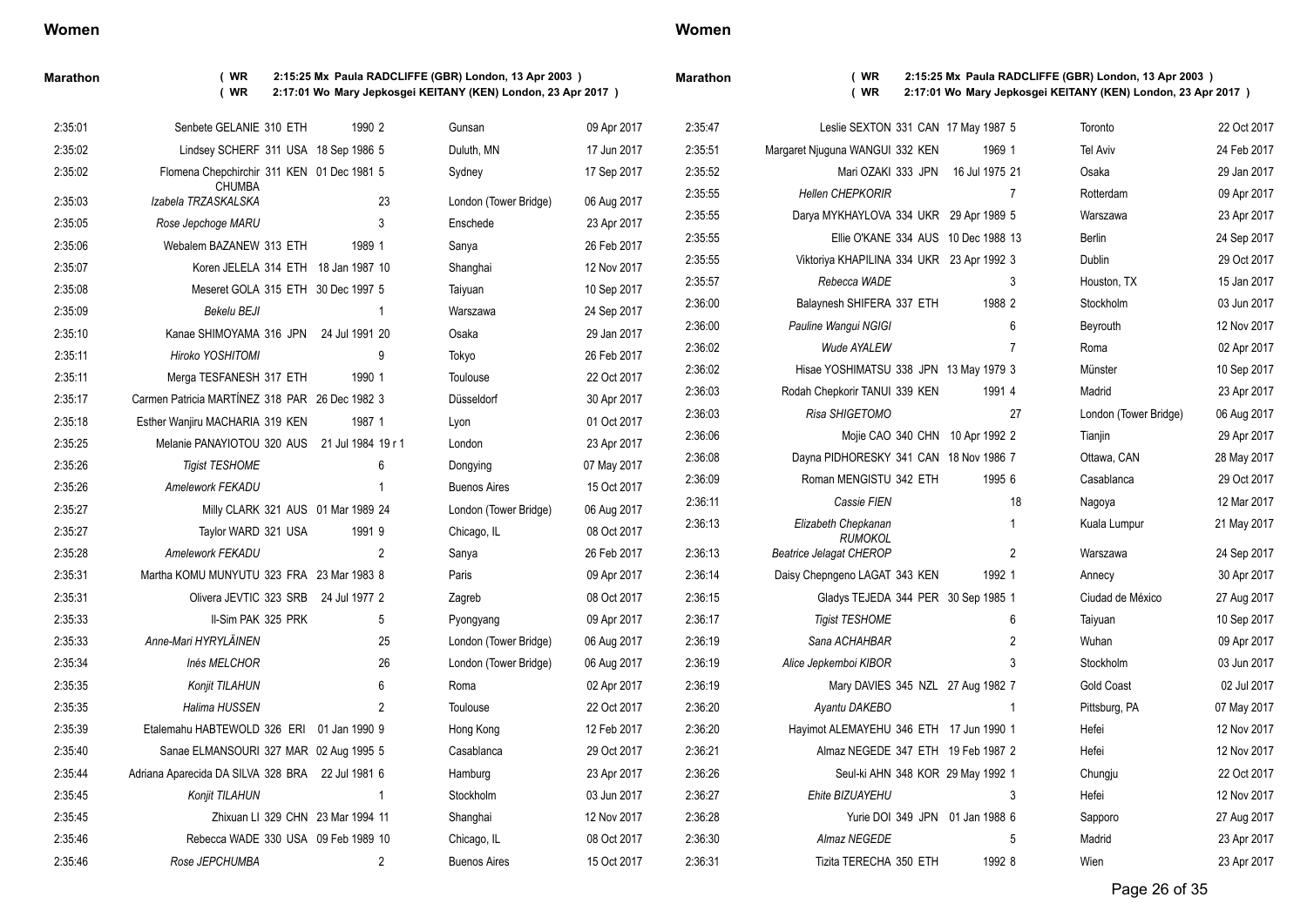| Maratho |  |
|---------|--|
|         |  |

**Marathon ( WR 2:15:25 Mx Paula RADCLIFFE (GBR) London, 13 Apr 2003 ) ( WR 2:17:01 Wo Mary Jepkosgei KEITANY (KEN) London, 23 Apr 2017 )**

**Marathon ( WR 2:15:25 Mx Paula RADCLIFFE (GBR) London, 13 Apr 2003 ) ( WR 2:17:01 Wo Mary Jepkosgei KEITANY (KEN) London, 23 Apr 2017 )**

| 2:36:32 | Saki TOKORO 351 JPN                                  | 1994 22        | Osaka                 | 29 Jan 2017 | 2:37:03 | Tiruwork MEKONNEN 375 ETH                      | 1986 4         | Stockholm             | 03 Jun 2017 |
|---------|------------------------------------------------------|----------------|-----------------------|-------------|---------|------------------------------------------------|----------------|-----------------------|-------------|
| 2:36:33 | Valdilene SILVA 352 BRA 18 Dec 1991 7                |                | Hamburg               | 23 Apr 2017 | 2:37:04 | Mei MATSUYAMA 377 JPN 27 Jun 1992 20           |                | Nagoya                | 12 Mar 2017 |
| 2:36:36 | Mona STOCKHECKE 353 GER 11 Oct 1983 8                |                | Hamburg               | 23 Apr 2017 | 2:37:05 | Laura GRAHAM 378 GBR 05 Mar 1986 14            |                | Berlin                | 24 Sep 2017 |
| 2:36:37 | Meseret GOLA                                         | 2              | Cannes                | 05 Nov 2017 | 2:37:06 | Rosa CHACHA 379 ECU 08 Dec 1982 9              |                | Praha                 | 07 May 2017 |
| 2:36:38 | Shaoqing HUA 354 CHN 12 Feb 1994 3                   |                | Tianjin               | 29 Apr 2017 | 2:37:07 | Anna BONIFACE 380 GBR 27 Apr 1991 1 r 2        |                | London                | 23 Apr 2017 |
| 2:36:38 | Lucy Wanjiku NDUNGA 354 KEN                          | $\overline{2}$ | Eindhoven             | 08 Oct 2017 | 2:37:07 | Yunhee CHUNG 380 KOR 03 Jan 1983 3             |                | Chungju               | 22 Oct 2017 |
| 2:36:38 | Askale MERACHI                                       | 16r1           | New York City, NY     | 05 Nov 2017 | 2:37:08 | Jong-Hyang KIM 382 PRK 07 Feb 1987 6           |                | Pyongyang             | 09 Apr 2017 |
| 2:36:38 | Emily Chemutai NGETICH 354 KEN 27 Sep 1984 9         |                | Hangzhou              | 05 Nov 2017 | 2:37:08 | Dorothy MCMAHAN 382 USA 06 Nov 1976 11         |                | Chicago, IL           | 08 Oct 2017 |
| 2:36:42 | Filomena COSTA 357 POR 22 Feb 1985 28                |                | London (Tower Bridge) | 06 Aug 2017 | 2:37:10 | <b>Fantu ETICHA</b>                            | 2              | Nagano                | 16 Apr 2017 |
| 2:36:42 | Doris Chepkwemoi 357 KEN 12 Dec 1984 7               |                | Cape Town             | 17 Sep 2017 | 2:37:10 | Hiroko YOSHITOMI                               |                | Fukuoka               | 12 Nov 2017 |
| 2:36:44 | CHANGEIYWO<br>Dinkinesh MEKASH 359 ETH 11 Sep 1985 5 |                | Mumbai                | 15 Jan 2017 | 2:37:14 | Ran JONG 384 PRK                               | 7              | Pyongyang             | 09 Apr 2017 |
| 2:36:44 | Yoshiko SAKAMOTO 359 JPN 27 Mar 1979 19              |                | Nagoya                | 12 Mar 2017 | 2:37:15 | Mami ONUKI 385 JPN 09 Oct 1991 7               |                | Sapporo               | 27 Aug 2017 |
| 2:36:44 | Genet ABDURKADIR 359 ETH                             | 1997 8         | Cape Town             | 17 Sep 2017 | 2:37:17 | <b>Emily Chemutai NGETICH</b>                  | $\overline{7}$ | Taiyuan               | 10 Sep 2017 |
| 2:36:45 | Chaltu CHIMDESA 362 ETH                              | 1995 6         | Mumbai                | 15 Jan 2017 | 2:37:19 | Tesfaw ETALEM 386 ETH                          | $\overline{7}$ | Chongqing             | 19 Mar 2017 |
| 2:36:45 | Janet Jelagat RONO                                   | 5              | Lanzhou               | 11 Jun 2017 | 2:37:21 | Eriko KUSHIMA 387 JPN 09 Feb 1993 21           |                | Nagoya                | 12 Mar 2017 |
| 2:36:46 | Meseret LEGESE 363 ETH                               | 1988 5         | Wuxi                  | 19 Mar 2017 | 2:37:22 | Clara SIMAL 388 ESP 16 Jan 1987 2              |                | Castellón             | 19 Feb 2017 |
| 2:36:46 | Shewarge ALENE 363 ETH 09 Dec 1986 2                 |                | Santiago de Chile     | 02 Apr 2017 | 2:37:22 | Adriana Aparecida DA SILVA                     | 17r1           | New York City, NY     | 05 Nov 2017 |
| 2:36:46 | Un-Ok JO                                             | 29             | London (Tower Bridge) | 06 Aug 2017 | 2:37:24 | Sifan MELAKU 389 ETH                           | 1997 4         | Lódz                  | 23 Apr 2017 |
| 2:36:46 | Irvette VAN ZYL 363 RSA 05 Jul 1987 9                |                | Cape Town             | 17 Sep 2017 | 2:37:24 | Beata NAIGAMBO 389 NAM 11 Mar 1980 30          |                | London (Tower Bridge) | 06 Aug 2017 |
| 2:36:47 | Serkalem BISET                                       | $\overline{4}$ | Houston, TX           | 15 Jan 2017 | 2:37:25 | Da-Un JUNG 391 KOR                             | 1997 4         | Chungju               | 22 Oct 2017 |
| 2:36:48 | Lingling JIN 366 CHN 16 Jan 1987 23                  |                | Osaka                 | 29 Jan 2017 | 2:37:26 | Jong-Sim RI 392 PRK                            | 8              | Pyongyang             | 09 Apr 2017 |
| 2:36:48 | Alice Cherotich SERSER 366 KEN                       | 1982 6         | Wuxi                  | 19 Mar 2017 | 2:37:27 | Sule UTURA                                     | 11             | Dubai                 | 20 Jan 2017 |
| 2:36:48 | Lihua GONG 366 CHN 10 May 1993 4                     |                | Tianjin               | 29 Apr 2017 | 2:37:27 | Lisa RING 393 SWE 30 Mar 1993 6                |                | Barcelona             | 12 Mar 2017 |
| 2:36:48 | Runa Skrove FALCH 366 NOR 23 Jun 1990 4              |                | Düsseldorf            | 30 Apr 2017 | 2:37:27 | Mulunesh ZEWDU 393 ETH                         | 1994 3         | Hannover              | 09 Apr 2017 |
| 2:36:49 | Genet GETANEH 370 ETH 06 Jan 1986 1                  |                | Castellón             | 19 Feb 2017 | 2:37:28 | Hanna VANDENBUSSCHE 395 BEL 03 Jul 1987 20 r 1 |                | London                | 23 Apr 2017 |
| 2:36:50 | Nadezhda LESHCHINSKAYA 371 RUS 18 Nov 1984 1         |                | Sankt-Peterburg       | 09 Jul 2017 | 2:37:29 | Lyubov DOBROVOLSKAYA 396 RUS 19 Oct 1987 2     |                | Sankt-Peterburg       | 09 Jul 2017 |
| 2:36:52 | Kyungsun CHOI                                        | $\overline{2}$ | Chungju               | 22 Oct 2017 | 2:37:29 | Meseret GEBRE                                  |                | Hartford, CT          | 14 Oct 2017 |
| 2:36:55 | Mercy Jemutai TANUI 372 KEN                          | 1984 3         | Wuhan                 | 09 Apr 2017 | 2:37:30 | Hanna VANDENBUSSCHE                            | 3              | Eindhoven             | 08 Oct 2017 |
| 2:36:55 | Lyndsay TESSIER 372 CAN 21 Jan 1978 6                |                | Toronto               | 22 Oct 2017 | 2:37:33 | Jessica AUGUSTO                                | 18r1           | New York City, NY     | 05 Nov 2017 |
| 2:36:56 | Meseret GOLA                                         | 6              | Chongqing             | 19 Mar 2017 | 2:37:40 | Ilona MARHELE 397 LAT 05 Apr 1986 31           |                | London (Tower Bridge) | 06 Aug 2017 |
| 2:36:59 | Loice Jebet KIPTOO                                   | 10             | Hangzhou              | 05 Nov 2017 | 2:37:43 | Kidist FESEHA 398 ETH                          | 1990 8         | Chongqing             | 19 Mar 2017 |
| 2:37:00 | Rie UCHIDA                                           | $\mathbf{1}$   | Tokushima             | 26 Mar 2017 | 2:37:45 | Viktoriia POLIUDINA 399 KGZ 29 Jun 1989 1      |                | Astaná                | 27 Aug 2017 |
| 2:37:02 | Ogla Jerono KIMAIYO 374 KEN 24 Jul 1988 3            |                | Santiago de Chile     | 02 Apr 2017 | 2:37:46 | Eddah JEPKOSGEI 400 KEN                        |                | Edinburgh             | 28 May 2017 |
| 2:37:03 | Georgie BRUINVELS 375 GBR 20 Oct 1988 1              |                | Manchester            | 02 Apr 2017 | 2:37:47 | Rebby Cherono KOECH 401 KEN 02 Jun 1981 1      |                | Podgorica             | 29 Oct 2017 |
|         |                                                      |                |                       |             |         |                                                |                |                       |             |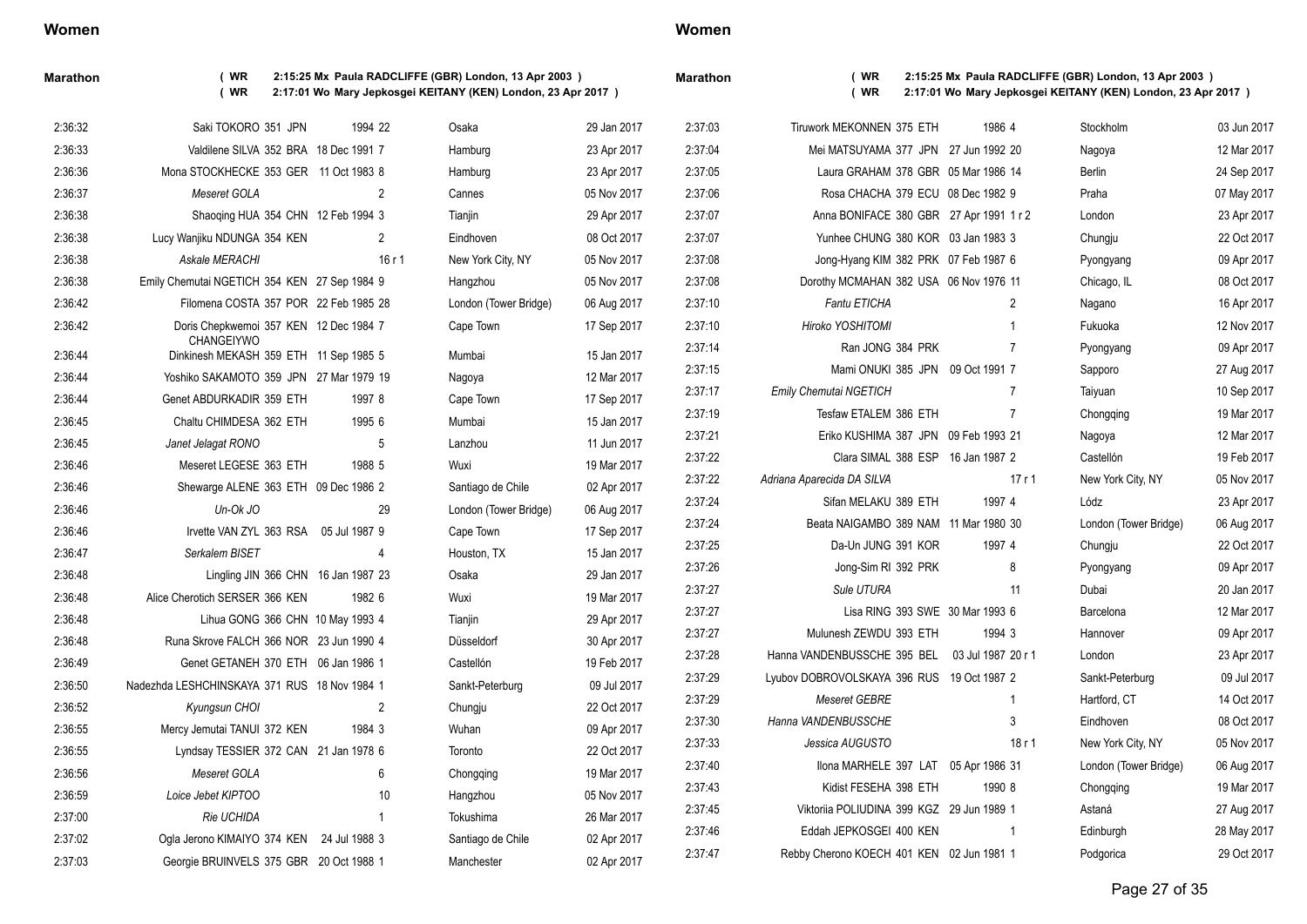**Marathon ( WR 2:15:25 Mx Paula RADCLIFFE (GBR) London, 13 Apr 2003 ) ( WR 2:17:01 Wo Mary Jepkosgei KEITANY (KEN) London, 23 Apr 2017 )**

| 2:37:48 | Marina KOVALEVA 402 RUS 19 Sep 1984 2         |                | Moskva                | 24 Sep 2017 | 2:38:29            | Degu WORKU 427 ETH                             | 9              | Chongqing             | 19 Mar 2017                |
|---------|-----------------------------------------------|----------------|-----------------------|-------------|--------------------|------------------------------------------------|----------------|-----------------------|----------------------------|
| 2:37:50 | Rosa CHACHA                                   | 32             | London (Tower Bridge) | 06 Aug 2017 | 2:38:29            | Mirriam Wangari KARIENYE 427 KEN 22 Feb 1979 3 |                | Nagano                | 16 Apr 2017                |
| 2:37:51 | Susan PARTRIDGE 403 GBR 04 Jan 1980 21 r 1    |                | London                | 23 Apr 2017 | 2:38:29            | Yoshiko SAKAMOTO                               | 4              | Münster               | 10 Sep 2017                |
| 2:37:51 | Fanny PRUVOST 403 FRA 21 May 1979 4           |                | Eindhoven             | 08 Oct 2017 | 2:38:30            | Edna MUKWANAH                                  | -1             | Rio de Janeiro        | 18 Jun 2017                |
| 2:37:52 | Rodah Chepkorir TANUI                         | -1             | Lagos, NGR            | 11 Feb 2017 | 2:38:30            | Monika STEFANOWICZ 430 POL 15 May 1980 8       |                | Saitama               | 12 Nov 2017                |
| 2:37:52 | Marina HMELEVSKAYA 405 UZB 30 Jul 1990 2      |                | Astaná                | 27 Aug 2017 | 2:38:31            | Jessica DRASKAU- 431 DEN 08 Sep 1977 14        |                | Chicago, IL           | 08 Oct 2017                |
| 2:37:54 | Federica DAL RI 406 ITA 25 Sep 1980 2         |                | Padova                | 23 Apr 2017 | 2:38:32            | PETERSSON<br>Hiroko YOSHITOMI                  | 25             | Osaka                 | 29 Jan 2017                |
| 2:37:55 | Gladys GANIEL-O'NEILL 407 IRL 10 Mar 1977 15  |                | Berlin                | 24 Sep 2017 | 2:38:33            | Christina VERGARA 432 USA                      | 1981 15        | Chicago, IL           | 08 Oct 2017                |
| 2:37:56 | Meskerem ABERA 408 ETH                        | 8              | Roma                  | 02 Apr 2017 | 2:38:34            | Monika STEFANOWICZ                             | 8              | Ottawa, CAN           | 28 May 2017                |
| 2:38:00 | Sarah Kiptoo CHERIWOI 409 KEN                 | 1989 4         | St Paul, MN           | 01 Oct 2017 | 2:38:35            | Hyang-Ok KIM 433 PRK                           | 10             | Pyongyang             | 09 Apr 2017                |
| 2:38:03 | Olivera JEVTIC                                | -1             | Beograd               | 22 Apr 2017 | 2:38:37            | Sarah CROUCH                                   | 5              | Houston, TX           | 15 Jan 2017                |
| 2:38:03 | Manuela SOCCOL 410 BEL 16 Jun 1988 9          |                | Hamburg               | 23 Apr 2017 | 2:38:38            | Kyunghee LIM                                   | 34             | London (Tower Bridge) | 06 Aug 2017                |
| 2:38:03 | Tsehay DESALEGN                               | 6              | Lanzhou               | 11 Jun 2017 | 2:38:38            | Bojana BJELJAC 434 CRO 10 Apr 1989 3           |                | Zagreb                | 08 Oct 2017                |
| 2:38:04 | Gulnara VYGOVSKAYA 411 RUS 06 Sep 1980 5      |                | Volgograd             | 07 May 2017 | 2:38:41            | Jedidah Wanjiru KARUNGU 435 KEN                | 1987 1         | Kaohsiung             | 12 Feb 2017                |
| 2:38:05 | Corinne HERBRETEAU 412 FRA 26 Feb 1976 1      |                | Sénart                | 01 May 2017 | 2:38:44            | Anastasiya KUSHNIRENKO 436 RUS                 | 18 Jul 1989 1  | Perm                  | 03 Sep 2017                |
| 2:38:06 | Ho Sun PARK 413 KOR 17 Nov 1986 10            |                | Daegu                 | 02 Apr 2017 | 2:38:45            | Elena LOYO 437 ESP 11 Jan 1983 7               |                | Sevilla               | 19 Feb 2017                |
| 2:38:08 | Munkhzaya BAYARTSOGT                          | -1             | Taipei City           | 19 Mar 2017 | 2:38:46            | Hiroko YOSHITOMI                               | 9              | Paris                 | 09 Apr 2017                |
| 2:38:09 | Semehar TESFAYE 414 ETH 09 Nov 1990 1         |                | Fargo, ND             | 21 May 2017 | 2:38:46            | Ashete BEKERE                                  | $\overline{2}$ | Ciudad de México      | 27 Aug 2017                |
| 2:38:09 | Pamela Jemeli KIPCHONGE 414 KEN 22 Aug 1983 2 |                | Wroclaw               | 10 Sep 2017 | 2:38:46            | Azusa NOJIRI 438 JPN 06 Jun 1982 1             |                | Toyama                | 29 Oct 2017                |
| 2:38:10 | Seada KEDIR 416 ETH                           | 1988 4         | Rabat                 | 05 Mar 2017 | 2:38:47            | Rebby Cherono KOECH                            | 3              | Gunsan                | 09 Apr 2017                |
| 2:38:11 | Jenny SPINK 417 GBR 07 Aug 1981 22 r 1        |                | London                | 23 Apr 2017 | 2:38:47            | Chika IHARA 439 JPN 12 Jul 1995 8              |                | Sapporo               | 27 Aug 2017                |
| 2:38:14 | Georgina Jepkirui RONO                        |                | Doha                  | 13 Jan 2017 | 2:38:47            | <b>Balaynesh SHIFERA</b>                       | $\overline{2}$ | Melbourne             | 15 Oct 2017                |
| 2:38:15 | Samantha ROECKER 418 USA 15 Oct 1991 2        |                | Hartford, CT          | 14 Oct 2017 | 2:38:48            | Tetyana VERNYHOR 440 UKR 23 Jan 1983 4         |                | Hannover              | 09 Apr 2017                |
| 2:38:19 | Kimi REED 419 USA 03 Feb 1988 12              |                | Chicago, IL           | 08 Oct 2017 | 2:38:48A           | Margaret LEPAKANA 440 KEN                      | - 1            | Lewa                  | 24 Jun 2017                |
| 2:38:21 | Tsehay GEBRE                                  | $\overline{2}$ | Taipei City           | 19 Mar 2017 | 2:38:51            | Marie IMADA 442 JPN 18 Jan 1990 1              |                | Kitakyushu            | 19 Feb 2017                |
| 2:38:22 | Fridah Jepkite LODEPA 420 KEN                 | 1982 2         | Lagos, NGR            | 11 Feb 2017 | 2:38:52            | Naomi Nduia NJIRI 443 KEN                      | 8              | Zhengzhou             | 26 Mar 2017                |
| 2:38:23 | Goitetom HAFTU 421 ETH                        | 1987 4         | Enschede              | 23 Apr 2017 | 2:38:52            | Dominika STELMACH 443 POL                      | 1982 6         | Warszawa              | 23 Apr 2017                |
| 2:38:24 | Vicoty CHEPKEMOK 422 KEN                      | 1986 2         | Doha                  | 13 Jan 2017 | 2:38:52            | Dagmara HANDZLIK 443 CYP 20 Feb 1986 35        |                | London (Tower Bridge) | 06 Aug 2017                |
| 2:38:25 | Edna MUKWANAH                                 | 3              | <b>Buenos Aires</b>   | 15 Oct 2017 | 2:38:52            | Louise Langelund BATTING 443 DEN 07 Feb 1978 1 |                | Odense                | 01 Oct 2017                |
| 2:38:26 | Yong-Bok CHE 423 PRK                          | 9              | Pyongyang             | 09 Apr 2017 | 2:38:52            | Kumesci SICHALA 443 ETH                        | 1995 3         | Lisboa                | 15 Oct 2017                |
| 2:38:26 | Claire MCCARTHY 423 IRL                       | 29 Jun 1976 33 | London (Tower Bridge) | 06 Aug 2017 | 2:38:54            | Kristen HECKERT 448 USA 11 Nov 1986 16         |                |                       | 08 Oct 2017                |
| 2:38:27 | Caitlin PHILLIPS 425 USA 13 Jul 1982 16       |                | Berlin                | 24 Sep 2017 |                    |                                                |                | Chicago, IL           |                            |
| 2:38:27 | Sarah CROUCH 425 USA 22 Aug 1989 13           |                | Chicago, IL           | 08 Oct 2017 | 2:38:55            | Kimiko SATO 449 JPN                            | 1995 26        | Osaka                 | 29 Jan 2017                |
| 2:38:29 | Haruna MAEKAWA 427 JPN 17 Feb 1994 24         |                | Osaka                 | 29 Jan 2017 | 2:38:58<br>2:39:00 | Mirela DE ANDRADE 450 BRA 09 Feb 1991 2        |                | Rio de Janeiro        | 18 Jun 2017<br>11 Nov 2017 |
|         |                                               |                |                       |             |                    | Bethany SACHTLEBEN 451 USA 09 Feb 1992 1       |                | Richmond, VA          |                            |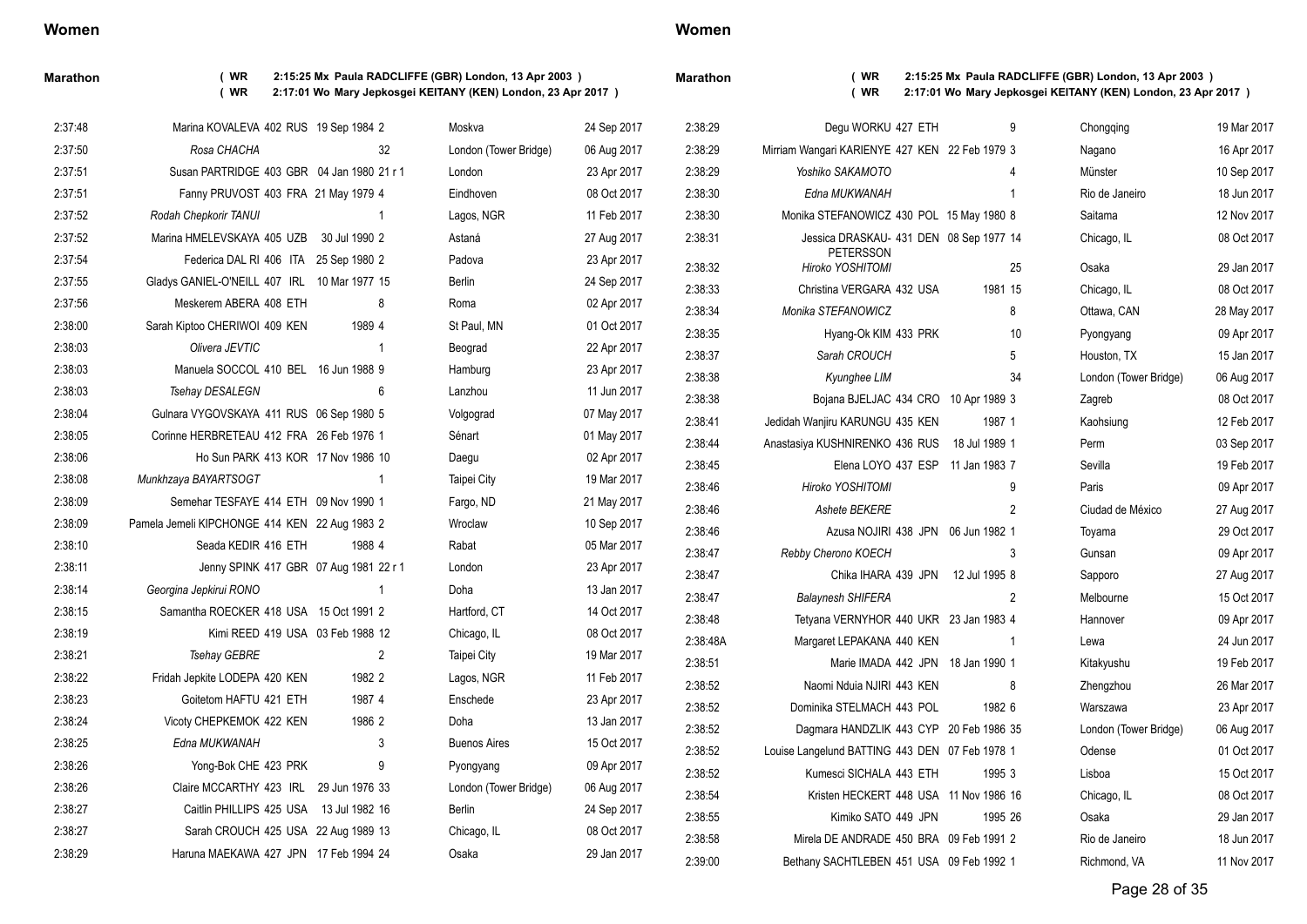| Maratho |
|---------|
|---------|

 $2:39:21$ 

**Marathon ( WR 2:15:25 Mx Paula RADCLIFFE (GBR) London, 13 Apr 2003 ) ( WR 2:17:01 Wo Mary Jepkosgei KEITANY (KEN) London, 23 Apr 2017 )**

| arathon |  |
|---------|--|
|         |  |

**Marathon ( WR 2:15:25 Mx Paula RADCLIFFE (GBR) London, 13 Apr 2003 )**

**( WR 2:17:01 Wo Mary Jepkosgei KEITANY (KEN) London, 23 Apr 2017 )**

| 2:39:01 | Sanae ELMANSOURI                                          | 5              | Rabat               | 05 Mar 2017 | 2:39:33  | Mitsuko INO                                   | 10             | Tokyo                 | 26 Feb 2017 |
|---------|-----------------------------------------------------------|----------------|---------------------|-------------|----------|-----------------------------------------------|----------------|-----------------------|-------------|
| 2:39:01 | Beylanesh FEKADU 452 ETH 28 Mar 1987 19 r 1               |                | New York City, NY   | 05 Nov 2017 | 2:39:33  | Julia DAVIS 477 GBR 12 Aug 1986 3 r 2         |                | London                | 23 Apr 2017 |
| 2:39:02 | Alice Jemeli TIMBILILI 453 KEN 01 Feb 1983 3              |                | Lagos, NGR          | 11 Feb 2017 | 2:39:34  | Sharon Jemutai CHEROP 478 KEN 16 Mar 1984 6   |                | Istanbul              | 12 Nov 2017 |
| 2:39:04 | Teresa MONTRONE 454 ITA 05 Aug 1988 8                     |                | Milano              | 02 Apr 2017 | 2:39:35  | Dominika NOWAKOWSKA 479 POL 25 Jan 1985 7     |                | Warszawa              | 23 Apr 2017 |
| 2:39:06 | Eunice Mumbua KIOKO                                       | 4              | Riga                | 14 May 2017 | 2:39:38  | Gladys Jepkechei TARUS 480 KEN                | $\overline{1}$ | Vancouver             | 07 May 2017 |
| 2:39:07 | Zewdnesh AYELE 455 ETH 21 Nov 1993 3                      |                | Taipei City         | 19 Mar 2017 | 2:39:39  | María Isabel URRUTIA 481 ARG 06 May 1986 10   |                | Hamburg               | 23 Apr 2017 |
| 2:39:07 | Mitsuko INO 455 JPN                                       | 1983 2         | Tokushima           | 26 Mar 2017 | 2:39:39  | Katarzyna KOWALSKA                            | 36             | London (Tower Bridge) | 06 Aug 2017 |
| 2:39:07 | Laura GRAHAM                                              | 4              | Dublin              | 29 Oct 2017 | 2:39:39  | Susanne RÜEGGER 481 SUI 28 Aug 1984 17        |                | <b>Berlin</b>         | 24 Sep 2017 |
| 2:39:08 | Monika ATHARE 457 IND 26 Mar 1992 1                       |                | New Delhi           | 26 Feb 2017 | 2:39:40  | Derbe GODANA 483 ETH 13 Mar 1988 7            |                | Mumbai                | 15 Jan 2017 |
| 2:39:09 | Sanae ELMANSOURI                                          | 5              | Marrakech           | 29 Jan 2017 | 2:39:42  | Allison MACSAS 484 USA 19 Aug 1984 2          |                | Vancouver             | 07 May 2017 |
| 2:39:10 | Melanie MYRAND 458 CAN 07 Oct 1985 7                      |                | Toronto             | 22 Oct 2017 | 2.39.44  | Emily Chemutai NGETICH                        | 7              | Barcelona             | 12 Mar 2017 |
| 2:39:11 | Julia KOHNEN 459 USA                                      | 1992 17        | Chicago, IL         | 08 Oct 2017 | 2:39:46  | Wenjie LI 485 CHN 24 Nov 1994 5               |                | Wuhan                 | 09 Apr 2017 |
| 2:39:15 | Kikuyo TSUZAKI                                            | 22             | Nagoya              | 12 Mar 2017 | 2:39:46  | Tarah KORIR 485 CAN 01 May 1987 9             |                | Wien                  | 23 Apr 2017 |
| 2:39:15 | Ivana IOZZIA 460 ITA 18 Feb 1973 14                       |                | Frankfurt           | 29 Oct 2017 | 2:39:47  | Lindsay FLANAGAN 487 USA 24 Jan 1991 37       |                | London (Tower Bridge) | 06 Aug 2017 |
| 2:39:16 | Kokob TESFAGABRIEL 461 ERI 04 Jun 1994 6                  |                | Hengshui            | 30 Sep 2017 | 2:39:48  | Fanni GYURKÓ 488 HUN 18 Jan 1987 15           |                | Frankfurt             | 29 Oct 2017 |
| 2:39:17 | Natalya SERGEYEVA 462 RUS 04 Sep 1984 6                   |                | Volgograd           | 07 May 2017 | 2:39:50  | Haifeng LI 489 CHN                            | 18             | Berlin                | 24 Sep 2017 |
| 2:39:19 | Andreia HESSEL 463 BRA 10 Aug 1984 4                      |                | <b>Buenos Aires</b> | 15 Oct 2017 | 2:39:52  | Seongeun KIM                                  | 38             | London (Tower Bridge) | 06 Aug 2017 |
| 2:39:20 | Fatiha BENCHATKI 464 MAR 06 Dec 1982 6                    |                | Marrakech           | 29 Jan 2017 | 2:39:56  | Hanna LINDHOLM 490 SWE 28 Nov 1979 12         |                | Amsterdam             | 15 Oct 2017 |
| 2:39:20 | Askale TENA 464 ETH                                       |                | Wuhan               | 09 Apr 2017 | 2:39:58  | Karen VAN PROEYEN 491 BEL 18 Nov 1984 5       |                | Eindhoven             | 08 Oct 2017 |
| 2:39:20 | Zeddy Jerop LIMO 464 KEN 06 Aug 1987 1                    |                | Dakar               | 16 Apr 2017 | 2:39:59  | Ilempi MADEEVA 492 RUS 09 Aug 1994 3          |                | Kazan                 | 21 May 2017 |
| 2:39:20 | Amy CLEMENTS 464 GBR 22 May 1982 2 r 2                    |                | London              | 23 Apr 2017 | 2:39:59  | Katharina HEINIG                              | 39             | London (Tower Bridge) | 06 Aug 2017 |
| 2:39:20 | Irina YUMANOVA 464 RUS 09 Apr 1990 1                      |                | Omsk                | 05 Aug 2017 | 2:39:59  | Sook-Jung LEE 492 KOR 29 Sep 1991 1           |                | Gyeongju              | 15 Oct 2017 |
| 2:39:20 | Laura GOTTI 464 ITA 14 Jun 1991 18                        |                | Chicago, IL         | 08 Oct 2017 | 2:40:00  | Arba MUDE 494 ETH                             | 1983 2         | <b>Tel Aviv</b>       | 24 Feb 2017 |
| 2:39:21 | Khishigsaikhan 470 MGL 28 Aug 1990 9                      |                | Zhengzhou           | 26 Mar 2017 | 2:40:00  | Nadezhda LESHCHINSKAYA                        | $\overline{7}$ | Volgograd             | 07 May 2017 |
| 2:39:21 | <b>GALBADRAKH</b><br>Chirine NJEIM 470 LBN 04 Oct 1984 19 |                | Chicago, IL         | 08 Oct 2017 | 2:40:02  | Danna HERRICK 495 USA 31 Oct 1986 20          |                | Chicago, IL           | 08 Oct 2017 |
| 2:39:22 | Emily Chepkomi SAMOEI                                     |                | Lagos, NGR          | 11 Feb 2017 | 2:40:02  | Doroteia PEIXOTO                              | 4              | Lisboa                | 15 Oct 2017 |
| 2:39:22 | Evdokia BUKINA 472 RUS 10 Feb 1993 3                      |                | Sankt-Peterburg     | 09 Jul 2017 | 2:40:03  | Meixia ZHANG 496 CHN 20 Jan 1991 7            |                | Tianjin               | 29 Apr 2017 |
| 2:39:24 | Xiaojie WEI 473 CHN 20 Nov 1989 6                         |                | Tianjin             | 29 Apr 2017 | 2:40:03  | Evdokia BUKINA                                | -4             | Kazan                 | 21 May 2017 |
| 2:39:24 | Koren JELELA                                              | 9              | Ottawa, CAN         | 28 May 2017 | 2:40:05  | Kellen Waithira MUKHAMI 497 KEN 06 Jan 1987 1 |                | Debno                 | 02 Apr 2017 |
| 2:39:24 | Scola Jepkemoi KIPTOO 473 KEN 03 Dec 1989 3               |                | Ciudad de México    | 27 Aug 2017 | 2.40:07  | Vicoty CHEPKEMOK                              | 2              | Kuala Lumpur          | 21 May 2017 |
| 2:39:26 | Getahun BIZUWORK 475 ETH 03 Feb 1989 1                    |                | Buffalo, NY         | 28 May 2017 | 2:40:08A | Carmen TOAQUIZA 498 ECU 05 Oct 1995 2         |                | Lima                  | 21 May 2017 |
| 2:39:27 | Casey WOOD 476 AUS 24 Feb 1989 23 r 1                     |                | London              | 23 Apr 2017 | 2:40:08  | Mirriam Wangari KARIENYE                      | 5              | <b>Buenos Aires</b>   | 15 Oct 2017 |
| 2:39:29 | Salome Jerono BIWOTT                                      | $\overline{7}$ | Casablanca          | 29 Oct 2017 | 2:40:09  | Laurie KNOWLES 499 USA 13 Oct 1977 20 r 1     |                | New York City, NY     | 05 Nov 2017 |
| 2:39:31 | Daisy Chepngeno LAGAT                                     | $\overline{1}$ | Kassel              | 18 Sep 2017 | 2:40:09  | Wenjie Ll                                     | 11             | Hangzhou              | 05 Nov 2017 |
|         |                                                           |                |                     |             |          |                                               |                |                       |             |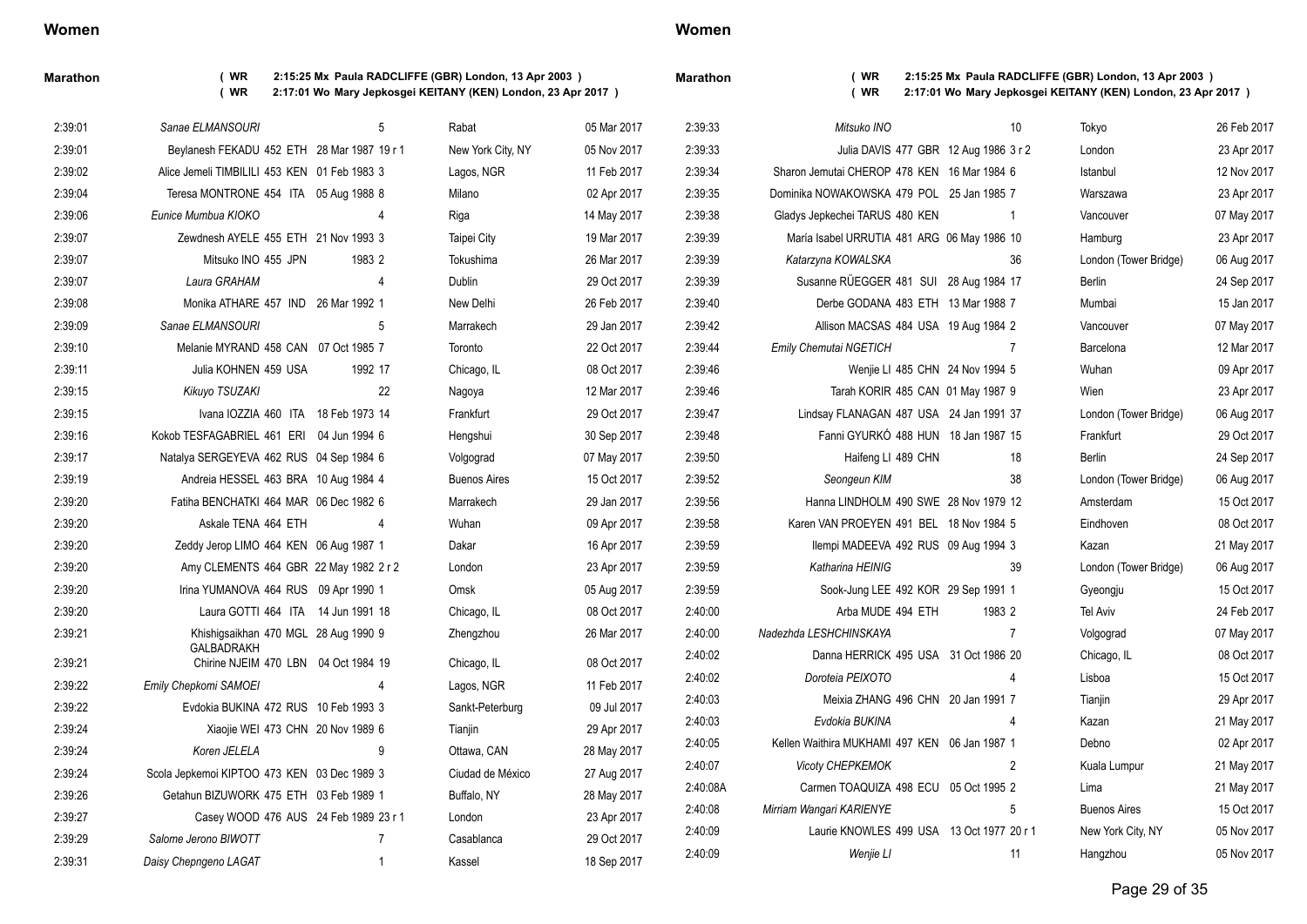**Marathon ( WR 2:15:25 Mx Paula RADCLIFFE (GBR) London, 13 Apr 2003 ) ( WR 2:17:01 Wo Mary Jepkosgei KEITANY (KEN) London, 23 Apr 2017 )**

**Marathon ( WR 2:15:25 Mx Paula RADCLIFFE (GBR) London, 13 Apr 2003 ) ( WR 2:17:01 Wo Mary Jepkosgei KEITANY (KEN) London, 23 Apr 2017 )**

| 2:40:10 | Ye-Jin LIM 500 KOR                            | 1995 5 | Chungju               | 22 Oct 2017 | 2.40.39  | Olga DUBOVSKAYA 524 BLR 09 Oct 1983 11                                    |                              | Hong Kong             | 12 Feb 2017    |
|---------|-----------------------------------------------|--------|-----------------------|-------------|----------|---------------------------------------------------------------------------|------------------------------|-----------------------|----------------|
| 2:40:10 | Caroline Jepkurui YATICH 500 KEN              |        | Xichang               | 04 Nov 2017 | 2.40.40  | Jessica HARPER 525 CAN 01 May 1992 8                                      |                              | Rotterdam             | 09 Apr 2017    |
| 2:40:11 | Yinli HE                                      | 8      | Tianjin               | 29 Apr 2017 | 2.40.40  |                                                                           | Agnes 525 ITA 12 Jan 1982 16 | Frankfurt             | 29 Oct 2017    |
| 2:40:12 | Aleksandra LISOWSKA 502 POL 12 Dec 1990 10    |        | Ottawa, CAN           | 28 May 2017 | 2:40:41  | <b>TSCHURTSCHENTHALER</b><br>Gladys Jepkurui BIWOTT 527 KEN 22 Feb 1985 1 |                              | Lemesos               | 19 Mar 2017    |
| 2:40:13 | Getahun BIZUWORK                              | 2      | Pittsburg, PA         | 07 May 2017 | 2:40:43  | Pauline Wangui NGIGI                                                      | 4                            | Ciudad de México      | 27 Aug 2017    |
| 2:40:13 | Evdokia BUKINA                                | 3      | Moskva                | 24 Sep 2017 | 2:40:45  | Beata NAIGAMBO                                                            | $\overline{7}$               | Istanbul              | 12 Nov 2017    |
| 2:40:14 | Naomi Tuwei CHEPKORIR 503 KEN                 | 1993 2 | Dakar                 | 16 Apr 2017 | 2:40:48  | Beyene DEBELE 528 ETH                                                     | 5                            | Lagos, NGR            | 11 Feb 2017    |
| 2:40:15 | Maureen Jepkoech KIPRONO 504 KEN              | 1991 2 | Annecy                | 30 Apr 2017 | 2:40:48  | Elisa STEFANI 528 ITA 04 May 1986 9                                       |                              | Milano                | 02 Apr 2017    |
| 2:40:15 | Mapaseka MAKHANYA 504 RSA 09 Apr 1985 40      |        | London (Tower Bridge) | 06 Aug 2017 | 2:40:48  | Emma SPENCER 528 USA                                                      | 1990 21                      | Chicago, IL           | 08 Oct 2017    |
| 2:40:18 | Alemitu AJEMA 506 ETH                         | 9      | Roma                  | 02 Apr 2017 | 2:40:48  | Jeong-Yun CHOI 528 KOR                                                    | 7                            | Chungju               | 22 Oct 2017    |
| 2:40:20 | Ye-Jin LIM                                    | 11     | Seoul                 | 19 Mar 2017 | 2:40:49  | Sifan MELAKU                                                              | 6                            | Lagos, NGR            | 11 Feb 2017    |
| 2:40:21 | Shewarge ALENE                                | 10     | Hong Kong             | 12 Feb 2017 | 2.40.49  | Haruna TAKADA                                                             | -1                           | Poznan                | 15 Oct 2017    |
| 2:40:21 | Brendah Kamonya KEBEYA 507 KEN                | 1992 1 | Bregenz               | 08 Oct 2017 | 2:40:51  | Sana ACHAHBAR                                                             | 4                            | Beijing               | 17 Sep 2017    |
| 2:40:22 | Lavinia HAITOPE 508 NAM 03 Mar 1990 10        |        | Praha                 | 07 May 2017 | 2:40:52  | Zeritu WAKJIRA 532 ETH                                                    | 1993 3                       | <b>Tel Aviv</b>       | 24 Feb 2017    |
| 2:40:22 | Lornah Chemtai KORLIMA 508 ISR 12 Dec 1988 41 |        | London (Tower Bridge) | 06 Aug 2017 | 2:40:52  | Sakie ARAI                                                                | 23                           | Nagoya                | 12 Mar 2017    |
| 2:40:23 | Pauline Wanjiku MUCHIRI 510 KEN               | 1989 6 | Duluth, MN            | 17 Jun 2017 | 2:40:53  | Martha MARKOS 533 ETH                                                     | 1985 1                       | Miami, FL             | 29 Jan 2017    |
| 2:40:25 | Sun-Ae KIM 511 KOR 26 May 1978 11             |        | Daegu                 | 02 Apr 2017 | 2:40:54  | Ruka NAKAMURA 534 JPN 01 Oct 1993 24                                      |                              | Nagoya                | 12 Mar 2017    |
| 2:40:25 | Andreia HESSEL                                | 11     | Hamburg               | 23 Apr 2017 | 2:40:56  | Rosie EDWARDS 535 GBR 20 Aug 1988 4 r 2                                   |                              | London                | 23 Apr 2017    |
| 2:40:25 | Obsie BIRRU 511 USA 25 Dec 1990 7             |        | Duluth, MN            | 17 Jun 2017 | 2:40:57  | Yeshumie AYALEW 536 ETH                                                   | 1993 1                       | <b>Buriram</b>        | 12 Feb 2017    |
| 2:40:27 | Mitsuko INO                                   | 27     | Osaka                 | 29 Jan 2017 | 2:40:58  | Beata NAIGAMBO                                                            | 12                           | Seoul                 | 19 Mar 2017    |
| 2:40:28 | Alemayehu HAYIMANOT 513 ETH                   | 1990 1 | <b>Brescia</b>        | 12 Mar 2017 | 2:40:58A | Caroline Jebiwot KIPTOO 537 KEN 01 May 1985 1                             |                              | Ciudad Juárez         | 22 Oct 2017    |
| 2:40:28 | Viktoriia POLIUDINA                           | 42     | London (Tower Bridge) | 06 Aug 2017 | 2:41:00  | Martha KOMU MUNYUTU                                                       | -1                           | Caen                  | 11 Jun 2017    |
| 2:40:28 | Laura HREBEC 513 SUI                          | 1978 1 | Lausanne              | 22 Oct 2017 | 2.41.02  | Dominika STELMACH                                                         | 3                            | Wroclaw               | 10 Sep 2017    |
| 2:40:30 | Ruth Chemisto MATEBO 515 KEN 07 Feb 1988 1    |        | Sofia                 | 15 Oct 2017 | 2.41.02  | Yeon-Jin LEE 538 KOR 26 Dec 1987 1                                        |                              | Chuncheon             | 29 Oct 2017    |
| 2:40:31 | Yeshimebet TADESSE 516 ETH 15 Oct 1988 8      |        | Xiamen                | 02 Jan 2017 | 2.41.03  | <b>Tracy BARLOW</b>                                                       | 43                           | London (Tower Bridge) | 06 Aug 2017    |
| 2:40:31 | Haruka YAMAGUCHI 516 JPN                      | 1987 1 | Oita                  | 05 Feb 2017 | 2:41:04  | Dawn GRUNNAGLE 539 USA 29 Nov 1977 12                                     |                              | Tokyo                 | 26 Feb 2017    |
| 2:40:31 | Adanech MEKONEN 516 ETH                       | 4      | Gunsan                | 09 Apr 2017 | 2:41:06  | Kyong-Ok RI 540 PRK                                                       | 11                           | Pyongyang             | 09 Apr 2017    |
| 2:40:32 | Kanna UNNO 519 JPN 07 Nov 1991 11             |        | Tokyo                 | 26 Feb 2017 | 2:41:06A | <b>Invette VAN ZYL</b>                                                    | -1                           | Soweto                | 05 Nov 2017    |
| 2:40:32 | Marnie PONTON 519 AUS 16 Mar 1984 8           |        | <b>Gold Coast</b>     | 02 Jul 2017 | 2:41:07  | Hiroko YOSHITOMI                                                          | -1                           | Saga                  | 19 Mar 2017    |
| 2:40:32 | Ji-Eun KIM 519 KOR 09 Aug 1983 6              |        | Chungju               | 22 Oct 2017 | 2:41:08  | Deborah TONIOLO 541 ITA 24 Apr 1977 5                                     |                              | Taipei City           | 19 Mar 2017    |
| 2:40:33 | Rebby Cherono KOECH                           | 2      | Sofia                 | 15 Oct 2017 | 2:41:08  | Priscah Jepleting CHERONO                                                 | 2                            | Venezia               | 22 Oct 2017    |
| 2:40:36 | Caroline Moen GUIDON 522 NOR 23 May 1991 19   |        | Berlin                | 24 Sep 2017 | 2.41.09  | Lemelem BERHA                                                             | 2                            | Kraków                | 30 Apr 2017    |
| 2:40:37 | Bizunesh URGESA 523 ETH 18 Jun 1989 4         |        | Taipei City           | 19 Mar 2017 | 2:41:11  | Natalya TARASOVA 542 RUS 07 May 1992 4                                    |                              | Sankt-Peterburg       | 09 Jul 2017    |
| 2:40:37 | Mari OZAKI                                    |        | Sendai                | 01 Oct 2017 | 0.11.10  | $D2 = D1 + D2 + D3$                                                       |                              | <b>Express</b>        | $40.11 - 2017$ |

2:41:12 *Bojana BJELJAC* 1 Ferrara 19 Mar 2017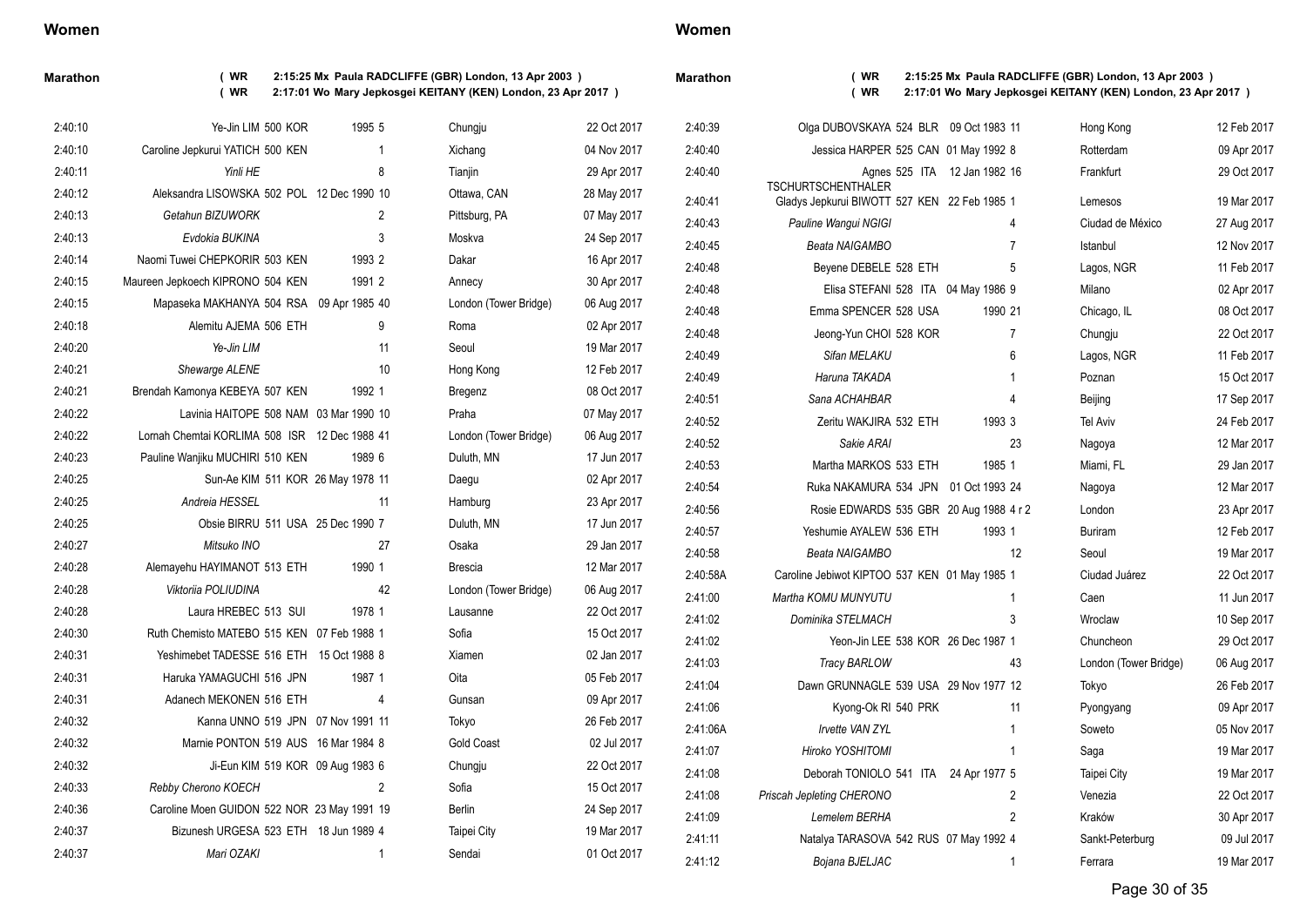**Marathon ( WR 2:15:25 Mx Paula RADCLIFFE (GBR) London, 13 Apr 2003 ) ( WR 2:17:01 Wo Mary Jepkosgei KEITANY (KEN) London, 23 Apr 2017 )**

**Marathon ( WR 2:15:25 Mx Paula RADCLIFFE (GBR) London, 13 Apr 2003 ) ( WR 2:17:01 Wo Mary Jepkosgei KEITANY (KEN) London, 23 Apr 2017 )**

| 2:41:12 | Aline CAMBOULIVES 543 FRA 13 Jul 1973 2      |                | Sénart                | 01 May 2017 | 2:41:50  | Dan LI 566 CHN 01 May 1995 10          |                | Tianjin           | 29 Apr 2017 |
|---------|----------------------------------------------|----------------|-----------------------|-------------|----------|----------------------------------------|----------------|-------------------|-------------|
| 2:41:13 | Ayako MITSUI 544 JPN 17 Jan 1992 28          |                | Osaka                 | 29 Jan 2017 | 2:41:50  | Deriba ALEMU 566 ETH 05 Jun 1983 3     |                | Kraków            | 30 Apr 2017 |
| 2:41:13 | Dominika STELMACH                            | $\overline{2}$ | Debno                 | 02 Apr 2017 | 2:41:50  | Rachel HYLAND 566 USA 13 Jan 1987 21   |                | <b>Berlin</b>     | 24 Sep 2017 |
| 2:41:15 | Mai NAGAOKA 545 JPN                          | 1993 9         | Sapporo               | 27 Aug 2017 | 2:41:50  | Stephanie ANDRE 566 USA 11 Aug 1983 22 |                | Chicago, IL       | 08 Oct 2017 |
| 2:41:21 | Gladys MACHACUAY 546 PER 02 Aug 1989 5       |                | Ciudad de México      | 27 Aug 2017 | 2:41:51  | Mitsuko HIROSE 570 JPN 19 Aug 1974 13  |                | Tokyo             | 26 Feb 2017 |
| 2:41:23 | Lyubov DOBROVOLSKAYA                         | 8              | Volgograd             | 07 May 2017 | 2:41:51  | Ewa JAGIELSKA 570 POL 25 Oct 1982 3    |                | Warszawa          | 24 Sep 2017 |
| 2:41:24 | Lioudmila KORTCHAGUINA 547 CAN 26 Jul 1971 3 |                | Vancouver             | 07 May 2017 | 2:41:54  | Alina PROKOPEVA                        | $\overline{1}$ | Ekaterinburg      | 06 Aug 2017 |
| 2:41:24 | Bailey DREWES 547 USA                        | 1993 8         | Duluth, MN            | 17 Jun 2017 | 2:41:55  | <b>Tinibt GIDEY</b>                    | 10             | Chongqing         | 19 Mar 2017 |
| 2:41:25 | Hye-Jong JONG 549 KOR                        | 8              | Chungju               | 22 Oct 2017 | 2:41:55A | Scola Jepkemoi KIPTOO                  | 2              | Ciudad Juárez     | 22 Oct 2017 |
| 2:41:26 | Salome Jerono BIWOTT                         | $\overline{4}$ | Santiago de Chile     | 02 Apr 2017 | 2:41:57  | Kumiko TANNO 572 JPN                   | 14             | Tokyo             | 26 Feb 2017 |
| 2:41:26 | Aki OTAGIRI 550 JPN 20 Aug 1990 4            |                | Nagano                | 16 Apr 2017 | 2:41:57  | Chaltu NEGESSE 572 ETH                 | 3              | Xichang           | 04 Nov 2017 |
| 2:41:27 | Yurie DOI                                    | 25             | Nagoya                | 12 Mar 2017 | 2:41:57A | Caroline Jebiwot KIPTOO                | $\overline{1}$ | Guadalajara, MEX  | 05 Nov 2017 |
| 2:41:27 | Cornelia MOSER 551 AUT                       | 1994 20        | Berlin                | 24 Sep 2017 | 2:41:58  | Leah JEROTICH 574 KEN 30 Dec 1987 1    |                | Sao Paulo         | 09 Apr 2017 |
| 2:41:27 | Mayumi UCHIYAMA 551 JPN                      | 1992 9         | Saitama               | 12 Nov 2017 | 2:41:58  | Arianne RABY 574 CAN 14 Oct 1988 11    |                | Ottawa, CAN       | 28 May 2017 |
| 2:41:28 | Fabiana LAFUENTE 553 ESP 06 Feb 1987 2       |                | Castellón             | 19 Feb 2017 | 2:41:58  | Brittany MORAN 574 CAN                 | 1987 23        | Chicago, IL       | 08 Oct 2017 |
| 2.41.29 | Darya MYKHAYLOVA                             | 44             | London (Tower Bridge) | 06 Aug 2017 | 2:42:00  | <b>Balaynesh SHIFERA</b>               | $\overline{1}$ | Stara Zagora      | 02 Apr 2017 |
| 2:41:30 | Fanni GYURKÓ                                 | 5r2            | London                | 23 Apr 2017 | 2:42:01  | Victoria BECK 577 NZL 31 Aug 1982 9    |                | <b>Gold Coast</b> | 02 Jul 2017 |
| 2.41.30 | Keun-Hee PARK 554 KOR                        | 9              | Chungju               | 22 Oct 2017 | 2:42:03  | Martha KOMU MUNYUTU                    | 3              | Toulouse          | 22 Oct 2017 |
| 2:41:31 | Haruna TAKADA                                | 26             | Nagoya                | 12 Mar 2017 | 2:42:04  | Yugui MA 578 CHN 27 Mar 1992 12        |                | Ottawa, CAN       | 28 May 2017 |
| 2:41:33 | Hisae YOSHIMATSU                             | 29             | Osaka                 | 29 Jan 2017 | 2:42:05  | Wakana HAYASHI 579 JPN                 | 1995 30        | Osaka             | 29 Jan 2017 |
| 2:41:34 | Yoshiko SAKAMOTO                             | 5              | Stockholm             | 03 Jun 2017 | 2:42:06  | Almaz GELENA 580 ETH                   | -1             | <b>Bucuresti</b>  | 15 Oct 2017 |
| 2:41:36 | Élodie NAVARRO 555 FRA                       | 18 Jul 1983 10 | Paris                 | 09 Apr 2017 | 2:42:08  | Serkalem BISET                         | $\overline{1}$ | Cleveland, OH     | 21 May 2017 |
| 2:41:41 | Aki OTAGIRI                                  | 27             | Nagoya                | 12 Mar 2017 | 2:42:09  | Chuan LUO 581 CHN 01 Jan 1991 11       |                | Tianjin           | 29 Apr 2017 |
| 2:41:41 | Paulina GOLEC 556 POL 13 Jun 1981 3          |                | Debno                 | 02 Apr 2017 | 2:42:09  | Clara CANCHANYA 581 PER 30 Aug 1982 6  |                | Ciudad de México  | 27 Aug 2017 |
| 2:41:41 | Margarita PLAKSINA 556 RUS 01 Oct 1977 5     |                | Sankt-Peterburg       | 09 Jul 2017 | 2:42:10  | Margaret Njuguna WANGUI                | $\overline{2}$ | <b>Buriram</b>    | 12 Feb 2017 |
| 2:41:41 | Laura PORTIS 556 USA 27 Mar 1987 1           |                | Indianapolis, IN      | 04 Nov 2017 | 2:42:11  | <b>Beylanesh FEKADU</b>                | -1             | Moline, IL        | 24 Sep 2017 |
| 2.41.42 | Mingming JIN 559 CHN 01 Dec 1994 9           |                | Tianjin               | 29 Apr 2017 | 2:42:12  | Dagmara HANDZLIK                       | $\overline{2}$ | Lemesos           | 19 Mar 2017 |
| 2:41:42 | Matea MATOSEVIC 559 CRO 14 Mar 1989 4        |                | Zagreb                | 08 Oct 2017 | 2:42:12  | Aynalem WOLDEWARIATH 583 ETH           | 1984 3         | Venezia           | 22 Oct 2017 |
| 2:41:43 | Neheng KHATALA 561 LES 02 Jul 1992 10        |                | Cape Town             | 17 Sep 2017 | 2:42:13  | Maria OSOKINA 584 RUS 04 Nov 1993 2    |                | Ekaterinburg      | 06 Aug 2017 |
| 2:41:44 | Vaida ŽUSINAITE 562 LTU 13 Jan 1988 45       |                | London (Tower Bridge) | 06 Aug 2017 | 2:42:14  | Jeong-Yun CHOI                         | 13             | Seoul             | 19 Mar 2017 |
| 2:41:45 | Sarah PEASE 563 USA 09 Nov 1987 1            |                | Birmingham, AL        | 12 Feb 2017 | 2:42:15  | Yuka KOGA 585 JPN 04 Oct 1993 28       |                | Nagoya            | 12 Mar 2017 |
| 2:41:45 | Abebech ETCHA 563 ETH                        | 1988 2         | Xichang               | 04 Nov 2017 | 2:42:15A | Gladys Jepkechei TARUS                 | $\overline{1}$ | Calgary           | 28 May 2017 |
| 2.41.46 | Laura GRAHAM                                 | $\overline{1}$ | <b>Belfast</b>        | 01 May 2017 | 2:42:16  | Yuko WATANABE 586 JPN 03 Nov 1987 29   |                | Nagoya            | 12 Mar 2017 |
| 2:41:47 | Teodora SIMOVIC 565 SRB 27 Oct 1993 2        |                | Beograd               | 22 Apr 2017 | 2:42:17  | Martha KOMU MUNYUTU                    | -1             | Saumur            | 16 Apr 2017 |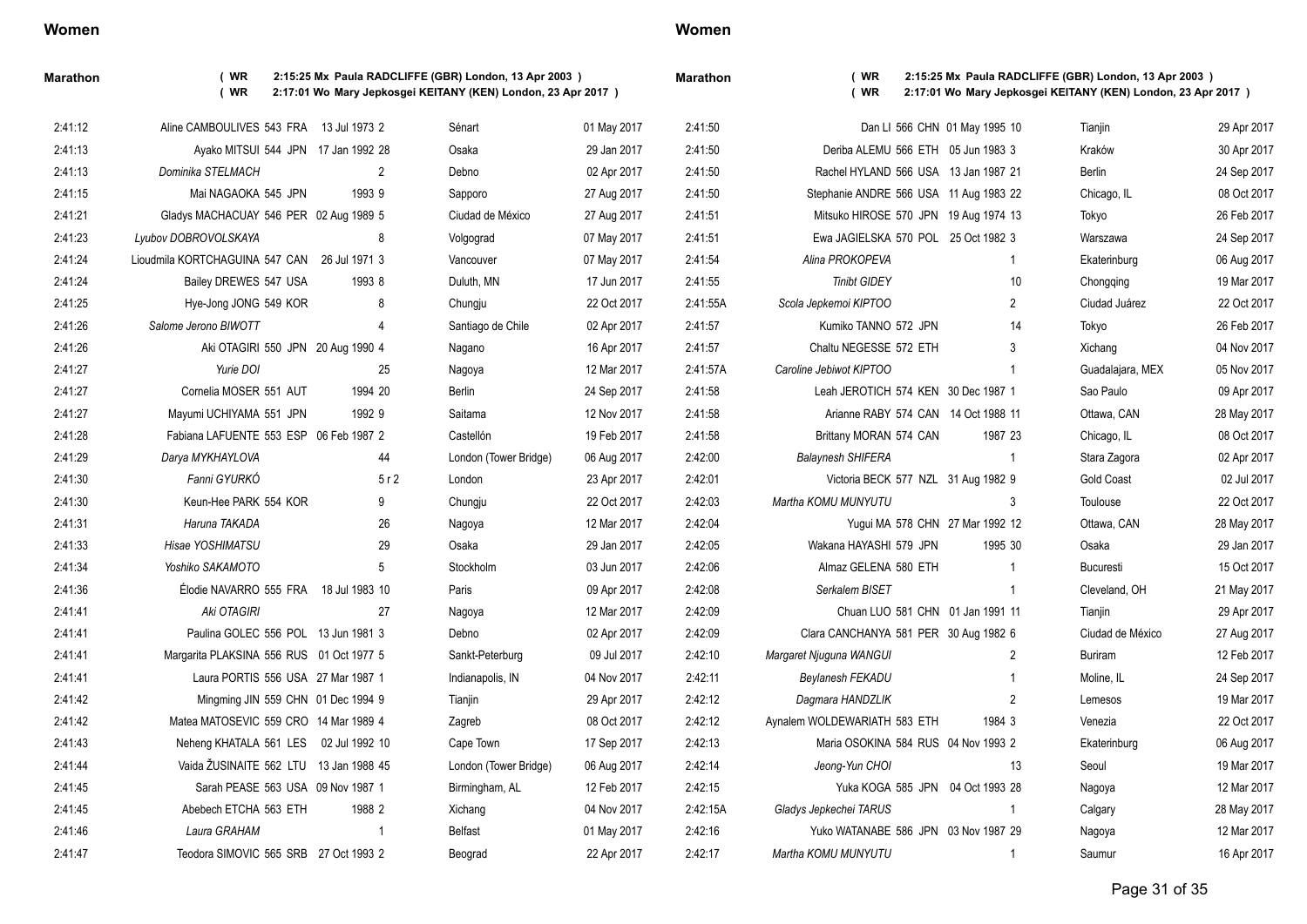| Women |  |
|-------|--|
|-------|--|

**Marathon ( WR 2:15:25 Mx Paula RADCLIFFE (GBR) London, 13 Apr 2003 ) ( WR 2:17:01 Wo Mary Jepkosgei KEITANY (KEN) London, 23 Apr 2017 )**

**Marathon ( WR 2:15:25 Mx Paula RADCLIFFE (GBR) London, 13 Apr 2003 ) ( WR 2:17:01 Wo Mary Jepkosgei KEITANY (KEN) London, 23 Apr 2017 )**

| 2:42:50  | <b>Bailey DREWES</b>                        |                   | 1              | Phoenix, AZ           | 15 Jan 2017 |
|----------|---------------------------------------------|-------------------|----------------|-----------------------|-------------|
| 2:42:50  | Su-Ryon RI 608 PRK                          |                   | 12             | Pyongyang             | 09 Apr 2017 |
| 2:42:50  | Alyssa SCHNEIDER 608 USA 16 Apr 1993 25     |                   |                | Chicago, IL           | 08 Oct 2017 |
| 2:42:51A | Caroline Jebiwot KIPTOO                     |                   | 2              | Calgary               | 28 May 2017 |
| 2:42:52  | <b>Ruth Chemisto MATEBO</b>                 |                   | 3              | Stara Zagora          | 02 Apr 2017 |
| 2:42:52  | Miyumi HATAKEYAMA 610 JPN                   | 1997 3            |                | Poznan                | 15 Oct 2017 |
| 2:42:52  | Angela ORTIZ 610 USA                        | 26 Jul 1980 1 r 2 |                | New York City, NY     | 05 Nov 2017 |
| 2:42:53  | Rutendo Joan NYAHORA 612 ZIM 11 Nov 1988 47 |                   |                | London (Tower Bridge) | 06 Aug 2017 |
| 2:42:53  | Yinli HE                                    |                   | 5              | Beijing               | 17 Sep 2017 |
| 2:42:54  | Mayumi UCHIYAMA                             |                   | 15             | Tokyo                 | 26 Feb 2017 |
| 2:42:55  | Lingling JIN                                |                   | 13             | Tianjin               | 29 Apr 2017 |
| 2:42:55  | Zeritu WAKJIRA                              |                   | 3              | Kuala Lumpur          | 21 May 2017 |
| 2:42:56  | Momoko TANAKA 613 JPN                       |                   | 16             | Tokyo                 | 26 Feb 2017 |
| 2:42:57  | Mary DAVIES                                 |                   | 6              | Houston, TX           | 15 Jan 2017 |
| 2:42:57  | Daisy Kipkorir KIPSUGUT 614 KEN             |                   | 2              | <b>Brescia</b>        | 12 Mar 2017 |
| 2:42:58  | Qiaoling DENG 615 CHN 06 Oct 1990 14        |                   |                | Tianjin               | 29 Apr 2017 |
| 2:42:59  | Kaftu TAHIR                                 |                   | 9              | Xiamen                | 02 Jan 2017 |
| 2:42:59  | Marie IMADA                                 |                   | 12             | Sapporo               | 27 Aug 2017 |
| 2:43:02  | Aroa MERINO 616 ESP 27 May 1979 8           |                   |                | Sevilla               | 19 Feb 2017 |
| 2:43:02  | Taylor BICKFORD 616 GBR                     |                   | 7r2            | London                | 23 Apr 2017 |
| 2:43:02  | Xiaofan HAO 616 CHN 09 Dec 1989 15          |                   |                | Tianjin               | 29 Apr 2017 |
| 2:43:02  | Nancy Joan ROTICH 616 KEN 24 Dec 1987 4     |                   |                | Kuala Lumpur          | 21 May 2017 |
| 2:43:02  | Loveness MADZIVA 616 ZIM 01 Jan 1990 1      |                   |                | Mossel Bay            | 23 Sep 2017 |
| 2:43:02  | Rebecca ROBISCH 616 GER                     | 1988 1            |                | Köln                  | 01 Oct 2017 |
| 2:43:03  | Kana KUROSAWA 622 JPN                       | 02 Jul 1991 1     |                | Hitachinaka           | 29 Jan 2017 |
| 2:43:05  | Azusa NOJIRI                                |                   | $\overline{c}$ | Sendai                | 01 Oct 2017 |
| 2:43:05  | Tünde SZABÓ                                 |                   | $\overline{c}$ | Podgorica             | 29 Oct 2017 |
| 2:43:07  | Mariya KOROBITSKAYA 623 KGZ 10 May 1990 11  |                   |                | Praha                 | 07 May 2017 |
| 2:43:07  | <b>Bekelech DABA</b>                        |                   | 7              | Ciudad de México      | 27 Aug 2017 |
| 2:43:07  | Irina KOZUBOVSKAYA 623 RUS 09 Oct 1984 2    |                   |                | Perm                  | 03 Sep 2017 |
| 2:43:09  | Mestawot TADESSE                            |                   | 8              | Taiyuan               | 10 Sep 2017 |

| 2:42:18  | Diana Sigei CHEPKEMOI 587 KEN              | 1987 6         | Madrid                | 23 Apr 2017                | 2:42:50  | <b>Bailey DREWES</b>                        | -1             | Phoenix, AZ              | 15 Jan 2017                |
|----------|--------------------------------------------|----------------|-----------------------|----------------------------|----------|---------------------------------------------|----------------|--------------------------|----------------------------|
| 2:42:18  | Angela BRITO 587 ECU 05 Apr 1985 12        |                | Hamburg               | 23 Apr 2017                | 2:42:50  | Su-Ryon RI 608 PRK                          | 12             |                          | 09 Apr 2017                |
| 2:42:18  | Rebby Cherono KOECH                        | $\overline{1}$ | Tours                 | 24 Sep 2017                | 2:42:50  | Alyssa SCHNEIDER 608 USA 16 Apr 1993 25     |                | Pyongyang<br>Chicago, IL | 08 Oct 2017                |
| 2:42:20  | Naomi Jepkosgei MAIYO                      | $\overline{7}$ |                       | 11 Feb 2017                | 2:42:51A | Caroline Jebiwot KIPTOO                     | 2              | Calgary                  | 28 May 2017                |
| 2:42:20  | Haruka YAMAGUCHI                           | $\overline{1}$ | Lagos, NGR<br>Nouméa  |                            | 2:42:52  | <b>Ruth Chemisto MATEBO</b>                 | 3              |                          |                            |
| 2:42:20  | Zeritu WAKJIRA                             | $\overline{2}$ | <b>Bucuresti</b>      | 27 Aug 2017<br>15 Oct 2017 | 2:42:52  |                                             | 1997 3         | Stara Zagora             | 02 Apr 2017<br>15 Oct 2017 |
| 2:42:21  |                                            |                |                       |                            | 2:42:52  | Miyumi HATAKEYAMA 610 JPN                   |                | Poznan                   | 05 Nov 2017                |
| 2:42:22  | Mikaela LARSSON 589 SWE 12 Aug 1985 6      |                | Stockholm             | 03 Jun 2017                |          | Angela ORTIZ 610 USA 26 Jul 1980 1 r 2      |                | New York City, NY        |                            |
|          | Gulzhanat ZHANATBEK 590 KAZ 30 Nov 1991 3  |                | Astaná                | 27 Aug 2017                | 2:42:53  | Rutendo Joan NYAHORA 612 ZIM 11 Nov 1988 47 |                | London (Tower Bridge)    | 06 Aug 2017                |
| 2:42:22  | Eun-Mi KIM 590 KOR                         | 10             | Chungju               | 22 Oct 2017                | 2:42:53  | Yinli HE                                    | 5              | Beijing                  | 17 Sep 2017                |
| 2:42:24  | Ivana IOZZIA                               | $\overline{2}$ | Stara Zagora          | 02 Apr 2017                | 2.42.54  | Mayumi UCHIYAMA                             | 15             | Tokyo                    | 26 Feb 2017                |
| 2:42:24  | Mitsuko INO                                | $\overline{1}$ | Kanazawa              | 29 Oct 2017                | 2:42:55  | <b>Lingling JIN</b>                         | 13             | Tianjin                  | 29 Apr 2017                |
| 2:42:25  | Fasika METAFERIYA 592 ETH                  | 1996 6         | Rabat                 | 05 Mar 2017                | 2.42.55  | Zeritu WAKJIRA                              | 3              | Kuala Lumpur             | 21 May 2017                |
| 2:42:25  | Priscilla LORCHIMA 592 KEN                 | 1985 3         | Rio de Janeiro        | 18 Jun 2017                | 2:42:56  | Momoko TANAKA 613 JPN                       | 16             | Tokyo                    | 26 Feb 2017                |
| 2:42:27  | Su-jin KIM 594 KOR 03 Apr 1990 12          |                | Daegu                 | 02 Apr 2017                | 2:42:57  | Mary DAVIES                                 | 6              | Houston, TX              | 15 Jan 2017                |
| 2:42:27  | Etalemahu HABTEWOLD                        | $\overline{4}$ | Warszawa              | 24 Sep 2017                | 2:42:57  | Daisy Kipkorir KIPSUGUT 614 KEN             | $\overline{2}$ | <b>Brescia</b>           | 12 Mar 2017                |
| 2:42:31  | Sakie ARAI                                 | 10             | Sapporo               | 27 Aug 2017                | 2:42:58  | Qiaoling DENG 615 CHN 06 Oct 1990 14        |                | Tianjin                  | 29 Apr 2017                |
| 2:42:33  | Azusa NOJIRI                               | 11             | Sapporo               | 27 Aug 2017                | 2:42:59  | Kaftu TAHIR                                 | 9              | Xiamen                   | 02 Jan 2017                |
| 2:42:33  | Jennifer DE HUECK 595 USA                  | 24             | Chicago, IL           | 08 Oct 2017                | 2:42:59  | Marie IMADA                                 | 12             | Sapporo                  | 27 Aug 2017                |
| 2:42:35  | Elkie BELCHER 596 AUS                      | $\overline{1}$ | Sunshine Coast        | 20 Aug 2017                | 2:43:02  | Aroa MERINO 616 ESP 27 May 1979 8           |                | Sevilla                  | 19 Feb 2017                |
| 2:42:36  | Kana ORINO 597 JPN 15 Mar 1992 1           |                | Matsuyama             | 12 Feb 2017                | 2:43:02  | Taylor BICKFORD 616 GBR                     | 7r2            | London                   | 23 Apr 2017                |
| 2:42:36  | Leena EKANDJO 597 NAM 25 Jun 1990 3        |                | Sofia                 | 15 Oct 2017                | 2:43:02  | Xiaofan HAO 616 CHN 09 Dec 1989 15          |                | Tianjin                  | 29 Apr 2017                |
| 2:42:36  | Caitriona JENNINGS 597 IRL 17 Jun 1980 5   |                | Dublin                | 29 Oct 2017                | 2:43:02  | Nancy Joan ROTICH 616 KEN 24 Dec 1987 4     |                | Kuala Lumpur             | 21 May 2017                |
| 2:42:37  | Ayantu KUMELA 600 ETH                      | -1             | Yangling              | 09 Apr 2017                | 2:43:02  | Loveness MADZIVA 616 ZIM 01 Jan 1990 1      |                | Mossel Bay               | 23 Sep 2017                |
| 2:42:37  | Mitsuko INO                                | 11             | Paris                 | 09 Apr 2017                | 2:43:02  | Rebecca ROBISCH 616 GER                     | 1988 1         | Köln                     | 01 Oct 2017                |
| 2:42:38  | Laura GRAHAM                               | 24r1           | London                | 23 Apr 2017                | 2:43:03  | Kana KUROSAWA 622 JPN                       | 02 Jul 1991 1  | Hitachinaka              | 29 Jan 2017                |
| 2:42:38  | Ouranía REBOÚLI 601 GRE 16 May 1989 13     |                | Hamburg               | 23 Apr 2017                | 2:43:05  | Azusa NOJIRI                                | 2              | Sendai                   | 01 Oct 2017                |
| 2:42:39  | Dominika STELMACH                          | $\mathcal{P}$  | Poznan                | 15 Oct 2017                | 2:43:05  | Tünde SZABÓ                                 | 2              | Podgorica                | 29 Oct 2017                |
| 2.42.42  | Hellen DECKER-DAVIES 602 GBR 12 Sep 1979 1 |                | Brighton, GBR         | 09 Apr 2017                | 2:43:07  | Mariya KOROBITSKAYA 623 KGZ 10 May 1990 11  |                | Praha                    | 07 May 2017                |
| 2:42:46  | Sun-Jung BAEK 603 KOR 27 May 1992 11       |                | Chungju               | 22 Oct 2017                | 2:43:07  | <b>Bekelech DABA</b>                        | $\overline{7}$ | Ciudad de México         | 27 Aug 2017                |
| 2:42:47  | Paula GONZÁLEZ                             | 46             | London (Tower Bridge) | 06 Aug 2017                | 2.43:07  | Irina KOZUBOVSKAYA 623 RUS 09 Oct 1984 2    |                | Perm                     | 03 Sep 2017                |
| 2:42:48  | You-yeon NOH 604 KOR 24 Jun 1987 14        |                | Seoul                 | 19 Mar 2017                | 2:43:09  | Mestawot TADESSE                            | 8              | Taiyuan                  | 10 Sep 2017                |
| 2:42:49  | Katie WHITE 605 GBR 06 Jan 1981 6 r 2      |                | London                | 23 Apr 2017                | 2:43:09  | Leah Jebet KIPRONO                          | 9              | Taiyuan                  | 10 Sep 2017                |
| 2:42:49  | Maeregu SHEGAE 605 ETH                     | 1998 2         | Odense                | 01 Oct 2017                | 2:43:10  | Priscilla Chepatiy KIPRUTO 625 KEN          | 12             | Shanghai                 | 12 Nov 2017                |
| 2:42:49A | Tünde SZABÓ 605 HUN 08 Feb 1989 1          |                | <b>Budapest</b>       | 15 Oct 2017                | 2:43:11  | Behafeta HADIYES 626 AZE 28 Jul 1998 3      |                | Odense                   | 01 Oct 2017                |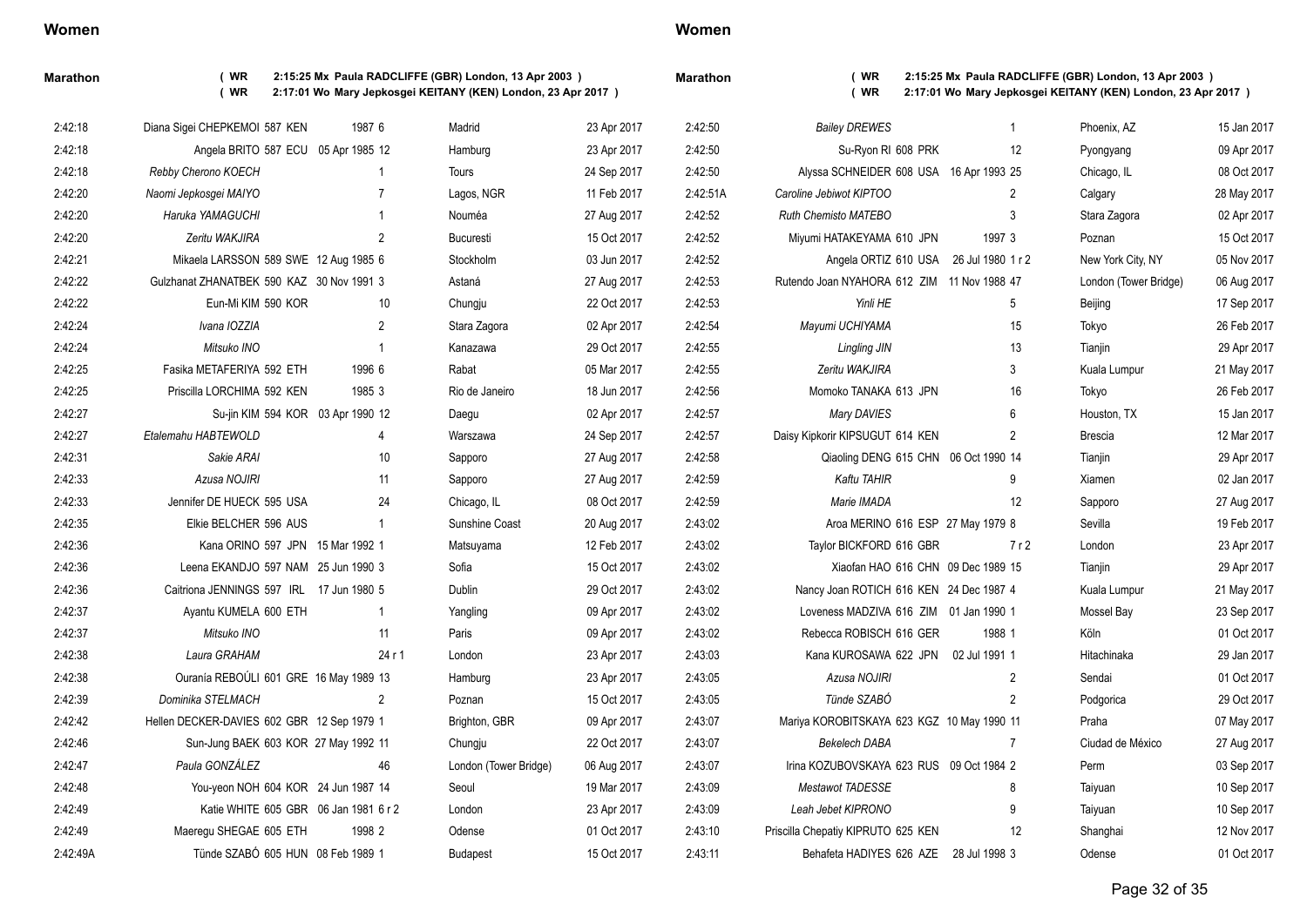### **Marathon ( WR 2:15:25 Mx Paula RADCLIFFE (GBR) London, 13 Apr 2003 ) ( WR 2:17:01 Wo Mary Jepkosgei KEITANY (KEN) London, 23 Apr 2017 )**

| 2:43:12  | Tetyana VERNYHOR                                | 48                 | London (Tower Bridge) | 06 Aug 2017 | 2.43.47 |
|----------|-------------------------------------------------|--------------------|-----------------------|-------------|---------|
| 2:43:13  | Hae-Jin LEE 627 KOR                             | 15                 | Seoul                 | 19 Mar 2017 | 2:43:47 |
| 2:43:13  | Wilma ARIZAPANA                                 | 49                 | London (Tower Bridge) | 06 Aug 2017 | 2:43:49 |
| 2:43:14  | Lisa RING                                       | $\overline{7}$     | Stockholm             | 03 Jun 2017 | 2:43:50 |
| 2:43:14  | Anke ESSER 628 GER                              | 22                 | Berlin                | 24 Sep 2017 | 2.43.50 |
| 2:43:15  | Shinobu AYABE 629 JPN                           | 1979 17            | Tokyo                 | 26 Feb 2017 | 2.43.50 |
| 2:43:16  | Salina Jebet KOSGEI 630 KEN 16 Nov 1976 3       |                    | <b>Buriram</b>        | 12 Feb 2017 | 2:43:51 |
| 2:43:17  | Haruka YAMAGUCHI                                | 18                 | Tokyo                 | 26 Feb 2017 | 2:43:51 |
| 2:43:19  | Riri SHIRAISHI 631 JPN                          | 19                 | Tokyo                 | 26 Feb 2017 | 2:43:52 |
| 2:43:19  | Yeshumie AYALEW                                 | 5                  | Riga                  | 14 May 2017 | 2:43:54 |
| 2:43:21  | Kyoko MATSUMOTO 632 JPN                         | 20                 | Tokyo                 | 26 Feb 2017 | 2.43:54 |
| 2:43:21  | Silvia PAREDES 632 ECU 23 Jan 1983 12           |                    | Praha                 | 07 May 2017 | 2.43:54 |
| 2:43:21  | Soo-Min LEE                                     | 12                 | Chungju               | 22 Oct 2017 | 2:43:56 |
| 2:43:24  | Nari JIN 634 KOR                                | 13                 | Daegu                 | 02 Apr 2017 | 2:43:56 |
| 2:43:25  | Edna MUKWANAH                                   | 1                  | Foz do Iguaçu         | 24 Sep 2017 | 2:43:57 |
| 2:43:27  | Jinting SONG 635 CHN 20 Mar 1995 16             |                    | Tianjin               | 29 Apr 2017 | 2.43.57 |
| 2:43:30  | Claire GRIMA 636 GBR                            | 21 Jul 1977 8 r 2  | London                | 23 Apr 2017 | 2:43:58 |
| 2:43:31  | Krista DUCHENE 637 CAN                          | 09 Jan 1977 25 r 1 | London                | 23 Apr 2017 | 2:43:58 |
| 2:43:31  | Hiruni Kesara WIJAYARATNE 637 USA 05 Dec 1990 1 |                    | Eugene, OR            | 07 May 2017 | 2:43:58 |
| 2:43:31  | Chuan LUO                                       | 13                 | Ottawa, CAN           | 28 May 2017 | 2.44:02 |
| 2:43:33  | Meryem ERDOGAN 639 TUR 24 Apr 1990 2            |                    | <b>Tiberias</b>       | 06 Jan 2017 | 2.44:03 |
| 2:43:34  | Risper Jemeli KIMAIYO 640 KEN 26 Jun 1979 5     |                    | Warszawa              | 24 Sep 2017 | 2.44.03 |
| 2:43:35  | You-yeon NOH                                    | 5                  | Gunsan                | 09 Apr 2017 | 2:44:04 |
| 2:43:37  | Elizabeth Jeruiyot 641 KEN<br><b>CHEMWENO</b>   | 13 Jul 1978 5      | Kuala Lumpur          | 21 May 2017 | 2.44:04 |
| 2:43:39  | Beth Muthoni KARANJA 642 KEN                    | 04 Jul 1990 1      | Alcalá de Henares     | 29 Oct 2017 | 2:44:05 |
| 2:43:40  | Tsige CHRISTE 643 ETH                           | 1982 3             | Annecy                | 30 Apr 2017 | 2:44:05 |
| 2:43:40  | Olga DUBOVSKAYA                                 | $\overline{2}$     | Edinburgh             | 28 May 2017 | 2:44:05 |
| 2:43:41A | Chalto BEDO 644 ETH                             | 1994 3             | Porto                 | 05 Nov 2017 | 2:44:06 |
| 2:43:42  | Shelmith Muriuki NYAWIRA 645 KEN                | 1984 1             | Moshi                 | 26 Feb 2017 | 2:44:07 |
| 2:43:43  | Joan Cherop MASSAH 646 KEN                      | 1990 16            | Seoul                 | 19 Mar 2017 | 2:44:09 |
| 2:43:44  | Ivana IOZZIA                                    | $\overline{2}$     | Bregenz               | 08 Oct 2017 | 2:44:09 |
| 2:43:44  | Megan FOSTER 647 USA 16 Dec 1977 26             |                    | Chicago, IL           | 08 Oct 2017 | 2:44:11 |
| 2:43:44  | Angela Jemesunde TANUI                          | 8                  | Toronto               | 22 Oct 2017 | 2:44:11 |
| 2:43:45  | Gum-Son HAN 648 PRK                             | 13                 | Pyongyang             | 09 Apr 2017 | 2.44.12 |

## **Women**

### **Marathon ( WR 2:15:25 Mx Paula RADCLIFFE (GBR) London, 13 Apr 2003 ) ( WR 2:17:01 Wo Mary Jepkosgei KEITANY (KEN) London, 23 Apr 2017 )**

| 2:43:47 | Tracy GUERRETTE 649 USA                      | 1980 1         | Portland, ME          | 01 Oct 2017 |
|---------|----------------------------------------------|----------------|-----------------------|-------------|
| 2:43:47 | Bye-OI AHN 649 KOR 16 Mar 1990 13            |                | Chungju               | 22 Oct 2017 |
| 2:43:49 | Lebogang PHALULA 651 RSA 09 Dec 1983 11      |                | Cape Town             | 17 Sep 2017 |
| 2:43:50 | Doreen Nduku KITAKA 652 KEN                  | 1983 8         | Lagos, NGR            | 11 Feb 2017 |
| 2:43:50 | Rochelle RODGERS 652 AUS 15 Apr 1987 3       |                | Melbourne             | 15 Oct 2017 |
| 2:43:50 | Shiori SHIMOMURA 652 JPN                     | 10             | Saitama               | 12 Nov 2017 |
| 2:43:51 | Ryon Ju HWANG 655 PRK                        | 14             | Pyongyang             | 09 Apr 2017 |
| 2:43:51 | Khishigsaikhan<br>GALBADRAKH                 | 6              | Beijing               | 17 Sep 2017 |
| 2:43:52 | Beshadu BEKELE 656 ETH                       | 1991 6         | Dublin                | 29 Oct 2017 |
| 2:43:54 | Chika TAWARA 657 JPN                         | 1983 30        | Nagoya                | 12 Mar 2017 |
| 2:43:54 | Mariya KOROBITSKAYA                          | 4              | Astaná                | 27 Aug 2017 |
| 2:43:54 | Nadezhda LESHCHINSKAYA                       | 4              | Moskva                | 24 Sep 2017 |
| 2:43:56 | Paula-Claudia TODORAN 658 ROU 09 Jun 1985 14 |                | Hamburg               | 23 Apr 2017 |
| 2:43:56 | <b>Tigist SHETU</b>                          | 3              | Cannes                | 05 Nov 2017 |
| 2:43:57 | Caitlin BULLOCK 659 USA 21 Dec 1988 27       |                | Chicago, IL           | 08 Oct 2017 |
| 2:43:57 | Margaret CAMPBELL 659 NZL                    | 4              | Melbourne             | 15 Oct 2017 |
| 2:43:58 | Workitu AYANU 661 ETH 19 Apr 1987 10         |                | Xiamen                | 02 Jan 2017 |
| 2:43:58 | Haruka YAMAGUCHI                             | 31             | Nagoya                | 12 Mar 2017 |
| 2:43:58 | Nikolina STEPAN 661 CRO 10 Dec 1988 2        |                | Linz                  | 09 Apr 2017 |
| 2:44:02 | Lavinia HAITOPE                              | 50             | London (Tower Bridge) | 06 Aug 2017 |
| 2:44:03 | Dolores MARCO 663 ESP 17 Jan 1979 15         |                | Hamburg               | 23 Apr 2017 |
| 2:44:03 | Janet Jelagat RONO                           | $\mathbf{1}$   | Nantes                | 30 Apr 2017 |
| 2:44:04 | Anita PEREZ 664 USA                          | 1982 28        | Chicago, IL           | 08 Oct 2017 |
| 2:44:04 | Elizabeth RYAN 664 USA 01 Jun 1990 3         |                | Hartford, CT          | 14 Oct 2017 |
| 2:44:05 | Yuliana NAVARRO 666 MEX 13 Nov 1985 9        |                | Rotterdam             | 09 Apr 2017 |
| 2:44:05 | Michelle LILIENTHAL 666 USA 15 Apr 1982 29   |                | Chicago, IL           | 08 Oct 2017 |
| 2:44:05 | Alice MASON 666 NZL 15 Jun 1987 11           |                | Saitama               | 12 Nov 2017 |
| 2:44:06 | Ayelu ABEBE                                  | $\overline{7}$ | Lanzhou               | 11 Jun 2017 |
| 2:44:07 | Gladys Jepkechei TARUS                       | 1              | Rajkot                | 05 Feb 2017 |
| 2:44:09 | Nailiya YULAMANOVA 669 RUS 06 Sep 1980 3     |                | Ekaterinburg          | 06 Aug 2017 |
| 2:44:09 | Joan Cherop MASSAH                           | $\overline{2}$ | Indianapolis, IN      | 04 Nov 2017 |
| 2:44:11 | Izabela PARSZCZYNSKA 670 POL 19 Sep 1988 8   |                | Warszawa              | 23 Apr 2017 |
| 2:44:11 | Xueqin WANG 670 CHN 01 Jan 1991 17           |                | Tianjin               | 29 Apr 2017 |
| 2:44:12 | Yelena NANAZIASHVILI 672 KAZ 23 Jan 1981 2   |                | Eugene, OR            | 07 May 2017 |

Page 33 of 35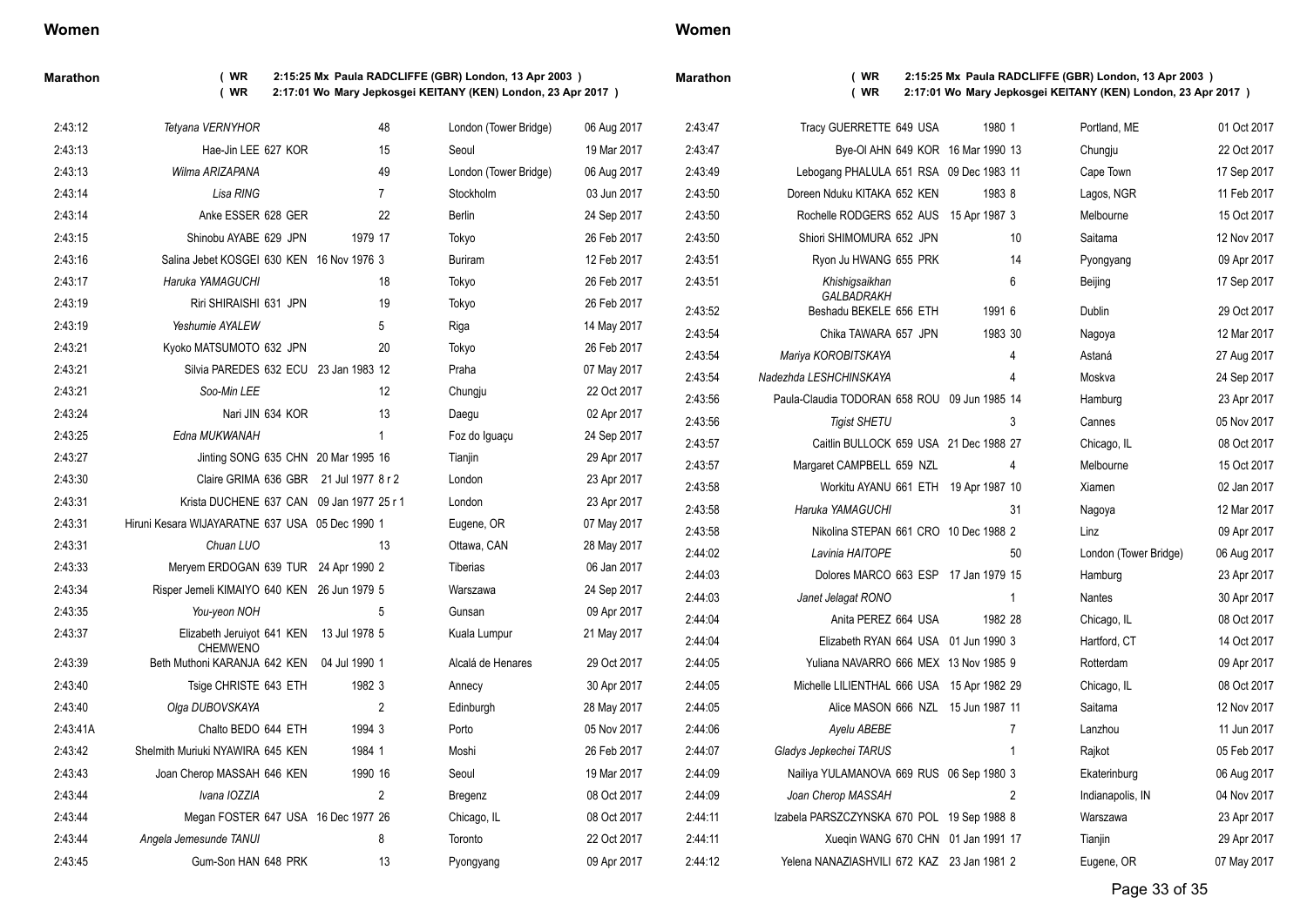**Marathon ( WR 2:15:25 Mx Paula RADCLIFFE (GBR) London, 13 Apr 2003 ) ( WR 2:17:01 Wo Mary Jepkosgei KEITANY (KEN) London, 23 Apr 2017 )**

| 2:44:12  | Ruth Chemisto MATEBO                     |                | Opole                 | 13 May 2017 | 2:44:46               | Arleta MELOCH 694 POL 17 Aug 1979 5           |                                          | Debno                 | 02 Apr 2017 |
|----------|------------------------------------------|----------------|-----------------------|-------------|-----------------------|-----------------------------------------------|------------------------------------------|-----------------------|-------------|
| 2:44:12  | Elizabeta EROKHINA 672 RUS 21 Sep 1992 6 |                | Sankt-Peterburg       | 09 Jul 2017 | 2:44:46               |                                               | Aïcha BANI 694 MAR 09 Oct 1988 1         | Mainz                 | 07 May 2017 |
| 2:44:13  | Jedidah Wanjiru KARUNGU                  | $\overline{2}$ | Caen                  | 11 Jun 2017 | 2:44:46               | Anastasiya KUSHNIRENKO                        | 9                                        | Volgograd             | 07 May 2017 |
| 2:44:14  | Claudia PINNA 674 ITA 04 Dec 1977 16     |                | Hamburg               | 23 Apr 2017 | 2.44.47               | Abebech ETCHA                                 | 7                                        | Marrakech             | 29 Jan 2017 |
| 2:44:14  | Oksana AKIMENKOVA 674 RUS 15 Oct 1986 2  |                | Omsk                  | 05 Aug 2017 | 2:44:48               | Khishiqsaikhan                                | 52                                       | London (Tower Bridge) | 06 Aug 2017 |
| 2.44.15  | Immaculate CHEMUTAI 676 UGA              | 1987           | Tours                 | 24 Sep 2017 | 2:44:48               | GALBADRAKH                                    | Kate PALLARDY 696 USA 26 May 1985 23 r 1 | New York City, NY     | 05 Nov 2017 |
| 2:44:16  | Kasie ENMAN 677 USA 09 Sep 1979 30       |                | Chicago, IL           | 08 Oct 2017 | 2:44:49               | Anita KAŽEMAKA 697 LAT 30 May 1990 53         |                                          | London (Tower Bridge) | 06 Aug 2017 |
| 2:44:16  | Su-jin KIM                               | 2              | Gyeongju              | 15 Oct 2017 | 2:44:50               | Macarena CARMONA 698 ESP                      | 10                                       | Sevilla               | 19 Feb 2017 |
| 2:44:17  | Volha KRAUTSOVA 678 BLR 07 Feb 1981 4    |                | Debno                 | 02 Apr 2017 | 2:44:50               | Miao YAO 698 CHN                              | 6                                        | Wuhan                 | 09 Apr 2017 |
| 2:44:19  | Salina Jebet KOSGEI                      | $\overline{2}$ | Skopje                | 07 May 2017 | 2:44:51               | Elizabeth Jeruiyot                            | 9                                        | Lagos, NGR            | 11 Feb 2017 |
| 2:44:20  | Diana LOBACEVSKE                         | 12             | Dubai                 | 20 Jan 2017 |                       | <b>CHEMWENO</b>                               |                                          |                       |             |
| 2.44.21  | Mitsuko INO                              |                | Senshu                | 19 Feb 2017 | 2:44:52               | Mirela DE ANDRADE                             |                                          | Temuco                | 19 Mar 2017 |
| 2.44.21  | Un-Hyang HAN 679 PRK                     | 15             | Pyongyang             | 09 Apr 2017 | 2:44:56               | Hana TEKLU 700 ETH                            |                                          | Odense                | 01 Oct 2017 |
| 2:44:21  | Mireille BAART 679 NED 08 Sep 1981 14    |                | Amsterdam             | 15 Oct 2017 | 2:44:57               | Marina SMIRNOVA 701 RUS 31 Jul 1986 4         |                                          | Ekaterinburg          | 06 Aug 2017 |
| 2:44:24  | Yun-Ji JUNG 681 KOR                      | 14             | Chungju               | 22 Oct 2017 | 2:44:57               | Esma AYDEMIR 701 TUR 01 Jan 1992 8            |                                          | Istanbul              | 12 Nov 2017 |
| 2:44:25  | Mariya MALYSHEVA 682 RUS 26 Sep 1990 5   |                | Moskva                | 24 Sep 2017 | 2:44:58               | Song-Hui KIM 703 PRK                          | 16                                       | Pyongyang             | 09 Apr 2017 |
| 2:44:26  | Chika YOKOTA 683 JPN 14 Dec 1993 21      |                | Tokyo                 | 26 Feb 2017 | 2:44:58               | Mayumi UCHIYAMA                               | 5                                        | Nagano                | 16 Apr 2017 |
| 2.44.26  | Kaoru NAGAO 683 JPN 26 Sep 1989 22 r 1   |                | New York City, NY     | 05 Nov 2017 | 2:44:59               |                                               | Sophie RYAN 704 AUS 25 Jun 1987 5        | Melbourne             | 15 Oct 2017 |
| 2:44:27  | Courtney PETERSON 685 USA                | 3              | Indianapolis, IN      | 04 Nov 2017 | 2:45:00               | Un-Ju JONG 705 PRK                            | 17                                       | Pyongyang             | 09 Apr 2017 |
| 2:44:28  | Yuka KOYONAGI 686 JPN                    | 22             | Tokyo                 | 26 Feb 2017 | 2:45:00               | Jemila SHURE                                  | 9                                        | Ciudad de México      | 27 Aug 2017 |
| 2:44:29  | Nora KUSTERER 687 GER 25 Apr 1989 18     |                | Frankfurt             | 29 Oct 2017 | 2:45:00               | Edinah Jerotich KWAMBAI 705 KEN 28 Dec 1987 4 |                                          | Sofia                 | 15 Oct 2017 |
| 2:44:30  | <b>Tarah KORIR</b>                       | 51             | London (Tower Bridge) | 06 Aug 2017 |                       | (1040 performances by 706 athletes)           |                                          |                       |             |
| 2:44:33A | Nancy Joan ROTICH                        |                | Bloemfontein          | 15 Oct 2017 | Short course          |                                               |                                          |                       |             |
| 2:44:35  | Rochelle RODGERS                         | 23             | Tokyo                 | 26 Feb 2017 | 2:28:20               | Roman MENGISTU                                | 1995 1<br>1 ETH                          | Agadir                | 23 Apr 2017 |
| 2.44.35  | Gemma RANKIN 688 GBR 18 Dec 1984 9 r 2   |                | London                | 23 Apr 2017 | 2:29:12               | Nancy Jebichi ARUSEI                          | 2 KEN<br>1986 2                          | Agadir                | 23 Apr 2017 |
| 2:44:35  | Azusa NOJIRI                             | 10             | <b>Gold Coast</b>     | 02 Jul 2017 | 2:38:45               | Mesera HUSSEN                                 | 3 ETH<br>3                               | Agadir                | 23 Apr 2017 |
| 2:44:37  | Zhanna MAMAZHANOVA 689 KAZ 26 Jan 1994 5 |                | Astaná                | 27 Aug 2017 | 2:42:47               | Emily Jemutai CHERUIYOT                       | 4 KEN                                    | Agadir                | 23 Apr 2017 |
| 2:44:37A | Mapaseka MAKHANYA                        | $\overline{2}$ | Soweto                | 05 Nov 2017 | 2:44:48               | Faiza BACHAR                                  | 5 MAR 06 Mar 1985 5                      | Agadir                | 23 Apr 2017 |
| 2:44:39  | Caroline Jebiwot KIPTOO                  | 8              | Ciudad de México      | 27 Aug 2017 |                       | (5 performances by 5 athletes)                |                                          |                       |             |
| 2.44.40  | Meseret BASA 690 ETH 01 Jan 1988 2       |                | Richmond, VA          | 11 Nov 2017 | Uncertain measurement |                                               |                                          |                       |             |
| 2.44.42  | Stephanie PEZZULLO 691 USA 29 May 1982 5 |                | St Paul, MN           | 01 Oct 2017 | 2:30:54A              | Munkhzaya BAYARTSOGT                          | 1 MGL 10 Oct 1993 1                      | Ulaanbaatar           | 20 May 2017 |
| 2:44:43  | Gadisse FITA 692 ETH                     | 1992 2         | Cleveland, OH         | 21 May 2017 | 2:36:02A              | Chuluunkhuu                                   | 2 MGL 15 Oct 1987 2                      | Ulaanbaatar           | 20 May 2017 |
| 2:44:43  | Gemma RANKIN                             |                | Dublin                | 29 Oct 2017 |                       | SHINETSETSENG                                 |                                          |                       |             |
| 2:44:44  | Cecilia NORRBOM 693 SWE 28 Jan 1988 9    |                | Sevilla               | 19 Feb 2017 |                       | (2 performances by 2 athletes)                |                                          |                       |             |
|          |                                          |                |                       |             |                       |                                               |                                          |                       |             |